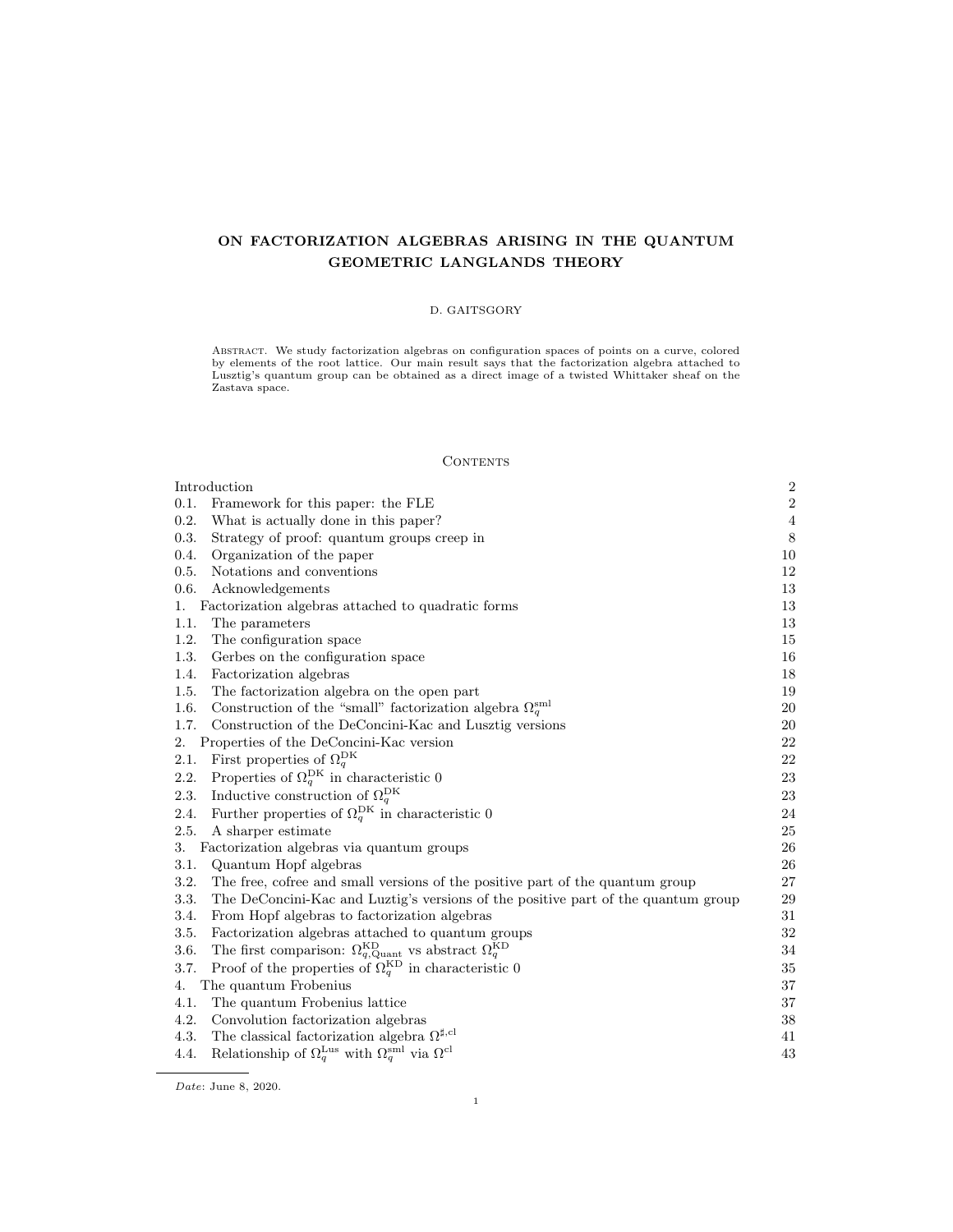$2\,$  D. GAITSGORY  $\,$ 

| The quantum Frobenius map for quantum groups<br>4.5.                                                                                                  | 45     |
|-------------------------------------------------------------------------------------------------------------------------------------------------------|--------|
| 4.6.<br>Quantum Frobenius for factorization algebras                                                                                                  | 48     |
| Zastava spaces and Whittaker/semi-infinite categories<br>5.                                                                                           | 48     |
| Affine Grassmannian over the configuration space<br>5.1.                                                                                              | 48     |
| 5.2.<br>Semi-infinite orbits and their closures                                                                                                       | 49     |
| 5.3.<br>Zastava spaces                                                                                                                                | $52\,$ |
| 5.4.<br>Sheaves on Zastava spaces                                                                                                                     | 53     |
| 5.5.<br>The Whittaker category                                                                                                                        | 56     |
| 5.6.<br>The semi-infinite category                                                                                                                    | 57     |
| 5.7.<br>Gauss objects via the Whittaker and the semi-infinite category                                                                                | 59     |
| Factorization algebras arising from the Whittaker sheaf<br>6.                                                                                         | 60     |
| Factorization algebras $\Omega_{q,\text{Whit}}^{\text{sml}}$ , $\Omega_{q,\text{Whit}}^{\text{Lus}}$ and $\Omega_{q,\text{Whit}}^{\text{DK}}$<br>6.1. | 60     |
| 6.2.<br>Statement of the main results                                                                                                                 | 61     |
| 6.3.<br>Interpretation as sub-top cohomology vanishing                                                                                                | 62     |
| The non-torsion valued case<br>6.4.                                                                                                                   | 65     |
| 6.5.<br>Adding the formal parameter                                                                                                                   | 65     |
| Quantum Frobenius for $\Omega_{q,\text{Whit}}^{\text{Lus}}$<br>6.6.                                                                                   | 66     |
| 6.7.<br>Geometric construction of the quantum Frobenius                                                                                               | 68     |
| Geometry and combinatorics of Theorem 6.3.8<br>7.                                                                                                     | 68     |
| The goal<br>7.1.                                                                                                                                      | 68     |
| 7.2.<br>Scrutinizing irreducible components                                                                                                           | 69     |
| 7.3.<br>The suspects                                                                                                                                  | 70     |
| 7.4.<br>Interlude: coordinates on the irreducible components                                                                                          | 72     |
| 7.5.<br>Investigation and indictment                                                                                                                  | 75     |
| Conviction<br>7.6.                                                                                                                                    | 76     |
| Appendix A. Sheaves with a formal parameter                                                                                                           | 77     |
| A.1.<br>Digression: sheaves with a formal parameter                                                                                                   | 77     |
| A.2.<br>The t-structure                                                                                                                               | 77     |
| A.3.<br>Gerbes with a formal parameter                                                                                                                | 79     |
| References                                                                                                                                            |        |
|                                                                                                                                                       |        |

## **INTRODUCTION**

0.1. Framework for this paper: the FLE. This paper is a step towards the proof of the Fundamental Local Equivalence (FLE), which is a (still conjectural<sup>1</sup>) equivalence between the twisted Whittaker category on the affine Grassmannian of a reductive group  $G$  and the Kazhdan-Lusztig category of its Langlands dual  $\check{G}$ .

In this subsection we will recall what FLE is and what role this paper plays in our strategy to prove it.

0.1.1. We start with a datum of level for G, which is an Ad<sub>G</sub>-invariant symmetric bilinear form  $\kappa$  on the Lie algebra g of G. Given  $\kappa$ , we can consider the twisted category of D-modules D-mod<sub> $\kappa$ </sub>(Gr<sub>G</sub>) on the affine Grassmannian  $Gr_G = G(\!(t)\!)/G[\![t]\!]$  of G, and the subcategory

$$
\text{Whit}_{\kappa}(\text{Gr}_G) \subset \text{D-mod}_{\kappa}(\text{Gr}_G),
$$

obtained by imposing the condition of  $N(\mathbf{t})$ -equivariance against a non-degenerate character.

Suppose now that  $\kappa$  is such that the form

$$
\kappa + \frac{\kappa_{\text{Kil}}}{2}|_{\mathfrak{t}}
$$

<sup>1</sup>Recently, a proof by methods different than what we envisaged, was obtained by J. Campbell, G. Dhillon and S. Raskin.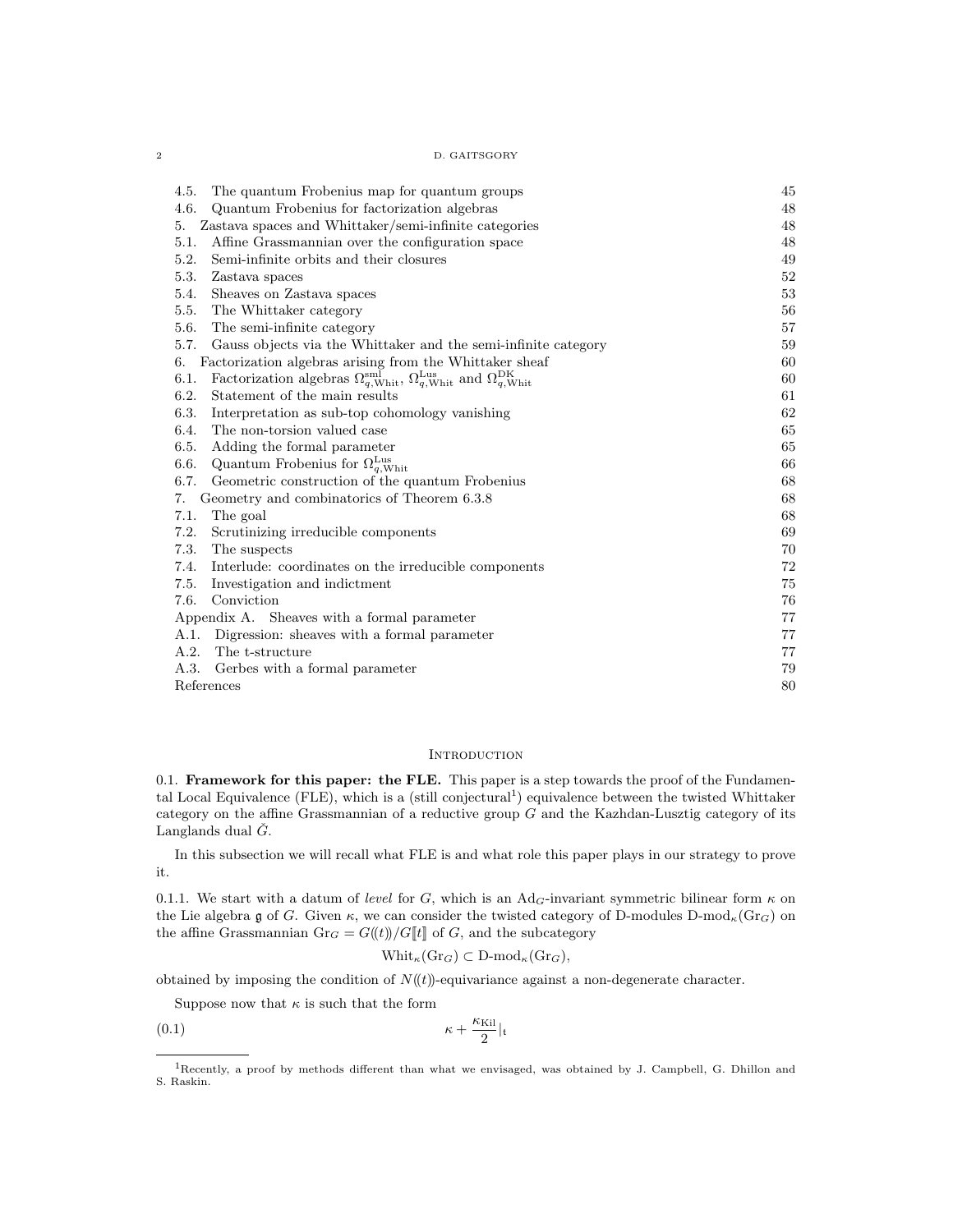$$
\kappa + \frac{\kappa_{\text{Kil}}}{2}|_{\mathfrak{t}} \text{ and } \check{\kappa} + \frac{\check{\kappa}_{\text{Kil}}}{2}|_{\check{\mathfrak{t}}
$$

are each other's duals under the identification

$$
\check{t} \simeq t^\vee
$$

.

We will consider the affine Kac-Moody Lie algebra

$$
0 \to k \to \widetilde{\tilde{\mathfrak{g}}}_{\tilde{\kappa}} \to \check{\mathfrak{g}}(\mathfrak{k}) \to 0
$$

attached to  $\check{g}$  and  $\check{\kappa}$  (here k is the ground field), and the category, denoted  $KL_{\check{\kappa}}(\check{G})$ , of representations of the Harish-Chandra pair  $(\tilde{\hat{\mathfrak{g}}}_{\kappa}, \check{G}[\![t]\!]).$ 

The Fundamental Local Equivalence says that there exists a (canonically defined) equivalence of categories

(0.2) 
$$
\text{Whit}_{\kappa}(\text{Gr}_G) \simeq \text{KL}_{\tilde{\kappa}}(\check{G}).
$$

The equivalence (0.2) is not an easy statement to prove because it involves two geometrically defined categories, one for G and another for  $\check{G}$ , while the relationship between G and  $\check{G}$  is combinatorial in nature (involution on the root data). Our method of attacking the FLE consists of expressing both sides in terms of objects that are combinatorially attached to the root datum and then comparing these directly.

0.1.2. The point of departure is that when G is a torus T, the corresponding equivalence

(0.3) 
$$
\text{Whit}_{\kappa}(\text{Gr}_T) \simeq \text{KL}_{\tilde{\kappa}}(\tilde{T}),
$$

is relatively easy to construct (note that for a torus  $\text{Whit}_{\kappa}(\text{Gr}_T) = \text{D-mod}_{\kappa}(\text{Gr}_T)$ ).

Hence, the natural desire is to describe  $\text{Whit}_{\kappa}(Gr_G)$  (resp.,  $\text{KL}_{\kappa}(\check{G})$ ) in terms of  $\text{Whit}_{\kappa}(Gr_T)$  (resp.,  $KL_{\breve{\sigma}}(\tilde{T})$  and to show that these descriptions match up under the equivalence (0.3).

Next comes the crucial observation that the two sides of  $(0.2)$  are not just plain  $(DG)$  categories; rather they naturally extend to factorization categories over any smooth curve (we are thinking of the variable t in  $k[[t]] \subset k((t))$  as a coordinate at a point x on a curve X). Moreover, the conjectural equivalence  $(0.2)$  is supposed to be an equivalence of factorization categories. In particular, the equivalence in (0.3) does have this structure.

The categories  $\text{Whit}_{\kappa}(Gr_G)$  and  $\text{KL}_{\kappa}(\check{G})$  are equipped with naturally defined Jacquet functors

$$
J_{\text{Whit}}: \text{Whit}_{\kappa}(\text{Gr}_G) \to \text{Whit}_{\kappa}(\text{Gr}_T) \text{ and } J_{\text{KL}}: \text{KL}_{\tilde{\kappa}}(\check{G}) \to \text{KL}_{\tilde{\kappa}}(\check{T}),
$$

and each of these functors has a naturally defined factorization structure.

Define

$$
\Omega_{\kappa,\mathrm{Whit}}:=J_{\mathrm{Whit}}(\mathbf{1}_{\mathrm{Whit}_\kappa(\mathrm{Gr}_G)})\in \mathrm{Whit}_\kappa(\mathrm{Gr}_T) \text{ and } \Omega_{\check\kappa,\mathrm{KL}}:=J_{\mathrm{KL}}(\mathbf{1}_{\mathrm{KL}_{\check\kappa}(\check G)})\in \mathrm{KL}_{\check\kappa}(\check T),
$$

where

$$
\mathbf{1}_{\mathrm{Whit}_{\kappa}(\mathrm{Gr}_G)} \in \mathrm{Whit}_{\kappa}(\mathrm{Gr}_T) \text{ and } \mathbf{1}_{\mathrm{KL}_{\tilde{\kappa}}(\tilde{G})} \in \mathrm{KL}_{\tilde{\kappa}}(\check{T})
$$

are the unit (a.k.a. vacuum) objects.

The factorization structure on the functor  $J_{\text{Whit}}$  (resp.,  $J_{\text{KL}}$ ) defines on  $\Omega_{\kappa,\text{Whit}}$  (resp.,  $\Omega_{\kappa,\text{KL}}$ ) a structure of factorization algebra in the corresponding factorization category, i.e., Whit<sub>k</sub>(Gr<sub>T</sub>) (resp.,  $KL_{\tilde{\kappa}}(\tilde{T})$ ). Furthermore, the functors J<sub>Whit</sub> and J<sub>KL</sub> upgrade to functors

(0.4) 
$$
J^{\text{enh}}_{\text{Whit}}: \text{Whit}_{\kappa}(\text{Gr}_G) \to \Omega_{\kappa, \text{Whit}}\text{-FactMod}(\text{Whit}_{\kappa}(\text{Gr}_T))
$$

and

 $(0.5)$  $E_{\text{KL}}^{\text{enh}}:\text{KL}_{\tilde{\kappa}}(\check{G})\to \Omega_{\tilde{\kappa},\text{KL}}\text{-FactMod}(\text{KL}_{\tilde{\kappa}}(\check{T})),$ 

respectively, where the notation

$$
\mathcal{A}\operatorname{-FactMod}(\mathcal{C})
$$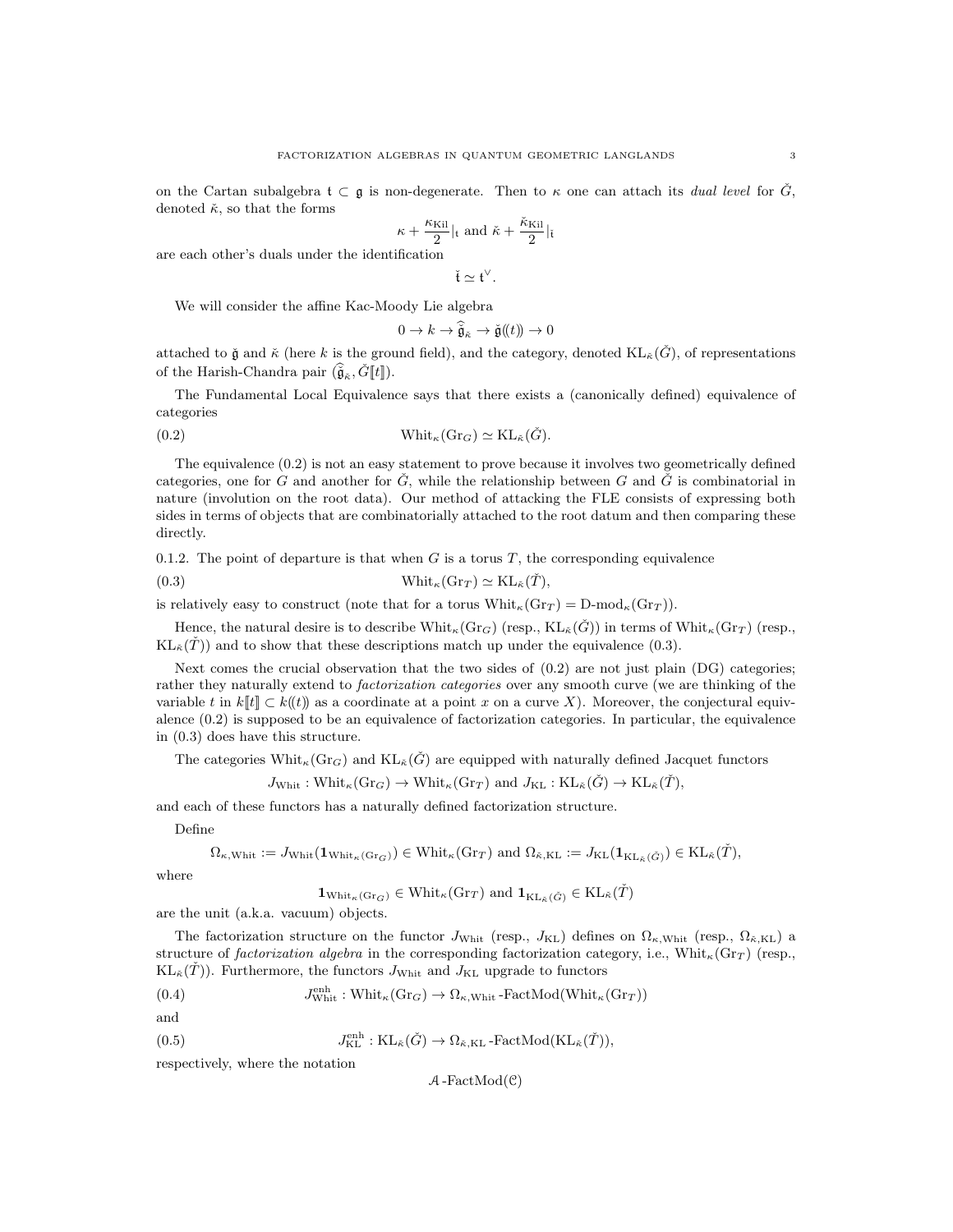#### 4 D. GAITSGORY

stands for the category of factorization modules for a factorization algebra  $A$  in a given factorization category C.

In the best possible scenario, the functors (0.4) and (0.5) would be equivalences of categories. However, in our situation, they are not such. Yet, there exists an explicit procedure that allows to express the LHS in (0.4) (resp., (0.5)) via the RHS, and we will discuss it in a subsequent publication.

Hence, for now we would like to match up the right-hand sides in (0.4) and (0.5). This amounts to constructing an isomorphism of factorization algebras

(0.6)  $\Omega_{\kappa,\text{Whit}} \simeq \Omega_{\kappa,\text{KL}}$ 

with respect to the equivalence of factorization categories in  $(0.3)$ .

Remark 0.1.3. A similar strategy is supposed to lead to a new proof of the Kazhdan-Lusztig equivalence

 $KL_{\check{\kappa}}(\check{G}) \simeq \text{Rep}_q(\check{G}),$ 

where the latter is the category of modules over Lusztig's version of the quantum group, and  $q$  is the quadratic form on the weight lattice of  $\check{G}$  (=coweight lattice of G) with values in  $\mathbb{C}^{\times}$  obtained by exponentiating the form that we denote  $q_k$  (here the ground field k is  $\mathbb{C}$ ), see Sect. 0.2.2.

The composite equivalence

$$
\mathsf{Whit}_\kappa(\mathsf{Gr}_G) \simeq \mathsf{Rep}_q(\check{G})
$$

was the original form of the FLE suggested by J. Lurie and the author a number of years ago.

0.1.4. What we do in this paper is prove "a half" of  $(0.6)$ . Right below we will explain what we mean by this in terms of the constructions Sect. 0.1.2 (in Sect. 0.2.1 we will translate this into the language adopted in the main body of the paper):

What we do is give an a priori construction of a certain factorization algebra in Whit<sub> $\kappa$ </sub>(Gr<sub>T</sub>), denote it  $\Omega_{\kappa}$ , and show that it is isomorphic to  $\Omega_{\kappa,\text{Whit}}$ .

The main feature of  $\Omega_{\kappa}$  is that it is combinatorial in nature, in that its construction only involves the coweight lattice  $\Lambda$  of G and the form  $(0.1)$ .

In a subsequent publication we will establish an isomorphism

(0.7)  $\Omega_{\kappa} \simeq \Omega_{\kappa,\mathrm{KL}}$ .

That would be the "second half" of (0.6).

### 0.2. What is actually done in this paper?

0.2.1. We will now describe the passage from what we just explained in Sect. 0.1.4 to the actual contents of the paper.

We observe that the factorization algebra  $\Omega_{\kappa,\text{Whit}}$  belongs to the full factorization subcategory of Whit<sub>K</sub>(Gr<sub>T</sub>) where we restrict the coweights of T to belong to  $\Lambda^{neg} \subset \Lambda$  (i.e., linear combinations of positive simple coroots with non-positive integral coefficients)<sup>2</sup>.

Now, by [GLys2, 4.6], the category of factorization algebras within this subcategory can be identified with the category of factorization algebras in the category

$$
(0.8)\qquad \qquad \text{D-mod}_{g_{\kappa}^{\text{Conf}}}(\text{Conf}),
$$

where Conf is the configuration space of points on  $X$  colored by negative coweights (see Sect. 1.2) and  $\mathcal{G}_{\kappa}^{\text{Conf}}$  is a (factorization) gerbe on Conf attached to the form  $(0.1)$ , see Sect. 1.3.

So, in the main body of the paper we:

- Construct explicitly a factorization algebra  $\Omega_{\kappa}$  in D-mod<sub>gconf</sub> (Conf), see Sect. 1.7;
- Construct the factorization algebra  $\Omega_{\kappa,\text{Whit}}$  in D-mod<sub>gConf</sub> (Conf), using the geometry of Whittaker sheaves on the affine Grassmannian, see Sect. 6.1;

<sup>&</sup>lt;sup>2</sup>Technically, we also observe that the coweight 0 component of  $\Omega_{\kappa, \text{Whit}}$  is the unit  $\mathbf{1}_{\text{Whit}_{\kappa}(\text{Gr}_{T})}$ , so  $\Omega_{\kappa, \text{Whit}}$  is naturally augmented, and we will actually work with its augmentation ideal rather than  $\Omega_{\kappa, \text{White}}$  itself.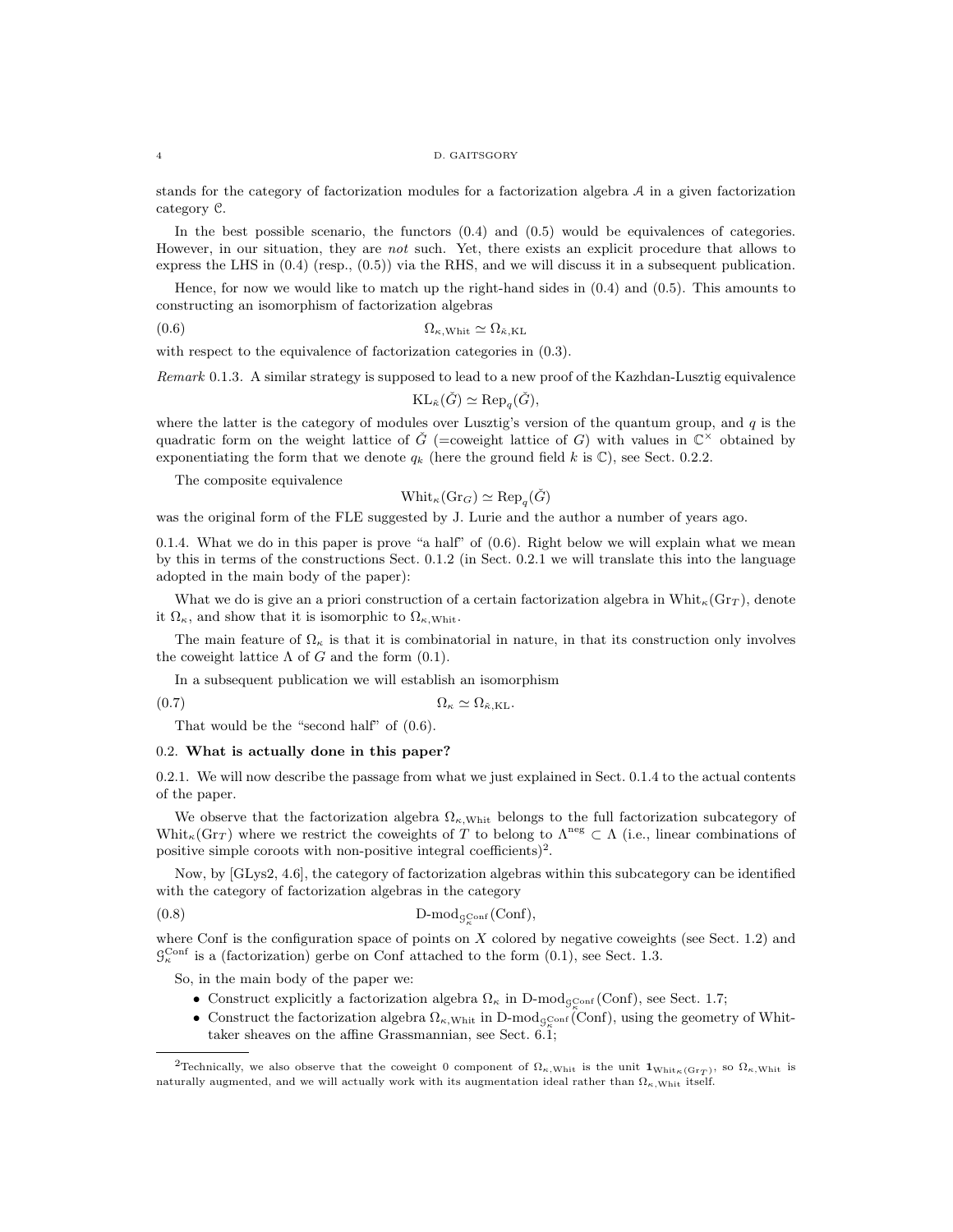• Establish a (canonical) isomorphism of factorization algebras

(0.9) Ωκ,Whit ' Ωκ,

this is our main result, Theorem 6.2.5.

Notational remark: In the main body of the paper, the above factorization algebras carry a superscript "Lus", to distinguish them from two other versions, which carry superscripts "DK" and "sml", respectively. All three versions are the same when  $\kappa$  is *irrational*.

0.2.2. The advantage of interpreting  $\Omega_{\kappa, \text{Whit}}$  as an object of D-mod<sub>gConf</sub> (Conf) is that Conf is a scheme of finite type, so we find ourselves in the realm of usual algebraic geometry.

A crucial feature of the factorization algebras  $\Omega_{\kappa}$  and  $\Omega_{\kappa,\text{Whit}}$  is that, when viewed as objects of  $\text{D-mod}_{\mathcal{G}_{\kappa}^{\text{Conf}}}(\text{Conf})$ , they are *perverse*, i.e., lie in the heart of the t-structure. It is this fact that will eventually allow to construct an isomorphism between them.

We will now supply details as to how  $\Omega_{\kappa}$  and  $\Omega_{\kappa,\text{Whit}}$  are constructed and how the isomorphism (0.9) is established.

However, before we proceed any further, we make the following observation:

The two factorization algebras appearing in (0.9) are of geometric nature, i.e., they can be made sense of in a more general sheaf theory (see Sect. 0.5.4) and not just D-modules. Let explain what replaces the role of the form (0.1).

We note that we can interpret the form  $(0.1)$  as a symmetric bilinear form on  $\Lambda$  with coefficients in  $k$ , denote it by  $b_k$ . Consider the quadratic form

$$
q_k(\lambda) := \frac{b_k(\lambda, \lambda)}{2},
$$

and let q be the composition of  $q_k$  with the projection  $k \to k/\mathbb{Z}$ . One can show that the gerbe  $\mathcal{G}_\kappa^{\text{Conf}}$ only depends on the latter form q.

When we work with another sheaf theory

$$
Y \mapsto \text{Shv}(Y),
$$

with a field of coefficients e, let  $\overline{3}$  be the abelian group introduced in Sect. 0.5.6, i.e., elements  $\zeta \in \overline{3}$ parameterize Kummer local systems on  $\mathbb{G}_m$ 

$$
\zeta\mapsto \Psi_\zeta,
$$

so for D-modules we have  $\mathfrak{Z} = k/\mathbb{Z}$ , and for constructible sheaves  $\mathfrak{Z} = e^{\times}$ .

So for a general sheaf theory, our quantum parameter is a quadratic form

$$
q: \Lambda \rightarrow \mathfrak{Z},
$$

see Sect. 1.1.1. We denote the corresponding (factorization) gerbe on Conf by  $\mathcal{G}_q^{\text{Conf}}$  (see Sect. 1.3), and the corresponding factorization algebras in  $\text{Shv}_{\mathcal{G}_{q}^{\text{Conf}}}(\text{Conf})$  will be denoted

$$
\Omega_q^?
$$
 and  $\Omega_{q,\text{Whit}}^?$ 

where  $? =$  Lus, DK, sml.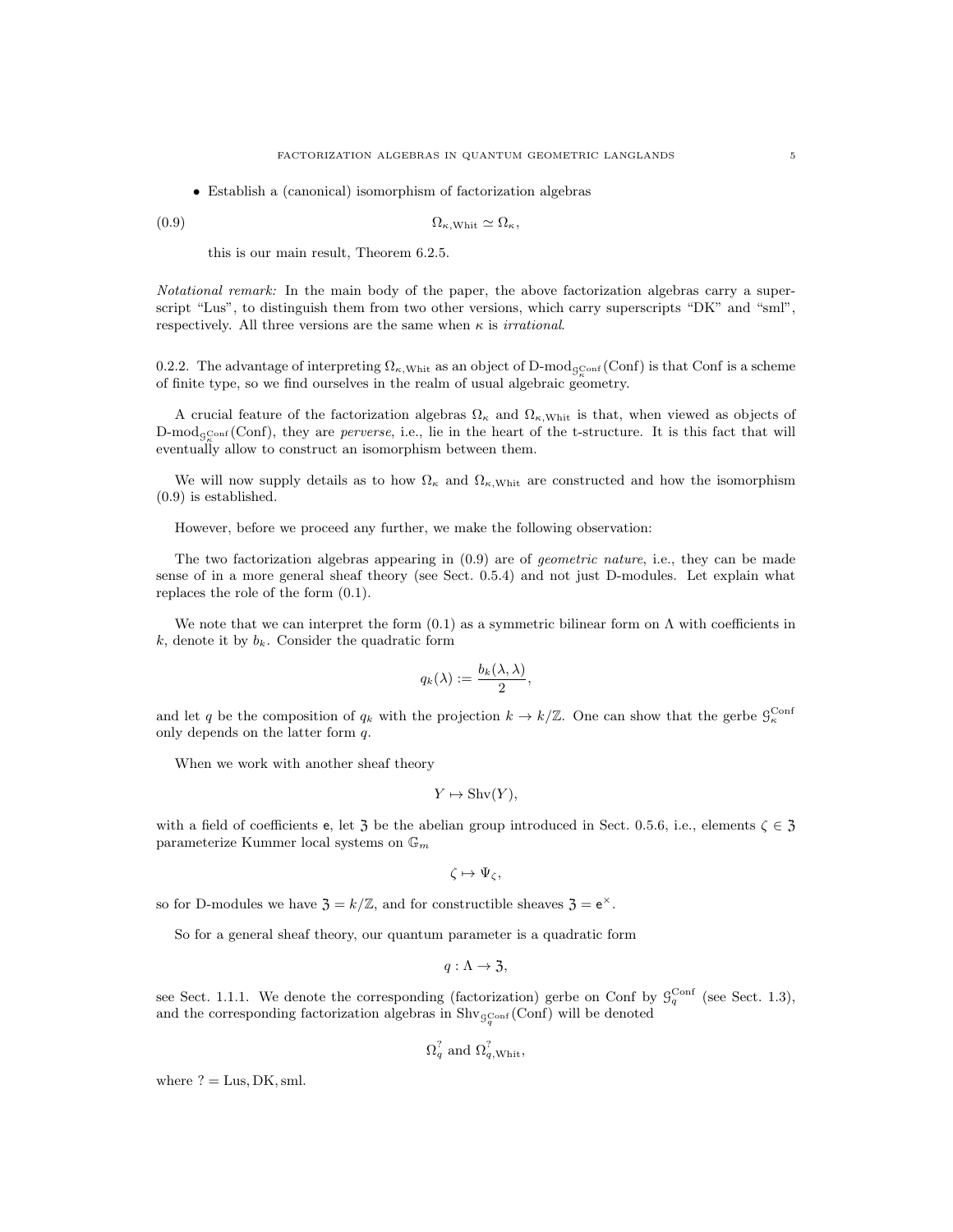0.2.3. We now explain how the factorization algebra  $\Omega_q^{\text{Lus}}$  is constructed.

The initial observation is that the gerbe  $\mathcal{G}_q^{\text{Conf}}$  is canonically trivialized over the open subscheme

$$
\begin{array}{c}\n\text{Conf} \xrightarrow{j} \text{Conf}\n\end{array}
$$

consisting of simple divisors (pairwise distinct points of X each carrying a negative simple coroot).

We let  $\hat{\Omega} \in \text{Perv}(\hat{\text{Conf}})$  be the *sign local system*, which is the simplest kind of factorization algebra on Conf. Due to the trivialization of  $\mathcal{G}_q^{\text{Conf}}$  over Conf, we can think of  $\hat{\Omega}$  as an object of Perv $_{\mathcal{G}_q^{\text{Conf}}}(\hat{\text{Conf}})$ ; when thought of in this capacity we will denote it by  $\hat{Q}_q$ .

For any value of q we let  $\Omega_q^{\text{sml}}$  denote the Goresky-MacPherson extension of  $\hat{\Omega}_q$  along the open embedding j of  $(0.10)$ . We emphasize that the above GM-extension is taking place in the category of  $\mathcal{G}_q^{\text{Conf}}$ -twisted sheaves (and not plain sheaves).

We now proceed to the definition of  $\Omega_q^{\text{DK}}$  and  $\Omega_q^{\text{Lus}}$ .

When the values of  $q$  in  $\overline{3}$  are non-torsion we have

$$
\Omega_q^{\mathrm{DK}} \simeq \Omega_q^{\mathrm{sml}} \simeq \Omega_q^{\mathrm{Lus}};
$$

we denote the resulting factorization algebra simply by  $\Omega_q.$ 

For  $q$  that does take torsion values, we introduce a deformation of  $q$  over a formal power series ring e[ $\hbar$ ], so that the image of q over e(( $\hbar$ )) is non-torsion valued. Hence, the factorization algebra  $\Omega_{q_{(\hbar)}}$  is well-defined (see the paragraph above).

We set

$$
\Omega_{q_{[\![\hbar]\!]}}^{\mathrm{DK}} := j_* ( \overset{\circ}{\Omega}_{q_{[\![\hbar]\!]}} ) \cap \Omega_{q_{((\![\hbar]\!)}},
$$

where the intersection is taking place in  $j_*(\hat{S}_{q_{(\ell\hbar)}})$ .

By construction,  $\Omega_{q_{\lceil \hbar \rceil}}^{\text{DK}}$  is flat over  $e[\![\hbar ]\!]$ , and we let

$$
\Omega^{\mathrm{DK}}_q := \Omega^{\mathrm{DK}}_{q[\![\hbar]\!]} \underset{\mathsf{e}[\![\hbar]\!]}{\otimes} \mathsf{e} \in \mathrm{Perv}_{\mathcal{G}_q^{\mathrm{Conf}}}(\mathrm{Conf}).
$$

Finally, we let  $\Omega_q^{\text{Lus}}$  be the Verdier dual of  $\Omega_{q^{-1}}^{\text{DK}}$ , where we note that Verdier duality acts as an anti-equivalence from  $\text{Perv}_{\mathcal{G}_q^{\text{Conf}}}(\text{Conf})$  to  $\text{Perv}_{\mathcal{G}_{q^{-1}}}(\overset{\circ}{\text{Conf}})$ .

0.2.4. A remarkable feature of  $\Omega_q^{\text{Lus}}$  (and one that will ultimately allow us to prove the isomorphism with the Kac-Moody side, see  $(0.7)$ ) is that (under some mild assumption on the torsion, see Sect. 2.3.1) one can describe  $\Omega_q^{\text{Lus}}$  explicitly as a (twisted) perverse sheaf, see Sect. 2.3.8.

Namely, fix  $\lambda \in \Lambda^{neg}$  and let Conf<sup> $\lambda$ </sup> be the corresponding connected component of Conf (configurations of total degree  $\lambda$ ). By induction and factorization, we can assume that  $\Omega_q^{\text{Lus}}|_{\text{Conf}}\lambda$  is defined away from the main diagonal

$$
X \stackrel{\Delta_{\lambda}}{\hookrightarrow} \text{Conf}^{\lambda}, \quad x \mapsto \lambda \cdot x.
$$

Let  $\jmath_{\lambda}$  be the embedding of the complementary open locus. Then:

• If  $\lambda$  is of the form  $w(\rho) - \rho$  with  $\ell(w) = 2$ , we have

$$
\Omega_q^{\text{Lus}}|_{\text{Conf}^{\lambda}} \simeq (\jmath_{\lambda})_{!*} (\Omega_q^{\text{Lus}}|_{\text{Conf}^{\lambda} - \Delta_{\lambda}(X)}) ;
$$

• If  $\lambda$  is not of the form  $w(\rho) - \rho$  with  $\ell(w) = 2$ , we have

$$
\Omega_q^{\text{Lus}}|_{\text{Conf}^{\lambda}} \simeq H^0\left( (\jmath_{\lambda})_! (\Omega_q^{\text{Lus}}|_{\text{Conf}^{\lambda} - \Delta_{\lambda}(X)}) \right),
$$

where  $H^0$  refers to taking 0th cohomology in the perverse t-structure (usual t-structure for D-modules).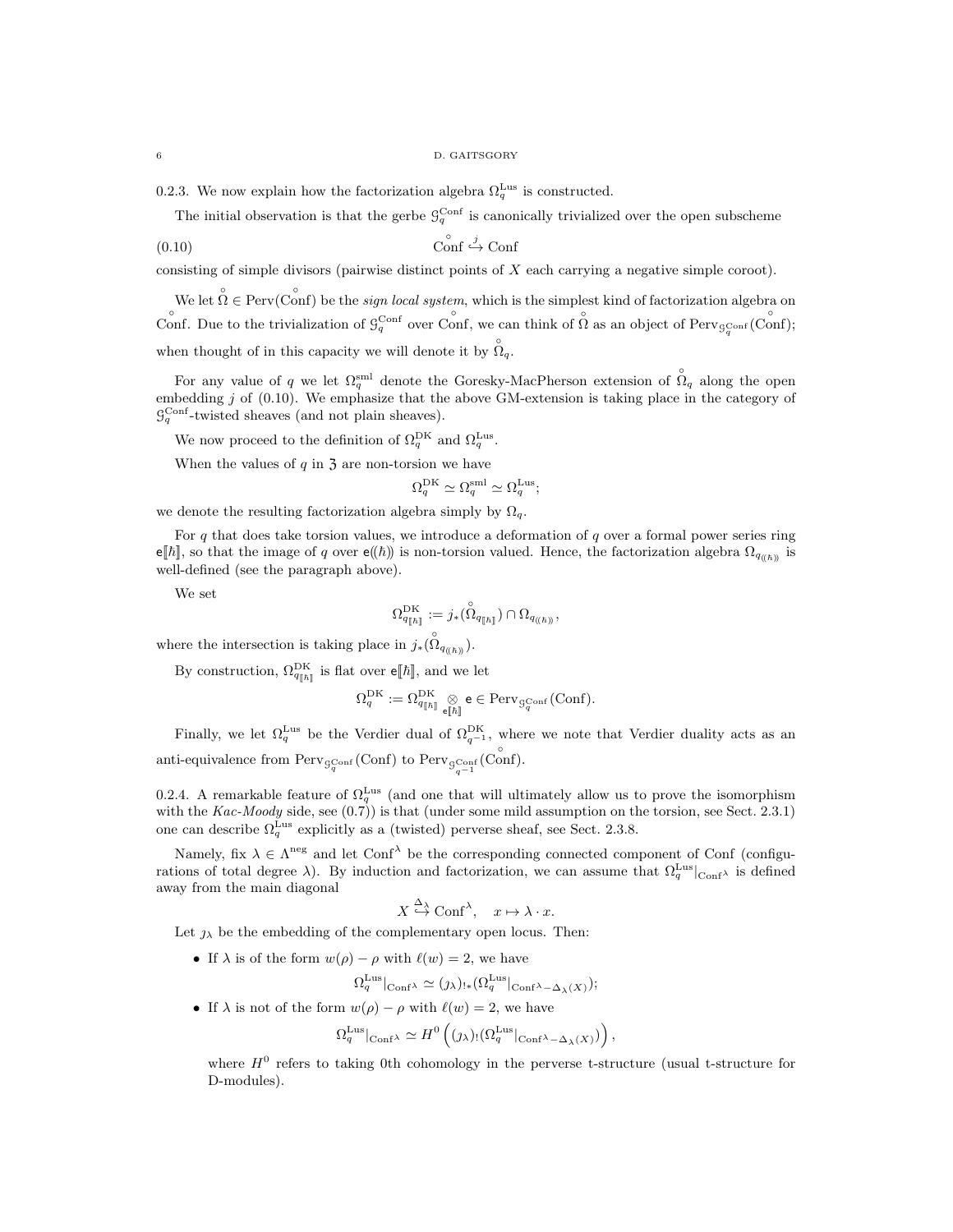0.2.5. We now proceed to the definition of the factorization algebras

(0.11) 
$$
\Omega_{q,\text{Whit}}^{\text{DK}}, \ \Omega_{q,\text{Whit}}^{\text{sml}}, \ \Omega_{q,\text{Whit}}^{\text{Lus}},
$$

According to Sect. 0.1.2 (adapted to our more general sheaf-theoretic setting),  $\Omega_{q,\text{Whit}}^{\text{Lus}}$  is obtained by applying the functor

$$
J_{\text{Whit}}: \text{Whit}_{\mathcal{G}_q^G}(\text{Gr}_G) \to \text{Whit}_{\mathcal{G}_q^T}(\text{Gr}_T)
$$

to the unit object  $1_{\text{Whit}_{\mathcal{G}_q^G}(\text{Gr}_G)} \in \text{Whit}_{\mathcal{G}_q^G}(\text{Gr}_G)$ .

However, instead of going through all this (which would necessitate developing quite a bit of theory), we will write down directly what this construction produces<sup>3</sup>.

Let  $\mathcal{Z}^-$  be a version of the *Zastava space*, introduced in Sect. 5.3.3. Let

$$
\stackrel{\circ}{\mathcal{Z}}\stackrel{\mathbf{j}_Z^-}{\hookrightarrow}\mathcal{Z}^-
$$

be then open Zastava space; it is known to be smooth.

We have a natural projection

$$
\pi^-: \mathcal{Z}^- \to \text{Conf},
$$

and let  $\hat{\pi}$  denote its restriction to  $\hat{\mathcal{Z}}$ .

A key feature of this situation is that the pullback of the gerbe  $\mathcal{G}_q^{\text{Conf}}$  along  $\overset{\circ}{\pi}$  acquires a canonical trivialization. Let

$$
\nabla_{q,Z}^-,\ \operatorname{IC}_{q,Z}^-,\ \Delta_{q,Z}^-
$$

be the  $*$ -, GM- and !-extensions, respectively, of  $IC_{\zeta}$ , but viewed as a  $\mathcal{G}_q^{\text{Conf}}$ -twisted sheaf.

There is a canonical map

$$
\chi: \mathcal{Z}^- \to \mathbb{G}_a,
$$

given by the residue construction. Denote

$$
\mathrm{Gauss}_{q,*}^-:=\nabla_{q,Z}^- \overset{*}{\otimes} \chi^*(\exp), \ \mathrm{Gauss}_{q,1*}^-:=\mathrm{IC}_{q,Z}^- \overset{*}{\otimes} \chi^*(\exp), \ \mathrm{Gauss}_{q,!}^-:=\Delta_{q,Z}^- \overset{*}{\otimes} \chi^*(\exp).
$$

All three are  $\mathcal{G}_q^{\text{Conf}}$ -twisted perverse sheaves on  $\mathcal{Z}^-$ . Finally, set

$$
\Omega_{q,\mathrm{Whit}}^{\mathrm{DK}} := \pi_*^-(\mathrm{Gauss}^- \, q, *), \ \Omega_{q,\mathrm{Whit}}^{\mathrm{sml}} := \pi_*^-(\mathrm{Gauss}_{q,\mathrm{l}*}^-), \ \Omega_{q,\mathrm{Whit}}^{\mathrm{Lus}} := \pi_*^-(\mathrm{Gauss}_{q,\mathrm{l}}^-).
$$

We note, however, that according to a cleanness result given by Theorem 5.4.7, the maps

$$
\pi_!^- (\text{Gauss}_{q,*}^-) \to \pi_*^- (\text{Gauss}_{q,*}^-),
$$

$$
\pi_!^- (\text{Gauss}_{q,1*}^-) \to \pi_*^- (\text{Gauss}_{q,1*}^-)
$$

and

$$
\pi_!^- (\text{Gauss}_{q,!}^-) \to \pi_*^- (\text{Gauss}_{q,!}^-)
$$

are isomorphisms.

This shows that the objects (0.11) are all perverse and we have

$$
\mathbb{D}^\text{Verdier}_{\text{Conf}}(\Omega_{q,\text{Whit}}^{\text{DK}}) \simeq \Omega_{q^{-1},\text{Whit}}^{\text{Lus}} \text{ and } \mathbb{D}_\text{Conf}^\text{Verdier}(\Omega_{q,\text{Whit}}^\text{sml}) \simeq \Omega_{q^{-1},\text{Whit}}^\text{sml}.
$$

<sup>&</sup>lt;sup>3</sup>The connection to the construction of  $\Omega_q^{\text{Lus}}$  as  $J_{\text{Whit}}(\mathbf{1}_{\text{Whit}}_{\mathcal{G}_q^G(\text{Gr}_G)})$  can be seen from the material explained in the (optional) Sects. 5.5-5.7.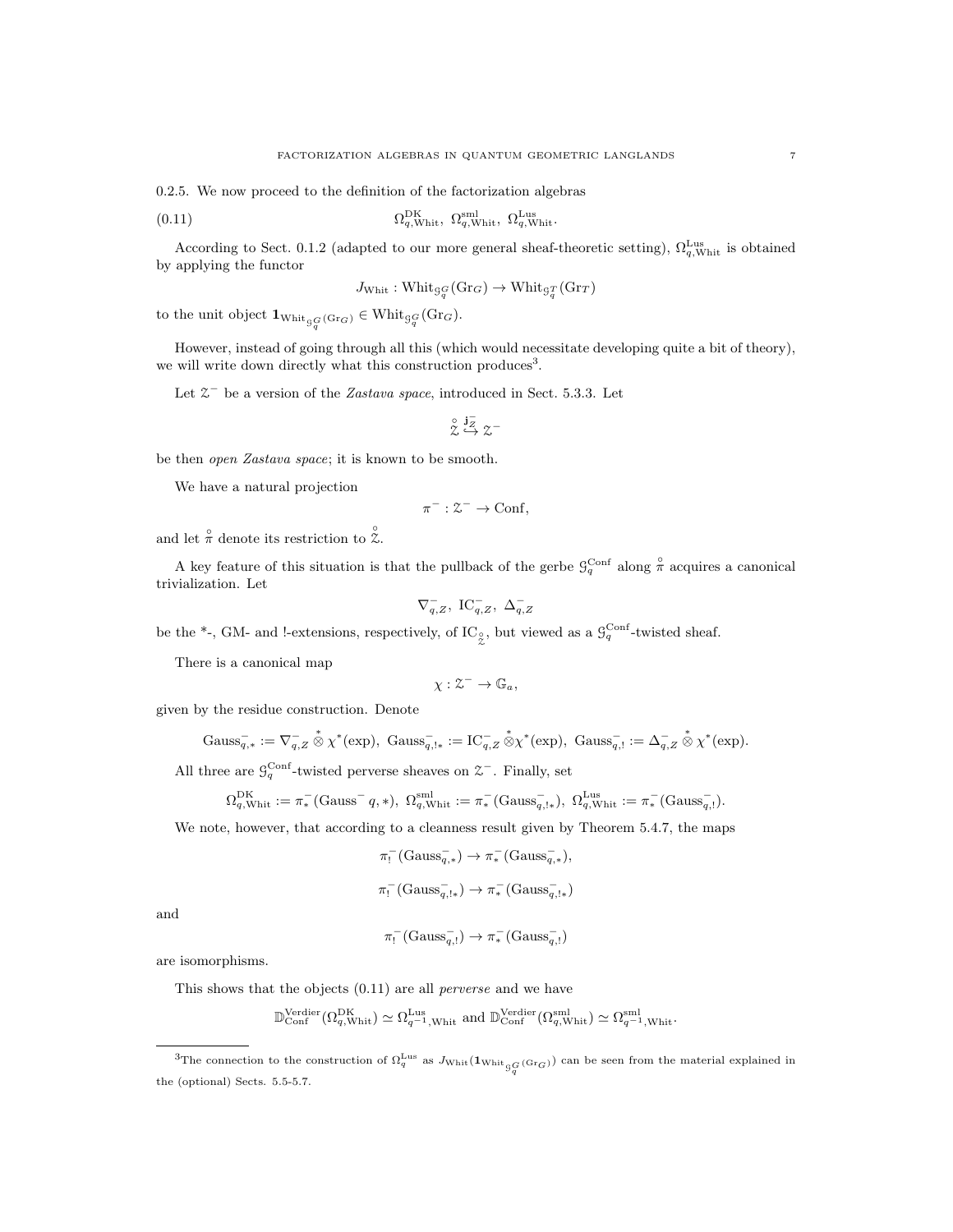0.2.6. A rather simple calculation (see Proposition 6.2.2) shows that

$$
\Omega_{q,\text{Whit}}^{\text{DK}}\big|_{\text{Conf}},\ \Omega_{q,\text{Whit}}^{\text{sm}}\big|_{\text{Conf}},\ \Omega_{q,\text{Whit}}^{\text{Lus}}\big|_{\text{Conf}}
$$

are all isomorphic to  $\hat{\Omega}_q$ .

Our two main results, Theorems 6.2.5 and 6.2.6 assert that, under a certain restriction on q (namely,  $q$  should avoid small torsion, see Sect. 1.1.5 for what this means), these identifications extend (automatically, uniquely) to isomorphisms

$$
\Omega_{q,\text{Whit}}^{\text{DK}} \simeq \Omega_{q}^{\text{DK}}, \ \Omega_{q,\text{Whit}}^{\text{Lus}} \simeq \Omega_{q}^{\text{Lus}}
$$

and

(0.12)  $\Omega_{q,\text{White}}^{\text{sml}} \simeq \Omega_q^{\text{sml}}$ ,

respectively.

We note that the isomorphism  $(0.12)$  has been already established in [Lys2] under somewhat more restrictive conditions on q.

0.2.7. We will outline the strategy of the proof of Theorems 6.2.5 and 6.2.6 in some detail in Sect. 0.3 below. Here we remark that, as we explain in Sects. 6.3 and Sect. 6.5, the statements of both these theorems are equivalent to one cohomological estimate.

Namely, let  $\lambda \in \Lambda^{\text{neg}} - 0$  be *not* one of the negative simple roots. Consider the intersection

$$
S^0 \cap S^{-, \lambda} \subset \text{Gr}_G,
$$

where

$$
S^{0} = N(\!(t)\!) \cdot 1
$$
 and 
$$
S^{-,\lambda} = N^{-}(\!(t)\!) \cdot t^{\lambda}
$$

are the positive and negative semi-infinite orbits on the affine Grassmannian.

The datum of q defines a Kummer sheaf on  $S^0 \cap S^{-,\lambda}$ , to be denoted  $\Psi_{q,\lambda}$ , see Sect. 6.3.6<sup>4</sup>.

Consider the compactly supported cohomology

(0.13) 
$$
H_c^i(S^0 \cap S^{-,\lambda}, \Psi_{q,\lambda} \overset{*}{\otimes} \chi^*(\exp)).
$$

We have

$$
\dim(S^0 \cap S^{-,\lambda}) = -\langle \lambda, \check{\rho} \rangle,
$$

and it is fairly easy to see that the top cohomology in (0.13), i.e., one for  $i = -2\langle \lambda, \tilde{\rho} \rangle$ , vanishes.

Now, the cohomology estimate mentioned above (one which is equivalent to Theorems 6.2.5 and  $(6.2.6)$  says that the cohomology  $(0.13)$  vanishes also in the sub-top degree

$$
i = -2\langle \lambda, \check{\rho} \rangle - 1,
$$

for q that avoids small torsion.

This is our Theorem 6.3.8 (this is also [Lys2, Theorem 1.1.5] for a more restrictive hypothesis on q).

Our proof of Theorems 6.2.5, 6.2.6 and 6.3.8 makes use of quantum groups (this is while the proof in [Lys2] is a direct geometric argument, but one that has to exclude more cases).

So in a certain sense, we have a somewhat crazy story: in order to prove the vanishing of the cohomology of a local system on a variety in the sub-top degree (say for  $\ell$ -adic sheaves over a ground field of positive characteristic), we use the structure theory of quantum groups (the quantum group in question is the quantization of the Langlands dual group  $\check{G}$ ).

0.3. Strategy of proof: quantum groups creep in. We first explain how to prove Theorems 6.2.5 and 6.2.6 when the ground field  $k$  has characteristic 0. In Sect. 0.3.4 we explain how we deduce from this the general case.

<sup>&</sup>lt;sup>4</sup>In fact, if q is of the form  $\zeta \cdot q_{\mathbb{Z}}^{\min}$ , where  $q_{\mathbb{Z}}^{\min}$  is the minimal form on  $\Lambda$  and  $\zeta \in \mathfrak{Z}$ , then  $\Psi_{q,\lambda}$  is the pullback of the Kummer local system  $\Psi_{\zeta}$  on  $\mathbb{G}_m$  along a canonically defined invertible function  $f_{\lambda}$  on  $S^0 \cap S^{-,\lambda}$ , see Sect. 7.4.4.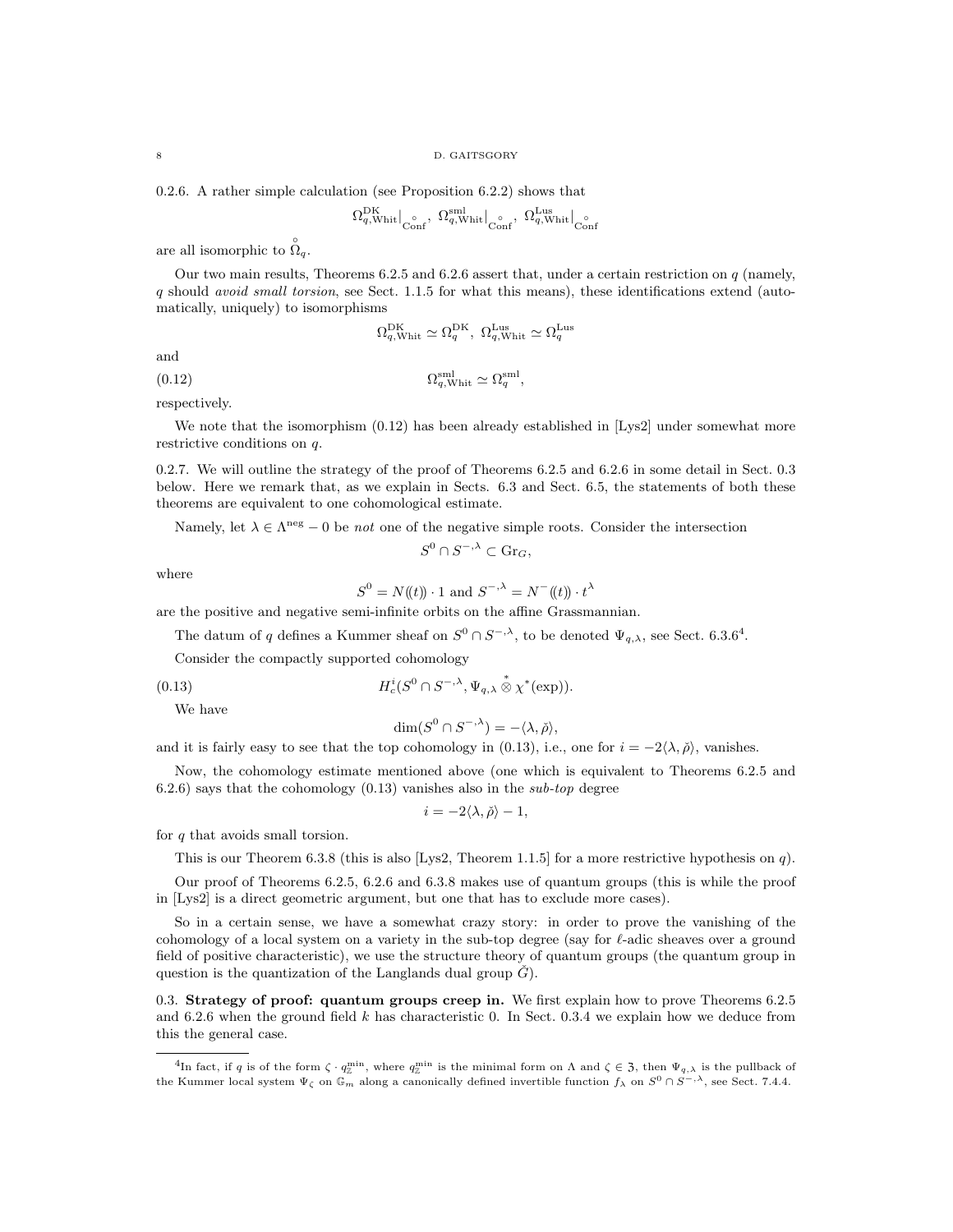0.3.1. The case when q takes non-torsion values is easy to settle (in fact, in this case Theorem 6.3.8) is an easy calculation, which was performed already in  $[Ga3]$ ). So we will assume that q takes values that are torsion in  $\overline{3}$ .

The proof of Theorems 6.2.5 and 6.2.6 proceeds by studying an additional piece of structure on the factorization algebras  $\Omega_{q,\text{Whit}}^{\text{Lus}}$  (resp.,  $\Omega_{q}^{\text{Lus}}$ ), namely Lusztig's quantum Frobenius.

Let  $\Lambda^{\sharp}$  be the "quantum Frobenius lattice" (see Sect. 4.1.1), and let Conf<sup> $\sharp$ </sup> be the corresponding configuration space. We can view Conf<sup> $\sharp$ </sup> as a semi-group acting on Conf. In this case we can talk about factorization algebras in Perv(Conf<sup>#</sup>) acting on factorization algebras in Shv<sub>gConf</sub>(Conf), see Sect. 4.2.7.

Following a recipe of [BG2], we construct a factorization algebra  $\Omega^{cl, \sharp}$  in Perv(Conf<sup> $\sharp$ </sup>).

By the quantum Frobenius structure on  $\Omega_{q,\text{Whit}}^{\text{Lus}}$  and  $\Omega_{q}^{\text{Lus}}$  we mean an action of  $\Omega^{c_1,\sharp}$  on these algebras so that we have the isomorphisms

(0.14) 
$$
Bar(\Omega_{q,\text{Whit}}^{\text{Lus}}) \simeq \Omega_{q,\text{Whit}}^{\text{sml}}
$$

(0.15) 
$$
Bar(\Omega_q^{\text{Lus}}) \simeq \Omega_q^{\text{sml}},
$$

respectively.

and

Once we know that there exists quantum Frobenius structures on both  $\Omega_q^{\text{Lus}}$  and  $\Omega_q^{\text{Lus}}$ , the proof of Theorem 6.2.6 is achieved by a Jordan-Holder series argument (see Sect. 6.6.4).

Now, the quantum Frobenius structure on  $\Omega_{q,\text{Whit}}^{\text{Lus}}$  is constructed geometrically, using a metaplectic version of the construction from [BG2], see Sect. 6.7.

However, when it comes to  $\Omega_q^{\text{Lus}}$ , its definition does not a priori supply sufficient information to construct a quantum Frobenius structure on it. And it is here that quantum groups come in.

0.3.2. When considering  $\Omega_q^{\text{Lus}}$ , by Lefschetz principle, we may assume that the ground field is actually C, and the sheaf theory in question is that of constructible sheaves in classical topology.

Let  $\text{Rep}_{q}(\check{T})$  be the category of representations of the quantum torus associated with q. I.e., this is a braided monoidal category, which as a monoidal category is isomorphic to  $\text{Rep}(\tilde{T})$ , but the braiding is specified by q. Thus, it makes sense to talk about Hopf algebras in  $\text{Rep}_q(\check{T})$ .

In Sect. 3.4 we recall a construction that attaches to a Hopf algebra H in  $\text{Rep}_q(\check{T})$  (whose augmentation ideal supported on coweights  $\lambda \in \Lambda^{neg} - 0$  with each coweight component finite-dimensional) a factorization algebra  $\Omega_H$  in Shv<sub>gConf</sub> (Conf).

Applying this construction to Lusztig's, DeConcini-Kac and small versions of the (positive part of the) quantum group, we obtain factorization algebras

$$
(0.16) \t\t \t\t \Omega_{q,\text{Quant}}^{\text{Lus}}, \ \Omega_{q,\text{Quant}}^{\text{DK}}, \ \Omega_{q,\text{Quant}}^{\text{sml}},
$$

respectively.

It follows by definition that we have a canonical identification

$$
(0.17) \t\t\t\t\t\t\Omega_{q,\text{Quant}}^?|_{\text{Conf}} \simeq \overset{\circ}{\Omega}_{q}
$$

for all three versions.

The t-exactness property of the construction  $H \rightsquigarrow \Omega_H$  shows that the identification (0.17) extends (automatically, uniquely) to an isomorphism

$$
\Omega_{q,\mathrm{Quant}}^{\mathrm{sml}} \simeq \Omega_{q}^{\mathrm{sml}}.
$$

Further, in Theorem 3.6.2 we show that the identification (0.17) extends to the entire Conf:

$$
(0.18)\t\t\t\t\t\Omega_{q,\text{Quant}}^{\text{DK}} \simeq \Omega_{q}^{\text{DK}}
$$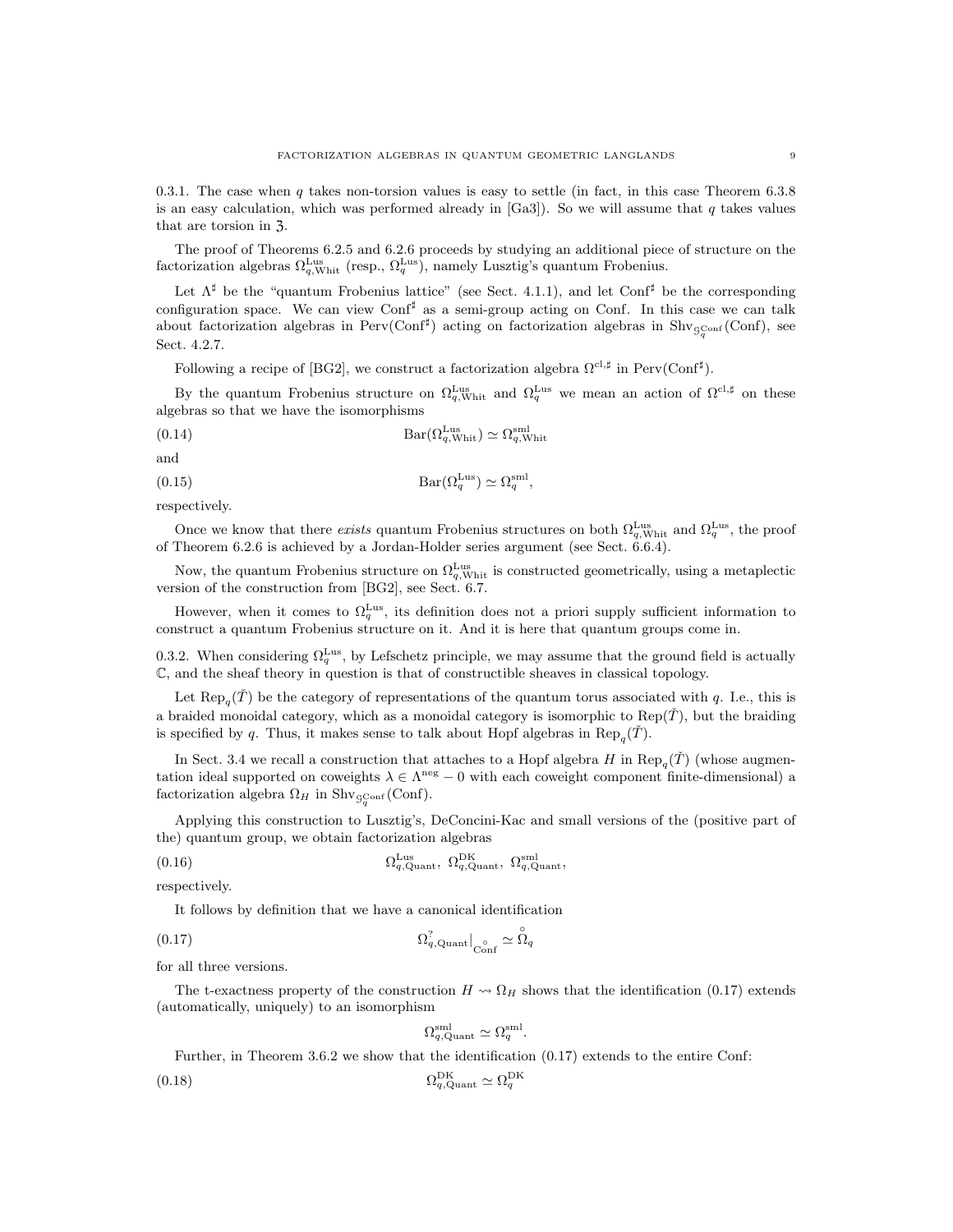#### 10 D. GAITSGORY

(this is not difficult to prove). Finally, by Verdier duality, from (0.18) we obtain:

$$
\Omega_{q,\text{Quant}}^{\text{Lus}} \simeq \Omega_q^{\text{Lus}}.
$$

Thus, we have identified the pair factorization algebras  $(\Omega_q^{\text{Lus}}, \Omega_q^{\text{sml}})$  with  $(\Omega_q^{\text{Lus}}, \Omega_{q,\text{Quant}}^{\text{sml}})$ . Hence, in order to construct the quantum Frobenius structure on  $\Omega_q^{\text{Lus}}$ , it is enough to do so for  $\Omega_{q,\text{Quant}}^{\text{Lus}}$ . The latter is given by Lusztig's Frobenius for quantum groups<sup>5</sup>.

Remark 0.3.3. We should remark that the factorization algebras (0.16) are not new objects in mathematics. For example,  $\Omega_{q,\text{Quant}}^{\text{sml}}$  was the key object of study of the book [BFS] (building on earlier works of V. Schechtman and A. Varchenko). In fact the contents of Sect. 3.4 summarize the relationship between  $\Omega_{q,\text{Quant}}^{\text{sml}}$  and  $u_q(\check{N})$  from loc.cit.

0.3.4. Let us now explain how to deduce Theorems 6.2.5 and 6.2.6 over an arbitrary ground field from the case of the ground field of characteristic 0.

As we explained above, Theorems 6.2.5 and 6.2.6 are equivalent to Theorem 6.3.8, which asserts that the sub-top cohomology in (0.13) vanishes.

With no restriction of generality we can assume that G is simple, and hence q is of the form  $\zeta \cdot q_{\mathbb{Z}}^{\min}$ , where  $q_{\rm z}^{\rm min}$  is the minimal integer-valued quadratic form on  $\Lambda$  and  $\zeta$  is a torsion element in 3.

In Sect. 7 we prove Theorem 7.1.2, which says that the validity of Theorem 6.3.8 for a given  $\text{ord}(\zeta)$ is independent of the ground field.

To do so, we analyze irreducible components of Z of  $S^0 \cap S^{-, \lambda}$  for which

$$
H_c^i(Z, ,\Psi_{q,\lambda}\overset{*}{\otimes}\chi^*(\exp))
$$

may potentially be non-zero for  $i = -2\langle \lambda, \check{\rho} \rangle - 1$ .

We first single out components that we declare to be "under scrutiny", then among those some that we call "suspicious" (these two conditions do not depend on  $ord(\zeta)$ ), and finally those that we declare as "indicted". We show that the presence of an indicted component indeed brings about the failure of Theorem 6.3.8 (for a given ord $(\zeta)$ ).

Thus, Theorem 7.1.2 amounts to saying that for a given  $\text{ord}(\zeta)$ , the presence of indicted irreducible components is independent of the ground field. We prove this by showing that the property of being indicted can be expressed purely in terms of the structure of Kashiwara's crystal on the set

$$
\mathsf{B}(\lambda) := \bigcup_{\lambda'} \operatorname{Irred}(S^{\lambda'} \cap S^{-,\lambda}).
$$

We conclude the proof by noticing that the crystal  $B(\lambda)$  is independent of the characteristic of the ground field, due to Kashiwara's uniqueness theorem.

Remark 0.3.5. Let us emphasize that the idea to use the structure of Kashiwara's crystal on  $B(\lambda)$  for the proof of Theorem 6.3.8 originates in [Lys2].

In fact, we follow the argument of *loc.cit.*, but go one step further: in [Lys2] one looks at the irreducible components that we call suspicious and rules them out for the specified values of  $\text{ord}(\zeta)$ . We go from "suspicious" and "indicted" and that puts a stricter bound on  $\text{ord}(\zeta)$ .

0.4. Organization of the paper. The actual order of exposition in the paper is somewhat different from how we have presented the contents in Sect. 0.2. We now briefly outline how the paper is organized section-by-section.

0.4.1. In Sect. 1 we introduce the setting of factorization algebras in (gerbe-twisted) sheaves on the configuration space and define the factorization algebras  $\Omega_q^{\text{Lus}}$ ,  $\Omega_q^{\text{eml}}$  and  $\Omega_q^{\text{DK}}$ .

0.4.2. In Sect. 2 we state a number of theorems pertaining to the inductive construction of  $\Omega_q^{\text{DK}}$  by extending it across the main diagonal. The factorization algebra  $\Omega_q^{\text{Lus}}$  will enjoy a Verdier dual behavior.

<sup>&</sup>lt;sup>5</sup>It is here that we use the assumption that q avoids small torsion.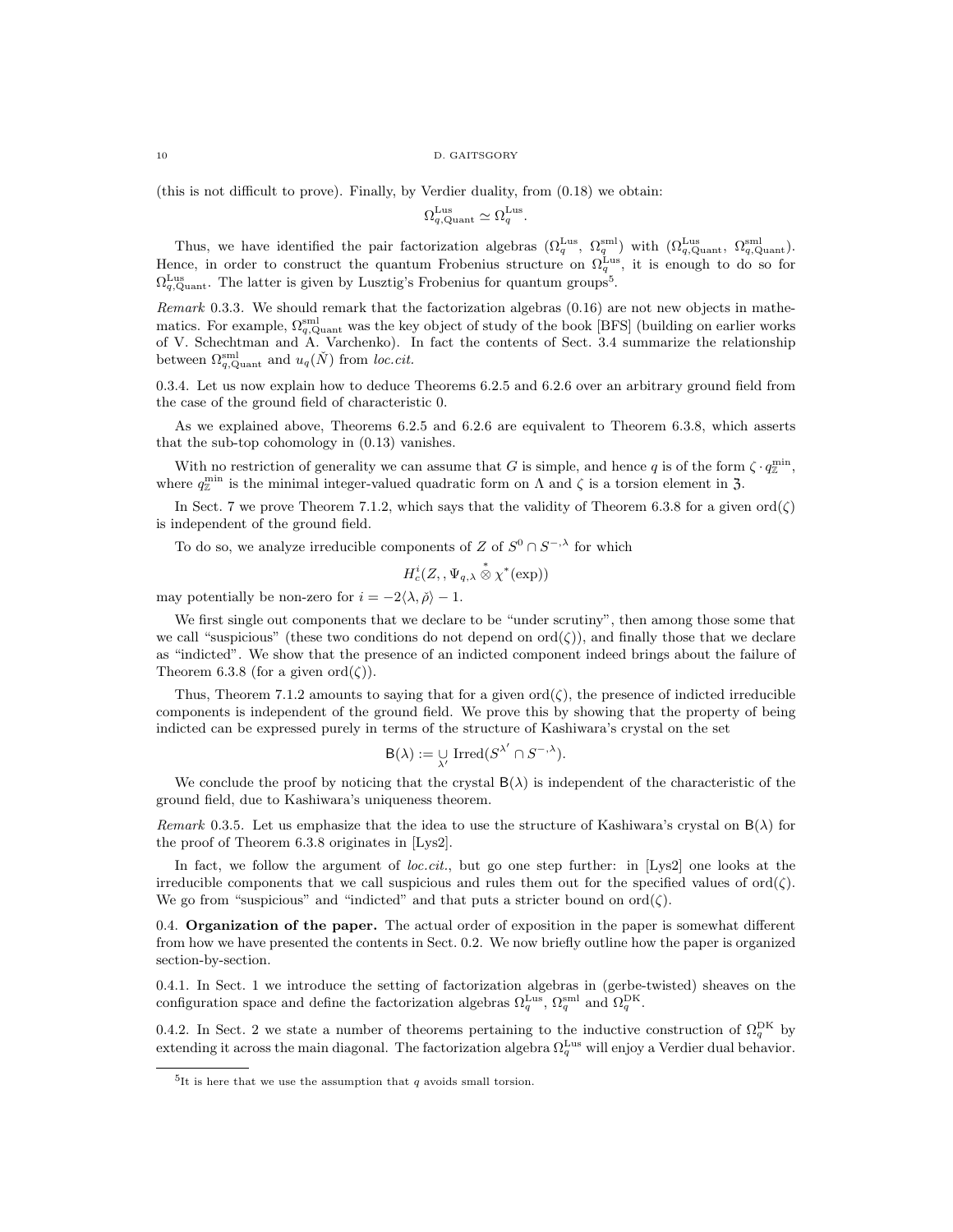0.4.3. In Sect. 3 we introduce the setting of Hopf algebras in the braided monoidal category  $\text{Rep}_q(\check{T})$ , and the relationship between these Hopf algebras and factorization algebras on Conf. Starting from the positive part of the (various versions of the) quantum group, we construct the factorization algebras  $\Omega_{q,\text{Quant}}^{\text{Lus}}, \Omega_{q,\text{Quant}}^{\text{sml}}$  and  $\Omega_{q,\text{Quant}}^{\text{DK}}$ .

We establish the isomorphisms  $\Omega_{q,\text{Quant}}^? \simeq \Omega_{q,\text{Quant}}^?$ . We then use properties of quantum groups to prove the theorems announced in Sect. 2.

0.4.4. In Sect. 4 we introduce the quantum Frobenius.

We introduce the quantum Frobenius lattice  $\Lambda^{\sharp}$  (along with the corresponding configuration space) Conf<sup>#</sup>, and define what it means for a factorization algebra in Shv(Conf<sup>#</sup>) to act on a factorization algebra in  $\mathrm{Shv}_{\mathcal{G}_q^{\mathrm{Conf}}}(\mathrm{Conf}).$ 

We then use the quantum Frobenius for  $U_q^{\text{Lus}}(\check{N})$  to construct an action of a certain canonically defined factorization algebra  $\Omega^{cl, \sharp}$  in Shv(Conf<sup> $\sharp$ </sup>) on  $\Omega_{q, \text{Quant}}^{\text{Lus}}$ . From here we deduce the existence of a (canonically defined) action of Shv(Conf<sup>#</sup>) on  $\Omega_q^{\text{Lus}}$ .

0.4.5. In Sect. 5 we recall the definition of the (several versions of the) Zastava space. We introduce the (twisted) perverse sheaves

$$
\nabla_{q,Z}^-,\ \Delta_{q,Z}^-,\ \mathrm{IC}_{q,Z}^-
$$

on  $2^-$ .

After tensoring by the pullback of the exponential/Artin-Schreier character sheaf, we obtain the perverse sheaves

(0.19) 
$$
Gauss_{q,*}^-, Gauss_{q,!}^-, Gauss_{q,!}^-,
$$

on  $2^-$ , see Remark 6.2.3 for the explanation of the name "Gauss".

One of the key technical results here is Theorem 5.4.7, which says that the objects (0.19) extend cleanly along the open embedding

 $z^- \hookrightarrow \overline{z},$ 

where  $\overline{z}$  is the compactified Zastava space.

Finally, in Sects. 5.5-5.7 we present a more conceptual point of view on the construction of the objects (0.19). Namely, we show how they arise from factorization algebras in Whittaker and semiinfinite categories on  $Gr_G$ .

0.4.6. In Sect. 6 we finally formulate and prove the main results of this paper.

We define the factorization algebras

$$
\Omega_{q,\text{Whit}}^{\text{DK}}, \ \Omega_{q,\text{Whit}}^{\text{Lus}}, \ \Omega_{q,\text{Whit}}^{\text{sml}}
$$

by taking the direct image(s) of the objects (0.19) along the projection

$$
\pi^-:\mathcal{Z}^-\to\mathrm{Conf}.
$$

We show that their restrictions to Conf identify with  $\hat{\Omega}_q$ , and we state our main Theorems 6.2.5 and 6.2.6, which say that the above identification over Conf extends to isomorphisms

$$
\Omega_{q,\text{Whit}}^? \simeq \Omega_q^?
$$

for  $? = DK$ , Lus, sml.

We then show that Theorems 6.2.5 and 6.2.6 are both equivalent to Theorem 6.3.8, which states the sub-top cohomology in (0.13) vanishes.

Finally, we prove Theorems 6.2.5 and 6.2.6 (over a ground field of characteristic zero) using the quantum Frobenius and a certain trick involving Jordan-Holder series.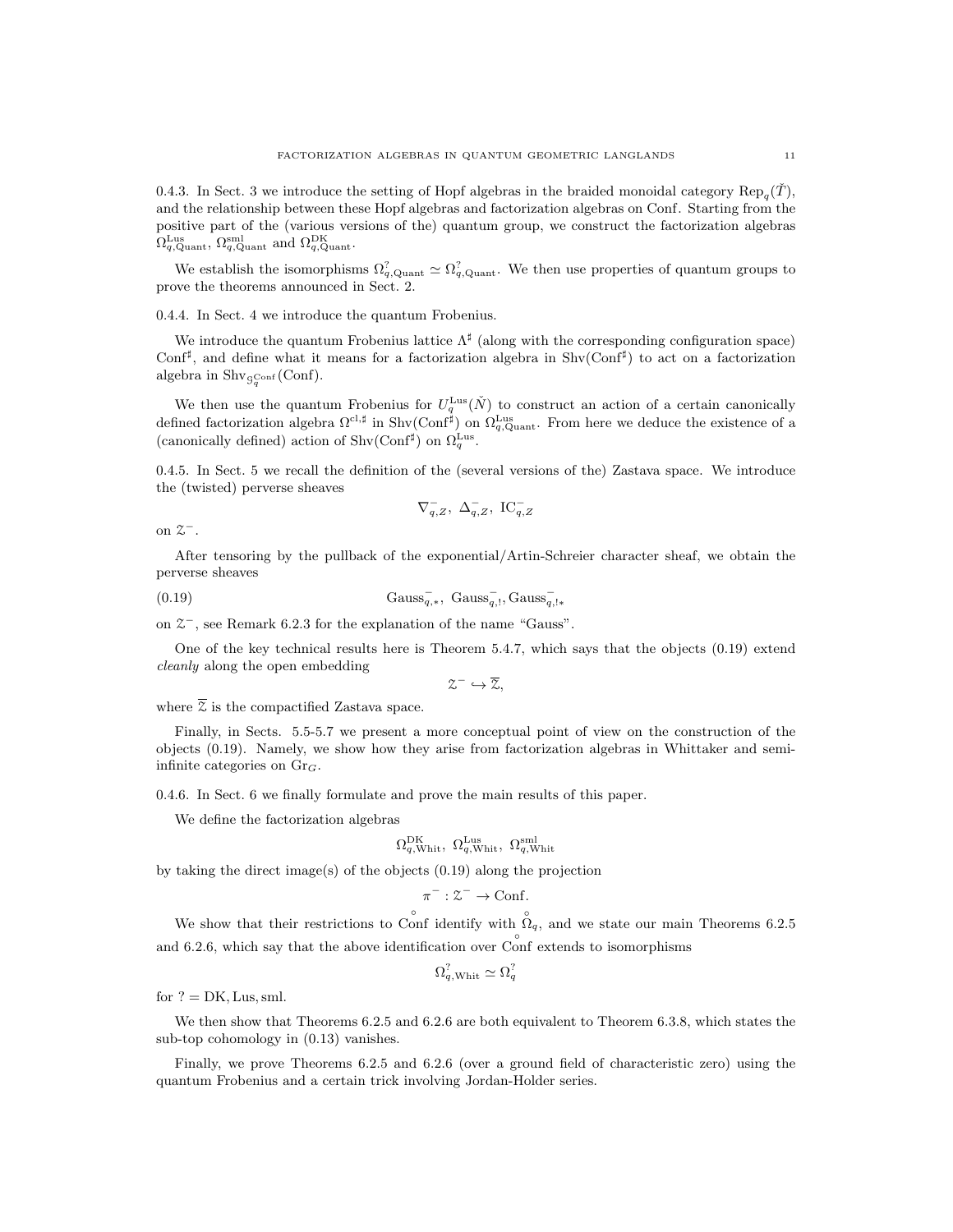0.4.7. Finally, in Sect. 7 we deduce the validity of Theorem 6.3.8 (and hence also that of Theorems 6.2.5 and 6.2.6) over an arbitrary ground field from the case when the ground field has characteristic 0.

The game here is to express the validity of Theorem 6.3.8 in terms of the structure of Kasiwara's crystal on the set of irreducible components of intersections of semi-infinite orbits.

0.4.8. In Sect. A we explain how to start with a sheaf theory  $Y \mapsto \text{Shv}(Y)$  with a field of coefficients e, and obtain from it a sheaf theory  $Y \mapsto \text{Shv}_{\llbracket \hbar \rrbracket}(Y)$  over  $\epsilon \llbracket \hbar \rrbracket$ .

This story is parallel (but simpler) to how one gets  $\mathbb{Z}_{\ell}$ -adic sheaves from  $\mathbb{Z}/\ell^{n}\mathbb{Z}$ -sheaves, which was systematically developed in [GaLu, Sect. 2.3].

0.5. Notations and conventions. By and large, this paper follows the notational conventions from [GLys1, GLys2].

0.5.1. In this paper our algebraic geometry takes place over an algebraically closed field, denoted  $k$ .

We will only need the classical (i.e., non-derived) algebraic geometry. We let Sch<sub>ft</sub> denote the category of affine schemes of finite type over  $k$ . We let  $PreStk<sub>lft</sub>$  denote the category of prestacks locally of finite type over  $k$ , i.e., the category of all functors

 $(\mathrm{Sch}^{\mathrm{aff}}_{\mathrm{ft}})^\mathrm{op} \to \infty$ -Groupoids.

This category contains all schemes, ind-schemes, algebraic stacks, etc. (all locally of finite type).

That said, except for Sect. 0.5.5 below, for the purposes of this paper we will only need groupoids with values in *discrete*  $\infty$ -Groupoids, i.e., sets, and the most general prestacks that we will consider are ind-schemes

We let  $X$  be a smooth connected curve over  $k$ .

0.5.2. We let G be a semi-simple simply-connected group over  $k$ .

We let  $\Lambda$  denote its coweight (=coroot lattice). Let  $\tilde{\Lambda}$  denote the dual lattice (i.e., the weight lattice of G). Let  $\check{\rho} \in \Lambda$  denote the half-sum of the positive roots.

Let I denote the Dynkin diagram of G. For  $i \in I$  we let  $\alpha_i \in \Lambda$  denote the corresponding simple coroot. We let  $\Lambda^{pos}$  (resp.,  $\Lambda^{neg}$ ) spanned by the elements  $\alpha_i$  (resp.,  $-\alpha_i$ ).

For an element  $\lambda \in \Lambda^{pos}$  (resp.,  $\Lambda^{neg}$ ) we will denote by  $|\lambda|$  its length, i.e.,  $\langle \lambda, \check{\rho} \rangle$  (resp.,  $-\langle \lambda, \check{\rho} \rangle$ ).

0.5.3. We will work with DG categories over a field of coefficients e, assumed of characteristic 0. When we say "category" we will implicitly mean "DG category".

In this paper, unless specified otherwise, we will work with *small* (non ind-complete) DG categories.

Given a DG category C, we can talk about t-structures on it. Given a t-structure, we will denote by  $\mathbf{C}^{\heartsuit}$  its heart.

0.5.4. Sheaf theories. We will work with one of the sheaf theories

(0.20) 
$$
Y \mapsto \text{Shv}(Y), \quad (\text{Sch}^{\text{aff}}_{\text{ft}})^{\text{op}} \to \text{DGCat}_{\text{e}},
$$

(see [GLys2, Sect. 0.8.8]) from the following list:

- When  $k = \mathbb{C}$  we can take Shv(-) to be constructible sheaves in the classical topology with coefficients in a field e of characteristic 0;
- Over an arbitrary ground field, we can take Shv(-) to be constructible sheaves  $\overline{\mathbb{Q}}_{\ell}$ -adic sheaves (in this case the field **e** of coefficients is  $\overline{\mathbb{Q}}_{\ell}$ );
- Over a ground field k of characteristic 0, we can take  $\text{Shv}(-)$  to be the category of holonomic D-modules (in this case the field  $e$  of coefficients is  $k$ ).

We extend the assignment (0.20) to a functor

$$
(\mathrm{PreStk}_\mathrm{lft}^\mathrm{aff})^\mathrm{op}\to \mathrm{DGCat}_e
$$

by the procedure of [GLys2, Sect. 0.8.9].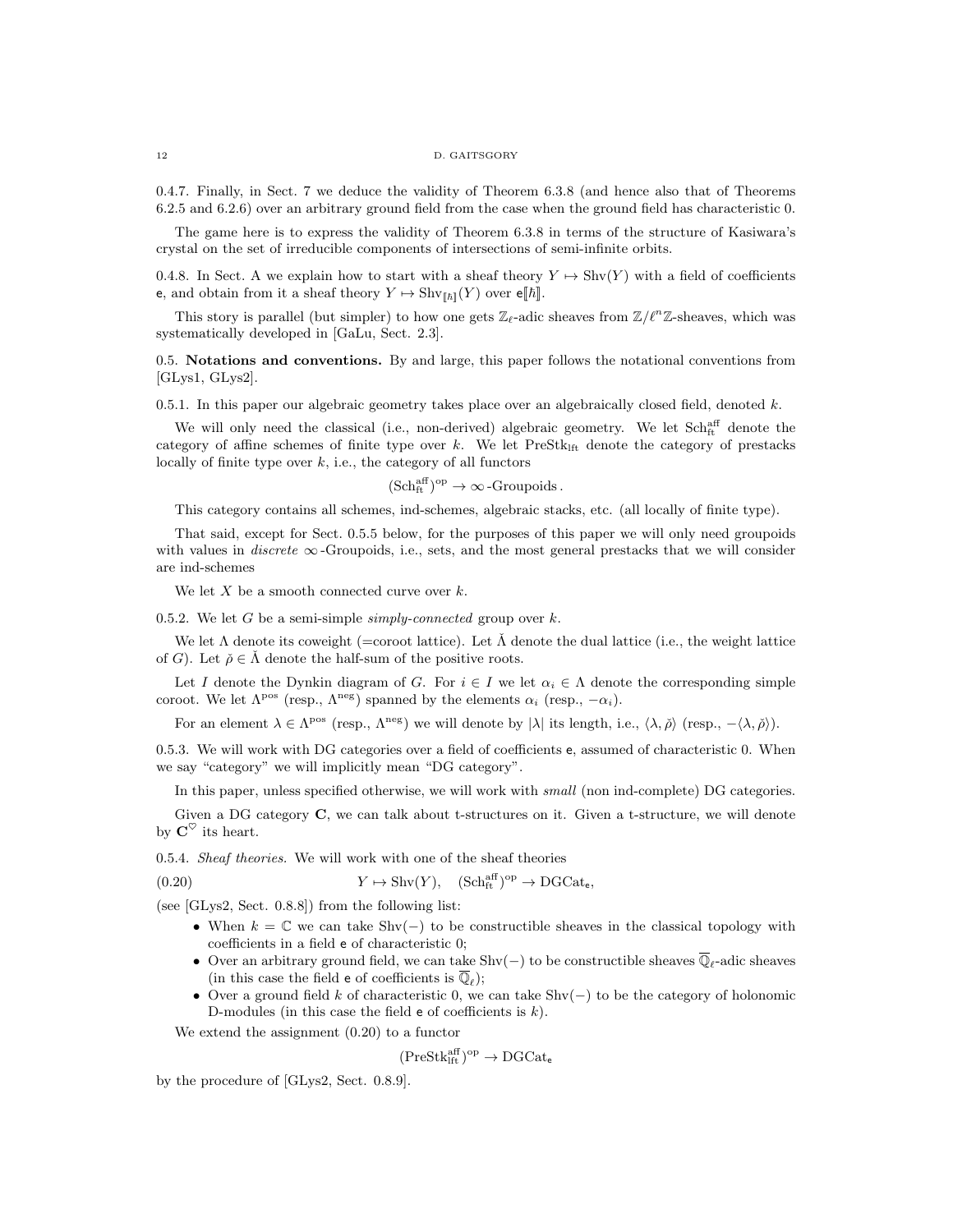0.5.5. Let 1-LS be the commutative group object in PreStk<sub>Ift</sub> that assigns to  $Y \in \text{Sch}^{\text{aff}}_{\text{ft}}$  the category of 1-dimensional local systems on Y .

Let Ge be the Zariski sheafification  $B_{\text{Zar}}(1-\text{LS})$  of  $B(1-\text{LS})$ . For a prestack  $\mathcal{Y}$ , by  $e^{\times}$ -gerbe on  $\mathcal{Y}$  we will mean a map  $\mathcal{Y} \to \mathbf{G}$ e.

Given a  $e^{\times}$ -gerbe  $\mathcal{G}$  on  $\mathcal{Y}$ , we can form a twisted category Shv<sub> $\mathcal{G}(\mathcal{Y})$ </sub>, see [GLys1, Sect. 1.7].

If Y is a scheme, the category  $\text{Shv}_\mathcal{G}(\mathcal{Y})$  is equipped with a t-structure and we can consider the abelian category  $Perv_{\mathcal{G}}(\mathcal{Y}).$ 

0.5.6. In each of the above three examples of sheaf theories, we let  $\mathfrak{Z}$  be the following abelian group:

- For sheaves in the classical topology, we let  $\mathfrak{Z} := e^{\times}$ ;
- For  $\overline{\mathbb{Q}}_{\ell}$ -adic sheaves, we let  $\overline{\mathfrak{Z}}_{\ell}$  :  $=\overline{\mathbb{Z}}_{\ell}^{\times}$ ;
- For D-modules, we let  $\mathfrak{Z} := k/\mathbb{Z}$ .

In each of the above cases, an element  $\zeta \in \mathfrak{Z}$  defines a Kummer character sheaf on  $\mathbb{G}_m$ , to be denoted  $\Psi_{\zeta}$ .

0.5.7. Furthermore, let  $\mathcal L$  be a line bundle on  $\mathcal Y$  and let  $\zeta$  be an element in  $\mathfrak Z$ . From this pair we obtain a canonically defined  $e^{\times}$ -gerbe, to be denoted  $\mathcal{L}^{\zeta}$ .

Indeed, by definition, it is sufficient to perform this construction for  $\mathcal{Y} = Y \in \text{Sch}^{\text{aff}}_{\text{ft}}$ . In this case, the sought-for map

$$
Y \to B_{\text{Zar}}(1\text{-LS})
$$

is such that for every  $U \subset Y$  and a trivialization of  $\mathcal{L}|_U$ , the corresponding map

$$
(0.21) \t\t\t U \to Y \to B_{\text{Zar}}(1-\text{LS})
$$

acquires a trivialization, and a change of the trivialization of  $\mathcal{L}|_U$  by  $f_U : U \to \mathbb{G}_m$  results in the change of the trivialization of (0.21) by

$$
U \stackrel{f_U}{\to} \mathbb{G}_m \stackrel{\Psi_{\zeta}}{\to} 1\text{-LS}.
$$

0.6. Acknowledgements. The author would like to thank P. Etingof, I. Heckenberger and I. Angiono for their help with quantum groups at small roots of unity.

The author is grateful to S. Lysenko for his collaboration on the FLE and for sharing ideas related to this work.

The author's thinking about the subject of this paper has its origins in the book [BFS]; he is grateful to its authors for inspiration and discussions we have had over many years.

A major part of this work was written while the author was holding the I. M. Gelfand chair at IHES.

The author's research is supported by NSF grant DMS-1707662.

#### 1. Factorization algebras attached to quadratic forms

In this section we will introduce a quantum parameter  $q$ , recall the construction of the *factorization* gerbe  $\mathcal{G}_q^{\text{Conf}}$  on the configuration space Conf, and define the factorization algebras

$$
\Omega_q^{\rm sml},\ \Omega_q^{\rm DK},\ \Omega_q^{\rm Lus},
$$

which are  $\mathcal{G}_q^{\text{Conf}}$ -twisted perverse sheaves on Conf, equipped with a factorization structure.

### 1.1. The parameters.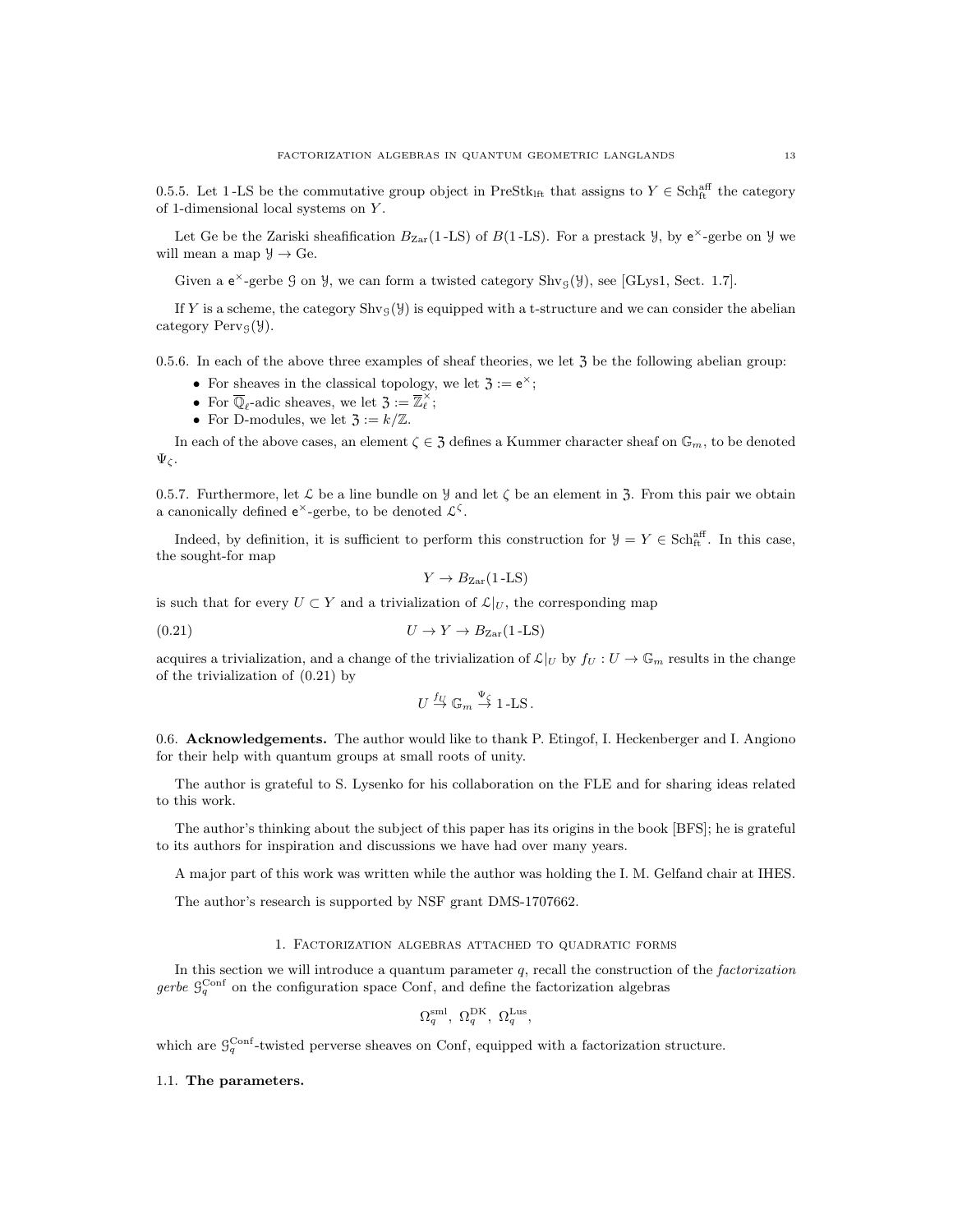1.1.1. We start with a datum of a quadratic form q on  $\Lambda$  with values in  $\lambda$  (see Sect. 0.5.6 for what the symbol  $\mathfrak{Z}$  stands for), which is W-invariant and *restricted*. The latter means the following:

Let

$$
b:\Lambda\otimes\Lambda\to{\mathfrak{Z}}
$$

be the associated symmetric bilinear form, i.e.,

$$
b(\lambda, \mu) = q(\lambda + \mu) - q(\lambda) - q(\mu).
$$

We say that  $q$  is restricted if  $b$  satisfies the following identity

(1.1)  $b(\alpha, \lambda) = \langle \lambda, \check{\alpha} \rangle \cdot q(\alpha)$ 

for every coroot  $\alpha$  and  $\lambda \in \Lambda$ .

Remark 1.1.2. It is easy to see that the identity

$$
2b(\alpha, \lambda) = 2\langle \lambda, \check{\alpha} \rangle \cdot q(\alpha)
$$

is a formal consequence of W-invariance. But formula  $(1.1)$  is not; it is easy to produce a counterexample for the group  $SL_2 \times \mathbb{G}_m$ .

1.1.3. It is shown in [GLys1, Sect. 3.2.4] that any restricted  $q$  can be written as

 $\Lambda \stackrel{q_{\mathbb{Z}}}{\rightarrow} \mathbb{Z} \stackrel{\zeta}{\rightarrow} \mathfrak{Z}$ 

for some element  $\zeta \in \mathfrak{Z}$  and an *integer-valued W*-invariant quadratic form  $q_{\mathbb{Z}}$  on  $\Lambda$ . Note that it follows from Remark 1.1.2 that  $q_{\mathbb{Z}}$  automatically satisfies (1.1).

In particular, for every simple factor of our root system we have

$$
(1.2) \t\t q(\alpha_l) = d \cdot q(\alpha_s),
$$

where  $\alpha_l$  (resp.,  $\alpha_s$ ) is any long (resp., short) coroot, and d is the lacing number (the ratio of the squares of the lengths).

1.1.4. We shall say that q is *torsion-valued* if the values of q in  $\overline{3}$  are torsion.

We shall say that q is non-torsion valued if for all coroots  $\alpha$ , the elements  $q(\alpha)$  are non-torsion. By (1.2), this condition is enough to check for one coroot in each simple factor.

Note that when our sheaf theory is that of sheaves in the classical topology and so  $\overline{3}$  is the multiplicative group of the field of coefficients which we denote e, "torsion" means being a root of unity in e <sup>×</sup>. So in the usual terminology of quantum groups, "torsion vs. non-torsion" means "roots of unity vs. non-roots of unity".

We shall say that q is non-degenerate if  $q(\alpha) \neq 0$  for all coroots  $\alpha$ . By (1.2), this condition is enough to check for the long coroot in each simple factor of the root system.

The condition of non-degeneracy means that we are avoiding what is called "the quasi-classical case" in [Lus, Sect. 33.2] along any of the roots.

1.1.5. We shall say that  $q$  avoids small torsion if for every simple factor in our root system and (any) long coroot  $\alpha_l$  in it we have

$$
ord(q(\alpha_l)) \geq d+1,
$$

where  $d = 1, 2, 3$  is the lacing number of that simple factor. This is equivalent to [Lus, Condition]  $35.1.2(a)$ ].

Note that if  $d = 1$ , the above assumption is equivalent to q being non-degenerate. For  $d = 2$ , the assumption is equivalent to ord $(\alpha_l) \neq 2$ . For  $d = 3$ , the assumption is equivalent to ord $(\alpha_l) \neq 2, 3$ .

The key results of this paper (Theorems 6.2.5 and 6.2.6) will use this assumption. On the quantum group side, this assumption ensures a relationship between  $U_q^{\text{Lus}}(\check{N})$  and  $u_q(\check{N})$  via the quantum Frobenius, i.e., that (4.30) is a short exact sequence of Hopf algebras.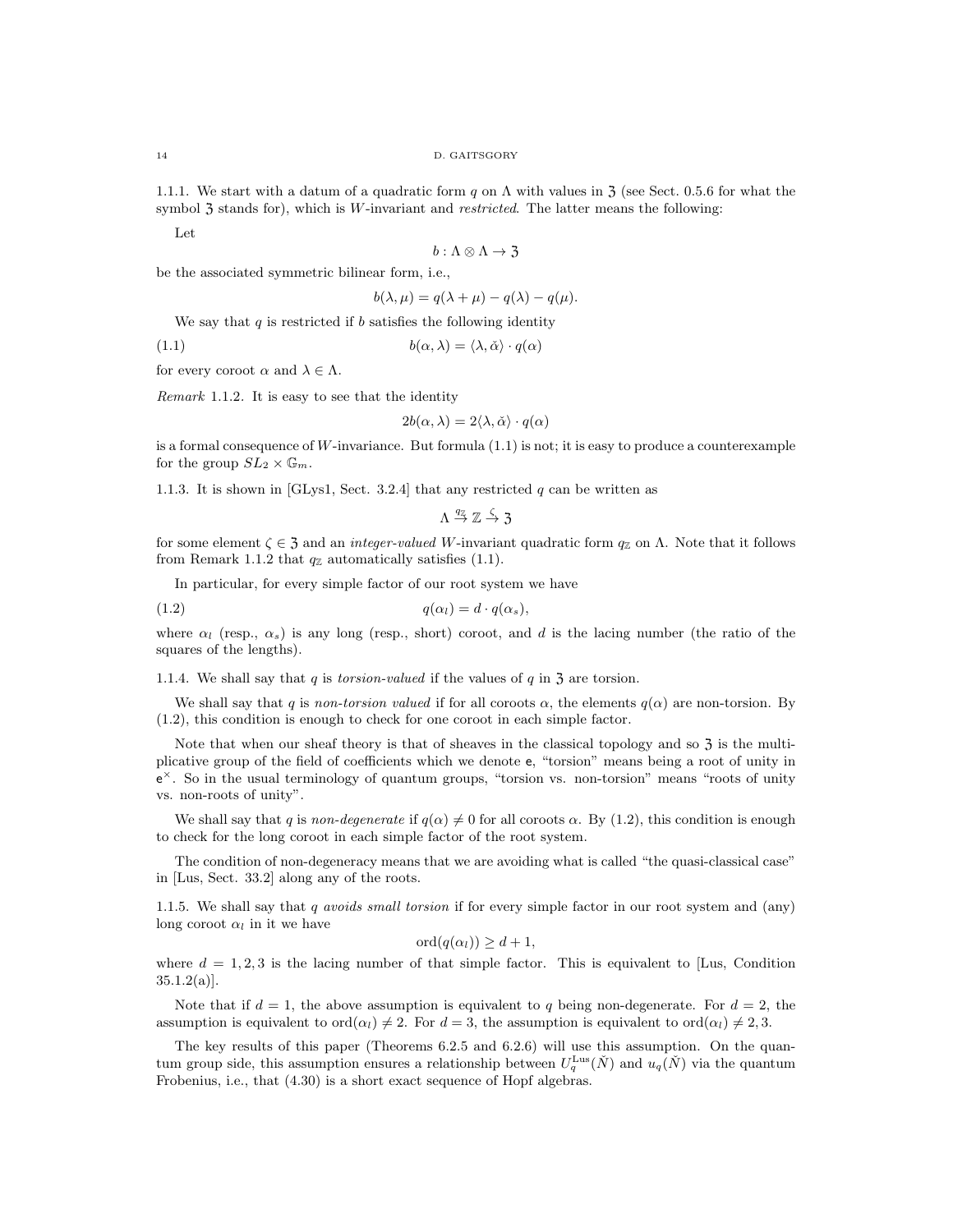Remark 1.1.6. From a certain point of view, when  $q$  does not avoid small torsion, the factorization algebras we will construct, namely,  $\Omega_q^{\text{Lus}}, \Omega_q^{\text{DK}}, \Omega_q^{\text{sml}}$  are not quite the right objects to consider.

The more relevant ones are the objects  $\Omega_{q,\text{Whit}}^{\text{Lus}}, \Omega_{q,\text{Whit}}^{\text{DK}}, \Omega_{q,\text{Whit}}^{\text{sml}}$ , constructed in Sect. 6<sup>6</sup>. And these objects are indeed different (for example, for  $G = G_2$  and  $\text{ord}(q(\alpha_s)) = \text{ord}(q(\alpha_l)) = 2$ , see Remark 7.5.6).

From this point of view, the quantum algebras  $U_q^{\text{Lus}}(\check{N})$ ,  $U_q^{\text{DK}}(\check{N})$ ,  $\mathfrak{u}_q(\check{N})$  are not quite the right objects either (at these very small roots of unity).

1.1.7. Note that the pairing

$$
b:\Lambda\otimes\Lambda\to{\mathfrak{Z}}
$$

canonically extends to a pairing

$$
b:\Lambda\otimes\Lambda_{\mathrm{ad}}\to\mathfrak{Z},
$$

where  $\Lambda_{\text{ad}}$  is the coroot lattice of the adjoint quotient of G.

Namely, we set

(1.3) 
$$
b(\alpha_i,\mu) := \langle \mu, \check{\alpha}_i \rangle \cdot q(\alpha_i), \quad i \in I.
$$

Alternatively, let n be an integer so that  $n \cdot \Lambda_{ad} \subset \Lambda$ . Let us write q as  $q_Z \cdot \zeta$ , and choose an n-th root  $\zeta^{\frac{1}{n}}$  of  $\zeta$ . Then we have

$$
b(\lambda,\mu)=b_{\mathbb{Z}}(\lambda,n\cdot\mu)\cdot\zeta^{\frac{1}{n}}.
$$

By (1.1), this gives the same value as (1.3) on the simple coroots. Furthermore, this implies that the formula

$$
b(\alpha, \lambda) := \langle \lambda, \check{\alpha} \rangle \cdot q(\alpha)
$$

holds for all coroots.

1.1.8. In view of the above, we have a well-defined homomorphism

$$
\lambda \in \Lambda \mapsto b(\lambda, \rho) \in \mathfrak{Z},
$$

where  $\rho$  is half-sum of positive coroots. Namely,

(1.4)  $b(\alpha_i, \rho) := q(\alpha_i).$ 

The following is simple combinatorial statement:

**Lemma 1.1.9.** For  $\lambda \in \Lambda^{neg}$ , consider the element

$$
(1.5) \t\t q(\lambda) + b(\lambda, \rho) \in \mathfrak{Z}.
$$

The element (1.5) vanishes for all  $\lambda$  of the form  $w(\rho) - \rho$ ,  $w \in W$ .

## 1.2. The configuration space.

1.2.1. Let Conf denote the configuration space of points of x weighted by elements of  $\Lambda^{neg} = 0$ , i.e., expressions of the form

(1.6) 
$$
\Sigma \lambda_n \cdot x_n, \quad \lambda_n \in \Lambda^{\text{neg}} - 0, \quad x_{n'} \neq x_{n''}.
$$

We have

$$
Conf = \mathop{\sqcup}_{\lambda \in \Lambda^{\text{neg}} - 0} Conf^{\lambda},
$$

according to the total degree.

Each connected component Conf<sup> $\lambda$ </sup>, also denoted  $X^{\lambda}$ , is a partially symmetrized power of X. Namely, for

$$
\lambda = \sum_{i \in I} \cdot (-n_i) \cdot \alpha_i
$$

 ${}^{6}$ For the explanation why these objects are better behaved, see Remark 6.6.3.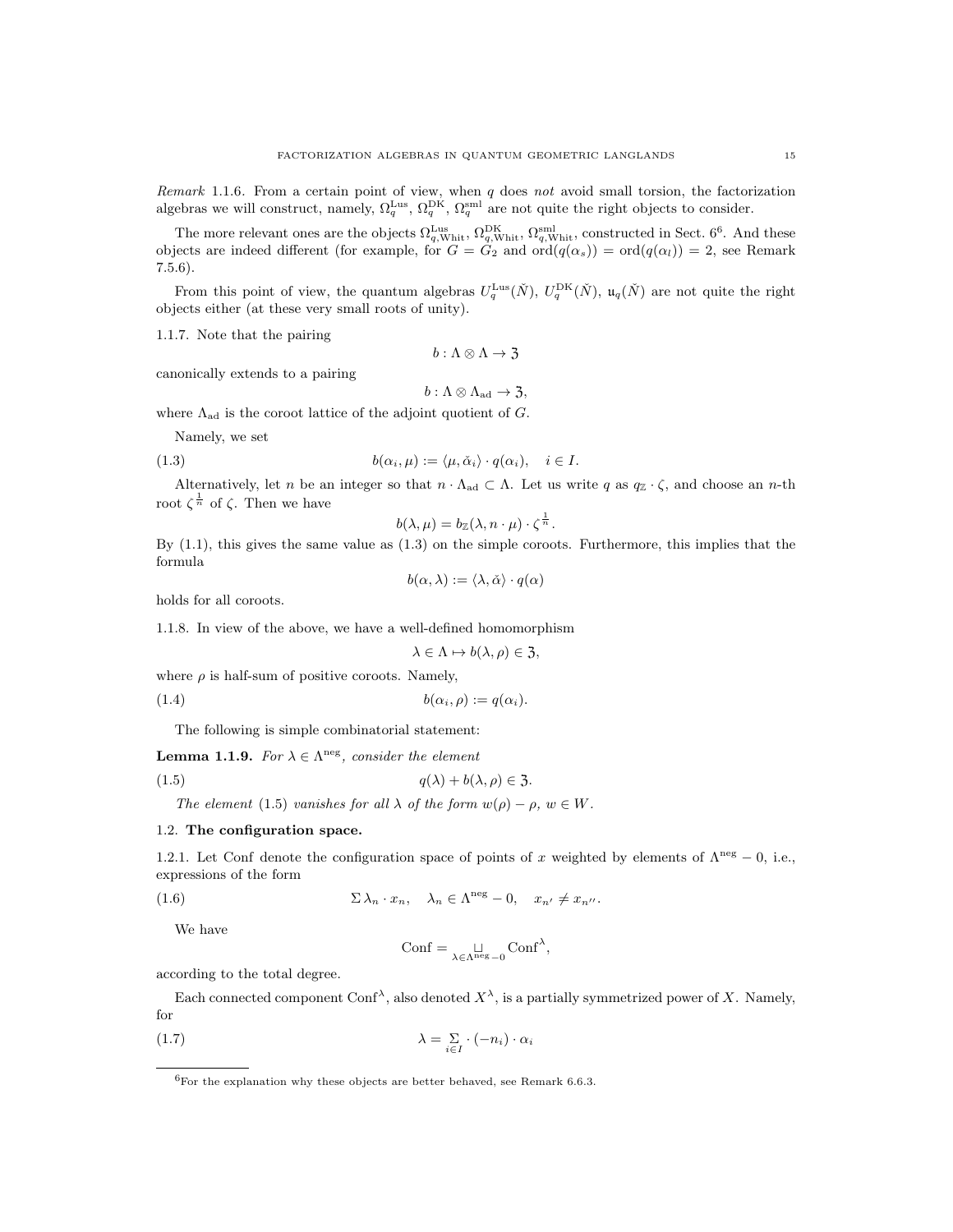(where we recall that  $I$  is the set of vertices of the Dynkin diagram), we have

(1.8) 
$$
\text{Conf}^{\lambda} := X^{\lambda} \simeq \prod_{i \in I} X^{(n_i)}
$$

1.2.2. We let

$$
\overset{\circ}{\text{Conf}} \xrightarrow{j} \text{Conf}
$$

.

denote the open locus corresponding to the condition that in (1.6) all  $\lambda_n$  are negative simple roots.

In other words, each connected component  $\hat{\text{Conf}}^{\lambda}$  is the complement of the diagonal divisor in (1.8).

1.2.3. In what follows we will denote by

 $(Conf \times Conf)_{disj} \subset Conf \times Conf$ 

is the disjoint locus, i.e., the open subset consisting of those pairs

$$
(\Sigma \lambda_n \cdot x_n, \Sigma \lambda'_{n'} \cdot x'_{n'}),
$$

for which all  $x_n$  and  $x'_{n'}$  are pairwise distinct.

Similarly, we will use the notation

$$
(\mathrm{Conf}^{\times n})_{\text{disj}} \subset \mathrm{Conf}^{\times n}
$$

for the n-fold product.

1.2.4. We let

 $add: Conf \times Conf \rightarrow Conf$ 

denote the addition map, and let  $\text{add}_n$  be its n-fold version.

Note that add (resp.,  $\text{add}_n$ ) is étale when restricted to  $(\text{Conf} \times \text{Conf})_{\text{disj}}$  (resp.,  $(\text{Conf}^{\times n})_{\text{disj}})$ .

1.2.5. For an element  $\lambda \in \Lambda^{\text{neg}} - 0$ , let  $\Delta_{\lambda}$  denote the corresponding main diagonal

(1.9) 
$$
X \to \text{Conf}^{\lambda} \subset \text{Conf}, \quad x \mapsto \lambda \cdot x.
$$

For a fixed point  $x \in X$ , we will use the notation  $\iota_{\lambda}$  for the corresponding point  $\lambda \cdot x \in \text{Conf}^{\lambda} \subset \text{Conf}$ .

### 1.3. Gerbes on the configuration space.

1.3.1. According to [GLys1, Sect. 4.5.2], to q one canonically attaches a geometric metaplectic data  $\mathcal{G}_q^T$ for the torus  $T$ . It is uniquely characterized by the following two requirements:

–The associated quadratic form (see [GLys1, Sects. 4.2.1 and 4.2.8]) equals  $q$ ;

For  $\lambda \in \Lambda$ , the gerbe  $\mathcal{G}_q^{\lambda}$  on X (see [GLys1, Sect. 4.2.1]) is trivialized for  $\lambda$  being each of the negative simple roots.

In what follows, for a fixed point  $x \in X$  we let  $\mathcal{G}^{\lambda}_{q,x}$  denote the fiber of  $\mathcal{G}^{\lambda}_{q}$  at x; this is a plain e <sup>×</sup>-gerbe.

1.3.2. By [GLys2, Sect. 4.6.5], to  $\mathcal{G}_q^T$  we attach a *factorization gerbe*, denoted  $\mathcal{G}_q^{\text{Conf}}$  on Conf.

We recall that the datum of factorization amounts to an isomorphism

 $(1.10)$  $\int_q^{\text{Conf}} \boxtimes \mathcal{G}_q^{\text{Conf}}|_{(\text{Conf}\times\text{Conf})_{\text{disj}}} \simeq \text{add}^*(\mathcal{G}_q^{\text{Conf}})|_{(\text{Conf}\times\text{Conf})_{\text{disj}}}.$ 

The isomorphism (1.10) is endowed with a datum of commutativity and associativity for iterated isomorphisms

 $(\mathcal{G}_q^{\text{Conf}})^{\boxtimes n}|_{(\text{Conf}\times n)_{\text{disj}}} \simeq \text{add}_n^*(\mathcal{G}_q^{\text{Conf}})|_{(\text{Conf}\times n)_{\text{disj}}}, \quad n \in \mathbb{N}.$ 

Let us spell out the construction  $\mathcal{G}_q^T \leadsto \mathcal{G}_q^{\text{Conf}}$  explicitly, in terms of [GLys1, Sect. 4.2].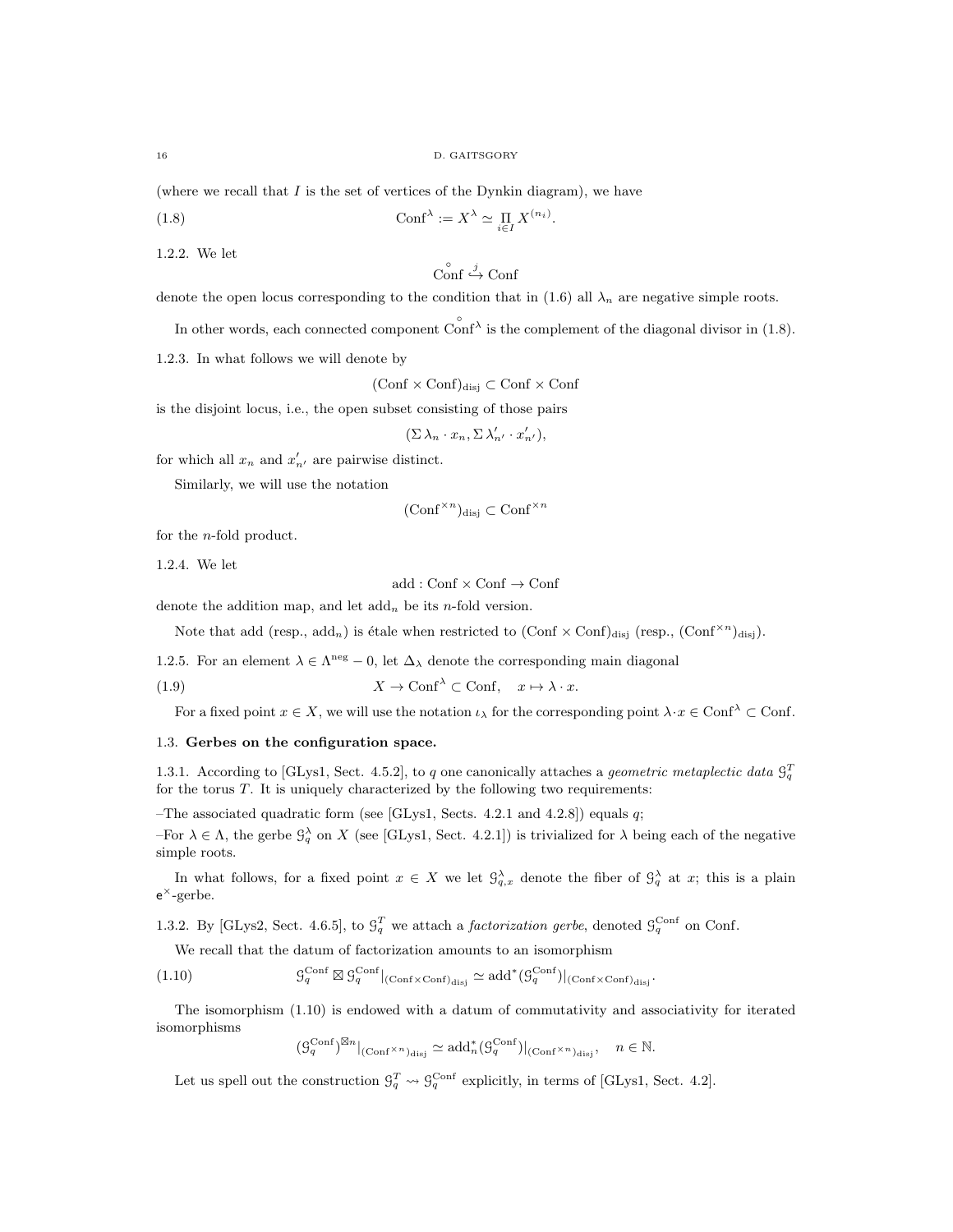1.3.3. According to loc. cit., the data of  $\mathcal{G}_q^T$  attaches to a finite set J and a map  $\lambda^J: J \to \Lambda$ , a gerbe  $\mathfrak{G}_q^{\lambda^J}$  on  $X^J$ .

For  $J = \{ * \}$  and  $\lambda^J$  corresponding to  $\lambda \in \Lambda$ , we recover the gerbe  $\mathcal{G}_q^{\lambda}$  on X, mentioned above.

For  $J = \{1,2\}$  and  $\lambda^J$  given by a pair of elements  $\lambda_1, \lambda_2 \in \Lambda$ , the factorization structure on  $\mathcal{G}_q^T$ defines an isomorphism

$$
\mathcal{G}_q^{\lambda_1, \lambda_2}|_{X \times X - \Delta} = \mathcal{G}_q^{\lambda_1} \boxtimes \mathcal{G}_q^{\lambda_2}|_{X \times X - \Delta},
$$

which extends to an isomorphism

(1.11) 
$$
\mathcal{G}_q^{\lambda_1,\lambda_2} \simeq (\mathcal{G}_q^{\lambda_1} \boxtimes \mathcal{G}_q^{\lambda_2}) \otimes \mathcal{O}(-\Delta)^{b(\lambda_1,\lambda_2)},
$$

where:

- for a line bundle L on a scheme *y* and an element  $\zeta \in \mathcal{F}$ , we denote by  $\mathcal{L}^{\zeta}$  the corresponding  $e^{\times}$ -gerbe on  $\mathcal{Y}$ , see Sect. 0.5.7;
- b is the symmetric bilinear form attached to q (in fact,  $(1.11)$  shows how to recover b starting from  $\mathcal{G}_q^T$ ).

The assignment  $(J, \lambda^J) \rightsquigarrow \beta^{\lambda^J}$  is functorial in  $(J, \lambda^J)$ . In particular,  $\beta_q^{\lambda^J}$  is equivariant with respect to the group  $\text{Aut}(J, \Lambda^J)$ .

The above structure of equivariance has the following property. Let again  $J = \{1, 2\}$ , and  $\lambda^J$  be the constant map with value  $\lambda$ . Then the induced structure of equivariance on

 $\left. \mathcal{G}_{q}^{\lambda,\lambda}\right\vert _{\Delta}$ 

with respect to  $\mathbb{Z}/2\mathbb{Z}$  is equipped with a trivialization (the latter makes sense as  $\mathbb{Z}/2\mathbb{Z}$  acts trivially on the underlying scheme  $\Delta$ ).

It is explained in [GLys1, Sect. 4.2.8], this datum of trivialization exhibits  $b(\lambda, \lambda)$  as 2× some other element of 3; this other element is the value  $q(\lambda)$  of q on  $\lambda$ .

Equivalently, this datum of trivialization is equivalent to descending the gerbe  $\mathcal{G}_q^{\lambda,\lambda}$  on  $X^2$  to a gerbe on  $X^{(2)}$ , which identifies with

(1.12) (G λ q ) (2) ⊗ O(−∆ 0 ) q(λ) ,

where:

- $\mathcal{G}^{(n)}$  is the gerbe on  $X^{(n)}$  given by the nth symmetric power<sup>7</sup> of a given gerbe  $\mathcal{G}$  on X;
- $\Delta'$  is the diagonal divisor in  $X^{(2)}$ .

Let now  $(J, \lambda^J)$  be arbitrary. Let  $X^{(J)}$  be the partially symmetrized power of the curve equal to the (GIT) quotient of  $X<sup>J</sup>$  by Aut $(J, \Lambda<sup>J</sup>)$ . From the above datum of trivialization of the equivariance structure on the diagonals, we obtain that the gerbe  $\mathcal{G}_q^{\lambda^J}$  caniniaclly descends to a gerbe  $\mathcal{G}_q^{(\lambda^J)}$  on  $X^{(J)}$ .

1.3.4. We are now ready to describe  $\mathcal{G}_q^{\text{Conf}}$  explicitly in terms of  $\mathcal{G}_q^T$ .

For  $\lambda \in \Lambda^{\text{neg}}$  written as (1.7), set

$$
J=\mathop{\sqcup}\limits_{i\in I}\{1,...,n_i\},
$$

and let  $\lambda^J$  be such that it sends each  $\{1, ..., n_i\}$  to  $-\alpha_i$ . Note that we have a natural identification

$$
\mathrm{Conf}^{\lambda} = X^{(J)}.
$$

Then with respect to this identification, we have

$$
\mathcal{G}_q^{\text{Conf}}|_{\text{Conf}^{\lambda}} = \mathcal{G}_q^{(\lambda^J)}.
$$

<sup>&</sup>lt;sup>7</sup>I.e, if we trivialize  $\mathcal G$  Zariski-locally on X, the gerbe  $\mathcal G^{(n)}$  also acquires a trivialization; a change of the trivialization of G by a 1-dimensional local system E on X results in the change of trivialization of  $\mathcal{G}^{(n)}$  by  $E^{(n)}$ , where the latter is a well-defined 1-dimensional local system on  $X^{(n)}$ .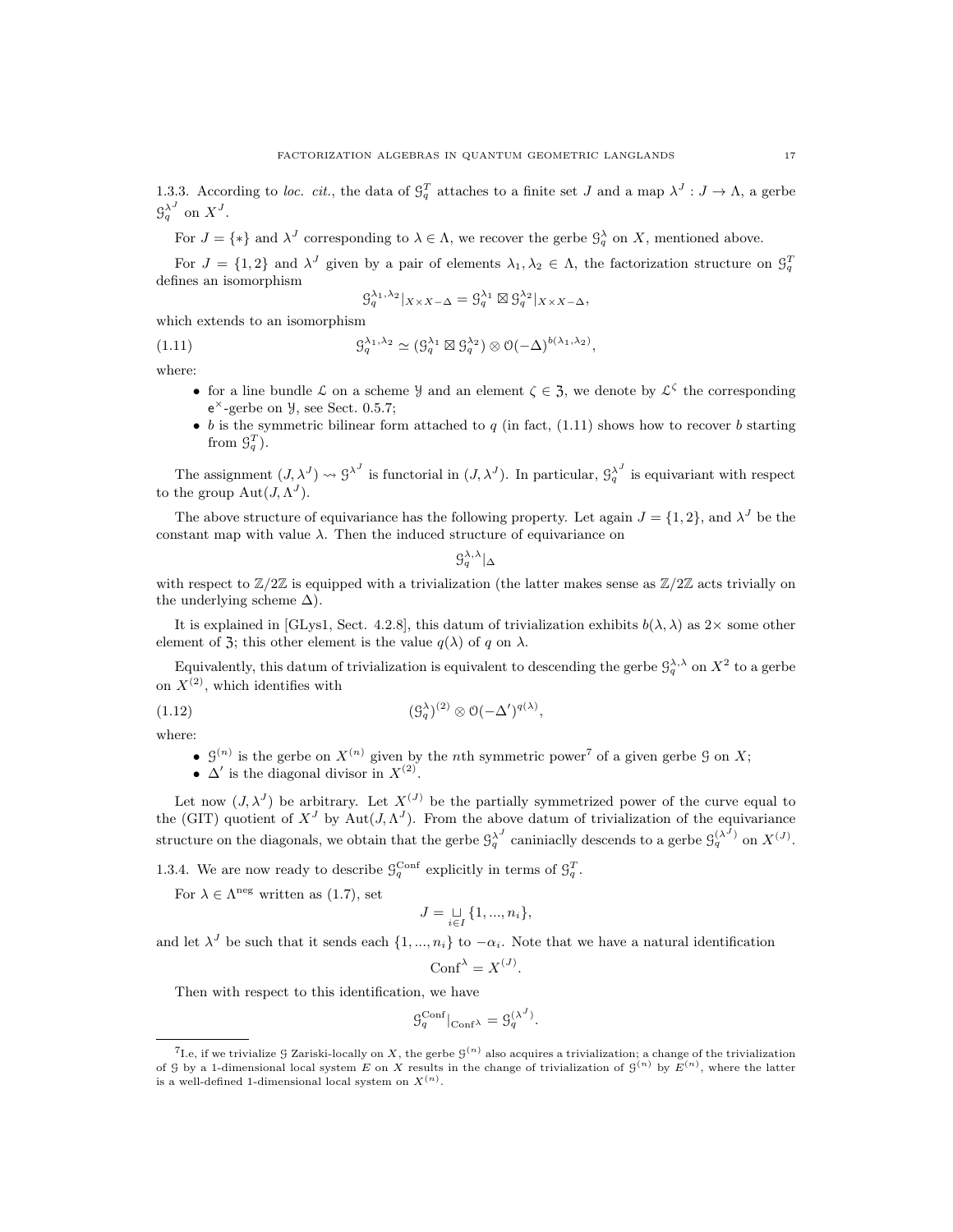1.3.5. Here is an even more explicit description of  $\mathcal{G}_q^{\text{Conf}}$  in terms of q.

Recall (see Sect. 1.3.1) that each  $\mathcal{G}_q^{-\alpha_i}$  is equipped with a trivialization.

This trivialization uniquely extends to a trivialization of the restriction of  $\mathcal{G}_q^{\text{Conf}}$  to

◦ Conf ⊂ Conf

in a way compatible with factorization.

Using (1.11) and (1.12), we obtain that for  $\lambda \in \Lambda^{neg}$  written as (1.7) (so that Conf<sup> $\lambda$ </sup> is written as in (1.8)), we have:

(1.13) 
$$
\mathcal{G}_q^{\text{Conf}}|_{\text{Conf}^{\lambda}} = \left(\underset{i}{\otimes} \mathcal{O}(-\Delta_i')^{q(\alpha_i)}\right) \bigotimes \left(\underset{i \neq j}{\otimes} \mathcal{O}(-\Delta_{i,j})^{b(\alpha_i, \alpha_j)}\right),
$$

where:

- $\Delta'_i$  denotes the diagonal divisor in  $X^{(n_i)}$ ;
- The product in the second factor goes over the set of *unordered* pairs of distinct simple coroots, and  $\Delta_{i,j}$  denotes the incidence divisor in  $X^{(n_i)} \times X^{(n_i)}$ ;

1.3.6. Restricting the RHS of formula (1.13) to the main diagonal, we obtain that the gerbe  $\mathcal{G}_q^{\lambda}$  on X identifies with

 $(1.14)$   $\omega$ 

$$
,^{q(\lambda)+b(\lambda,\rho)},
$$

see Sect. 1.1.8 for the meaning of  $b(\lambda, \rho)$ .

In particular, from Lemma 1.1.9 we obtain that  $\mathcal{G}_q^{\lambda}$  is canonically trivial for  $\lambda$  of the form  $w(\rho) - \rho$ .

1.3.7. Let  $f: X_1 \to X_2$  be an étale morphism of curves, and consider the corresponding map of the configuration spaces

$$
(1.15) \t fConf : Conf1 \to Conf2.
$$

Let  $Conf_{1,et} \subset Conf_1$  be the locus on which  $f_{Conf}$  is étale. Note that this locus always contains the main diagonal as well as the complement to the diagonal divisor.

Let  $(\mathcal{G}_q^{\text{Conf}})_1$  (resp.,  $(\mathcal{G}_q^{\text{Conf}})_2$ ) denote the corresponding gerbe on Conf<sub>1</sub> (resp., Conf<sub>2</sub>). It follows from formula (1.13) that the tautological isomorphism

$$
(\mathcal{G}_q^{\text{Conf}})_1|_{\text{Conf}_1} \simeq f_{\text{Conf}}^*((\mathcal{G}_q^{\text{Conf}})_2)|_{\text{Conf}_1}
$$

extends (automatically uniquely) to an isomorphism

(1.16) 
$$
(\mathcal{G}_q^{\text{Conf}})_1|_{\text{Conf}_{1,et}} \simeq f_{\text{Conf}}^*((\mathcal{G}_q^{\text{Conf}})_2)|_{\text{Conf}_{1,et}}.
$$

1.3.8. Assume for a second that  $X = \mathbb{A}^1$ , with a chosen coordinate t. This choice of coordinate makes all the divisors  $\Delta_i$  and  $\Delta_{i,j}$  principal, i.e., it gives rise to a trivialization of the line bundles  $\mathcal{O}(-\Delta_i)$ and  $\mathcal{O}(-\Delta_{i,j})$ , appearing in formula (1.13). In particular, we obtain that a choice of coordinate defines a trivialization of the gerbe  $\mathcal{G}_q^{\text{Conf}}$ .

Note, however, that this trivialization is *incompatible* with the canonical trivialization of  $\mathcal{G}_q^{\text{Conf}}|_{\text{Conf}}$ The discrepancy is given by a local system equal to the tensor product

$$
\left(\underset{i}{\otimes} f_i^*(\Psi_{q(\alpha_i)})\right)\bigotimes \left(\underset{i,j}{\otimes} f_{i,j}^*(\Psi_{b(\alpha_i,\alpha_j)})\right),
$$

where:

- For  $\zeta \in \mathfrak{Z}$ , we denote by  $\Psi_{\zeta}$  the corresponding Kummer local system on  $\mathbb{G}_m$  (see Sect. 0.5.6);
- $f_i$  (resp.,  $f_{i,j}$ ) is the (invertible) function on  $X^{\lambda}$  given by the generator of the ideal of  $\Delta_i$  (resp.,  $\Delta_{i,j}$ ).

#### 1.4. Factorization algebras.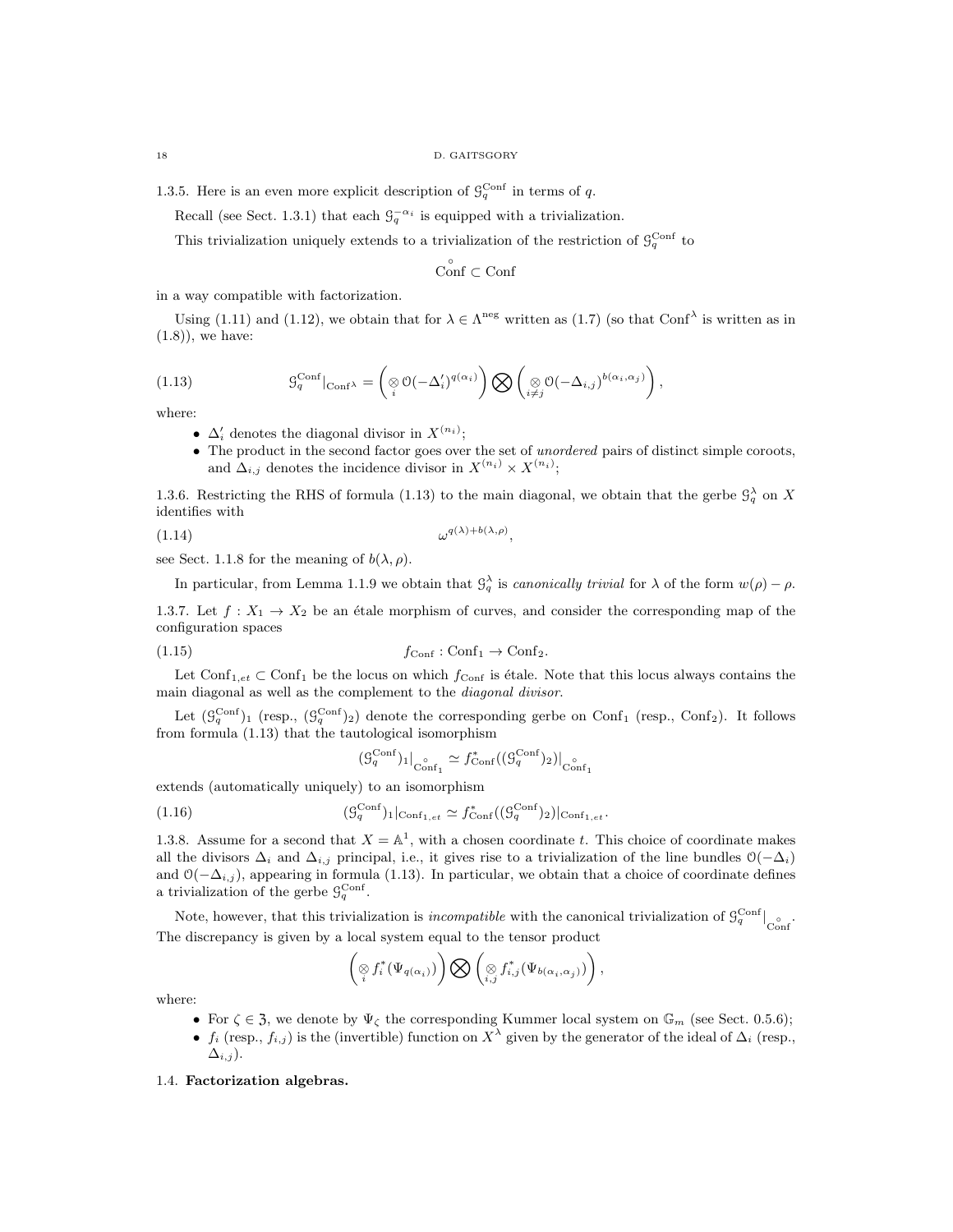1.4.1. The object of study in this paper is *factorization algebras* in the category of *gerbe-twisted perverse* sheaves<sup>8</sup> on Conf (resp.,  $C<sub>onf</sub>$ ).

1.4.2. In the untwisted case, such a factorization algebra is an object  $A \in \text{Perv}(\text{Conf})$ , equipped with an isomorphism

(1.17) 
$$
\mathcal{A} \boxtimes \mathcal{A}|_{(\mathrm{Conf} \times \mathrm{Conf})_{\mathrm{disj}}} \simeq \mathrm{add}^!(\mathcal{A})|_{(\mathrm{Conf} \times \mathrm{Conf})_{\mathrm{disj}}},
$$

which is commutative and associative in a natural sense.

Note that in the above formula  $add^!(\mathcal{A})|_{(\text{Conf}\times\text{Conf})_{\text{disj}}}$  is perverse, since  $add|_{(\text{Conf}\times\text{Conf})_{\text{disj}}}$  is étale.

1.4.3. Let now  $9^{\text{Conf}}$  be a gerbe over Conf, equipped with a factorization structure (see Sect. 1.3.2) for what this means). Then, due to the factorization structure on G we can talk about objects of  $Perv_G(Conf)$ , equipped with a factorization structure.

Indeed, in this case the left-hand side of (1.17) is an object of

$$
\mathrm{Perv}_{\mathcal{G} \boxtimes \mathcal{G}|_{(\mathrm{Conf} \times \mathrm{Conf})_{\mathrm{disj}}}}((\mathrm{Conf} \times \mathrm{Conf})_{\mathrm{disj}}),
$$

and the right-hand side is an object of

$$
\mathrm{Perv}_{\mathrm{add}^*(\mathcal{G})|_{(\mathrm{Conf}\times\mathrm{Conf})_{\mathrm{disj}}}}((\mathrm{Conf}\times\mathrm{Conf})_{\mathrm{disj}}),
$$

but the two gerbes are identified due to (1.10).

1.4.4. The same discussion applies when we replace Conf by  $\hat{\text{Conf}}$ .

## 1.5. The factorization algebra on the open part.

1.5.1. Consider first the untwisted category Perv(Conf). We let  $\hat{\Omega}$  be the factorization algebra in it, uniquely determined by the condition that

$$
\overset{\circ}{\Omega}|_{\mathrm{Conf}^{-\alpha_i}} \simeq \mathsf{e}_X[1].
$$

1.5.2. Explicitly, recall that

$$
\widehat{\text{Conf}} = \mathop{\sqcup}\limits_{\lambda} \widehat{\text{Conf}}^{\lambda} = \mathop{\sqcup}\limits_{\lambda} (\widehat{\mathop{\boldsymbol{X}}}^{\lambda} - \Delta),
$$

where  $\Delta$  is the diagonal divisor in each  $\hat{X}^{\lambda}$ . I.e., for  $\lambda$  written as (1.7), we have:

$$
\Delta = (\bigcup_i \Delta'_i) \bigcup (\bigcup_{i,j} \Delta_{i,j}).
$$

Then

$$
\overset{\circ}{\Omega}|_{C_{\rm{onf}}^{\circ}\lambda}
$$

identifies with the restriction of

$$
\mathop{\boxtimes}\limits_i \mathop{\rm sign^{n_i}} [n_i],
$$

where sign<sup>n</sup> denotes the *sign local system* on  $X^{(n)} - \Delta$  (the cohomological shift by [n] makes sign<sup>n</sup>[n] into a perverse sheaf).

1.5.3. Recall now that the restriction of the factorization gerbe  $\mathcal{G}_q^{\text{Conf}}$  to Conf admits a canonical trivialization. Hence, we can identify  $Perv_{\mathcal{G}_q^{\text{Conf}}}(\text{Conf})$  with  $Perv(\text{Conf})$ .

Let  $\hat{\Omega}_q \in \text{Perv}_{\mathcal{G}_q^{\text{Conf}}}(\hat{\text{Conf}})$  be the image of  $\hat{\Omega}$  under the equivalence

$$
\mathrm{Perv}_{\mathcal{G}_q^{\mathrm{Conf}}}(\mathring{\mathrm{Conf}}) \simeq \mathrm{Perv}(\mathring{\mathrm{Conf}}).
$$

<sup>8</sup>See Sect. 0.5.5 for what this means.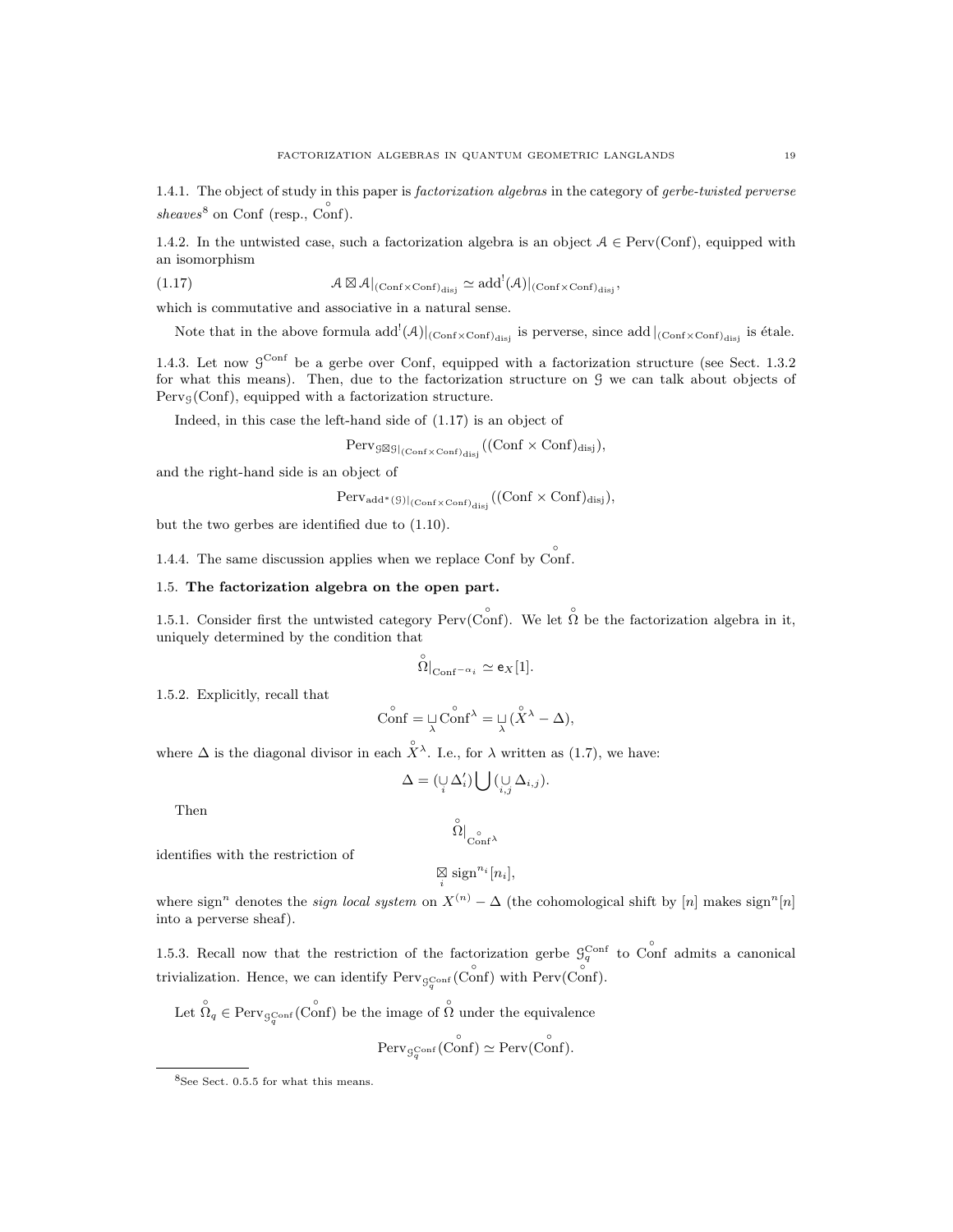1.6. Construction of the "small" factorization algebra  $\Omega_q^{\text{sm}}$ . When discussing the various versions of the quantum factorization algebra  $\Omega_q$ , we will assume that q is non-degenerate (see Sect. 1.1.4 for what this means)<sup>9</sup>.

This assumption will be in effect for the duration of this subsection and the next one.

1.6.1. We define the factorization algebra  $\Omega_q^{\text{sml}} \in \text{Perv}_{\mathcal{G}_q^{\text{Conf}}}^{\text{loc.c}}(\text{Conf})$  by

$$
\Omega_q^{\text{sml}} := j_{!*}(\overset{\circ}{\Omega}_q).
$$

We emphasize that in the above formula, the Goresky-MacPherson extension  $j_{!*}(-)$  is understood as a functor

$$
\mathrm{Perv}_{\mathcal{G}_q^{\mathrm{Conf}}}(\mathring{\mathrm{Conf}}) \to \mathrm{Perv}_{\mathcal{G}_q^{\mathrm{Conf}}}(\mathrm{Conf}).
$$

1.6.2. Verdier duality defines a contravariant equivalence

$$
\mathbb{D}^{\mathrm{Verdier}}:\mathrm{Perv}_{\mathcal{G}_q^{\mathrm{Conf}}}^{\mathrm{loc.c}}(\mathrm{Conf})\simeq \mathrm{Perv}_{\mathcal{G}_{q-1}^{\mathrm{loc.c}}}^{\mathrm{loc.c}}(\mathrm{Conf}),
$$

where where we note that  $\mathcal{G}_{q^{-1}}^{\text{Conf}}$  is the factorization gerbe inverse to  $\mathcal{G}_q^{\text{Conf}}$ .

By construction, we have

$$
\mathbb{D}^{\mathrm{Verdier}}(\Omega_q^{\mathrm{sml}}) \simeq \Omega_{q^{-1}}^{\mathrm{sml}}.
$$

1.6.3. Let  $f: X_1 \to X_2$  be as in Sect. 1.3.7. Let  $\Omega_{q,1}^{sml}$  (resp.,  $\Omega_{q,2}^{sml}$ ) be the corresponding factorization algebra on  $Conf_1$  (resp.,  $Conf_2$ ). We obtain that the tautological isomorphism

$$
\widehat{\Omega}_{q,1}^{\text{sml}} \simeq f_{\text{Conf}}^*(\widehat{\Omega}_{q,2}^{\text{sml}})
$$

extends (automatically uniquely) to an isomorphism

(1.18) 
$$
\Omega_{q,1}^{\text{sml}}|_{\text{Conf}_{1,et}} \simeq f_{\text{Conf}}^*(\Omega_{q,2}^{\text{sml}})|_{\text{Conf}_{1,et}}.
$$

1.7. Construction of the DeConcini-Kac and Lusztig versions. We remind that we retain the assumption that  $q$  is non-degenerate.

1.7.1. Recall the notation  $\mathfrak{Z}_{\hbar}$ , see Sect. A.3.3.

Let q be as in Sect. 1.1.1. We define a form  $q_{\hbar}$  with values in  $\mathfrak{Z}_{\hbar}$  as follows:

Let  $q_{\mathbb{Z}}^{\min}$  be the minimal integer-valued W-invariant quadratic form on  $\Lambda$  (i.e., one that takes value 1 on the short coroot in every simple factor of our root system). Set

$$
q_{\hbar}=q+q^{\min}_{\mathbb{Z}}\cdot\zeta_{\hbar};
$$

where  $\zeta_{\hbar} \in \mathfrak{Z}_{\hbar}$  is the element defined as follows:

- For sheaves in the classical topology  $\zeta_{\hbar} = \exp(\hbar) \in (e[\![\hbar]\!])^{\times};$
- For  $\ell$ -adic sheaves,  $\zeta_{\hbar} = 1 + \hbar \in (\mathbb{Z}_{\ell}[\![\hbar]\!])^{\times};$
- For D-modules  $\zeta = \hbar \in k[[\hbar]]/\mathbb{Z}$ .

Let  $\mathcal{G}_{q_h}^{\text{Conf}}$  denote the corresponding factorization gerbe on Conf (see Sect. A.3). Explicitly, it can be defined by the same formula as in (1.13), up to replacing q by  $q_h$ .

 $9$ See also Remark 1.1.6, according to which these factorization algebras may not ultimately be the right objects to consider unless we require a slightly stronger condition, namely, that  $q$  avoid small torsion (see Sect. 1.1.5 for what this means).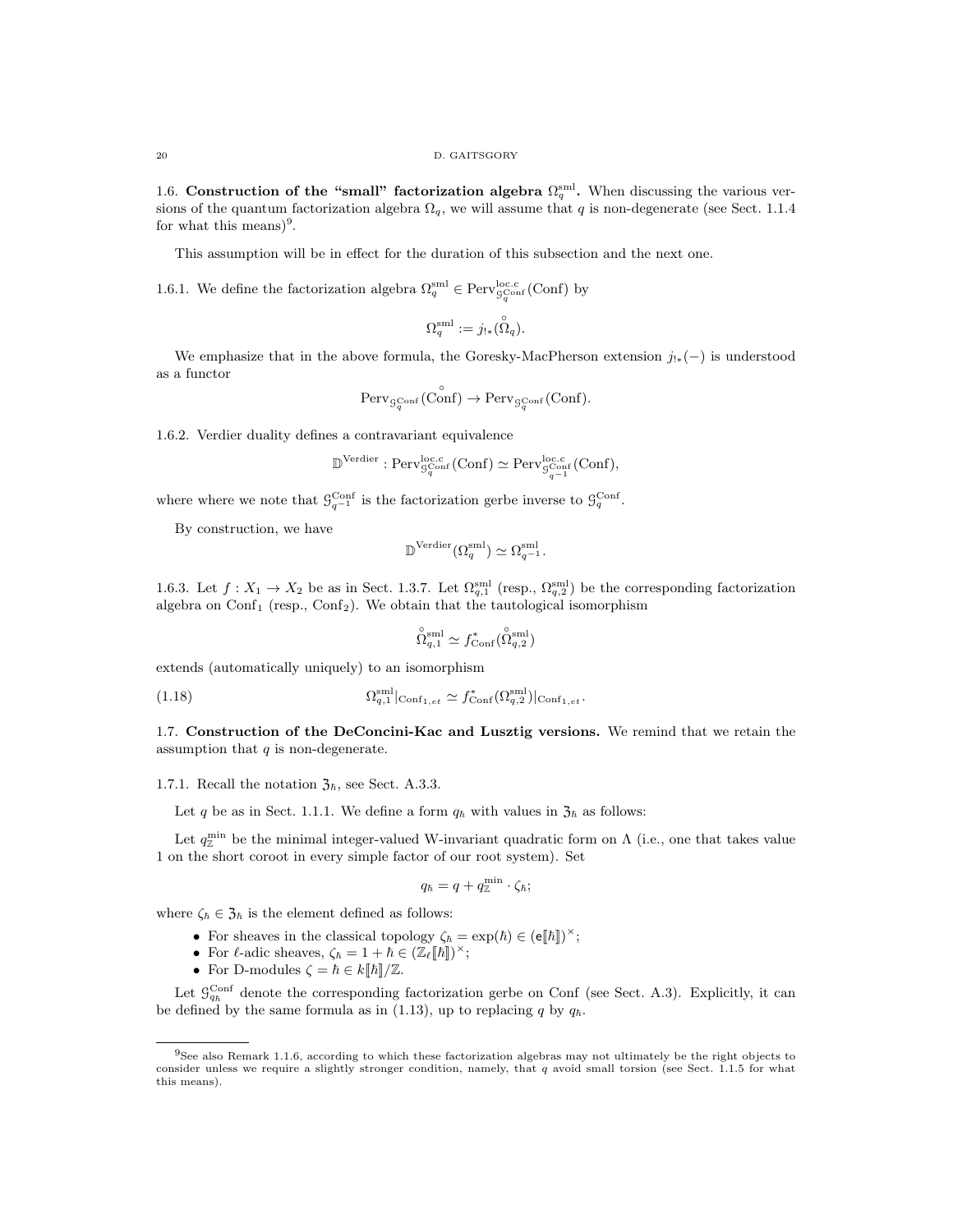1.7.2. We will denote the corresponding category of twisted sheaves by  $\text{Shv}_{g_{q[n]}^{\text{Cont}}}(\text{Conf})$ , and its localization with respect to  $\hbar$  by  $\text{Shv}_{\mathcal{G}^{\text{Conf}}_{q(h)}}$  (Conf), see Sect. A.3.1.

We will also consider the ind-completions

$$
\mathrm{Shv}^{\mathrm{Ind}}_{\mathcal{G}^{\mathrm{Conf}}_{q_{[\hbar]}}}( \mathrm{Conf} ) \text{ and } \mathrm{Shv}^{\mathrm{Ind}}_{\mathcal{G}^{\mathrm{Conf}}_{q_{(\hbar)}}}( \mathrm{Conf} )
$$

of  $\text{Shv}_{\mathcal{G}^{\text{Conf}}_{q_{[h]}}}(\text{Conf})$  and  $\text{Shv}_{\mathcal{G}^{\text{Conf}}_{q_{(h)}}}(\text{Conf})$ , respectively.

We will identify  $\text{Shv}_{\mathcal{G}_{q(n)}^{C_{\text{conf}}}}^{\text{Ind}}(\text{Conf})$  with a full subcategory of  $\text{Shv}_{\mathcal{G}_{q[n]}^{C_{\text{conf}}}}^{\text{Ind}}(\text{Conf})$  consisting of  $\hbar$ -local objects.

We let

$$
\mathrm{Perv}(-) \subset \mathrm{Shv}(-) \text{ and } \mathrm{Perv}^{\mathrm{Ind}}(-) \subset \mathrm{Shv}^{\mathrm{Ind}}(-)
$$

denote the corresponding abelian subcategories.

We will identify  $Perv_{G^{\text{Conf}}_{q(h)}}^{\text{Ind}}(\text{Conf})$  with a full subcategory of  $Perv_{G^{\text{Conf}}_{q[h]}}^{\text{Ind}}(\text{Conf})$ , consisting of objects on which  $\hbar$  is invertible.

1.7.3. Let  $\hat{\Omega}_{q_{[\![\hbar]\!]}}$  be the factorization algebra in

$$
\mathrm{Perv}_{\mathcal{G}^{\mathrm{Conf}}_{q_{\lceil \hskip-0.75pt \lceil \hskip-0.75pt \rceil}}(\mathring{\text{Conf}}),
$$

(the latter category identifies with the untwisted  $\text{Perv}_{[\hbar]}(\overrightarrow{Conf})$ ), defined as in Sect. 1.5.3.

Let

$$
\overset{\circ}{\Omega}_{q_{\left(\left(\hbar\right)\right)}}\in \text{Perv}_{\mathcal{G}^{\text{Conf}}_{q_{\left(\left(\hbar\right)\right)}}}\left(\text{Conf}\right)
$$

be the image of  $\hat{\Omega}_{q_{[h]}}$  under the localization functor

$$
\operatorname{Perv}\nolimits_{\mathcal{G}^{\operatorname{Conf}}_{q_{[\![\hbar]\!]}}}\nolimits(\operatorname{Conf}\nolimits)\rightarrow \operatorname{Perv}\nolimits_{\mathcal{G}^{\operatorname{Conf}}_{q_{(\![\hbar]\!]}}}\nolimits(\operatorname{Conf}\nolimits).
$$

1.7.4. Set

$$
\Omega_{q_{((\hbar))}} := j_{!*}(\overset{\circ}{\Omega}_{q_{((\hbar))}}) \in \text{Perv}_{\mathcal{G}^{\text{Conf}}_{q_{((\hbar))}}}(\text{Conf}).
$$

Remark 1.7.5. In many respects,  $\Omega_{q_{(\hbar)}}$  behaves similarly to the algebra  $\Omega_q^{\text{sml}}$  for q which is non-torsion valued.

1.7.6. Note that the functor

$$
j_*: \mathop{\mathrm{Shv}}\nolimits_{\mathop{\mathrm{S}}\nolimits_{q_{[\![\hbar]\!]}}}(\mathop{\mathrm{Conf}}\nolimits)\rightarrow \mathop{\mathrm{Shv}}\nolimits_{\mathop{\mathrm{S}}\nolimits_{q_{[\![\hbar]\!]}}}(\mathop{\mathrm{Conf}}\nolimits)
$$

is t-exact. Indeed, the right t-exactness follows from the right t-exactness of the functor

$$
j_* : \mathrm{Shv}_{\mathcal{G}_q^{\mathrm{Conf}}}(\mathring{\mathrm{Conf}}) \to \mathrm{Shv}_{\mathcal{G}_q^{\mathrm{Conf}}}(\mathrm{Conf})
$$

(the morphism j is affine), while the left t-exactness follows from the fact that left adjoint of  $j_*$ , i.e.,  $j^*$  is right t-exact.

Consider the object

$$
j_*(\overset{\circ}{\Omega}_{q_{[\![\hbar]\!]}})\in \text{Perv}_{\mathcal{G}_{q_{[\![\hbar]\!]}}^{\text{Cont}}}(\text{Conf})\subset \text{Perv}_{\mathcal{G}_{q_{[\![\hbar]\!]}}}^{\text{Ind}}(\text{Conf}).
$$

Thinking of  $Perv_{\mathcal{G}_{q_{(\ell\hbar)}}}^{\text{Ind}}(\text{Conf})$  as a full subcategory of  $Perv_{\mathcal{G}_{q_{[\ell\hbar]}}}^{\text{Ind}}(\text{Conf})$ , we can consider also the objects

$$
\Omega_{q_{((\hbar))}}
$$
 and  $j_*(\overset{\circ}{\Omega}_{q_{((\hbar))}})$ ,

thought of objects of  $\mathrm{Perv}_{\mathcal{G}_{q_{[\![\hbar]\!]}}}^{\mathrm{Ind}}(\mathrm{Conf}).$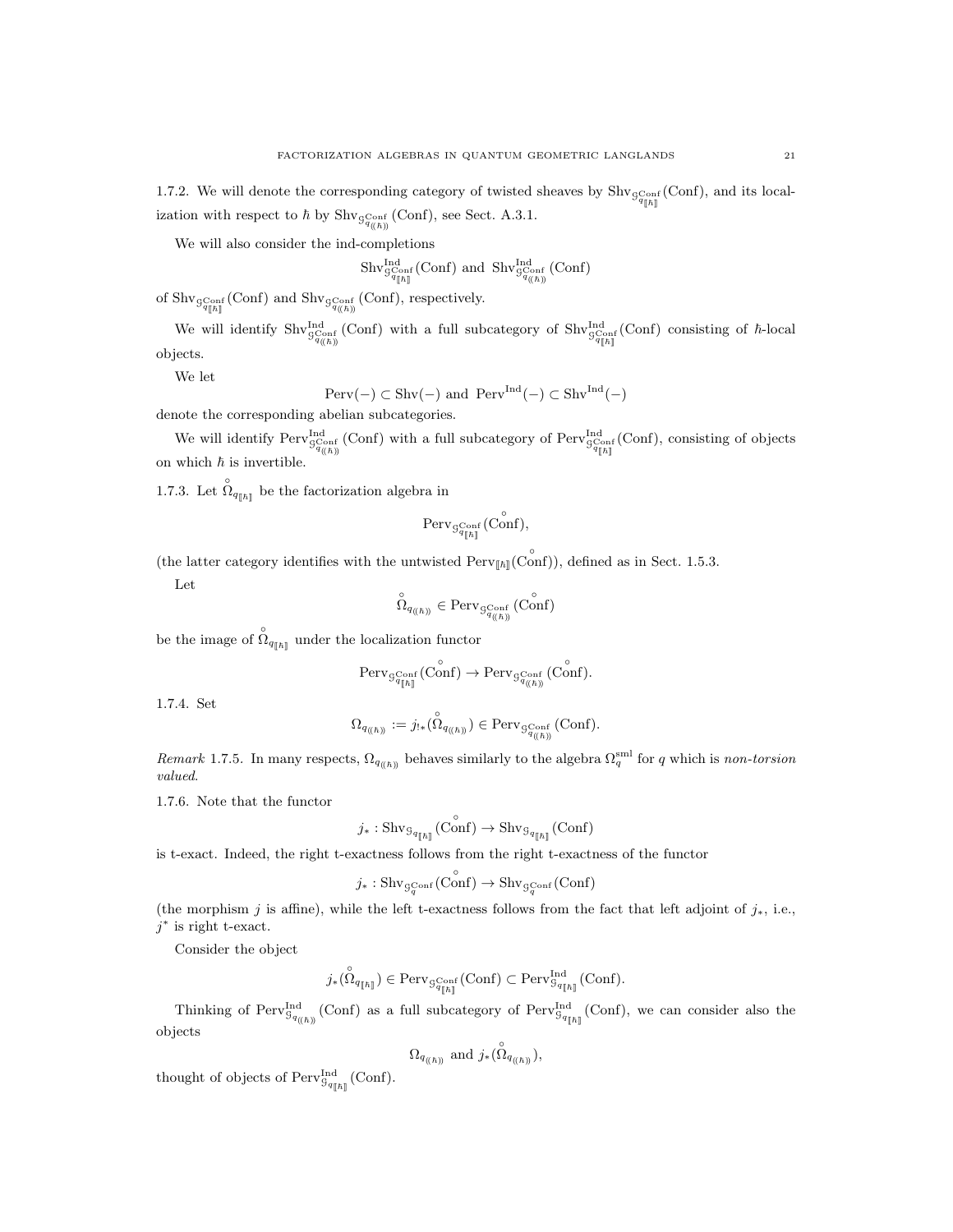We have the *injective* maps in  $Perv^{\text{Ind}}_{\mathcal{G}_{q_{[h]}}}(\text{Conf})$ 

$$
j_*(\overset{\circ}{\Omega}_{q_{[\![\hbar]\!]}})\rightarrow j_*(\overset{\circ}{\Omega}_{q_{((\![\hbar]\!))}})\leftarrow \Omega_{q_{((\![\hbar]\!))}}.
$$

1.7.7. We define the object

$$
\Omega_{\mathbf{\mathsf{q}}_{[\![\hbar]\!]}}^{\mathrm{DK}}\in \mathrm{Perv}^{\mathrm{Ind}}_{\mathbf{\mathsf{S}}_{\mathbf{\mathsf{q}}_{[\![\hbar]\!]}}}\mathrm{(Conf)}
$$

as the intersection

$$
j_*(\overset{\circ}{\Omega}_{q_{[\![\hbar]\!]}})\cap \Omega_{q_{((\![\hbar]\!])}}\subset j_*(\overset{\circ}{\Omega}_{q_{((\![\hbar]\!])}}).
$$

By Proposition A.2.7,  $\Omega_{q_{[\![\hbar]\!]}}^{\text{DK}}$  is actually an object of Perv<sub>gConf</sub> (Conf).

By construction,

(1.19) 
$$
j^*(\Omega_{q_{\llbracket \hbar \rrbracket}}^{\text{DK}}) \simeq \overset{\circ}{\Omega}_{q_{\llbracket \hbar \rrbracket}}.
$$

Furthermore, the image of  $\Omega_{q_{[\![\hbar]\!]}}^{\rm DK}$  in Perv $_{q_{\langle(n)\rangle}}$  (Conf) identifies with  $\Omega_{q_{(\![\hbar]\!)}}$ .

1.7.8. We define the factorization algebra

$$
\Omega^{\mathrm{DK}}_q \in \mathrm{Perv}_{\mathcal{G}_q^{\mathrm{Conf}}}(\mathrm{Conf})
$$

as

$$
\Omega_{q_{[\![\hbar]\!]}}^{\mathrm{DK}}/\hbar\simeq\Omega_{q_{[\![\hbar]\!]}}^{\mathrm{DK}}\underset{\mathrm{e}[[\hbar]]}{\otimes}\mathrm{e}
$$

(note that  $\Omega_{q_{\parallel\hbar\parallel}}^{\text{DK}}$  is torsion-free (equivalently, flat) over  $\mathbf{e}[\![\hbar]\!]$ ).

Finally, we define the factorization algebra

$$
\Omega^{\mathrm{Lus}}_q \in \mathrm{Perv}_{\mathcal{G}_q^{\mathrm{Conf}}}(\mathrm{Conf})
$$

to be the Verdier dual of  $\Omega_{q^{-1}}^{\rm DK}$ .

### 2. Properties of the DeConcini-Kac version

In this section we will formulate a series of theorems pertaining to the behavior of  $\Omega_q^{\text{DK}}$ . These theorems describe (with an increasing degree of precision) how to construct  $\Omega_q^{\text{DK}}$  inductively, starting from the open locus Conf, and extending across the diagonals.

Throughout this section we will be assuming that  $q$  is non-degenerate (see Sect. 1.1.4).

- 2.1. First properties of  $\Omega_q^{\text{DK}}$ .
- 2.1.1. By (1.19), we have

$$
j^*(\Omega_q^{\mathrm{DK}}) \simeq \overset{\circ}{\Omega}_q.
$$

By adjunction, we obtain a map

(2.1)  $\Omega_q^{\text{DK}} \to j_*(\hat{\Omega}_q)$ .

**Proposition 2.1.2.** The map  $(2.1)$  is injective.

Proof. The assertion is equivalent to the fact that the quotient

$$
j_*(\overset{\circ}{\Omega}_{q_{[\![\hbar]\!]}})/\Omega^{\rm DK}_{q_{[\![\hbar]\!]}}
$$

is  $\hbar$ -torsion free. However, the above quotient embeds into

$$
j_*(\overset{\circ}{\Omega}_{q_{((\hbar))}})/\Omega_{q_{((\hbar))}},
$$

on which  $\hbar$  is invertible, and the assertion follows.

 $\Box$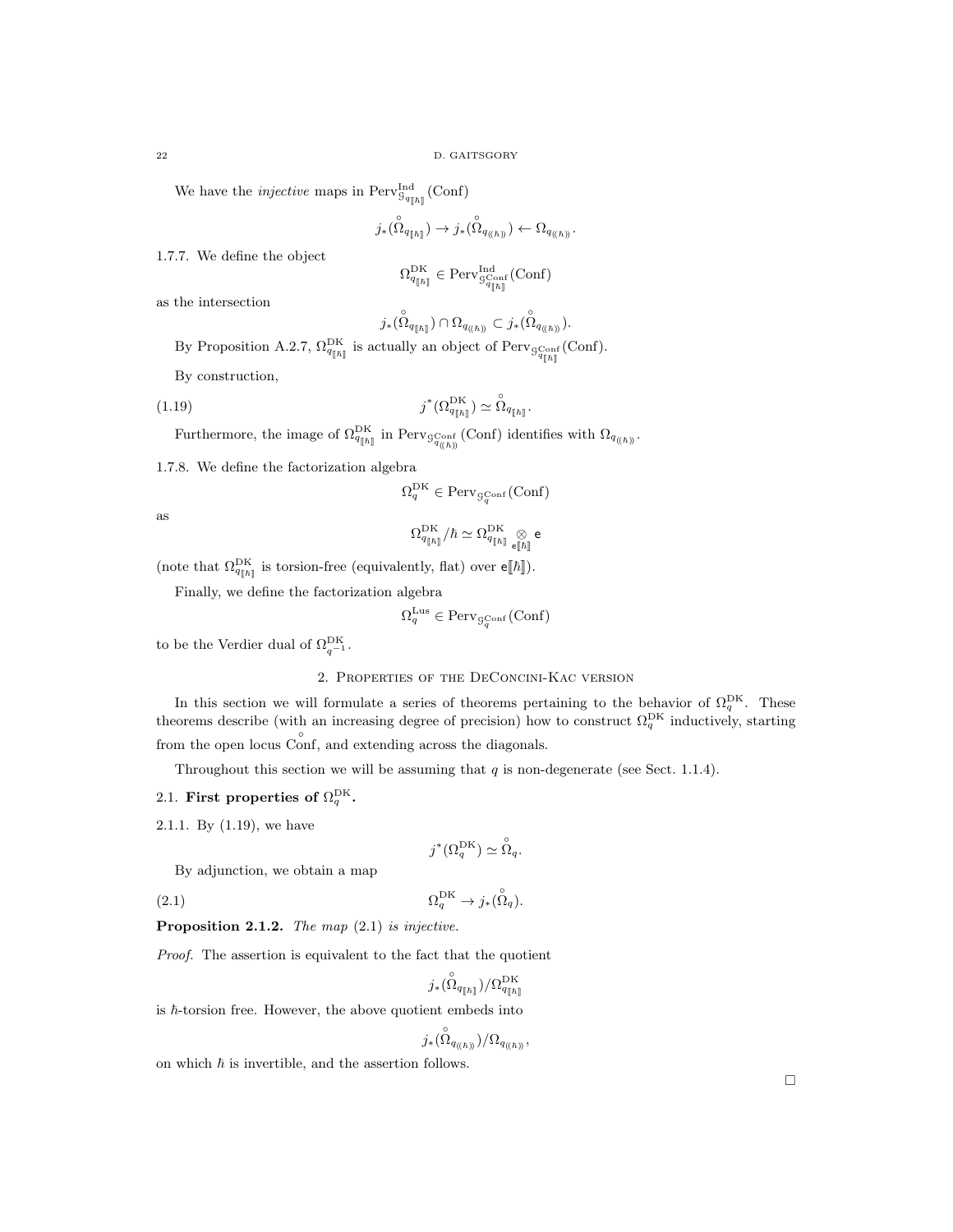Remark 2.1.3. When the ground field k has characteristic zero, in Sects. 2.2-2.4, we will give an explicit description of  $\Omega_q^{\text{DK}}$  as a sub-object of  $j_*(\overset{\circ}{\Omega}_q)$ .

2.1.4. From Proposition 2.1.2 we obtain that there exists an injective map

$$
(2.2) \t\t \t\t \Omega_q^{\text{sml}} \hookrightarrow \Omega_q^{\text{DK}},
$$

extending the identification of the restrictions of both sides to Conf with  $\hat{\Omega}$ .

We claim:

**Theorem 2.1.5.** Let q be non-torsion valued. Then the map  $(2.2)$  is an isomorphism.

When the ground field  $k$  has characteristic 0, this theorem will be proved in Sect. 3.7. A proof that works for any ground field will be given in Sect. 6.5.6.

2.2. Properties of  $\Omega_q^{\text{DK}}$  in characteristic 0. From now on, until the end of this section we will assume that the ground field  $k$  has characteristic 0.

We will state a number of properties of  $\Omega_q^{\text{DK}}$ , which will be proved in Sect. 3.7. The factorization algebra  $\Omega_q^{\text{Lus}}$  will enjoy Verdier-dual properties of those of  $\Omega_q^{\text{DK}}$ .

2.2.1. For  $\lambda \in \Lambda^{\text{neg}}$ , let  $\jmath_{\lambda}$  denote the open embedding complementary to the main diagonal

$$
\Delta_{\lambda}: X \to X^{\lambda}.
$$

Note that by Proposition 2.1.2, the tautological map

(2.3) 
$$
\Omega_q^{\text{DK}}|_{\text{Conf}^{\lambda}} \to (\jmath_{\lambda})_* \circ (\jmath_{\lambda})^* (\Omega_q^{\text{DK}})
$$

induces an injection

(2.4) 
$$
\Omega_q^{\text{DK}}|_{\text{Conf}^{\lambda}} \hookrightarrow H^0\left((\jmath_{\lambda})_* \circ (\jmath_{\lambda})^*(\Omega_q^{\text{DK}})\right),
$$

where  $H^0$  refers to the perverse t-structure (as it does throughout the paper).

This injectivity property is equivalent to the fact that  $(\Delta_\lambda)^!(\Omega_q^{DK})$  lives in (perverse) cohomological degrees  $\geq 1$  for  $|\lambda| > 1$ .

As a consequence of the injectivity of (2.4), we obtain an injection

(2.5) 
$$
(\jmath_{\lambda})_{!*} \circ (\jmath_{\lambda})^* (\Omega_q^{\text{DK}}) \to \Omega_q^{\text{DK}}|_{\text{Conf}^{\lambda}}.
$$

2.2.2. We claim:

**Theorem 2.2.3.** Let  $\lambda = w(\rho) - \rho$  with  $\ell(w) = 2$ . Then  $(\Delta_{\lambda})^*(\Omega_q^{DK})$  lives in (perverse) cohomological  $degrees \leq -1, i.e., H^0((\Delta_{\lambda})^*(\Omega_q^{DK})) = 0.$ 

This theorem will be proved in Sect. 3.7.

2.2.4. Let us rephrase Theorem 2.2.3 in terms of the properties of the map (2.5):

Corollary 2.2.5. Let  $\lambda = w(\rho) - \rho$  with  $\ell(w) = 2$ . Then the map (2.5) is an isomorphism.

2.3. Inductive construction of  $\Omega_q^{\text{DK}}$ .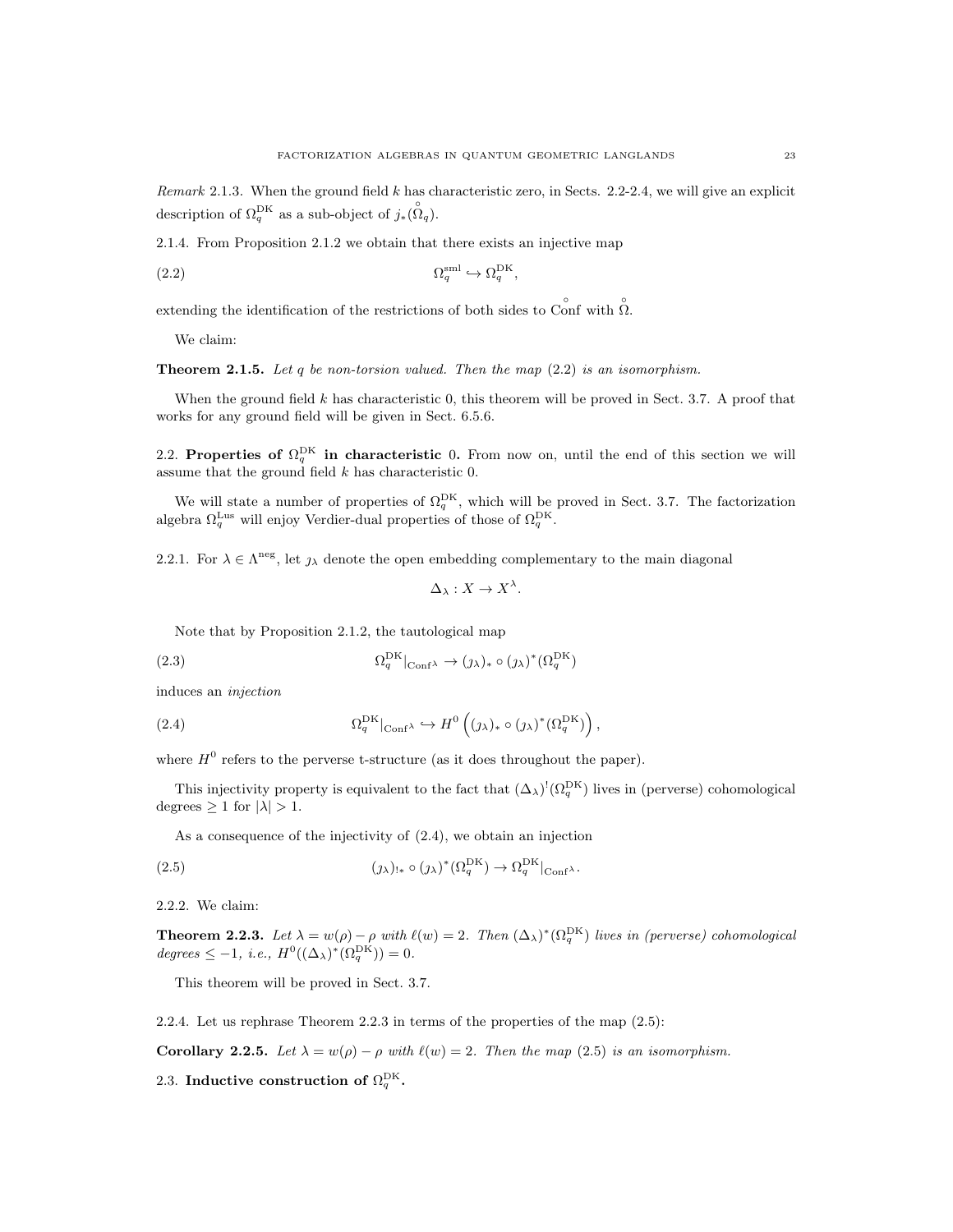#### 24 D. GAITSGORY

2.3.1. From now on, until the end of this section we will impose the following additional assumption on q:

(\*) For every positive coroot  $\alpha$  we have the inequality  $\text{ord}(q(\alpha)) \geq \langle \rho, \check{\alpha} \rangle = |\check{\alpha}|$ .

Note that assumption (\*) reads as "the order of  $q(\alpha)$  is large enough". We can rewrite it also as follows: for every simple factor

 $\mathrm{ord}(q(\alpha_{0,s})) \ge |(\alpha_{0,s})^{\vee}| =: h - 1 \text{ and } \mathrm{ord}(q(\alpha_{0,l})) \ge |(\alpha_{0,l})^{\vee}| =: h^{\vee} - 1,$ 

where  $\alpha_{0,s}$  and  $\alpha_{0,l}$  ate the longest short and long coroots, and h and  $h^{\vee}$  are the Coxeter and the dual Coxeter numbers of  $G$ , respectively<sup>10</sup>.

Remark 2.3.2. In what follows we will assume that the result of [Geo, Theorem 6.4.1], computing the cohomology of the De Concini-Kac quantum group, holds under these assumptions, see Equation  $(3.27).$ 

In loc.cit., this was established under the assumption that  $\text{ord}(q(\alpha_0,s))$  is odd (and is not divisible by 3 if G contains a factor isomorphic to  $G_2$ ). In a recent communication, D. Nakano communicated to the author a proof in the case when  $\text{ord}(q(\alpha_{0,s}))$  is even, under a slightly stronger assumption on  $\operatorname{ord}(q(\alpha_{0,s})).$ 

However, based on the Kazhdan-Lusztig equivalence between quantum groups and the affine algebra, and based on the range of validity of the Kashiwara-Tanisaki localization theorem at the negative level, we believe that  $(*)$  is sufficient for the validity of  $(3.27)$ .

2.3.3. We claim:

#### Theorem 2.3.4.

(a) Let  $\lambda$  be not of the form  $w(\rho) - \rho$  with  $\ell(w) = 2$ . Then the object  $(\Delta_{\lambda})^!(\Omega_q^{DK})$  lives in (perverse) cohomological degrees  $\geq 2$ .

(b) Let  $\lambda$  be of the form  $w(\rho) - \rho$  with  $\ell(w) = 2$ . Then  $H^1((\Delta_{\lambda})^!(\Omega_q^{DK}))$  identifies canonically with  $e_X[1]$ .

This theorem will be proved in Sect. 3.7.

Remark 2.3.5. It is likely that for the validity of Theorem 2.3.4, assumption (\*) is an overkill. What we actually need is that the map (3.13) be an isomorphism, see Remark 3.3.7.

2.3.6. Let us rephrase Theorem 2.3.4 in terms of the maps from Sect. 2.2.1:

### Corollary 2.3.7.

(a) Let  $\lambda$  be not of the form  $w(\rho) - \rho$  with  $\ell(w) = 2$ . Then the map (2.4) is an isomorphism.

(b) Let  $\lambda$  be of the form  $w(\rho) - \rho$  with  $\ell(w) = 2$ . Then the cone of the map (2.3) identifies canonically with  $(\Delta_{\lambda})_!$  (ex[1]); in particular, the object  $(\jmath_{\lambda})_* \circ (\jmath_{\lambda})^* (\Omega_q^{\text{DK}})$  is perverse.

2.3.8. Note that, given the factorization property of  $\Omega_q^{\text{DK}}$ , Corollaries 2.2.5 and 2.3.7(a) supply a recipe of how to construct  $\Omega_q^{\rm DK}$  inductively on  $|\lambda|$ :

The base of induction is when  $\lambda$  is a negative simple coroot, in which case  $\Omega_q^{\text{DK}}|_{X_\lambda} = \mathbf{e}_X[1]$ . Let now  $|\lambda| > 1$ . By induction and factorization we can assume that we have already constructed  $\Omega_q^{\text{DK}}|_{X^{\lambda} - \Delta_{\lambda}(X)}$ . To recover  $\Omega_q^{\text{DK}}|_{X^{\lambda}}$  we proceed as follows:

- If  $\lambda = w(\rho) \rho$  with  $\ell(w) = 2$ , apply  $(\lambda)_{!*}(-)$ ;
- If  $\lambda$  is not of this form, apply  $H^0((\jmath_\lambda)_*(-)).$

2.4. Further properties of  $\Omega_q^{\text{DK}}$  in characteristic 0. We continue to assume that the inequality  $(*)$  holds<sup>11</sup>.

<sup>&</sup>lt;sup>10</sup>An easy case-by-case analysis shows that when  $\text{ord}(q(\alpha_{0,s}))$  is odd, the first of these conditions is sufficient.

<sup>&</sup>lt;sup>11</sup>Unlike the case of Theorem 2.3.4, it is likely that for the validity of Theorem 2.4.2 below, the full strength of  $(*)$ is needed.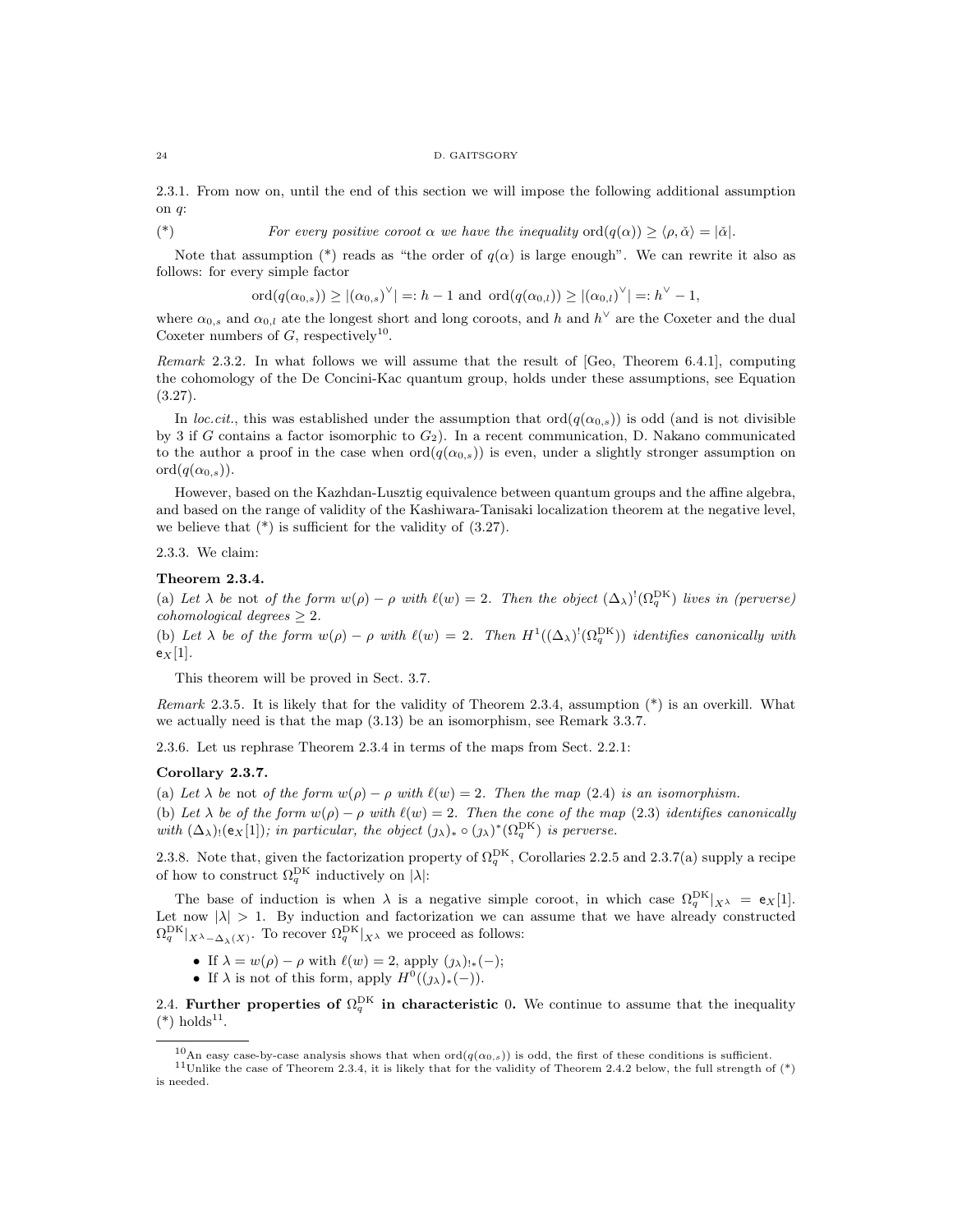2.4.1. We claim:

### Theorem 2.4.2.

(a) If  $\lambda$  is not of the form  $w(\rho) - \rho$  for  $w \in W$ , then  $(\Delta_{\lambda})^!(\Omega_q^{DK}) = 0$ .

(b) If  $\lambda$  is the form  $w(\rho) - \rho$  for  $w \in W$  with  $\ell(w) \geq 3$ , then  $(\Delta_{\lambda})^!(\Omega_q^{DK})$  is isomorphic to  $e_X[-\ell(w)+1]$ , in particular, it is concentrated in cohomological degree  $\ell(w) - 2$ .

This theorem will be proved in Sect. 3.7.

2.4.3. Let us rephrase Theorem 2.4.2(a) in terms of properties of the map (2.3):

**Corollary 2.4.4.** If  $\lambda$  is not of the form  $w(\rho) - \rho$  for  $w \in W$ , then the map (2.3) is an isomorphism; in particular,  $(\jmath_\lambda)_* \circ (\jmath_\lambda)^* (\Omega_q^{\text{DK}})$  is perverse.

2.4.5. Assume for a moment that  $q$  is non-torsion-valued, so that by Theorem 2.1.5, the map

$$
\Omega^{\mathrm{sml}} \to \Omega^{\mathrm{DK}}
$$

is an isomorphism, and by duality, the map

$$
\Omega^{\mathrm{Lus}} \to \Omega^{\mathrm{sml}}
$$

is also an isomorphism.

From Corrollary 2.4.4 we obtain:

**Corollary 2.4.6.** Let q be non-torsion-valued. Then for any  $\lambda \in \Lambda^{neg} - 0$  not of the form  $w(\rho) - \rho$ , both restrictions  $\Delta_{\lambda}^{!}(\Omega_q^{\text{sml}})$  and  $\Delta_{\lambda}^{*}(\Omega_q^{\text{sml}})$  vanish.

Remark 2.4.7. Note that in the case of non-torsion valued  $q$ , Theorem 2.1.5 implies that the map (2.5) is an isomorphism for all  $\lambda$ .

In particular, in this case, for  $\lambda$  not of the form  $w(\rho) - \rho$  with  $w \in W$ , all the maps in

$$
\Omega^{\text{sml}}|_{\text{Conf}\lambda} \simeq \Omega^{\text{DK}}|_{\text{Conf}\lambda} \simeq (j_{\lambda})_{!*} \circ (j_{\lambda})^*(\Omega_q^{\text{DK}}) \to \Omega_q^{\text{DK}}|_{\text{Conf}\lambda} \to \\
 \to H^0((j_{\lambda})_* \circ (j_{\lambda})^*(\Omega_q^{\text{DK}})) \to (j_{\lambda})_* \circ (j_{\lambda})^*(\Omega_q^{\text{DK}})
$$

are isomorphisms. Indeed, the fact that the composite arrow is an isomorphism is equivalent to the vanishing of  $(\Delta_{\lambda})^! (\Omega^{\text{sml}})$ , which is the content of Corrollary 2.4.6.

2.5. A sharper estimate. In this subsection we will assume that the inequality in  $(*)$  is sharp.

2.5.1. We claim:

**Theorem 2.5.2.** For  $\lambda$  of the form  $w(\rho) - \rho$  for  $w \in W$  with  $\ell(w) \geq 3$ , the object  $(\Delta_{\lambda})^*(\Omega_q^{\text{DK}})$  is concentrated in cohomological degrees  $\leq -1$ .

This theorem will be proved in Sect. 3.7.

2.5.3. Let us rephrase Theorem 2.5.2 in terms of properties of the map (2.5):

**Corollary 2.5.4.** For  $\lambda$  of the form  $w(\rho) - \rho$  for  $w \in W$  with  $\ell(w) \geq 3$ , the map (2.5) is an isomorphism.

Remark 2.5.5. Thus, we obtain that if the inequality in (\*) is sharp, for  $\lambda$  of the form  $w(\rho) - \rho$  for  $w \in W$  with  $\ell(w) \geq 3$ , both maps

$$
(\jmath_\lambda)_{!*} \circ (\jmath_\lambda)^*(\Omega_q^{\mathrm{DK}}) \to \Omega_q^{\mathrm{DK}}|_{\mathrm{Conf}^\lambda} \to H^0\left((\jmath_\lambda)_* \circ (\jmath_\lambda)^*(\Omega_q^{\mathrm{DK}})\right)
$$

are isomorphisms.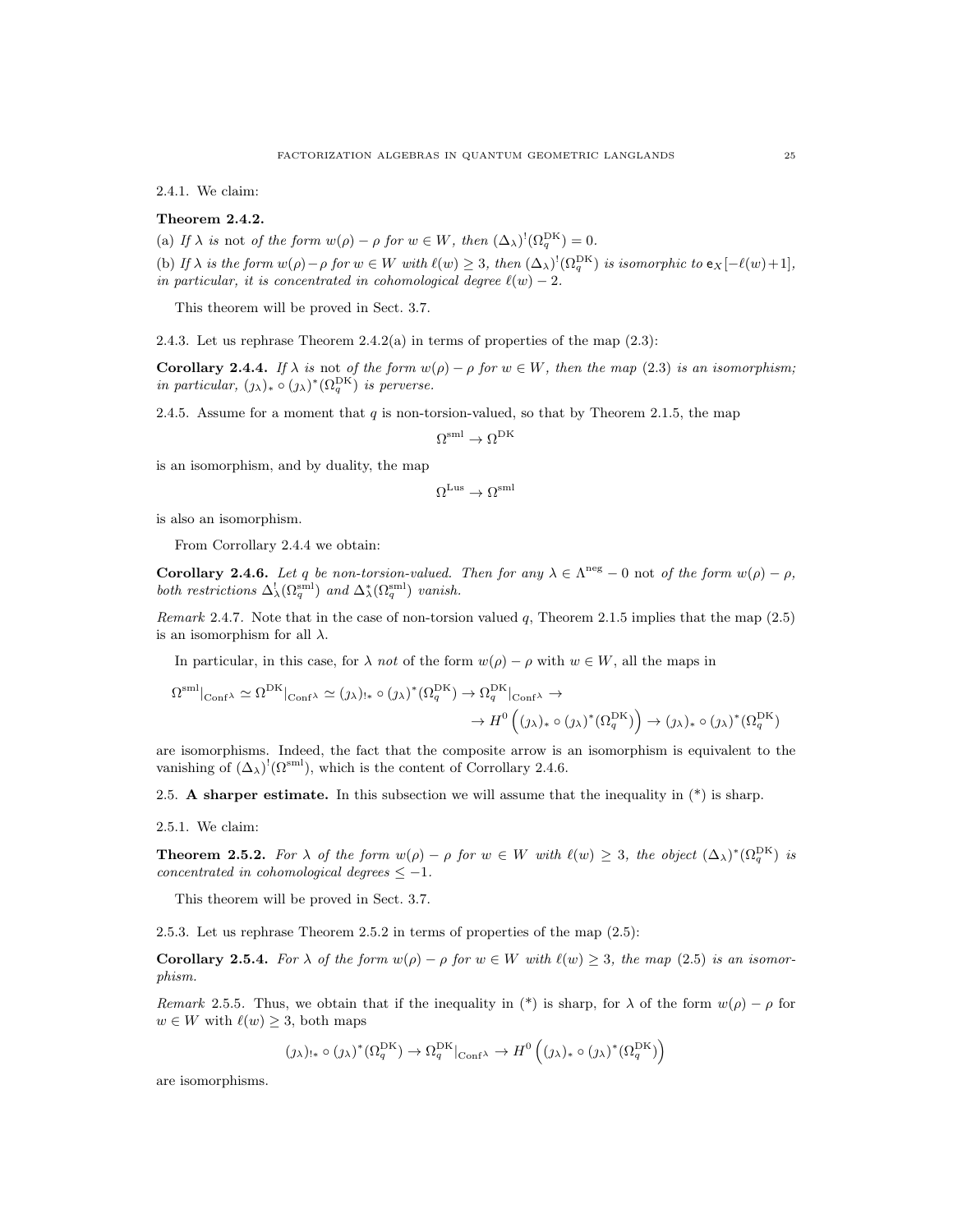#### 26 D. GAITSGORY

2.5.6. The above Theorems 2.4.2 and 2.5.2 give an even more detailed recipe for the inductive construction of  $\Omega_q^{\text{KL}}$  (cf. Sect. 2.3.8). By induction and factorization we can assume that we have already constructed  $\Omega_q^{\text{DK}}|_{X_{-\Delta_\lambda(X)}}$ . To recover  $\Omega_q^{\text{DK}}|_{X_\lambda}$  we proceed as follows:

- If  $\lambda = w(\rho) \rho$  with  $\ell(w) = 2$ , apply  $(\lambda)_{!*}(-)$ ;
- If  $\lambda = w(\rho) \rho$  with  $\ell(w) \geq 3$ , apply  $H^0((\jmath_\lambda)_*(-))$ , which is the same as  $(\jmath_\lambda)_{!*}(-)$ ;
- If  $\lambda$  is not of the form  $w(\rho) \rho$ , apply  $H^0((\jmath_\lambda)_*(-))$ , which is the same as  $(\jmath_\lambda)_*(-)$  (if q is non-torsion valued, this is also the same as  $(\jmath_\lambda)_{!*}(-)$ .

#### 3. Factorization algebras via quantum groups

In this section we will work with constructible sheaves in the classical topology with coefficients in a field e (assumed algebraically closed and of characteristic 0).

We will describe a relationship between the (three versions of the) factorization algebra  $\Omega_q$  and the corresponding versions of the quantum group.

#### 3.1. Quantum Hopf algebras.

3.1.1. Let Vect<sup>A</sup> denote the category of A-graded vector spaces, which is the same as the category  $\text{Rep}(\check{\mathcal{T}})$ , of algebraic representations of the torus  $\check{\mathcal{T}}$ .

For  $\lambda \in \Lambda$  we denote by  $e^{\lambda}$  the corresponding object of Vect<sup> $\Lambda$ </sup>: this is a copy of e placed in coweight component  $\lambda$ .

For an on object  $V \in \text{Vect}^{\Lambda}$  and  $\lambda \in \Lambda$ , we will let  $(V)^{\lambda}$  denote its  $\lambda$ -coweight component, i.e.,

$$
(V)^{\lambda} = \mathcal{H}om_{\text{Vect}^{\Lambda}}(e^{\lambda}, V).
$$

3.1.2. Choose a bilinear form

$$
b':\Lambda\otimes\Lambda\to\mathrm{e}^\times
$$

so that  $q(\lambda) = b'(\lambda, \lambda)$ .

Such a form  $b'$  defines a braiding on

$$
Rep(\check{T}) \simeq Vect^{\Lambda},
$$

viewed as a monoidal category. Explicitly, the braiding automorphism

$$
\mathsf{e}^{\lambda+\mu}=\mathsf{e}^\lambda\otimes\mathsf{e}^\mu\stackrel{R}{\to}\mathsf{e}^\mu\otimes\mathsf{e}^\lambda=\mathsf{e}^{\mu+\lambda}
$$

is given by multiplication by  $b'(\lambda,\mu)$ .

Denote the resulting braided monoidal category by  $\text{Rep}_q(\check{T})$ .

Remark 3.1.3. It follows from [GLys1, Sects. C.2 and C.6] that  $\text{Rep}_q(\check{T})$ , viewed as a braided monoidal category, depends only on q (and not the choice of  $b'$ ), up to a *canonical* equivalence. A choice of  $b'$ serves to identify the underlying monoidal category with  $\text{Rep}(\tilde{T})$ .

3.1.4. We will consider a certain type of Hopf algebras in  $\text{Rep}_q(\check{T})$ . Namely, we will impose the following conditions on our Hopf algebra (denoted  $H$ ):

- All coweight components  $H^{\lambda}$  lie in the heart of the t-structure and are finite-dimensional;
- If the coweight component  $H^{\lambda}$  is non-zero, then  $\lambda \in \Lambda^{pos}$ ;
- The unit map  $1: e \rightarrow H^0$  is an isomorphism.

3.1.5. We note that component-wise duality assigns to such a Hopf algebra  $H$  its dual, to be denoted  $H^{\vee}$ , which is naturally a Hopf algebra in  $\text{Rep}_{q^{-1}}(\check{T});$ 

$$
(H^{\vee})^{\lambda} = (H^{\lambda})^{\vee}.
$$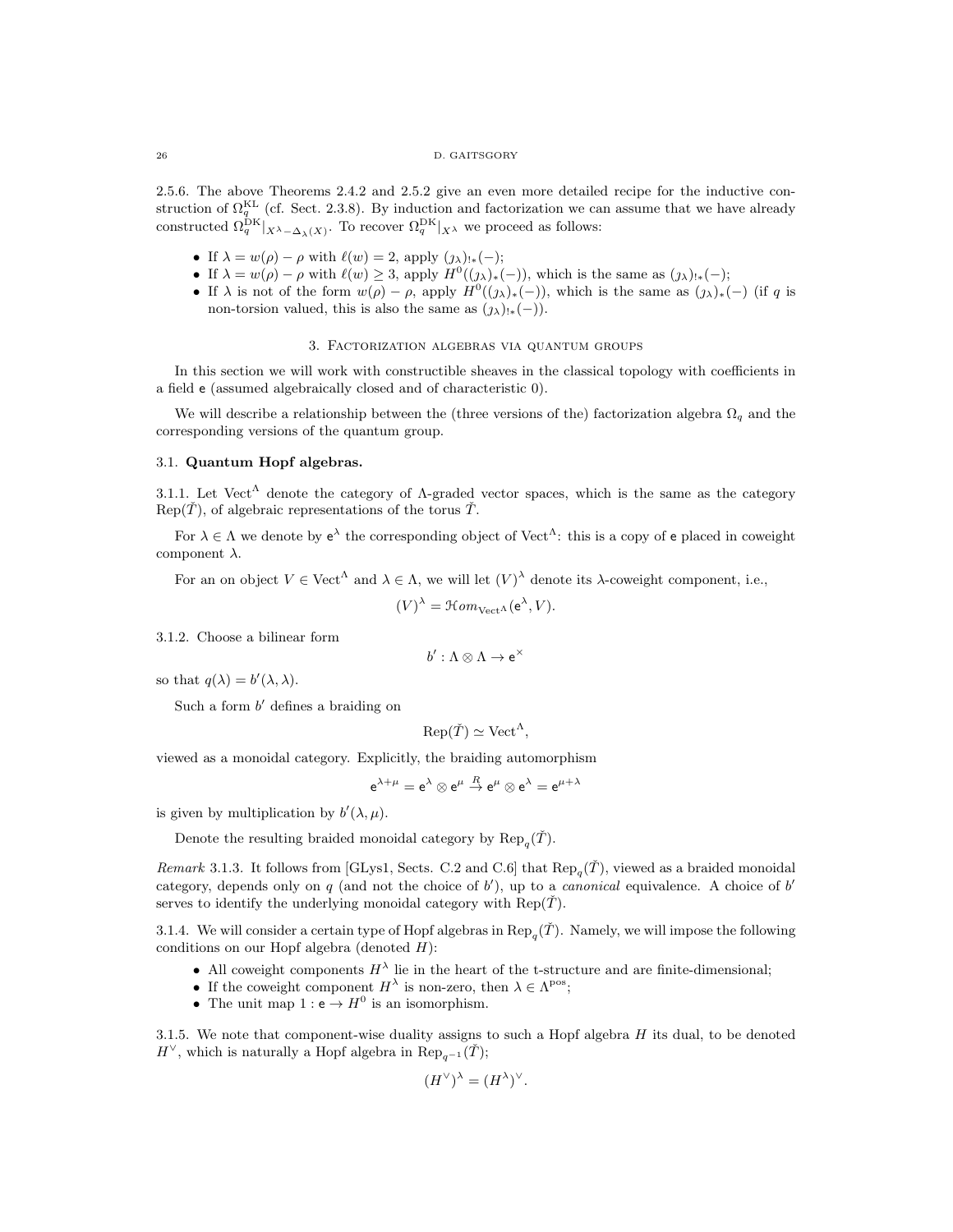3.2. The free, cofree and small versions of the positive part of the quantum group. Throughout this subsection we will be assuming that q is non-degenerate (see Sect. 1.1.4 for what this means)<sup>12</sup>.

We will consider some particular Hopf algebras in  $\text{Rep}_q(\check{T})$ , attached to our root system.

3.2.1. The first one is the free algebra, denoted  $U_q^{\text{free}}(\check{N})$ . As an associative algebra, it is the free associative algebra on the object

$$
\underset{i}{\oplus} e^{\alpha_i} \in {\rm Rep}_q(\check T).
$$

In other words, it is defined by the universal property that

(3.1) 
$$
\text{Hom}_{\text{AssAlg}(\text{Rep}_q(\check{T}))}(U_q^{\text{free}}(\check{N}), A) = \text{Hom}_{\text{Rep}_q(\check{T})}(\bigoplus_i e^{\alpha_i}, A) \simeq \prod_i (A)^{\alpha_i}.
$$

In particular, we have the canonical maps

(3.2) 
$$
e_i: \mathbf{e}^{\alpha_i} \to U_q^{\text{free}}(\check{N}),
$$

which we will refer to as the "generators".

The Hopf algebra structure on  $U_q^{\text{free}}(\check{N})$  is determined by the requirement that the co-multiplication map

commult: 
$$
U_q^{\text{free}}(\check{N}) \to U_q^{\text{free}}(\check{N}) \otimes U_q^{\text{free}}(\check{N}),
$$

viewed as a map in  $\text{AssAlg}(\text{Rep}_q(\check{T}))$ , corresponds under (3.1) to the maps

$$
e_i \otimes 1 + 1 \otimes e_i : e^{\alpha_i} \to U_q^{\text{free}}(\check{N}) \otimes U_q^{\text{free}}(\check{N}),
$$

where 1 stands for the unit map  $e \to U_q^{\text{free}}(\check{N})$ .

3.2.2. We set  $U_q^{\text{cofree}}(\check{N})$  to be dual (in the sense of Sect. 3.1.5) of the Hopf algebra  $U_{q^{-1}}^{\text{free}}(\check{N})$  in  $\text{Rep}_{q-1}(\check{T}).$ 

As a co-associative co-algebra it has the universal property that

(3.3) 
$$
\text{Hom}_{\text{CoAssCoAlg}(\text{Rep}_q(\check{T}))}(A, U_q^{\text{cofree}}(\check{N})) = \text{Hom}_{\text{Rep}_q(\check{T})}(A, e^{\alpha_i}) \simeq \prod_i ((A)^{\alpha_i})^{\vee}.
$$

In particular, we have the canonical maps

(3.4) 
$$
e_i^{\vee}: U_q^{\text{cofree}}(\check{N}) \to \mathrm{e}^{\alpha_i}.
$$

The Hopf algebra structure on  $U_q^{\text{cofree}}(\check{N})$  is determined by the requirement that the multiplication map

mult: 
$$
U_q^{\text{cofree}}(\check{N}) \otimes U_q^{\text{cofree}}(\check{N}) \to U_q^{\text{cofree}}(\check{N})
$$

corresponds under (3.3) to the maps

$$
e_i^{\vee} \otimes 1^{\vee} + 1^{\vee} \otimes e_i^{\vee} : U_q^{\text{cofree}}(\check{N}) \otimes U_q^{\text{cofree}}(\check{N}) \to e^{\alpha_i},
$$

where  $1^{\vee}$  denotes the co-unit map

$$
U_q^{\rm coffee}(\check N)\to {\rm e}.
$$

<sup>12</sup>See, however, Remark 1.1.6.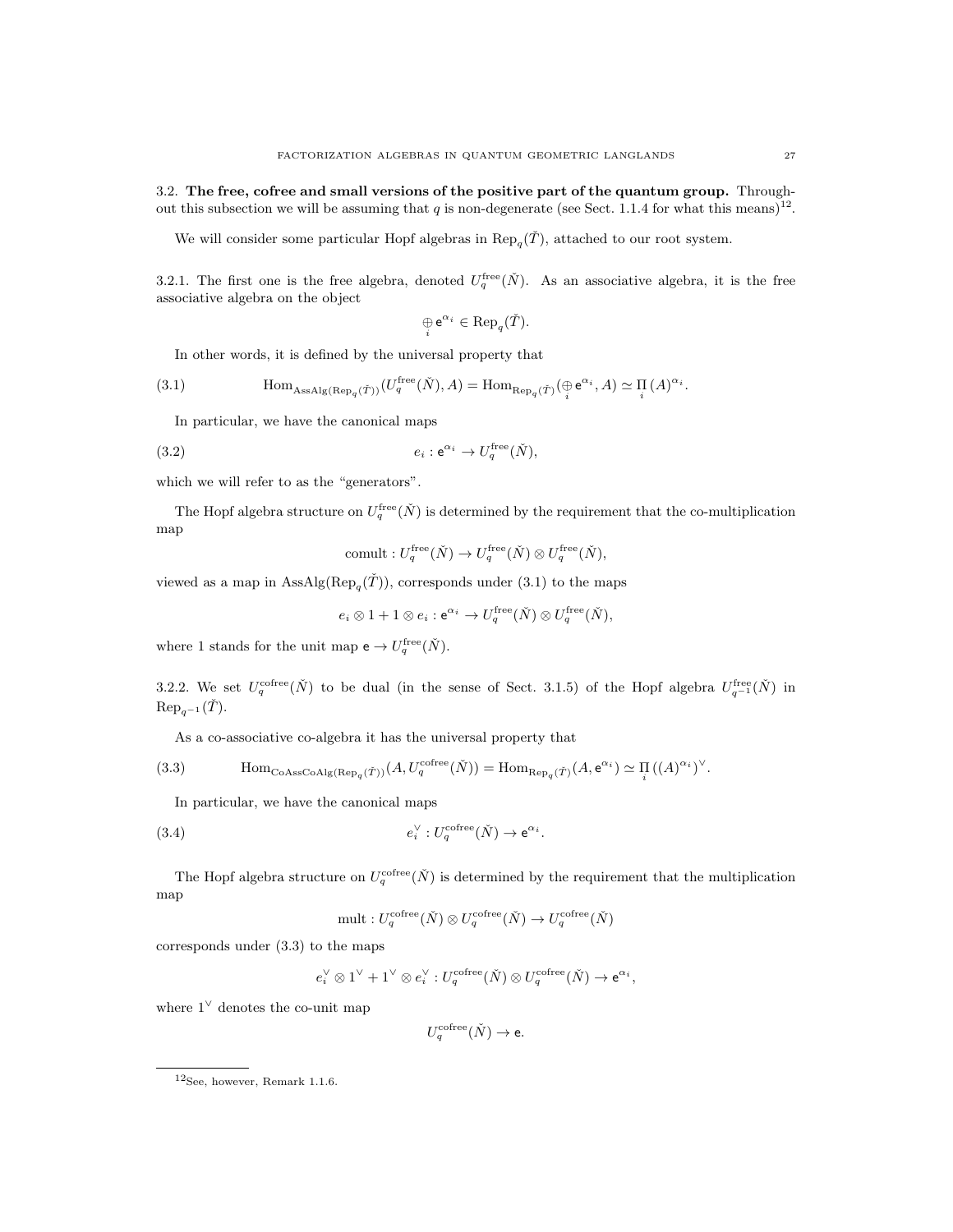3.2.3. It is easy to see that the map  $e_i$  of (3.2) defines an isomorphism of  $\alpha_i$ -coweight components. We let  $e_i^{\vee}$  denote the resulting map

$$
U_q^{\text{free}}(\check{N}) \to e^{\alpha_i},
$$

the projection onto the  $\alpha_i$ -coweight component.

We have a commutative diagram

$$
U_q^{\text{free}}(\check{N}) \otimes U_q^{\text{free}}(\check{N}) \xrightarrow{e_i^{\vee} \otimes 1^{\vee} + 1^{\vee} \otimes e_i^{\vee} \atop \downarrow} e^{\alpha_i}
$$
  

$$
\downarrow \qquad \qquad \downarrow \qquad \qquad \downarrow \text{id}
$$
  

$$
U_q^{\text{free}}(\check{N}) \xrightarrow{e_i^{\vee} \atop \downarrow} e^{\alpha_i},
$$

where  $1^{\vee}$  denotes the co-unit map  $U_q^{\text{free}}(\check{N}) \to e$ .

Similarly, it is easy to see that the map  $e_i^{\vee}$  of (3.4) defines isomorphisms on  $\alpha_i$ -coweight components. In particular, we have the canonical map

$$
e_i: e^{\alpha_i} \to U_q^{\text{cofree}}(\check{N}),
$$

that makes the diagrams

(3.6)  
\n
$$
e^{\alpha_i} \xrightarrow{e_i} U_q^{\text{cofree}}(\check{N}))
$$
  
\n $\text{id} \downarrow \qquad \qquad \downarrow \text{comult}$   
\n $e^{\alpha_i} \xrightarrow{e_i \otimes 1 + 1 \otimes e_i} U_q^{\text{cofree}}(\check{N}) \otimes U_q^{\text{cofree}}(\check{N})$ 

commute.

3.2.4. We now claim that there exists a canonically defined map of Hopf algebras

(3.7) 
$$
U_q^{\text{free}}(\check{N}) \to U_q^{\text{cofree}}(\check{N}).
$$

As a map of associative algebras, (3.7) is determined by the requirement that the diagrams

$$
\begin{array}{ccc}\n{\rm e}^{\alpha_i} & \xrightarrow{\quad e_i} & U_q^{\rm free}(\check{N}) \\
\Big\downarrow & & \Big\downarrow \\
{\rm e}^{\alpha_i} & \xrightarrow{\quad e_i} & U_q^{\rm ofree}(\check{N})\n\end{array}
$$

commute.

The compatibility with the coalgebra structure is insured by the diagrams (3.6).

3.2.5. It follows that in terms of (3.3), the map (3.7) corresponds to the maps  $e_i^{\vee}$  of (3.5).

We obtain that the duality functor of Sect. 3.1.5 sends the map (3.7) to the map

$$
U_{q^{-1}}^{\text{free}}(\check{N}) \to U_{q^{-1}}^{\text{cofree}}(\check{N})
$$

in Rep<sub>q</sub>-1( $\check{T}$ ).

3.2.6. Let  $u_q(N)$  be the Hopf algebra in  $\text{Rep}_q(\check{T})$  equal to the image of the map (3.7).

This is the small version of (the positive part of) the quantum group.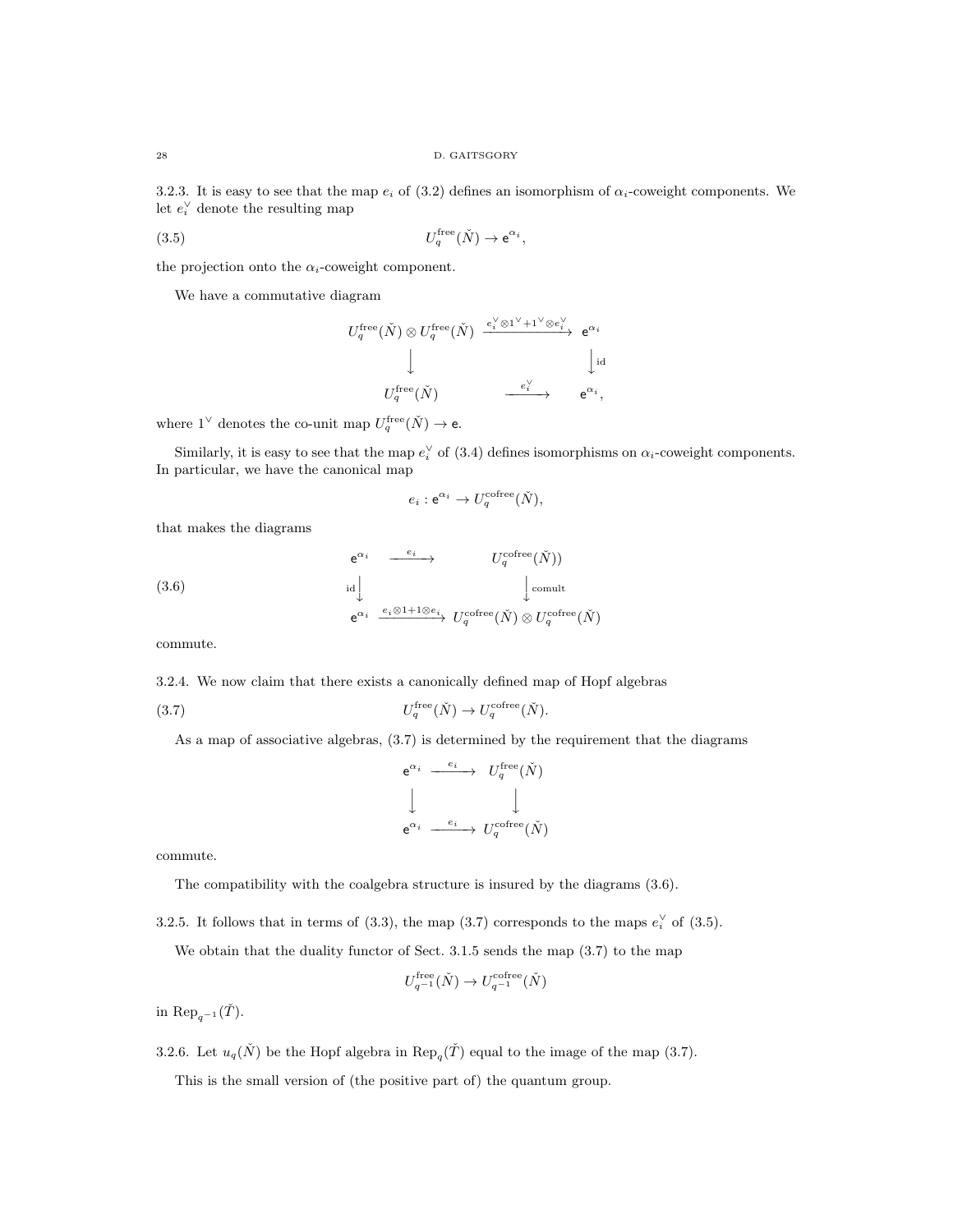3.2.7. Recall that for a pair of vertices of the Dynkin diagram  $i, j$  one can attach a canonical element

 $S_q^{i,j} \in U_q^{\text{free}}(\check{N})$ 

called the quantum Serre relation, whose coweight is

$$
\alpha_i + (1 - \langle \alpha_i, \check{\alpha}_j \rangle) \in \Lambda^{\text{pos}}.
$$

We normalize  $S_q^{i,j}$  so that it has the form

$$
e_i^{1-\langle \alpha_i, \check{\alpha}_j \rangle} \cdot e_j + \ldots + e_j \cdot e_i^{1-\langle \alpha_i, \check{\alpha}_j \rangle},
$$

The following is well-known:

**Lemma 3.2.8.** Let q be non-torsion valued. Then  $u_q(\check{N})$  is the quotient of  $U_q^{\text{free}}(\check{N})$  by the two-sided ideal  $\mathcal{I}_q$  generated by the elements  $S_q^{i,j}$  for all pairs of vertices  $i, j \in I$ .

3.3. The DeConcini-Kac and Luztig's versions of the positive part of the quantum group. In order to define the Hopf algebras  $U_q^{\text{DK}}(\check{N})$  and  $U_q^{\text{Lus}}(\check{N})$ , we will need to consider the deformation of  $q$  as in Sect. 1.7.

3.3.1. Recall the quadratic form

 $q_{\hbar} : \Lambda \to (\mathsf{e} \llbracket \hbar \rrbracket)^{\times}.$ 

We introduce the category  $\text{Rep}_{q_{[\![\hbar]\!]}}(\check{T})$  and its localization  $\text{Rep}_{q_{(\![\hbar)\!]}}(\check{T})$  by the recipe of Sect. A.1.1, applied to the small category

$$
(\text{Rep}(\check{T}))^{\text{loc.c}} \simeq (\text{Vect}^{\Lambda})^{\text{loc.c}},
$$

where the superscript "loc.c" means that we are considering vector spaces that are finite-dimensional in each degree.

The procedure of Sect. A.2.1 endows these categories with a t-structure, so that the analog of Proposition A.2.2 holds.

Note that as abstract DG categories, we have:

$$
\text{Rep}_{q_{\llbracket \hbar \rrbracket}}(\check{T}) \simeq ((\mathsf{e} \llbracket \hbar \rrbracket \text{-mod})^{\text{f.g.}})^\Lambda \text{ and } \text{Rep}_{q_{(\llbracket \hbar \rrbracket)}}(\check{T}) \simeq ((\text{Vect}_{\mathsf{e}(\llbracket \hbar \rrbracket})^{\text{fin.dim}})^\Lambda,
$$

respectively, equipped with their natural t-structures.

The role of  $q_h$  is that it defines a braided structure on these categories. In particular, we obtain

$$
\text{Rep}_{q_{(\langle \hbar \rangle)} } (\check{T}) \simeq \text{Rep}_{q'} (\check{T})^{\text{loc.c}},
$$

where the latter is the variant of the category  $\text{Rep}_{q'}(\tilde{T})$  over the field  $e(\hbar)$  with  $q' = q_{\hbar}$ .

3.3.2. Consider the resulting Hopf algebras in  $\text{Rep}_{q_{(\langle \hbar \rangle)}}(\check{T})$ :

$$
U_{q_{(\hbar))}}^{\text{free}}(\check{N}) \text{ and } U_{q_{(\hbar))}}^{\text{cofree}}(\check{N})
$$

and the map

 $(3.8)$  $U_{q_{(\langle \hbar \rangle\!\rangle}}^{\text{free}}(\check{N}) \to U_{q_{(\langle \hbar \rangle\!\rangle}}^{\text{cofree}}(\check{N}).$ 

Set  $U_{q_{(\ell\hbar)}}(\check{N})$  be the image of the map (3.8). As in Lemma 3.2.8, the kernel  $\mathcal{I}_{q_{(\ell\hbar)}}$  of the projection

$$
U_{q_{(\langle \hbar \rangle)}}^{\text{free}}(\check{N}) \to U_{q_{(\langle \hbar \rangle)}}(\check{N})
$$

is generated by the corresponding elements

$$
S_{q_{((\hbar))}}^{i,j}\in U_{q_{((\hbar))}}^{\text{free}}(\check{N}).
$$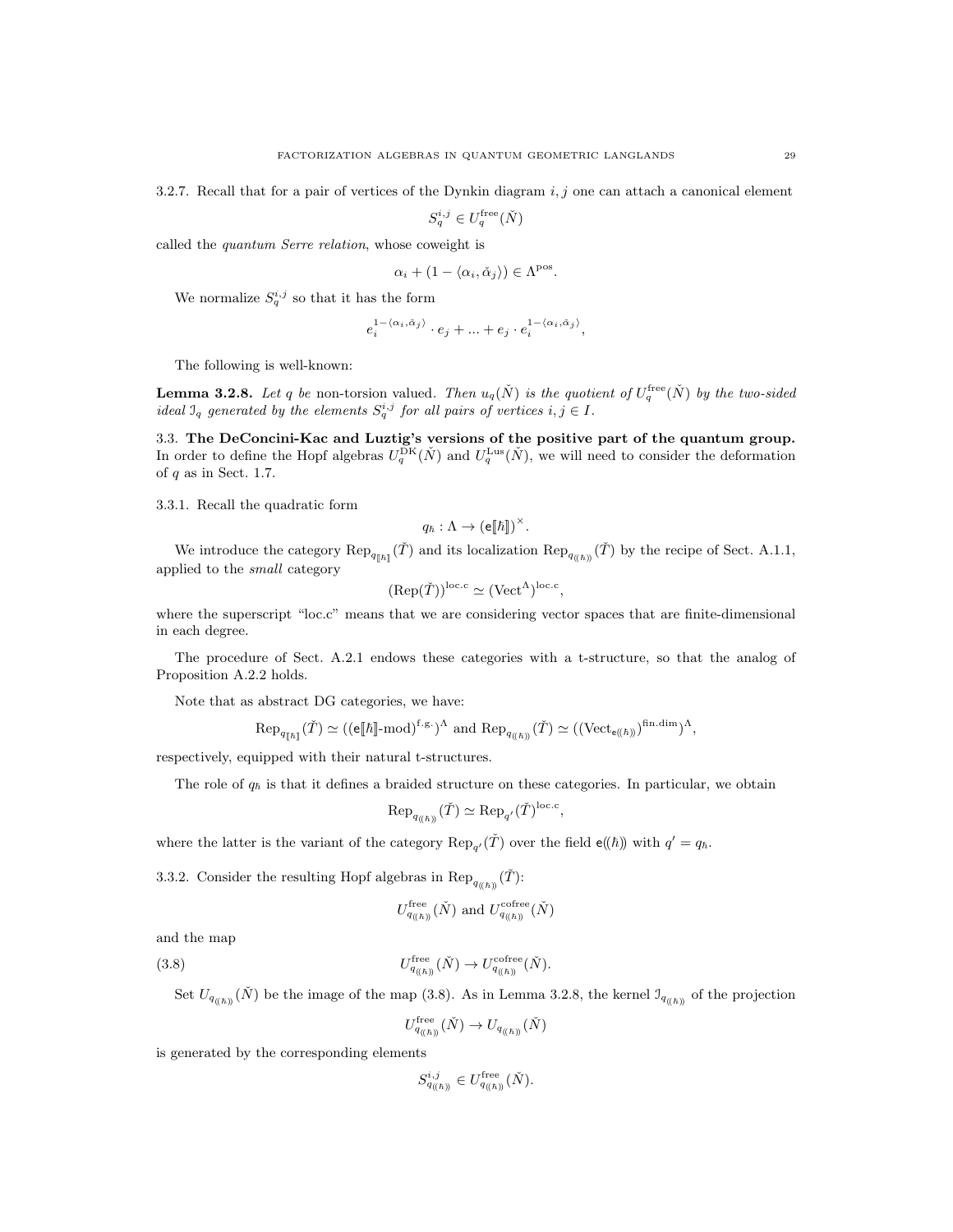30 D. GAITSGORY

3.3.3. Consider now the Hopf algebra  $U_{q_{[\![\hbar]\!]} }^{\text{free}}(\check{N})$  in  $\text{Rep}_{q_{[\![\hbar]\!]} }(\check{T})$ , and set

$$
\mathcal{I}_{q_{[\![\hbar]\!]}}:=U_{q_{[\![\hbar]\!]} }^{\text{free}}(\check{N})\cap \mathcal{I}_{q_{((\hbar))}},
$$

where the intersection is taking place in  $U_{q_{(\hbar)}}^{\text{free}}(\check{N})$ .

Then  $\mathcal{I}_{q_{[\![\hbar]\!]}} \subset U_{q_{[\![\hbar]\!]} }^{\text{free}}(\check{N})$  is a Hopf ideal, and we define

$$
U^{\rm DK}_{q_{[\![\hbar]\!]}}(\check N):=U^{\rm free}_{q_{[\![\hbar]\!]}}(\check N)/\mathfrak I_{q_{[\![\hbar]\!]}}.
$$

By construction,  $U_{q_{[h]}}^{\text{DK}}(\check{N})$  is torsion-free, and hence flat, as a module over  $\epsilon[\![\hbar]\!]$ . In particular, for every  $\lambda \in \Lambda$ , the corresponding coweight component

$$
(U^{\rm DK}_{q_{\llbracket \hbar \rrbracket}}(\check{N}))^\lambda
$$

is a free module of finite rank over  $e[\![\hbar]\!]$ . Moreover this rank equals

$$
\dim_{\mathsf{e}(\!(\hbar)\!)}\left(\left(U^{\mathrm{DK}}_{q_{(\!(\hbar)\!)}\,}(\check{N})\right)^{\lambda}\right)=\dim_{\mathsf{e}}\left(U(\check{\mathfrak{n}})^{\lambda}\right),
$$

where  $U(\tilde{\mathfrak{n}})$  is the usual universal enveloping algebra of  $\tilde{\mathfrak{n}}$ .

3.3.4. The map

(3.9) 
$$
U_{q_{[\hbar]}}^{\text{free}}(\check{N}) \to U_{q_{[\hbar]}}^{\text{cofree}}(\check{N})
$$

factors as  $(3.10)$ 

$$
U^{\operatorname{free}}_{q_{[\![\hbar]\!]} }(\check N)\twoheadrightarrow U^{\operatorname{DK}}_{q_{[\![\hbar]\!]} }(\check N)\to U^{\operatorname{cofree}}_{q_{[\![\hbar]\!]} }(\check N).
$$

Note that the map

$$
U^{\rm DK}_{q_{[\![\hbar]\!]}}(\check N)\to U^{\rm coffee}_{q_{[\![\hbar]\!]}}(\check N)
$$

is injective, but its cokernel has  $\hbar$ -torsion, so it ceases to be injective mod  $\hbar$ .

*Remark* 3.3.5. By construction, the elements  $S_{q_{(\hbar)}}^{i,j}$  actually belong to  $U_{q_{[\hbar]}}^{\text{free}}(\check{N})$ . When viewed in this capacity, we will denote them by  $S_{q_{\llbracket \hbar \rrbracket}}^{i,j}$ , and they belong to the ideal  $\mathfrak{I}_{q_{\llbracket \hbar \rrbracket}}$ .

In Sect. 3.7.5 we will show that under the assumption that  $q$  satisfies (\*) (see Sect. 2.3.1) the elements  $S^{i,j}_{q_{\llbracket \hbar \rrbracket}}$  generate  $\mathbb{J}_{q_{\llbracket \hbar \rrbracket}}$  as a two-sided ideal.

Hence, in this case, we can explicitly write  $U_{q_{[\![\hbar]\!]}}^{\rm DK}(\check{N})$  as the quotient of  $U_{q_{[\![\hbar]\!]}}^{\rm free}(\check{N})$  by the elements  $S^{i,j}_{q_{\llbracket \hbar \rrbracket}}.$ 

3.3.6. Define

$$
U_q^{\mathrm{DK}}(\check{N}):=U_{q_{[\![\check{h}]\!]} }^{\mathrm{DK}}(\check{N})/\hbar \simeq U_{q_{[\![\check{h}]\!]} }^{\mathrm{DK}}(\check{N}) \underset{\mathbf{e}[[\hbar]]}{\otimes} \mathbf{e},
$$

the latter isomorphism due to the fact that  $U_{q_{[\hbar]}}^{\text{DK}}(\check{N})$  is  $\epsilon[\![\hbar]\!]$ -flat.

The factorization (3.10) implies that the maps

(3.11) 
$$
U_q^{\text{free}}(\check{N}) \twoheadrightarrow u_q(\check{N}) \hookrightarrow U_q^{\text{cofree}}(\check{N})
$$

factor as

(3.12) 
$$
U_q^{\text{free}}(\check{N}) \twoheadrightarrow U_q^{\text{DK}}(\check{N}) \twoheadrightarrow u_q(\check{N}) \hookrightarrow U_q^{\text{cofree}}(\check{N}).
$$

Remark 3.3.7. From Remark 3.3.5 we obtain that under the assumption that q satisfies  $(*), U_q^{DK}(\check{N})$ equals the quotient of  $U_q^{\text{free}}(\check{N})$  by the two-sided ideal generated by the elements  $S_q^{i,j}$ .

In general, for a given value of  $q$ , the map

(3.13) 
$$
U_q^{\text{free}}(\check{N})/\langle S_q^{i,j} \rangle \to U_q^{\text{DK}}(\check{N})
$$

is an isomorphism *if and and only if*  $U_q^{\text{free}}(\check{N})/\langle S_q^{i,j} \rangle$  has the right size, i.e., if

$$
\dim\left( (U_q^{\rm free}(\check{N})/\langle S_q^{i,j} \rangle)^{\lambda}\right) = \dim\left( U(\check{\mathfrak{n}})^{\lambda}\right), \quad \lambda \in \Lambda^{\rm pos}.
$$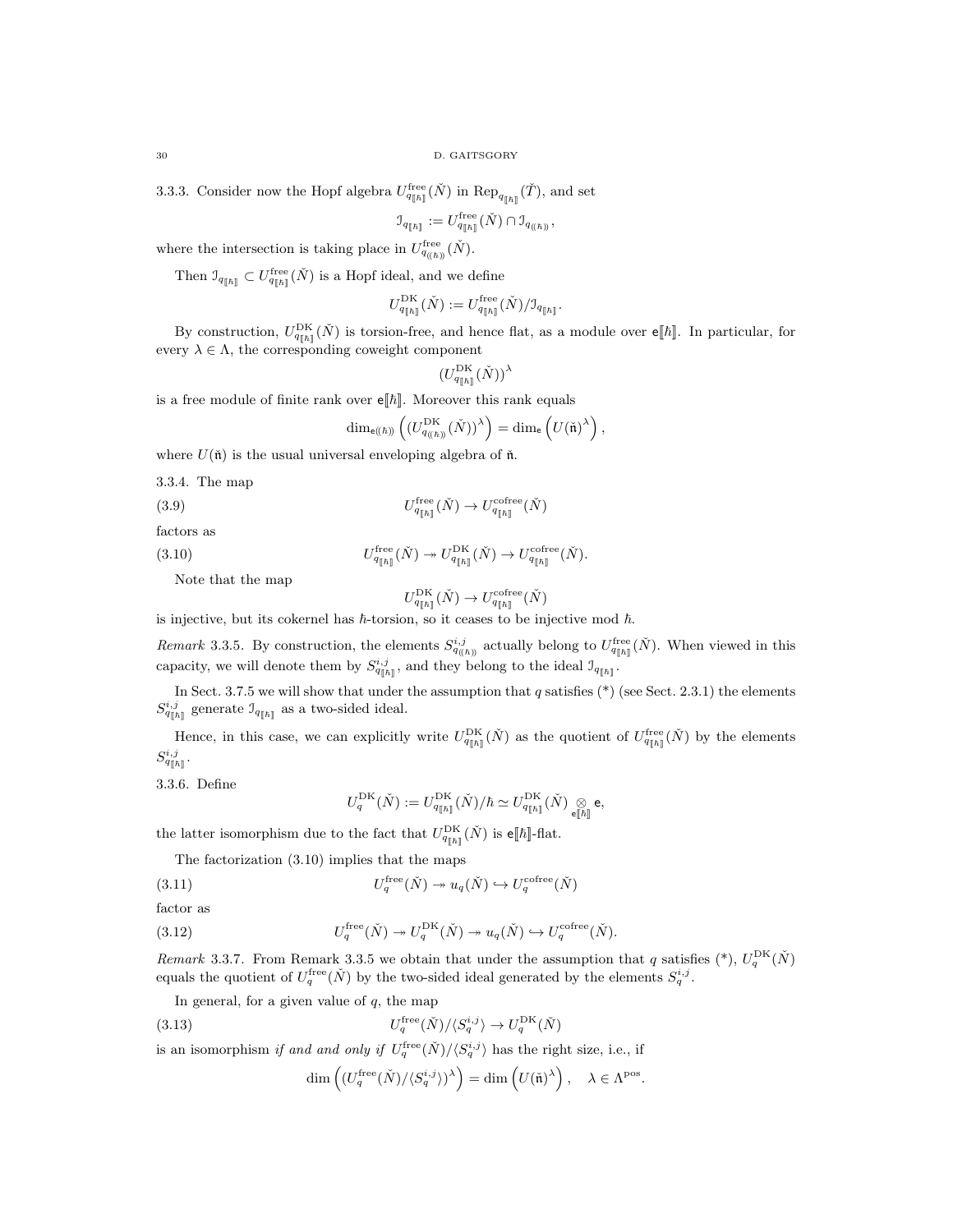3.3.8. As a (trivial) particular case, from Lemma 3.2.8 we obtain:

**Corollary 3.3.9.** Let q be non-torsion valued. Then the map

$$
U_q^{\mathrm{DK}}(\check{N}) \twoheadrightarrow u_q(\check{N})
$$

is an isomorphism.

3.3.10. We define the Hopf algebra  $U_q^{\text{Lus}}(\check{N})$  as the dual (in the sense of Sect. 3.1.5) of the Hopf algebra  $U_{q^{-1}}^{\rm DK}(\check N)$  in  ${\rm Rep}_{q^{-1}}(\check T)$ .

By duality, from  $(3.12)$  we obtain that the maps in  $(3.11)$  factor also as

$$
U_q^{\text{free}}(\check{N}) \twoheadrightarrow u_q(\check{N}) \hookrightarrow U_q^{\text{Lus}}(\check{N}) \hookrightarrow U_q^{\text{cofree}}(\check{N}).
$$

To summarize we have the following string of maps of Hopf algebras

(3.14) 
$$
U_q^{\text{free}}(\check{N}) \twoheadrightarrow U_q^{\text{DK}}(\check{N}) \twoheadrightarrow u_q(\check{N}) \hookrightarrow U_q^{\text{Lus}}(\check{N}) \hookrightarrow U_q^{\text{cofree}}(\check{N}).
$$

3.3.11. Finally, from Corrollary 3.3.9 we obtain:

Corollary 3.3.12. Let  $q$  be non-torsion valued. Then both maps

$$
U_q^{\text{DK}}(\check{N}) \to u_q(\check{N}) \text{ and } u_q(\check{N}) \hookrightarrow U_q^{\text{Lus}}(\check{N})
$$

are isomorphisms.

3.4. From Hopf algebras to factorization algebras. In this subsection we summarize the construction from [GLys2, Sect. 29.5].

3.4.1. Let X be  $\mathbb{A}^1$  with a chosen coordinate. Let  $\mathcal{G}_q^{\text{Conf}}$  be the  $e^{\times}$ -gerbe attached to the quadratic form  $q: \Lambda \to e^{\times}$ .

Note that, according to formula (1.14), our choice of the coordinate on  $\mathbb{A}^1$  gives rise to a trivialization of the gerbe  $\mathcal{G}_q^{\lambda}$  for every  $\lambda \in \Lambda^{\text{neg}} - 0$ .

3.4.2. The construction of [GLys2, Sect. 29.5] defines a contravariant equivalence between the category of Hopf algebras in  $\text{Rep}_q(\check{T})$ , satisfying the conditions of Sect. 3.1.4 and that of factorization algebras in  $\mathrm{Perv}_{\mathcal{G}_q^{\mathrm{Conf}}}(\mathrm{Conf})$ 

$$
(3.15) \t\t\t H \mapsto \Omega_H,
$$

which has the following properties.

3.4.3. For  $\lambda \in \Lambda^{neg} - 0$ , let  $\iota_{\lambda}$  denote the embedding of the point  $\lambda \cdot 0$  into Conf<sup> $\lambda$ </sup>, cf. Sect. 1.2.5. (Note that the above trivialization of the gerbe  $\mathcal{G}_q^{\lambda}$  allows to view fibers and cofibers of objects of  $\text{Shv}_{\mathcal{G}_q^{\text{Conf}}}(\text{Conf})$  at  $\lambda \cdot 0 \in \text{Conf}^{\lambda}$  as objects of Vect.)

Let H-mod( $\text{Rep}_{q}(\check{T})$ ) denote the category of left H-modules in  $\text{Rep}_{q}(\check{T})$ , where H is viewed as an associative algebra. Note that the operation of tensor product on the right defines an action of  $\text{Rep}_q(\check{T})$ on  $H\text{-mod}(\text{Rep}_q(\check{T})),$ 

$$
\mathcal{M}, e^{\lambda} \mapsto \mathcal{M} \otimes e^{\lambda}.
$$

For  $\mathcal{M}_1, \mathcal{M}_2 \in H$ -mod, let  $\underline{\mathcal{H}om}_H(\mathcal{M}_1, \mathcal{M}_2)$  denote the *Λ*-graded vector space whose *λ*-component is

$$
\mathcal{H}om_{H\text{-}\mathrm{mod}(\mathrm{Rep}_q(\check{T}))}(\mathcal{M}_1 \otimes e^{\lambda}, \mathcal{M}_2).
$$

3.4.4. The first property of the functor (3.15) says that

(3.16) 
$$
\iota^!_{\lambda}(\Omega_H) \simeq (\underline{\mathcal{H}om}_H(\mathbf{e},\mathbf{e}))^{\lambda}.
$$

Note that the RHS in (3.16) identifies canonically with the λ-component of the cochain complex of  $H,$ 

$$
\mathrm{C}^{\cdot}(H),
$$

where H is viewed as a plain  $\Lambda^{pos}$ -graded associative augmented algebra via the (monoidal!) functor  $\text{Rep}_{q}(\check{T}) \to \text{Rep}(\check{T}) = \text{Vect}^{\Lambda} \to \text{Vect}.$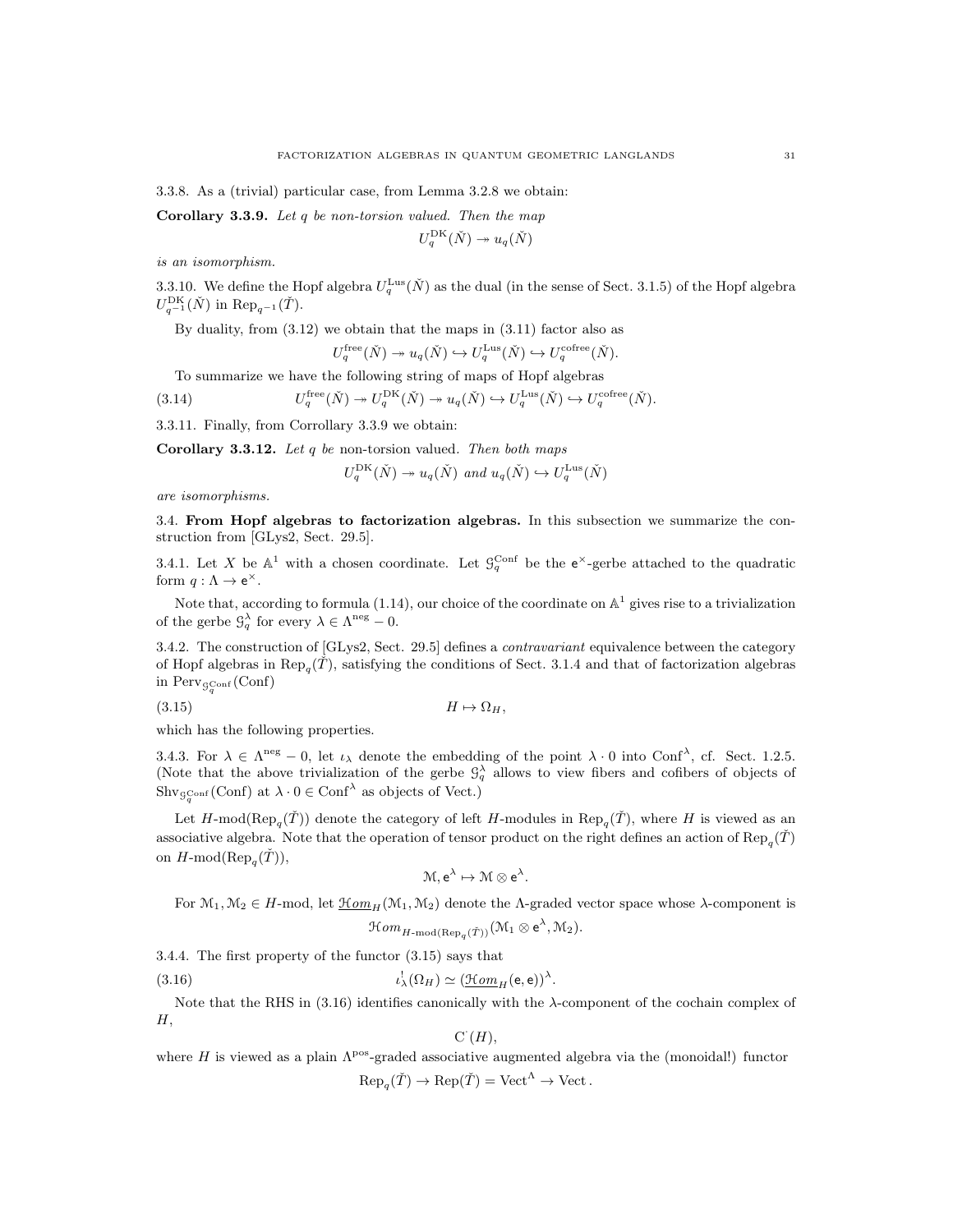32 D. GAITSGORY

3.4.5. The second property of the functor (3.15) states that we have a canonical isomorphism (functorial in  $H$ ):

(3.17) 
$$
\mathbb{D}^{\mathrm{Verdier}}(\Omega_H) \simeq \Omega_{H^{\vee}},
$$

where both sides are viewed as factorization algebras in  $Perv_{\mathcal{G}_{q-1}^{\Lambda}}(\text{Conf})$ .

3.4.6. Combining with (3.16) we obtain that the following expression for the \*-fibers of  $\Omega(H)$ :

(3.18) 
$$
\iota_{\lambda}^{*}(\Omega_{H}) \simeq \left( \left( \underline{\mathfrak{Hom}}_{H^{\vee}}(\mathbf{e}, \mathbf{e}) \right)^{\lambda} \right)^{\vee} \simeq \left( \left( \mathrm{C}^{*}(H^{\vee}) \right)^{\lambda} \right)^{\vee} \simeq \left( \mathrm{C} \cdot (H^{\vee}) \right)^{-\lambda},
$$

where C·(−) stands for the chain complex of a given associative augmented algebra.

3.4.7. For a given  $\lambda \in \Lambda^{\text{neg}} - 0$ , let

$$
(\iota_{\lambda})^{!*}: \mathrm{Shv}_{\mathcal{G}_q^{\mathrm{Conf}}}(\mathrm{Conf}) \to \mathrm{Vect}
$$

be the functor of hyperbolic restriction along  $\iota_{\lambda}$ . This functor is a feature of the topological setting, and it is defined as the composite of the following two functors:

The first functor is \*-restriction along

$$
\mathrm{Conf}_{\mathbb{R}} \hookrightarrow \mathrm{Conf},
$$

where  $Conf_R$  is the topological submnaifold that corresponds to real configurations, i.e., we take points

$$
\sum_{k}\lambda_{k}\cdot x_{k}\in\mathbf{Conf},
$$

where all  $x_k$  belong to  $\mathbb{R} \subset \mathbb{C} = \mathbb{A}^1$ .

The second functor is !-restriction along

$$
\mathrm{pt}\to\mathrm{Conf}_\mathbb{R},
$$

corresponding to the point  $\lambda \cdot 0$ .

Note that the functor  $(\iota_\lambda)^{!*}$ , when applied to the full subcategory of Shv<sub>9</sub>(Conf<sup> $\lambda$ </sup>), consisting of objects constructible with respect to the diagonal stratification, is  $t$ -exact and conservative.

3.4.8. The third property of the functor (3.15) states that we have a canonical isomorphism

$$
(3.19) \t\t\t (L_{\lambda})^{!*}(\Omega_H) \simeq (H^{-\lambda})^{\vee}.
$$

3.4.9. The isomorphism (3.19), combined with the properties of  $(\iota_{\lambda})^{!*}$  implies:

Corollary 3.4.10. If a map of Hopf algebras  $H_1 \rightarrow H_2$  is injective/surjective, then the corresponding map in  $\text{Perv}_{\mathcal{G}_q^{\text{Conf}}}(\text{Conf})$ 

$$
\Omega_{H_2} \to \Omega_{H_1}
$$

is surjective/injective.

3.5. Factorization algebras attached to quantum groups. In this subsection we will apply the functor (3.15) to the Hopf algebras associated with quantum groups from Sects. 3.2 and 3.3.

In particular, we will again impose the assumption that  $q$  avoids small torsion.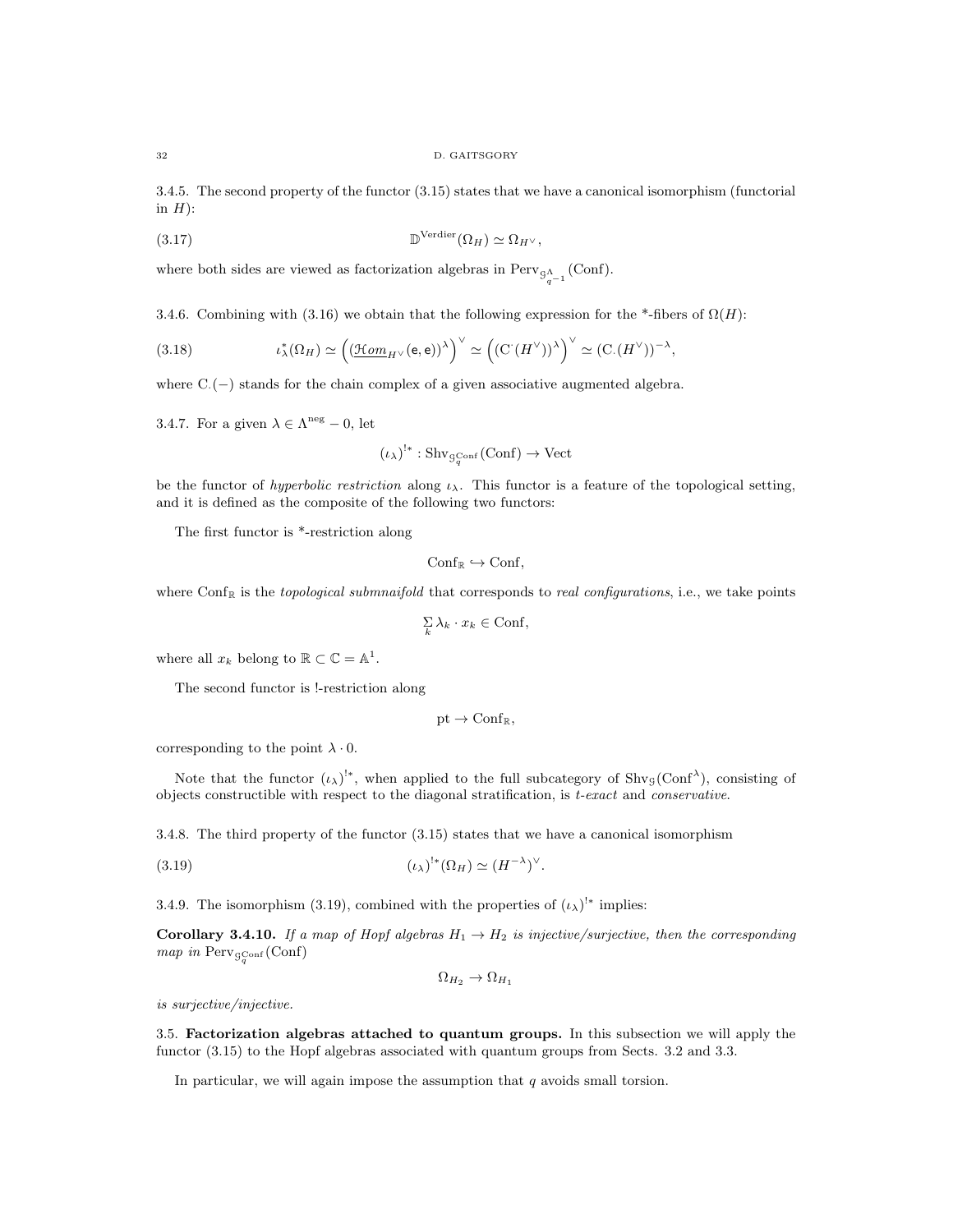3.5.1. Denote

$$
\begin{aligned} \Omega_{q,\mathrm{Quant}}^{\mathrm{free}}&:=\Omega_{U_q^{\mathrm{free}}(\check{N})},\ \Omega_{q,\mathrm{Quant}}^{\mathrm{cofree}}:=\Omega_{U_q^{\mathrm{cofree}}(\check{N})},\\ \Omega_{q,\mathrm{Quant}}^{\mathrm{sml}}&:=\Omega_{u_q(\check{N})},\ \Omega_{q,\mathrm{Quant}}^{\mathrm{DK}}&:=\Omega_{U_q^{\mathrm{DK}}(\check{N})},\ \Omega_{q,\mathrm{Quant}}^{\mathrm{Lus}}:=\Omega_{U_q^{\mathrm{Lus}}(\check{N})} \end{aligned}
$$

First, we claim:

Proposition 3.5.2. There exists a canonical identification

(3.20) 
$$
\Omega_{q,\text{Quant}}^{\text{free}} \simeq j_*(\stackrel{\circ}{\Omega}_q)
$$

as factorization algebras.

Proof. First we establish an identification

$$
j^*(\Omega_{q,\mathrm{Quant}}^{\mathrm{free}}) \simeq \overset{\circ}{\Omega}_q.
$$

By factorization, it is enough to establish the isomorphisms

$$
\Omega^{\rm free}_{q, {\rm Quant}}|_{\rm Conf^{-\alpha}i} \simeq {\rm e}_{\mathbb{A}^1}[1]
$$

for individual simple coroots. By translation invariance, it suffices to establish the isomorphisms

$$
(\iota_{-\alpha_i})^!(\Omega_{q,\mathrm{Quant}}^{\mathrm{free}}) \simeq \mathsf{e}[-1].
$$

However, this follows from formula (3.16): indeed, we have

(3.21) 
$$
\mathcal{C}\left(U_q^{\text{free}}(\check{N})\right) \simeq \underset{i}{\oplus} e^{-\alpha_i}[-1].
$$

To prove (3.20), it remains to show that the !-restriction of  $\Omega_{q, \text{Quant}}^{\text{free}}$  to the complement of Conf in Conf vanishes. By induction and factorization, it suffices to show that for  $\lambda$  which is not one of the negative simple coroots, we have

$$
(\Delta_{\lambda})^!(\Omega_{q,\mathrm{Quant}}^{\mathrm{free}})=0.
$$

Again, by translation invariance, this is equivalent to showing that

$$
(\iota_{\lambda})^!(\Omega_{q,\mathrm{Quant}}^{\mathrm{free}})=0.
$$

However, this again follows from (3.16) and (3.21).

Combining Proposition 3.5.2 with (3.17), we obtain:

Corollary 3.5.3. There exists a canonical identification as factorization algebras

$$
(3.22)\t\t\t\t\t\Omega_{q,\text{Quant}}^{\text{cofree}} \simeq j_! (\stackrel{\circ}{\Omega}_q)
$$

Combining this with Corrollary 3.4.10, we obtain:

Corollary 3.5.4. There exist canonically defined injective maps

$$
\Omega_{q,\mathrm{Quant}}^{\mathrm{sm}} \hookrightarrow \Omega_{q,\mathrm{Quant}}^{\mathrm{DK}} \hookrightarrow j_*(\overset{\circ}{\Omega}_q)
$$

and canonically defined surjective maps

$$
j_! \overset{\circ}{(\Omega_q)} \twoheadrightarrow \Omega_{q,\mathrm{Quant}}^{\mathrm{Lus}} \twoheadrightarrow \Omega_{q,\mathrm{Quant}}^{\mathrm{sm}}.
$$

All of these maps respect the factorization algebra structure.

.

 $\Box$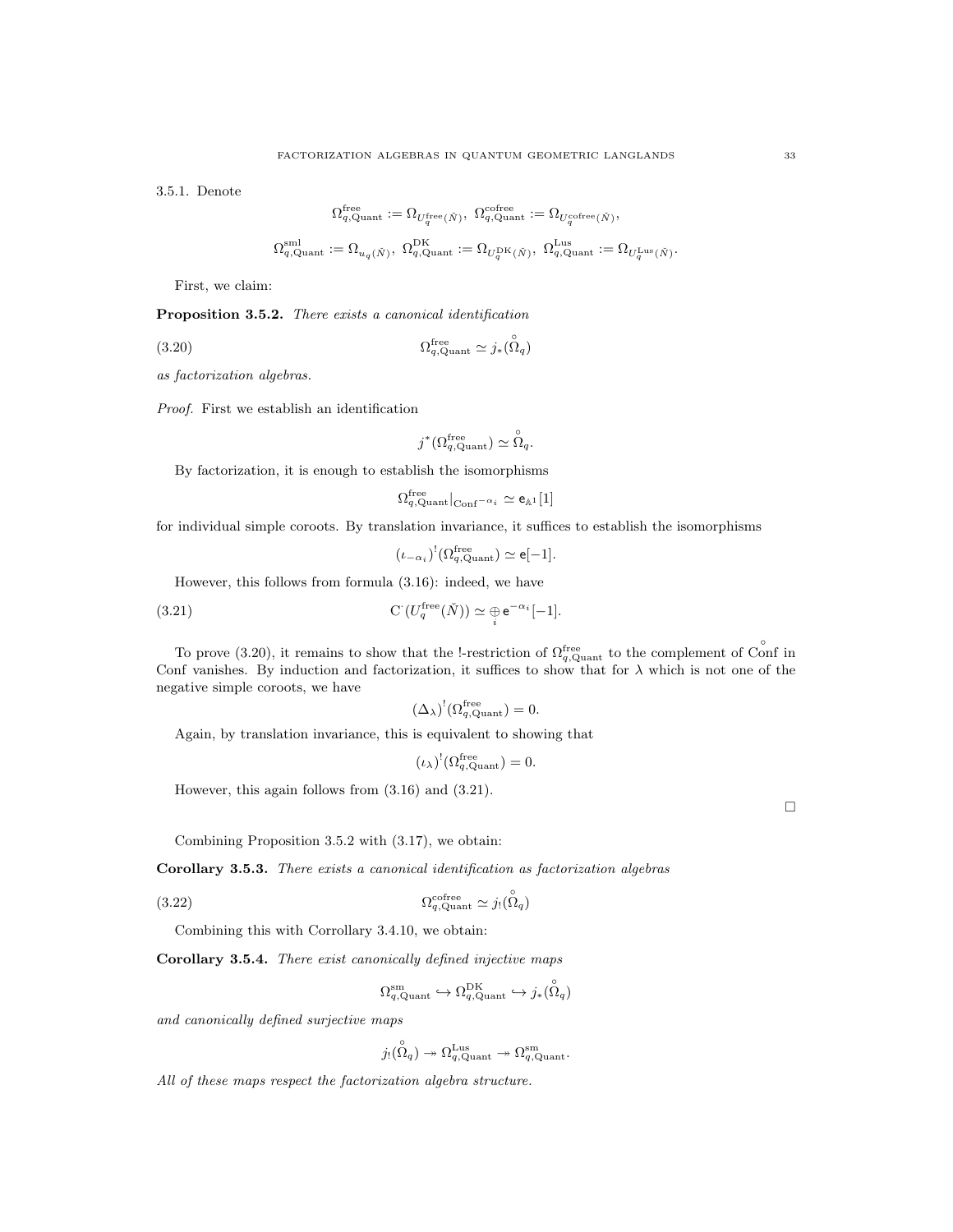3.5.5. Note that on the one hand, we can consider the tautological map

(3.23) 
$$
j_! (\stackrel{\circ}{\Omega}_q) \to j_* (\stackrel{\circ}{\Omega}_q).
$$

On the other hand, consider the map

(3.24) 
$$
\Omega_{q,\text{Quant}}^{\text{cofree}} \to \Omega_{q,\text{Quant}}^{\text{free}},
$$

obtained from the map (3.7) by functoriality. We claim:

Lemma 3.5.6. The diagram

$$
j_! (\stackrel{\circ}{\Omega}_q) \xrightarrow{\qquad (3.23)} j_*(\stackrel{\circ}{\Omega}_q) \n(3.22) \qquad \qquad \downarrow (3.20) \n\Omega_q^{\text{cofree}} \xrightarrow{\qquad (3.24)} \Omega_q^{\text{free}} \Omega_{q,\text{Quant}}^{\text{even}}
$$

*commutes* up to a non-zero constant over each Conf<sup> $\lambda$ </sup>.

Proof. By adjunction, we need to show that the diagram

$$
\begin{array}{ccc}\n\stackrel{\circ}{\Omega}_{q} & \xrightarrow{\mathrm{id}} & \stackrel{\circ}{\Omega}_{q} \\
\sim \downarrow & & \downarrow \sim \\
j^{*}(\Omega_{q,\mathrm{Quant}}^{cofree}) & \xrightarrow{\hspace*{1.5cm}} j^{*}(\Omega_{q,\mathrm{Quant}}^{free})\n\end{array}
$$

commutes up to a non-zero constant over each Conf<sup> $\lambda$ </sup>. This is evident since both sides are irreducible.  $\Box$ 

Remark 3.5.7. One can show that the constant in Lemma 3.5.6 equals 1.

Invoking Corrollary 3.4.10 again, we obtain:

Corollary 3.5.8. There exists an identification

$$
\Omega_{q,\mathrm{Quant}}^{\mathrm{sml}} \simeq j_{!*}(\overset{\circ}{\Omega}_q) =: \Omega_q^{\mathrm{sml}}.
$$

Finally, we obtain:

Corollary 3.5.9. There exists a string of maps of factorization algebras

(3.25) 
$$
j_! (\stackrel{\circ}{\Omega}_q) \twoheadrightarrow \Omega_{q, \text{Quant}}^{\text{Lus}} \twoheadrightarrow \Omega_{q, \text{Quant}}^{\text{snl}} \hookrightarrow \Omega_{q, \text{Quant}}^{\text{DK}} \hookrightarrow j_*(\stackrel{\circ}{\Omega}_q),
$$

where all the maps become isomorphisms when restricted to  $\r{Cont.}$ 

Note that the maps in (3.25) are counterparts of the maps in (3.14).

3.5.10. Let us note the following corollary of Corrollary 3.3.12:

Corollary 3.5.11. Assume that  $q$  is not a root of unity. Then the maps

$$
\Omega_{q,\mathrm{Quant}}^{\mathrm{Lus}} \twoheadrightarrow \Omega_{q,\mathrm{Quant}}^{\mathrm{sml}} \hookrightarrow \Omega_{q,\mathrm{Quant}}^{\mathrm{DK}}
$$

are isomorphisms.

3.6. The first comparison:  $\Omega_{q,\text{Quant}}^{\text{KD}}$  vs abstract  $\Omega_{q}^{\text{KD}}$ .

3.6.1. Our current goal is to prove the following result:

Theorem 3.6.2. The embeddings

$$
\Omega_{q,\mathrm{Quant}}^{\mathrm{DK}} \hookrightarrow j_*(\overset{\circ}{\Omega}_{q}) \hookleftarrow \Omega_{q}^{\mathrm{DK}}
$$

have equal images.

The rest of this subsection is devoted to the proof of this theorem.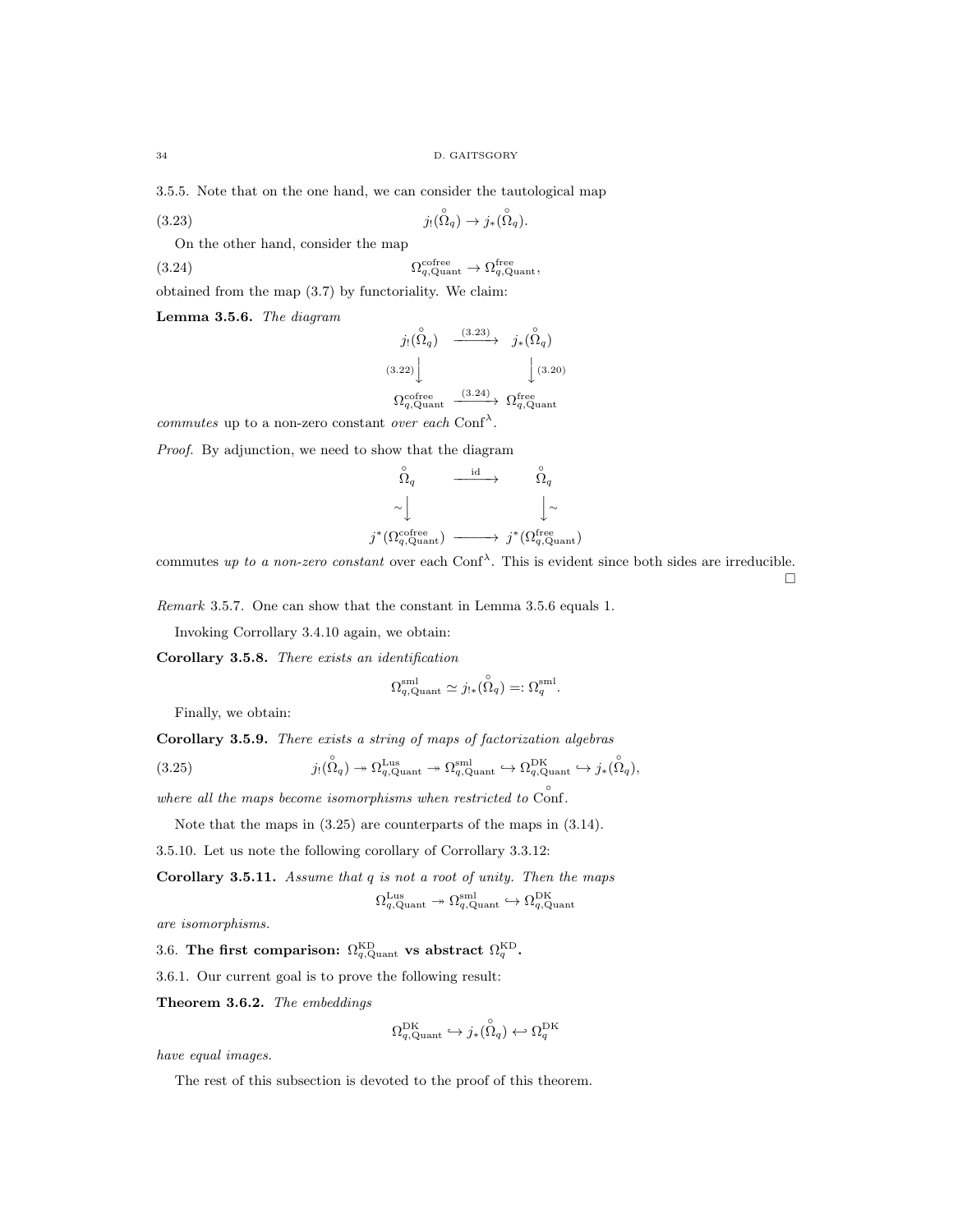3.6.3. We will consider the class of Hopf algebras in  $\text{Rep}_{q_{[h]}}(\check{T})$  as in Sect. 3.1.4, where the first condition is replaced by the following one:

• Each coweight component  $H^{\lambda}$  lies in the heart of  $(e||\hbar]$ -mod)<sup>f.g.</sup> and is  $\hbar$ -flat.

The equivalence (3.15) extends to a (contravariant) equivalence between the category of such Hopf algebras and that of factorization algebras in  $Perv_{\mathcal{G}_{q_{[h]}}}(\text{Conf})$  that are  $\hbar$ -flat (see Sect. A.2.5 for what the latter means).

Remark 3.6.4. The flatness condition in the statement of the equivalence is due to the fact that our assignment  $H \mapsto \Omega_H$  is contravariant. If we worked with the covariant version, we could have omitted the flatness condition on both sides.

3.6.5. Consider the Hopf algebras

$$
U_{q_{[\![\hbar]\!]}}^{\text{free}}(\check{N})\twoheadrightarrow U_{q_{[\![\hbar]\!]}}^{\text{DK}}(\check{N})
$$

as well as

$$
U_{q_{(\hbar))}}^{\text{free}}(\check{N}) \twoheadrightarrow U_{q_{(\hbar))}}^{\text{DK}}(\check{N}) \hookrightarrow U_{q_{(\hbar))}}^{\text{cofree}}(\check{N}).
$$

Consider the corresponding factorization algebras

$$
\Omega^{\mathrm{DK}}_{q_{[\![\hbar]\!]},\mathrm{Quant}}\hookrightarrow \Omega^{\mathrm{free}}_{q_{[\![\hbar]\!]},\mathrm{Quant}}\simeq j_*(\overset{\circ}{\Omega}_{q_{[\![\hbar]\!]}})
$$

and

$$
j_! ( \overset{\circ}{\Omega}_{q_{((\hbar))}}) \overset{\sim}{\to} \Omega^{\mathrm{cofree}}_{q_{((\hbar))}, \mathrm{Quant}} \twoheadrightarrow \Omega^{\mathrm{DK}}_{q_{((\hbar))}, \mathrm{Quant}} \hookrightarrow \Omega^{\mathrm{free}}_{q_{((\hbar))}, \mathrm{Quant}} \simeq j_*( \overset{\circ}{\Omega}_{q_{((\hbar))}}).
$$

In particular, we obtain an isomorphism

$$
\Omega^{\mathrm{DK}}_{q_{(\langle \hbar \rangle)}, \mathrm{Quant}} \simeq \Omega_{q_{(\langle \hbar \rangle)}},
$$

(see Sect. 1.7.6, where the latter is defined).

3.6.6. The resulting maps

$$
\Omega^{\mathrm{DK}}_{q_{[\![\hbar]\!]},\mathrm{Quant}}\hookrightarrow j_*(\overset{\circ}{\Omega}_{q_{[\![\hbar]\!]}})
$$

and

$$
\Omega_{q_{[\![\hbar]\!]},\mathrm{Quant}}^{\mathrm{DK}} \hookrightarrow \Omega_{q_{(\!(\hbar)\!)},\mathrm{Quant}}^{\mathrm{DK}} \simeq \Omega_{q_{(\!(\hbar)\!)}}
$$

define a map

(3.26) 
$$
\Omega_{q_{[\hbar]}],\text{Quant}}^{\text{DK}} \hookrightarrow \Omega_{q_{[\hbar]}}^{\text{DK}},
$$

We claim that the map  $(3.26)$  is an isomorphism. Once this is proved, Theorem 3.6.2 would follow by reduction mod  $\hbar$ .

3.6.7. We know that it (3.26) is an isomorphism after inverting  $\hbar$ . Hence, its cokerel is  $\hbar$ -torsion. Therefore, if this cokernel were non-zero, the map

$$
2_{q_{[\![\hbar]\!]},\mathrm{Quant}}^{\mathrm{DK}}/\hbar\rightarrow \Omega_{q_{[\![\hbar]\!]} }^{\mathrm{DK}}/\hbar
$$

would not be injective. However, this would be a contradiction as the latter map is a map

Ω

$$
\Omega_{q,\mathrm{Quant}}^{\mathrm{DK}} \to \Omega_{q}^{\mathrm{DK}},
$$

whose composition with the map

$$
\Omega^{\rm DK}_q \to j_*(\overset{\circ}{\Omega}_q)
$$

is the embedding

$$
\Omega_{q,\mathrm{Quant}}^{\mathrm{DK}} \to j_*(\overset{\circ}{\Omega}_q).
$$

 $\Box$ [Theorem 3.6.2]

3.7. Proof of the properties of  $\Omega_q^{\text{KD}}$  in characteristic 0. Having established the isomorphism  $\Omega^{DK} \simeq \Omega_{q, \text{Quant}}^{\text{DK}}$ , we can now prove Theorems 2.1.5, 2.2.3, 2.3.4, 2.4.2 and 2.5.2.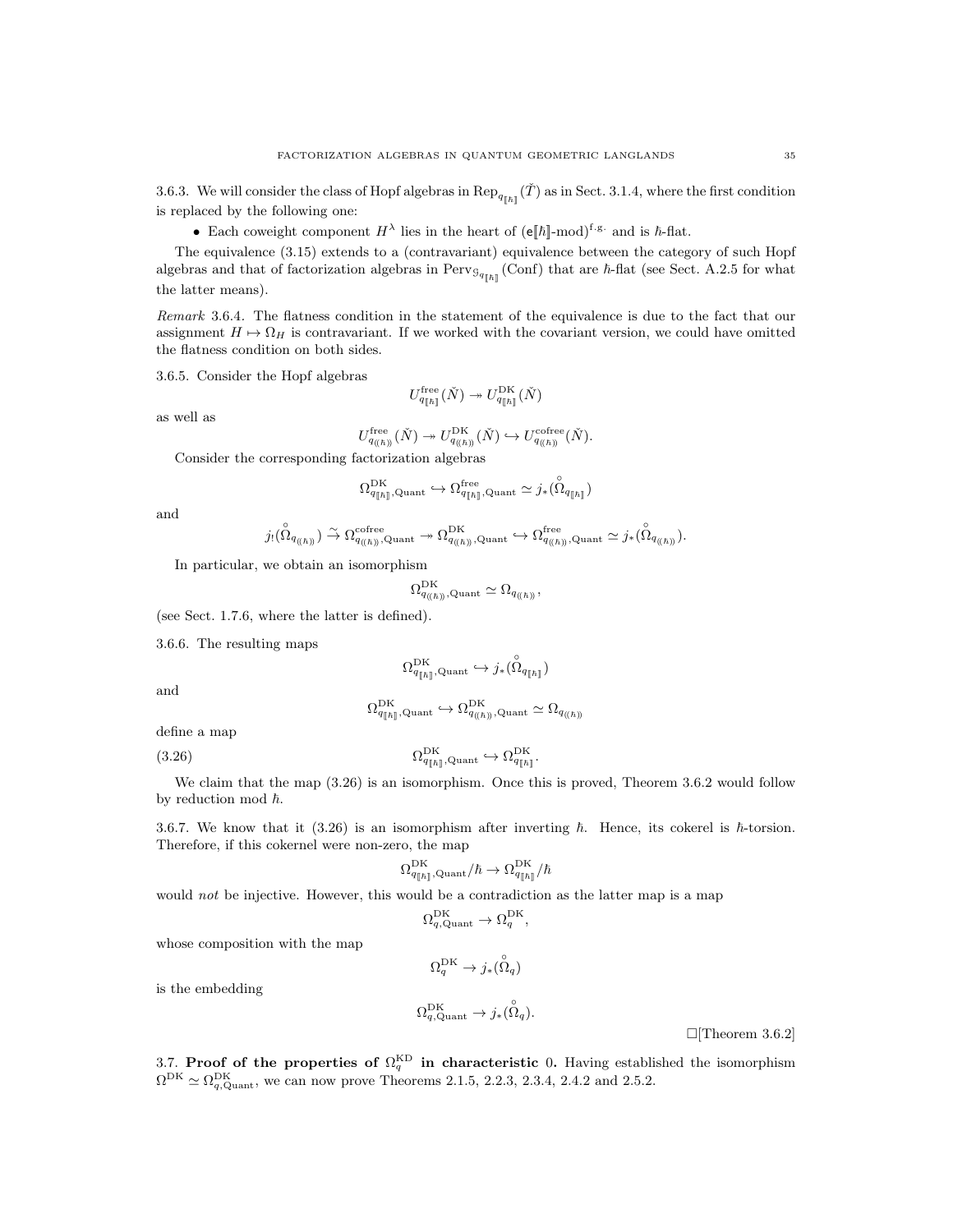3.7.1. By the étale invariance of the construction (see Remark 2.1.3), we can assume that  $X = \mathbb{A}^1$ .

By Lefschetz principle and Riemann-Hilbert, it is enough to do so in the context of the Betti sheaf theory. So we will prove the corresponding assertions for  $\Omega_{q,\text{Quant}}^{\text{DK}}$ .

3.7.2. First off, the assertion of Theorem 2.1.5 is immediate from

$$
\Omega_{q,\mathrm{Quant}}^{\mathrm{DK}} \overset{\text{Theorem 3.6.2}}{\simeq} \Omega_q^{\mathrm{DK}} \text{ and } \Omega_{q,\mathrm{Quant}}^{\mathrm{small}} \overset{\text{Corrollary 3.5.8}}{\simeq} \Omega_q^{\mathrm{sml}},
$$

combined with Corrollary 3.5.11.

3.7.3. Consider the objects

$$
(\Delta_{\lambda})^! (\Omega_{q, \text{Quant}}^{\text{DK}})
$$
 and  $(\Delta_{\lambda})^* (\Omega_{q, \text{Quant}}^{\text{DK}})$ 

in Shv<sub>G</sub>( $\mathbb{A}^1$ ). They are equivariant with respect to the action of  $\mathbb{A}^1$  on itself by translations. So it is enough to prove the corresponding assertions for the !- and \*- fibers, respectively, of these objects at the point

$$
\lambda\cdot 0\stackrel{\iota_\lambda}{\hookrightarrow} X^\lambda.
$$

Thus, we need to show:

(a) If q satisfies  $(*)$  then

$$
(\iota_{\lambda})^!(\Omega_{q,\mathrm{Quant}}^{\mathrm{DK}}) \simeq \begin{cases} & \mathsf{e}[-\ell(w)], \quad \lambda = w(\rho) - \rho \\ & 0, \quad \text{otherwise.} \end{cases}
$$

(b) If  $\lambda = w(\rho) - \rho$  with  $\ell(w) = 2$ , then  $(\iota_{\lambda})^*(\Omega^{\text{DK}})$  lives in cohomological degrees  $\leq -2$ , i.e.,  $H^{-1}((\iota_{\lambda})^*(\Omega^{\text{DK}})) = 0.$ 

(b') If q satisfies a sharp inequality (\*) and  $\lambda = w(\rho) - \rho$  with  $\ell(w) \geq 3$ , then  $(\iota_{\lambda})^*(\Omega^{\text{DK}})$  lives in cohomological degrees  $\leq -2$ , i.e.,  $H^{-1}((\iota_{\lambda})^*(\Omega^{\text{DK}})) = 0$ .

The rest of this subsection is devoted to the proof of properties (a), (b) and (b') above.

3.7.4. By (3.16), we have

$$
(\iota_{\lambda})^! (\Omega_{q, \text{Quant}}^{\text{DK}}) = C \left( U_q^{\text{DK}}(\check{N}) \right)^{\lambda}.
$$

We now recall the following result of [Geo, Theorem 6.4.1], valid for  $q$  satisfying  $(*)$ :

(3.27) 
$$
\mathcal{C}\left(U_q^{\mathrm{DK}}(\check{N})\right) \simeq \bigoplus_{w \in W} e^{w(\rho) - \rho} [-\ell(w)],
$$

see Remark 2.3.2. This proves (a).

3.7.5. We will now make a digression and show that if q satisfies  $(*)$ , then the map (3.13) is an isomorphism.

Let  $\mathcal{I}_q = \mathcal{I}_{q_{\|\hbar\|}}/\hbar$  be the kernel of the map  $U_q^{\text{free}}(\check{N}) \to U_q^{\text{DK}}(\check{N})$ . By the spectral sequence,

$$
H^2(U_q^{\mathrm{DK}}(\check{N})) \simeq \mathrm{Hom}_{U_q^{\mathrm{free}}(\check{N}) \text{-bimod}}(\mathfrak{I}_q, \mathsf{e}),
$$

where we note that the right-hand in the above formula is the dual space of the (two-sided) quotient  $\overline{\mathcal{I}}_q$  of  $\mathcal{I}_q$  by the augmentation ideal of  $U_q^{\text{free}}(\check{N})$ .

Combined with (3.27), we obtain that if q satisfies (\*), then  $\overline{J}_q$  is spanned by elements with coweights

$$
\rho - w(\rho), \quad \ell(w) = 2,
$$

i.e.,

(3.28) 
$$
\lambda_{i,j} := -(s_i \cdot s_j(\rho) - \rho) = \alpha_j + (1 - \langle \alpha_j, \check{\alpha}_i \rangle) \cdot \alpha_i, \quad i, j \in I
$$

and each such coweight space is one-dimensional.

Recall the Serre relation elements  $S_q^{i,j} \in (\mathcal{I}_q)^{\lambda_{i,j}}$ , see Sect. 3.2.7. It is easy to see that the image  $\overline{S}_q^{i,j}$  of  $S_q^{i,j}$  under

 $\mathfrak{I}_q \rightarrow \overline{\mathfrak{I}}_q$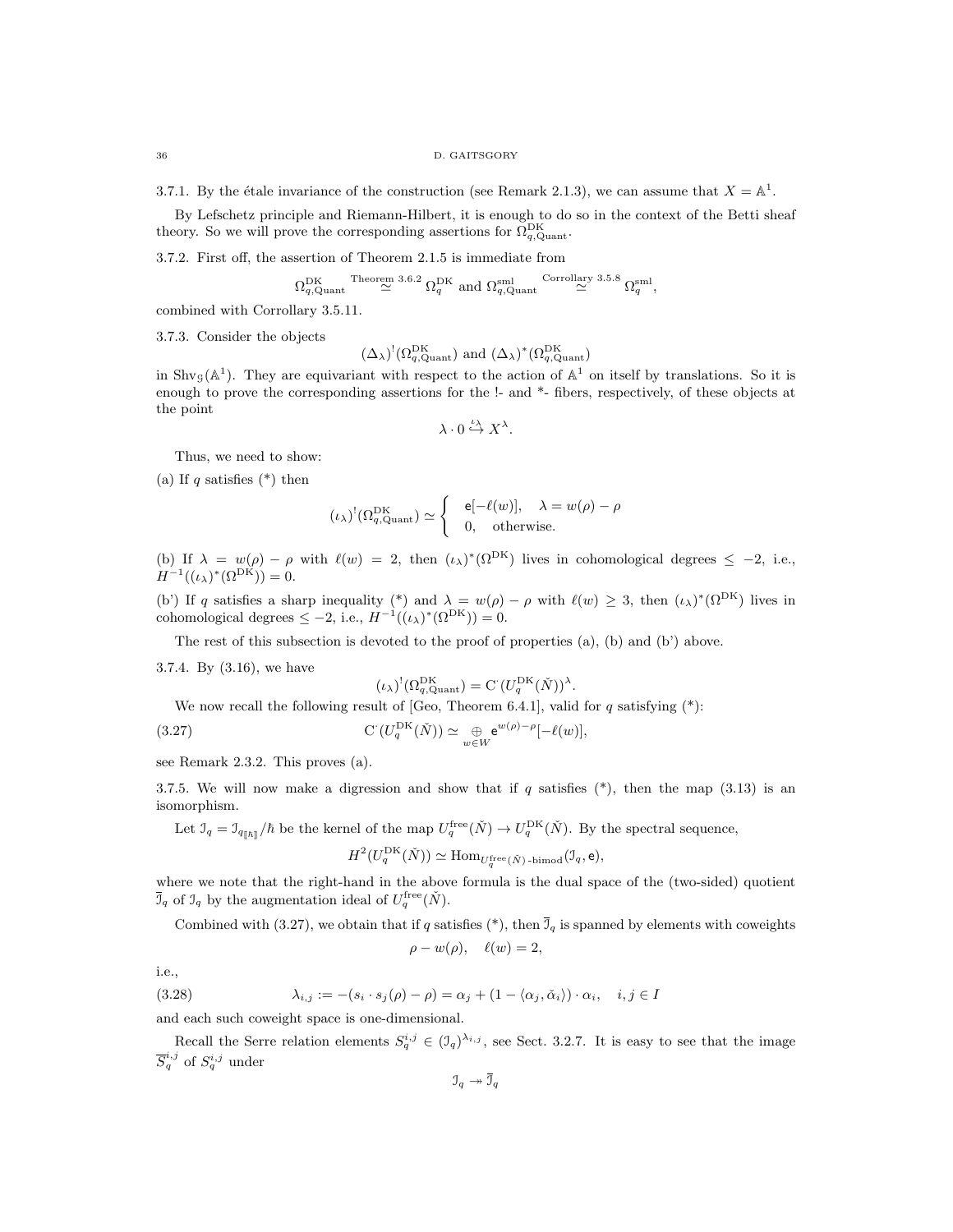is non-zero. Hence, we obtain that the elements  $\overline{S}_{q}^{i,j}$  span  $\overline{J}_{q}$ .

Hence, we obtain that if q satisfies (\*), the elements  $S_q^{i,j}$  generate  $\mathcal{I}_q$  as a two-sided ideal.

3.7.6. Let us prove (b) and (b'). By (3.17) and (3.16), the fiber  $(\iota_{\lambda})^*(\Omega_q^{DK})$  identifies with

$$
C.(U_{q^{-1}}^{\text{Lus}}(\check{N}))^{\lambda}.
$$

We need to show that the latter has no cohomology in degree  $-1$  in coweights of the form  $\rho - w(\rho)$ .

The vector space  $H_1(U_{q^{-1}}^{\text{Lus}}(\check{N}))$  is the quotient of the augmentation ideal of  $U_{q^{-1}}^{\text{Lus}}(\check{N})$  by its square, and thus is spanned by the generators of  $U_{q^{-1}}^{\text{Lus}}(\check{N})$ .

There two kinds of generators: ones corresponding to simple coroots, and ones corresponding to all coroots. The generator of the first kind corresponding to a simple coroot  $\alpha_i$  has coweight  $\alpha_i$ . The generator of the second kind corresponding to a coroot  $\alpha$  has coweight  $\text{ord}(q(\alpha)) \cdot \alpha$ .

Let first  $\ell(w) = 2$ , so  $\rho - w(\rho)$  is of the form (3.28). In this case, the assertion follows from the fact that none of the coweights of the form  $\alpha_i$  or  $\text{ord}(q(\alpha)) \cdot \alpha$  have the form (3.28). This proves (b).

Let now  $\ell(w) \geq 3$ . For the generators of the first kind, we cannot have  $\rho - w(\rho) = \alpha_i$ . For the generators of the second kind, assume that

$$
\rho - w(\rho) = \text{ord}(q(\alpha)) \cdot \alpha
$$

for some coroot  $\alpha$ .

Evaluating  $q_{\mathbb{Z}}(-) + b_{\mathbb{Z}}(-, \rho)$  on both sides, we obtain

 $\langle \rho, \check{\alpha} \rangle = \text{ord}(q(\alpha)).$ 

which is impossible if (\*) is sharp. This proves (b').

## 4. The quantum Frobenius

In this section we will be assuming that  $q$  is torsion-valued, but that it avoids small torsion (see Sect. 1.1.5 for what this means)<sup>13</sup>.

We will study the manifestation of Lusztig's quantum Frobenius via the factorization algebras  $\Omega_q^{\text{Lus}}$ and  $\Omega_q^{\text{sml}}$ .

### 4.1. The quantum Frobenius lattice.

4.1.1. Let  $\Lambda^{\sharp} \subset \Lambda$  be the sublattice generated by the elements

$$
\alpha_i^{\sharp} = \mathrm{ord}(q(\alpha_i)) \cdot \alpha_i.
$$

Due to the condition that  $q \in \text{Quad}(\Lambda, \mathfrak{Z})^W_{\text{restr}}$ , we have

(4.1) 
$$
b(\gamma, \lambda) = 0 \text{ for all } \gamma \in \Lambda^{\sharp}, \lambda \in \Lambda.
$$

Moreover, the sublattice  $\Lambda^{\sharp}$  is W-invariant, and hence contains all the elements

$$
\alpha^{\sharp} := \mathrm{ord}(q(\alpha)) \cdot \alpha.
$$

Finally, it is known that  $(\Lambda^{\sharp}, {\{\alpha^{\sharp}\}})$  is the root system of a simple group of adjoint type, to be denoted  $G^{\sharp}$  (over the field of coefficients e), with  $\alpha_i^{\sharp}$  being the simple roots (see [Lus, Sect. 2.2.4]).

<sup>&</sup>lt;sup>13</sup>The latter condition is needed to ensure a relationship between  $U_q^{\text{Lus}}(\check{N})$  and  $u_q(\check{N})$  via the quantum Frobenius, i.e., that (4.30) is a short exact sequence of Hopf algebras.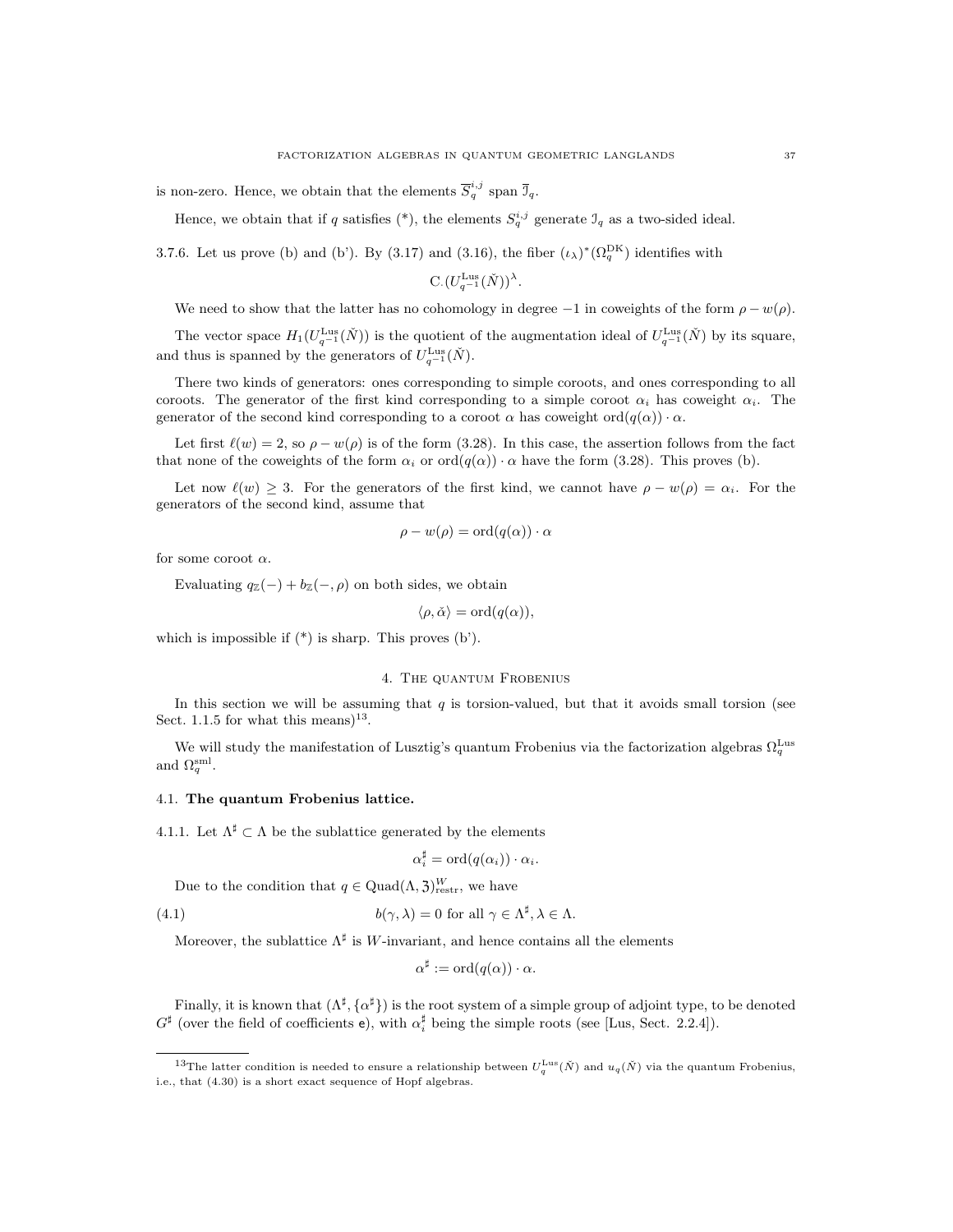4.1.2. Let Conf<sup> $\sharp$ </sup> be the configuration space corresponding to the lattice  $\Lambda^{\sharp}$ . Let Frob<sub>q,Conf</sub> denote the tautological closed embedding

$$
\mathrm{Conf}^{\sharp} \to \mathrm{Conf}.
$$

The functoriality of the construction

$$
q\mapsto \mathbf{G}_q^T\mapsto \mathbf{G}_q^{\mathrm{Conf}}
$$

with respect to the lattice implies that the pullback of the gerbe  $\mathcal{G}_q^{\text{Conf}}$  along Frob<sub>q,Conf</sub> admits a canonical trivialization (as a factorization gerbe).

4.1.3. Recall that add denotes the addition operation on divisors

$$
add: Conf \times Conf \rightarrow Conf;
$$

it makes Conf into a commutative semi-group.

The operation

$$
\mathcal{F}_1, \mathcal{F}_2 \in \mathrm{Shv}(\mathrm{Conf}) \, \mapsto \, \mathcal{F}_1 \star \mathcal{F}_2 := \mathrm{add}_! (\mathcal{F}_1 \boxtimes \mathcal{F}_2) \in \mathrm{Shv}(\mathrm{Conf})
$$

makes Shv(Conf) into a (symmetric) monoidal category. We will refer to this (symmetric) monoidal structure as *convolution*; this is in order to distinguish it from the pointwise  $\stackrel{!}{\otimes}$  symmetric monoidal structure.

In practice we will apply this to the lattice  $\Lambda^{\sharp}$ , rather than  $\Lambda$ .

4.1.4. Let act denote the addition map

$$
act: Conf^{\sharp} \times Conf \rightarrow Conf;
$$

it makes Conf into a Conf<sup>#</sup>-module.

Note that due to factorization and the trivialization of  $\mathcal{G}_q^{\text{Conf}}|_{\text{Conf}^\sharp}$ , we have a canonical isomorphism

(4.2) 
$$
\text{act}^*(\mathcal{G}_q^{\text{Conf}})|_{(\text{Conf}^\sharp \times \text{Conf})_{\text{disj}}} \simeq \text{pr}^*(\mathcal{G}_q^{\text{Conf}})|_{(\text{Conf}^\sharp \times \text{Conf})_{\text{disj}}},
$$

where pr is the projection on the Conf factor.

However, due to (4.1), the identification (4.2) extends (automatically, uniquely) to an identification

(4.3) 
$$
\operatorname{act}^*(\mathcal{G}_q^{\mathrm{Conf}}) \simeq \operatorname{pr}^*(\mathcal{G}_q^{\mathrm{Conf}})
$$

over all of Conf<sup> $\sharp$ </sup> × Conf, see (1.11). This identification is (automatically) compatible with the semigroup structure on Conf<sup>#</sup>.

Thus, we obtain that  $\mathcal{G}_q^{\text{Conf}}$  is equivariant with respect to the action of Conf<sup> $\sharp$ </sup> on Conf, in a way compatible with factorization.

We obtain that the operation

$$
\mathcal{F}^\sharp\in\mathrm{Shv}(\mathrm{Conf}^\sharp),\,\mathcal{F}\in\mathrm{Shv}_{\mathcal{G}_q^{\mathrm{Conf}}}(\mathrm{Conf})\,\mapsto\,\mathcal{F}^\sharp\star\mathcal{F}:=\mathrm{act}_!(\mathcal{F}^\sharp\boxtimes\mathcal{F})\in\mathrm{Shv}_{\mathcal{G}_q^{\mathrm{Conf}}}(\mathrm{Conf})
$$

defines an action of the monoidal category  $\text{Shv}(\text{Conf}^{\sharp})$  on  $\text{Shv}_{\mathcal{G}_q^{\text{Conf}}}(\text{Conf})$ . We will refer to this action also as convolution.

## 4.2. Convolution factorization algebras.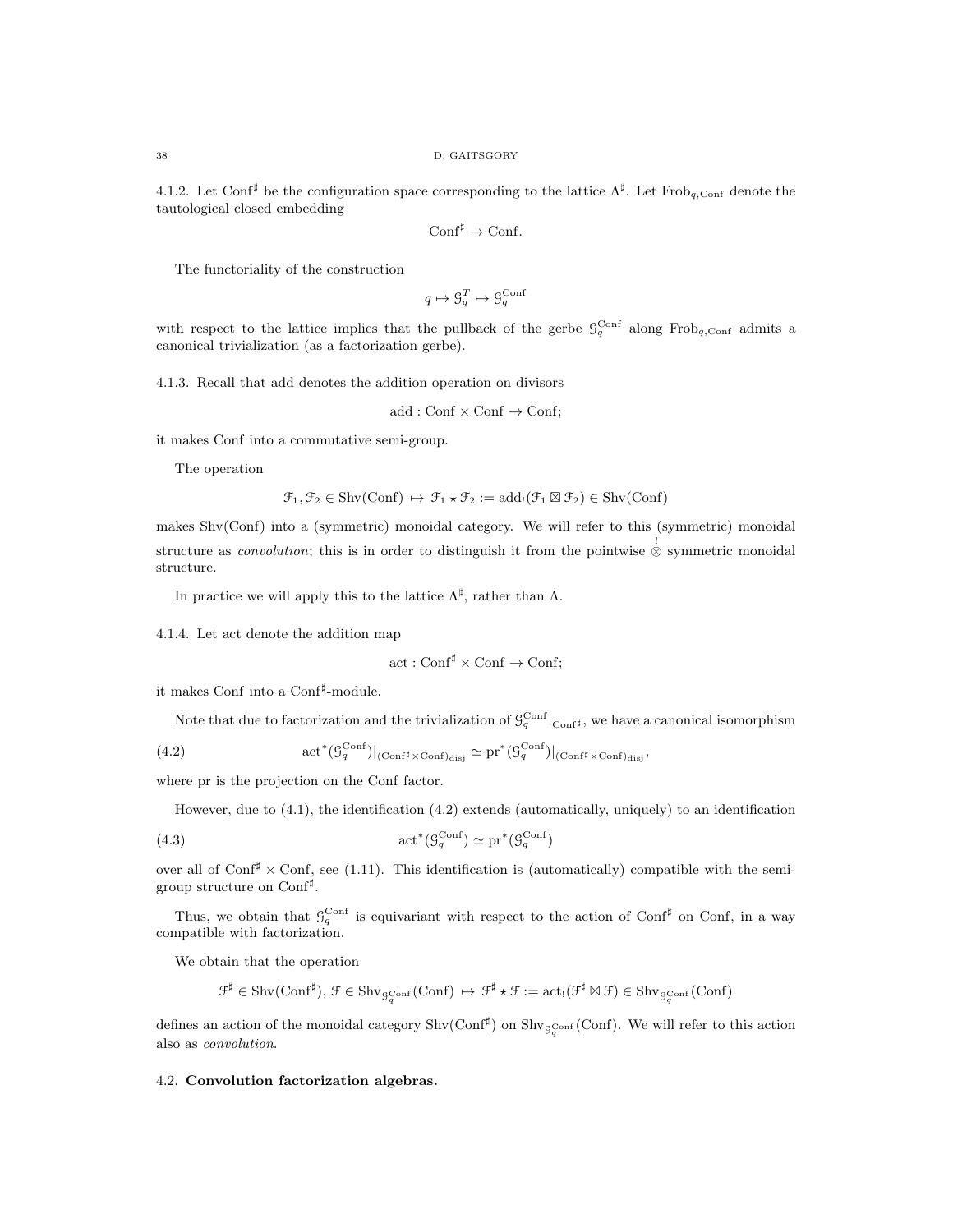4.2.1. Let A be a factorization algebra in Shv(Conf). The structure of (commutative) semi-group on Conf allows us to talk about an associative (resp., commutative) algebra structure on A:

By definition, such a structure consists of a map

(4.4) A ? A → A,

compatible with factorization and the associativity (resp., and the commutativity) law on Conf. In particular, such an  $A$  is an associative (resp., commutative) algebra object in Shv(Conf) with respect to convolution.

Remark 4.2.2. Note that if  $A_1$  and  $A_2$  are factorization algebras on Conf, then their convolution  $A_1 \star A_2$ will *not* be a factorization algebra. Rather,

$$
(4.5) \qquad \qquad \mathcal{A}_1 \oplus (\mathcal{A}_1 \star \mathcal{A}_2) \oplus \mathcal{A}_2
$$

will be a factorization algebra.

This can be rephrased as follows. Let  $Conf^+$  be the disjoint union Conf  $\sqcup$  pt. Then the structure of commutative semi-group on Conf extends to a structure of commutative monoid on Conf<sup>+</sup> with pt being the unit. This extends the structure of *nin-unital* symmetric monoidal category on  $\text{Shv}(\text{Conf})$ to a unital one on  $\text{Shv}(\text{Conf}^+).$ 

Given a factorization algebra A on Conf, we extend it to  $A^+ \in Shv(Conf^+)$  by setting  $A^+|_{pt} = e$ . With these conventions, for a pair of factorization algebras  $A_1$  and  $A_2$  on Conf,

$$
\mathcal{A}_1^+ * \mathcal{A}_2^+ \in \text{Shv}(\text{Conf}^+)
$$

is a factorization algebra, and its restriction back to Conf equals  $(4.5)$ .

This procedure mimics the following: let C be a unital symmetric monoidal category. For an algebra  $A \in \mathcal{C}$ , let  $A^+ := A \oplus \mathbf{1}_{\mathcal{C}}$  be the corresponding unital augmented algebra. Then we have

 $\mathcal{A}_1^+\otimes \mathcal{A}_2^+\simeq (\mathcal{A}_1\oplus (\mathcal{A}_1\otimes \mathcal{A}_2)\oplus \mathcal{A}_2)\oplus \mathbf{1}_\mathfrak{C}.$ 

4.2.3. Note that the map (4.4) by adjunction corresponds to a map

(4.6) A - A → add! (A).

The compatibility of the algebra structure and factorization implies, in particular, that the restriction of the map (4.6) to  $(\text{Conf} \times \text{Conf})_{\text{dis}}$  coincides with the factorization isomorphism

(4.7) 
$$
\mathcal{A} \boxtimes \mathcal{A}|_{(\mathrm{Conf} \times \mathrm{Conf})_{\mathrm{disj}}} \simeq \mathrm{add}^!(\mathcal{A})|_{(\mathrm{Conf} \times \mathrm{Conf})_{\mathrm{disj}}}.
$$

4.2.4. Set

(4.8) 
$$
\mathcal{A}_X := \bigoplus_{\gamma} (\Delta_{\gamma})^!(\mathcal{A}) \in \mathrm{Shv}(X)^{\Lambda}.
$$

By !-restricting  $(4.4)$  to the main diagonals, we obtain that a structure on A of associative (resp., commutative) algebra with respect to  $\star$  induces a structure of associative (resp., commutative) algebra on  $\mathcal{A}_X$ , with respect to the symmetric monoidal structure on  $\text{Shv}(X)$ <sup> $\Lambda$ </sup>, induced by the  $\stackrel{!}{\otimes}$  (symmetric) monoidal structure on  $\text{Shv}(X)$  and the addition operation on  $\Lambda$ .

Remark 4.2.5. The algebra  $A_X$  is non-unital. The corresponding unital algebra

$$
\mathcal{A}_X^+:=\mathcal{A}_X\oplus \omega_X
$$

can be obtained from  $A^+$  (see Remark 4.2.2) also by pullback, where the corresponding map

$$
\Delta_0: X \to \text{Conf}^+
$$

is

$$
X \to \text{pt} \hookrightarrow \text{Conf}^+.
$$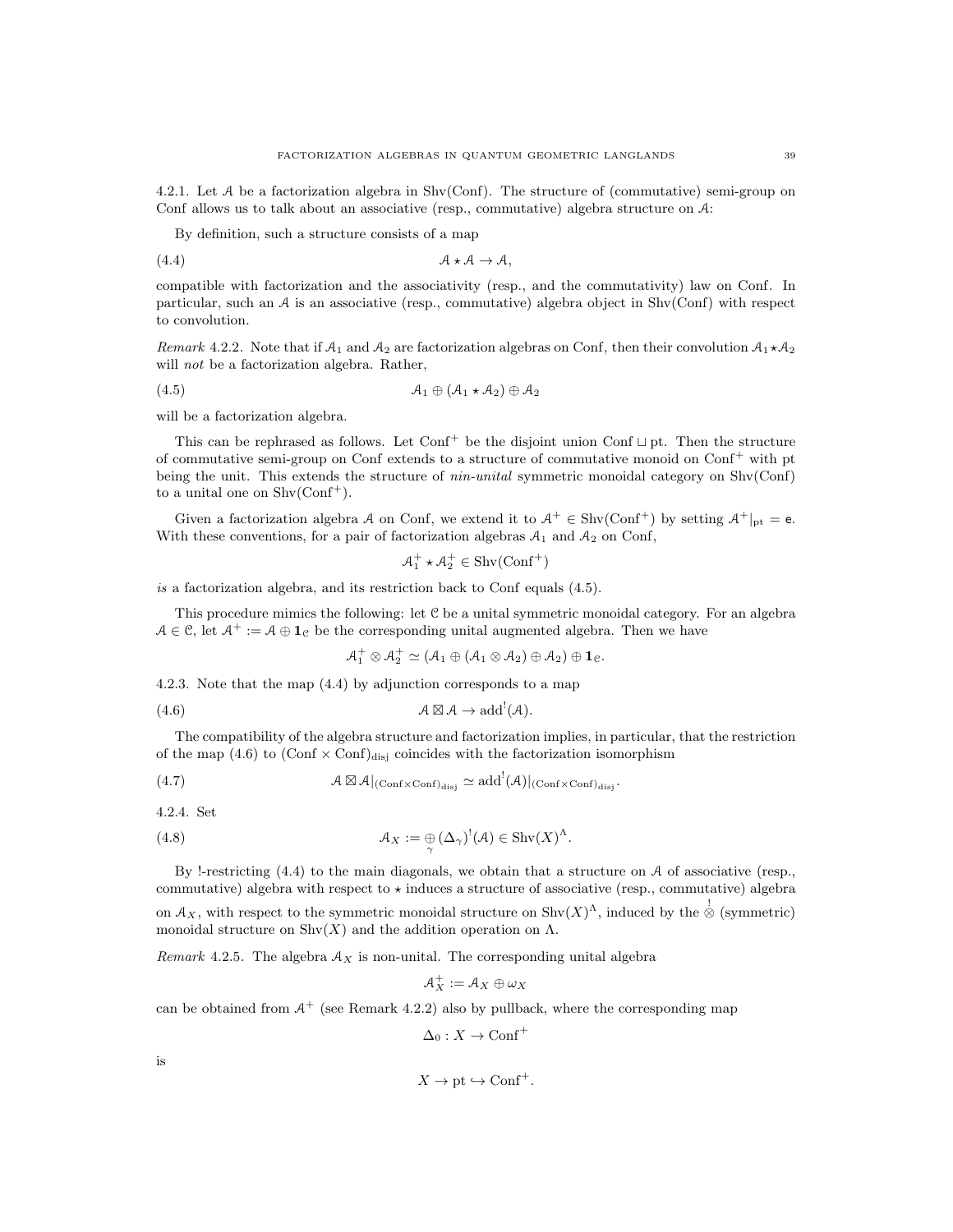4.2.6. For  $x \in X$ , let Conf<sub>x</sub> ⊂ Conf be the closed subset equal to the union of the images of the maps

$$
\text{Conf} \simeq \text{pt} \times \text{Conf} \stackrel{\iota_{-\alpha_i} \times \text{id}}{\longrightarrow} \text{Conf} \times \text{Conf} \stackrel{\text{add}}{\rightarrow} \text{Conf}.
$$

I.e., Conf<sub>x</sub> is the closed subset consisting of those divisors that have a non-trivial contribution at x.

Let  $\mathcal{F}_1$  and  $\mathcal{F}_2$  be a pair of perverse sheaves on Conf that do not have sub-objects supported at subsets of the form  $\text{Conf}_x$  (for the same x appearing on both sides). In this case the map

$$
(j_{\text{disj}}) \circ (j_{\text{disj}})^*(\mathcal{F}_1 \boxtimes \mathcal{F}_2) \to \mathcal{F}_1 \boxtimes \mathcal{F}_2
$$

is *surjective* as a map of perverse sheaves on Conf  $\times$  Conf. (Here  $j_{disj}$  denotes the open embedding  $(Conf \times Conf)_{disj} \hookrightarrow Conf \times Conf.)$ 

Let A be a factorization algebra in Perv(Conf), such that  $A_X$  does not have quotient objects supported at closed points of  $X$ . This implies that  $A$  does not have quotient objects supported on subsets of the form  $Conf_x$ .

We obtain that in this case, if the factorization isomorphism  $(4.7)$ , viewed as a map

$$
\mathcal{A} \boxtimes \mathcal{A}|_{(\mathrm{Conf} \times \mathrm{Conf})_{\mathrm{disj}}} \to \mathrm{add}^! (\mathcal{A})|_{(\mathrm{Conf} \times \mathrm{Conf})_{\mathrm{disj}}},
$$

extends to all of Conf  $\times$  Conf, then it does so uniquely.

Thus, we obtain that under the above condition, being an associative algebra within factorization algebras is a condition and not an additional structure. Furthermore, in this case, the associative algebra structure is automatically commutative.

4.2.7. Given a factorization algebra  $A^{\sharp} \in \text{Shv}(\text{Conf}^{\sharp})$ , equipped with an associative algebra structure, and a factorization algebra  $A \in Shv_{G_q^{\text{Conf}}}(\text{Conf}^{\sharp})$ , one can talk about an action of  $A^{\sharp}$  on  $A$ :

By an action we will mean the datum of a map of factorization algebras

(4.9) 
$$
(\text{Frob}_{q,\text{Conf}})_{!}(\mathcal{A}^{\sharp}) \to \mathcal{A}
$$

and a map

$$
(4.10) \t\t \t\t \t\t \t\t \mathcal{A} \rightarrow \mathcal{A},
$$

that make the following diagram commute:

$$
A^{\sharp} \star (\text{Frob}_{q,\text{Conf}})!(A^{\sharp}) \xrightarrow{\sim} (\text{Frob}_{q,\text{Conf}})!(A^{\sharp} \star A^{\sharp}) \xrightarrow{\sim} (\text{Frob}_{q,\text{Conf}})!(A^{\sharp})
$$
\n
$$
\downarrow
$$
\n
$$
A^{\sharp} \star A \xrightarrow{\qquad} A,
$$

in a way compatible with factorization and the associativity law.

Remark 4.2.8. The fact that we have to specify the map  $(4.9)$  in addition to  $(4.10)$  is the reflection of the non-unital nature of our symmetric monoidal categories, see Remark 4.2.2.

These two pieces of data can be combined into one:

$$
(\mathcal{A}^{\sharp})^{+} \star \mathcal{A}^{+} \to \mathcal{A}^{+},
$$

subject to the associativity law.

4.2.9. The map (4.10) can be expressed by adjunction as a map

(4.12) 
$$
(\text{Frob}_{q,\text{Conf}})_{!}(\mathcal{A}^{\sharp}) \boxtimes \mathcal{A} \to \text{add}^{!}(\mathcal{A})
$$

on  $Conf \times Conf.$ 

Again, the compatibility with factorization implies that the restriction of the restriction of the map  $(4.12)$  to  $(Conf \times Conf)_{disj}$  indentifies with

$$
(4.13) \quad \ \ (Frob_{q,\operatorname{Conf}})_!(\mathcal{A}^\sharp)\boxtimes \mathcal{A}|_{(\operatorname{Conf}\times \operatorname{Conf})_{\operatorname{disj}}}\stackrel{(4.9)\boxtimes id}{\longrightarrow} \mathcal{A}\boxtimes \mathcal{A}|_{(\operatorname{Conf}\times \operatorname{Conf})_{\operatorname{disj}}}\simeq \operatorname{add}^!(\mathcal{A})|_{(\operatorname{Conf}\times \operatorname{Conf})_{\operatorname{disj}}}.
$$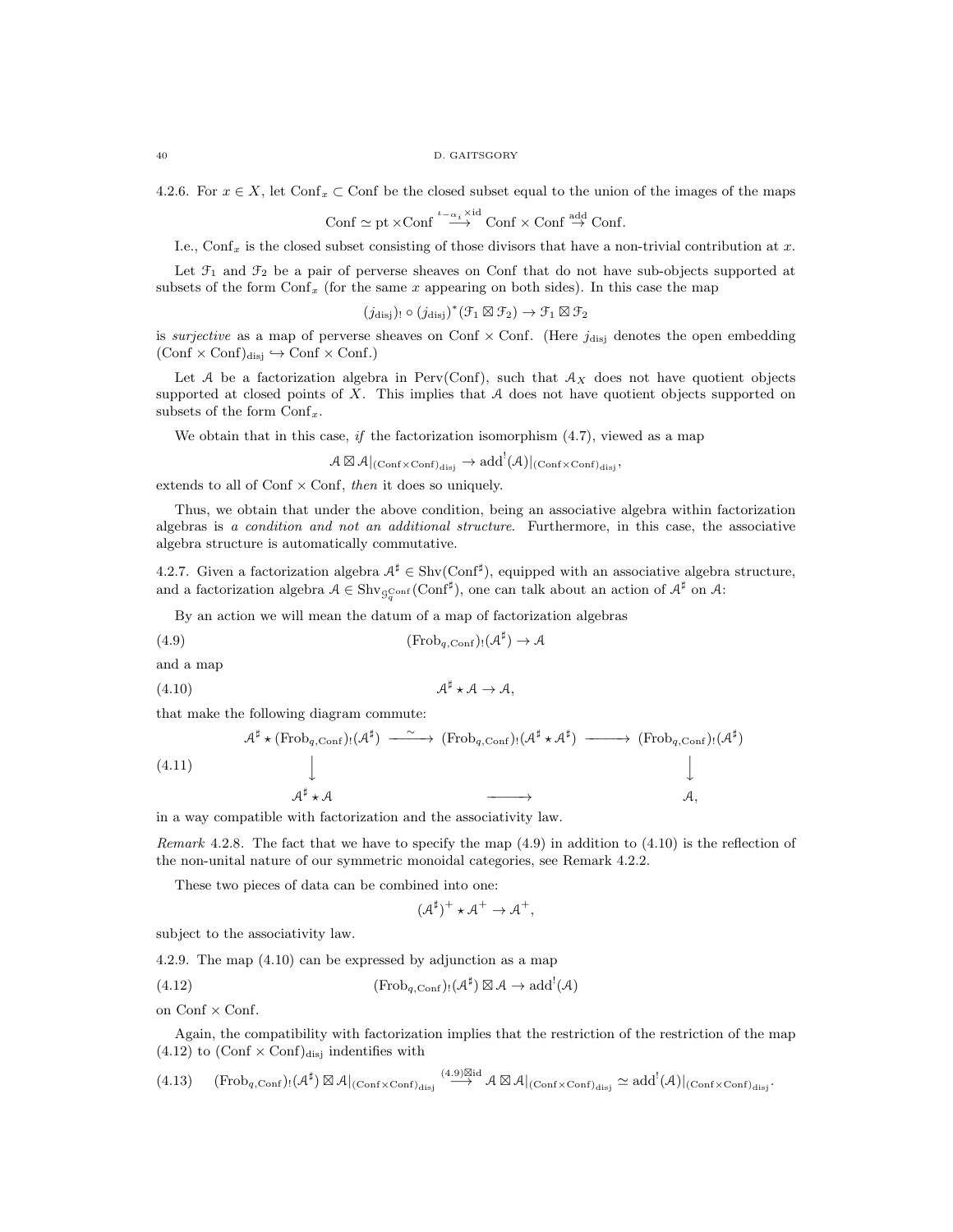We obtain a map

$$
\mathcal{A}_X^\sharp\to\mathcal{A}_X
$$

and an action of  $\mathcal{A}_X^{\sharp}$ , viewed as an algebra object in the (symmetric) monoidal category  $\text{Shv}(X)^{\Lambda^{\sharp}}$ , on  $A_X$  (that are compatible via an analog of the diagram (4.11)), where we view

(4.14) 
$$
\operatorname{Shv}_{\mathcal{G}_q^{\lambda}}(X)^{\Lambda} := \bigoplus_{\lambda} \operatorname{Shv}_{\mathcal{G}_q^{\lambda}}(X)
$$

as an Shv $(X)$ <sup> $\Lambda^{\sharp}$ </sup>-module category.

Remark 4.2.11. This data can be equivalently expressed as an action of  $(\mathcal{A}_X^{\sharp})^+$  on  $\mathcal{A}_X^+$ .

4.2.12. Finally, let assume that both  $A^{\sharp}$  and A are perverse and such that  $A_X^{\sharp}$  and  $A_X$  do not have quotient objects supported at closed points of  $x$ .

Then as in Sect. 4.2.6, we obtain that *given a datum of* (4.9), an action of  $A^{\sharp}$  on A is not an additional structure, but rather a condition. Namely, this condition says that the map (4.13) extends to all of  $Conf \times Conf$  (if it does, this extension is unique).

4.3. The classical factorization algebra  $\Omega^{\sharp,\mathrm{cl}}$ . In this subsection we will construct a certain factorization algebra, denoted  $\Omega^{cl}$  in Perv(Conf). In practice, we will apply this construction to the lattice  $Λ^{\sharp}$  rather than Λ; in this case, the resulting factorization algebra will be denoted by  $Ω^{\sharp, cl}$ .

4.3.1. Recall (following, e.g., [Ga2, Sect. 2.3]) that to a commutative algebra object A in the (nonunital) symmetric monoidal category  $Vect^{\Lambda^{\text{neg}}-0}$ , one canonically attaches a factorization algebra  $Fact(A)$  on Conf, equipped with a structure of commutative algebra in the sense of Sect. 4.2.1.

We have:

(4.15) Fact(A)<sup>X</sup> ' ω<sup>X</sup> ⊗ A,

as commutative algebras in  $\text{Shv}(X)^{\Lambda}$ , see Sect. 4.2.4 for the notation.

In fact, the assignment

 $(4.16)$   $A \mapsto \text{Fact}(A)$ 

is the composition of the pullback functor

$$
\text{ComAlg}(\text{Vect}^{\Lambda^{\text{neg}}-0}) \to \text{ComAlg}(\text{Shv}(X)^{\Lambda^{\text{neg}}-0}), \quad A \mapsto \omega_X \otimes A
$$

followed by an equivalence of categories

(4.17) 
$$
\text{ComAlg}(\text{Shv}(X)^{\Lambda^{\text{neg}}-0}) \to \text{ComAlg}(\text{FactAlg}(\text{Shv}(\text{Conf}))),
$$

where the functor inverse to (4.17) is given by  $A \mapsto A_X$ .

Remark 4.3.2. When the sheaf theory we are working with is that of sheaves in the classical topology, the functor (4.16) is a special case of the functor (3.15) for  $q = 1$ .

Namely, the two procedures are related via the Koszul duality equivalence between the category of co-commutative Hopf algebras as in Sect. 3.1.4 and ComAlg( $(\text{Vect}^{\Lambda^{\text{neg}}-0})^{\text{loc.c}}$ ):

For a Hopf algebra  $H$ , the associative algebra

 $C<sup>\cdot</sup>(H)$ 

has a natural structure of  $\mathbb{E}_2$ -algebra, and if H was cocommutative, this  $\mathbb{E}_2$ -algebra structure naturally upgrades to an  $\mathbb{E}_{\infty}$ -structure.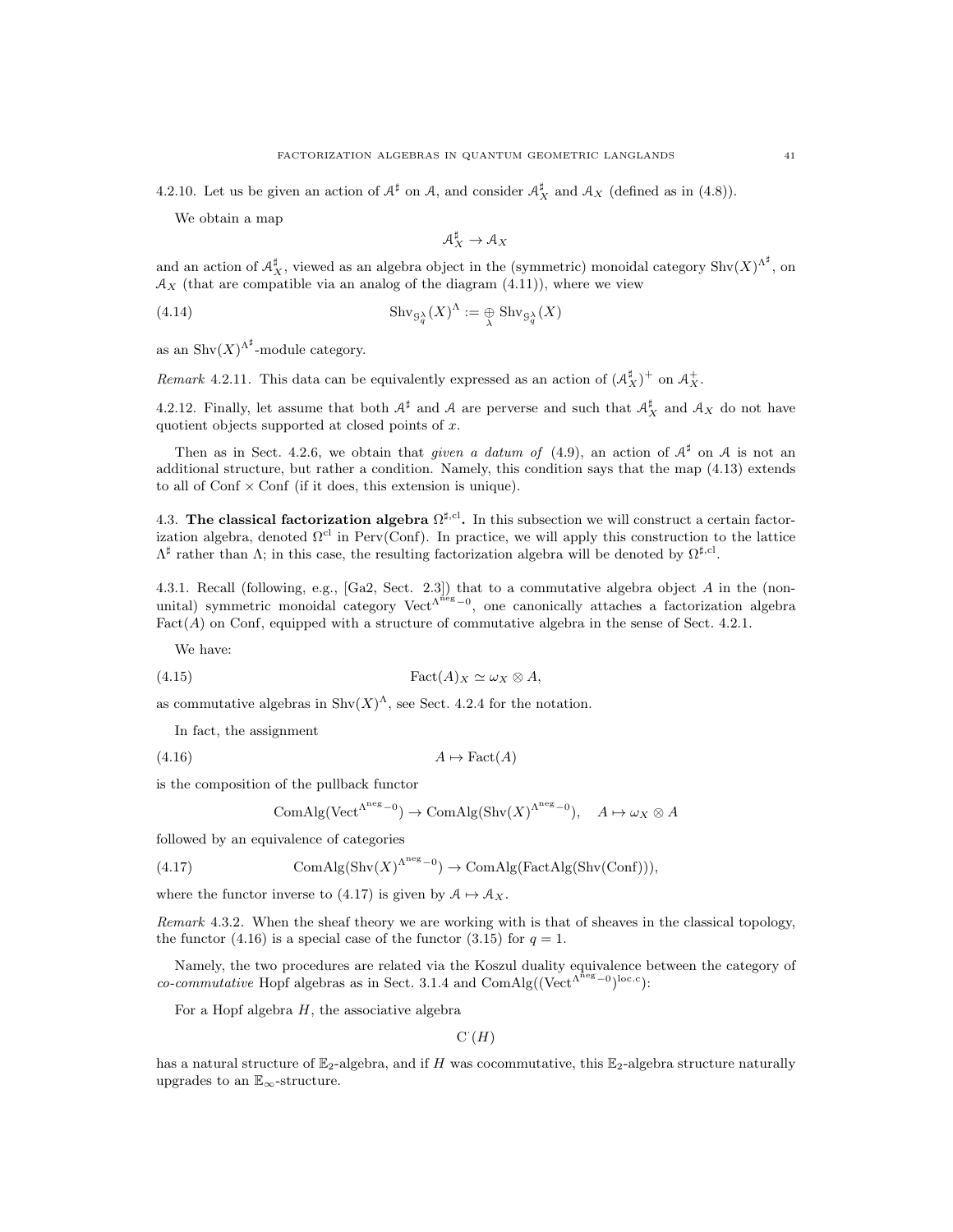4.3.3. We will apply the above construction to (the augmentation ideal of)

 $A := \mathcal{C}(\check{\mathfrak{n}}).$ 

Denote the resulting factorization algebra by  $\Omega^{\text{cl}}$ .

Remark 4.3.4. As was mentioned above, in practice we will apply this construction to  $\Lambda^{\sharp}$  rather than Λ, and consider the factorization algebra

$$
\Omega^{\sharp,\mathrm{cl}}:=\mathrm{Fact}(\mathrm{C}^\cdot(\mathfrak{n}^\sharp))\in\mathrm{Shv}(\mathrm{Conf}^\sharp),
$$

where  $\mathfrak{n}^{\sharp}$  is the maximal unipotent in the group  $G^{\sharp}$  from Sect. 4.1.1.

4.3.5. Since  $(A)^{-\alpha_i} = e[-1]$ , from (4.15) we obtain that

$$
\Omega^{\text{cl}}|_{\text{Conf}^{-\alpha_i}} = \mathsf{e}_X[1].
$$

Hence, we obtain a canonical identification of factorization algebras over Conf:

$$
j^*(\Omega^{\text{cl}}) \simeq \overset{\circ}{\Omega}.
$$

Consider the resulting map

(4.18)  $\Omega^{\text{cl}} \to j_*(\stackrel{\circ}{\Omega}).$ 

The following is established in [BG2, Sect. 3 and Lemma 4.8]:

**Theorem 4.3.6.** The factorization algebra  $\Omega^{cl}$  is perverse, and the map (4.18) is injective.

In fact, the proof in Sect. 3.7 applies to  $\Omega^{cl}$ , giving rise to the following explicit inductive description of  $\Omega^{\text{cl}}$  as a sub-object of  $j_*(\hat{\Omega})$ :

**Theorem 4.3.7.** For  $\lambda \in \Lambda^{neg}$ , the maps

$$
(\jmath_{\lambda})_{!*} \circ (\jmath_{\lambda})^*(\Omega^{cl}) \to \Omega^{cl}|_{\mathrm{Conf}\lambda} \to H^0\left((\jmath_{\lambda})_* \circ (\jmath_{\lambda})^*(\Omega^{cl})\right) \to (\jmath_{\lambda})_* \circ (\jmath_{\lambda})^*(\Omega^{cl})
$$

have the following proprties:

(a) For  $\lambda = w(\rho) - \rho$  with  $\ell(w) \geq 2$ , the map  $(\chi)_{! *} \circ (\chi)^* (\Omega^{\text{cl}}) \to \Omega^{\text{cl}}|_{\text{Conf}}$  is an isomorphism.

(b) For  $\lambda = w(\rho) - \rho$  with  $\ell(w) \geq 2$ , the cone of the map

$$
\Omega^{\text{cl}}|_{\text{Conf}^{\lambda}} \to (\jmath_{\lambda})_* \circ (\jmath_{\lambda})^* (\Omega^{\text{cl}})
$$

*identifies with*  $(\Delta_{\lambda})_*(e_X[-\ell(w) + 1])$ . In particular: (i) If  $\ell(w) = 2$ , the object  $(\jmath_\lambda)_* \circ (\jmath_\lambda)^* (\Omega^{\text{cl}})$  is perverse; (ii) If  $\ell(w) \geq 3$ , the map

$$
\Omega^{\mathrm{cl}}|_{\mathrm{Conf}^\lambda} \to H^0\left((\jmath_\lambda)_* \circ (\jmath_\lambda)^*(\Omega^{\mathrm{cl}})\right)
$$

is an isomorphism.

(c) For  $\lambda$  not of the form  $w(\rho) - \rho$ , the maps

$$
\Omega^{\text{cl}}|_{\text{Conf}^{\lambda}} \to H^0\left((\jmath_{\lambda})_{*} \circ (\jmath_{\lambda})^{*}(\Omega^{\text{cl}})\right) \to (\jmath_{\lambda})_{*} \circ (\jmath_{\lambda})^{*}(\Omega^{\text{cl}})
$$

are isomorphisms.

Corollary 4.3.8. The map

$$
\Omega^{\text{cl}}|_{\text{Conf}^{\lambda}} \to H^0\left((\jmath_{\lambda})_* \circ (\jmath_{\lambda})^*(\Omega^{\text{cl}})\right)
$$

is an isomorphism for all  $\lambda$  not of the form  $w(\rho) - \rho$  with  $\ell(w) = 2$ .

Remark 4.3.9. Note that points (a) and (b) of Theorem 4.3.7 for  $\lambda = w(\rho) - \rho$  with  $\ell(w) \geq 3$  mean that in this case, the maps

$$
(\jmath_\lambda)_{!*} \circ (\jmath_\lambda)^* (\Omega^{\mathrm{cl}}) \to \Omega^{\mathrm{cl}}|_{\mathrm{Conf}^\lambda} \to H^0 \left( (\jmath_\lambda)_* \circ (\jmath_\lambda)^* (\Omega^{\mathrm{cl}}) \right)
$$

are both isomorphisms.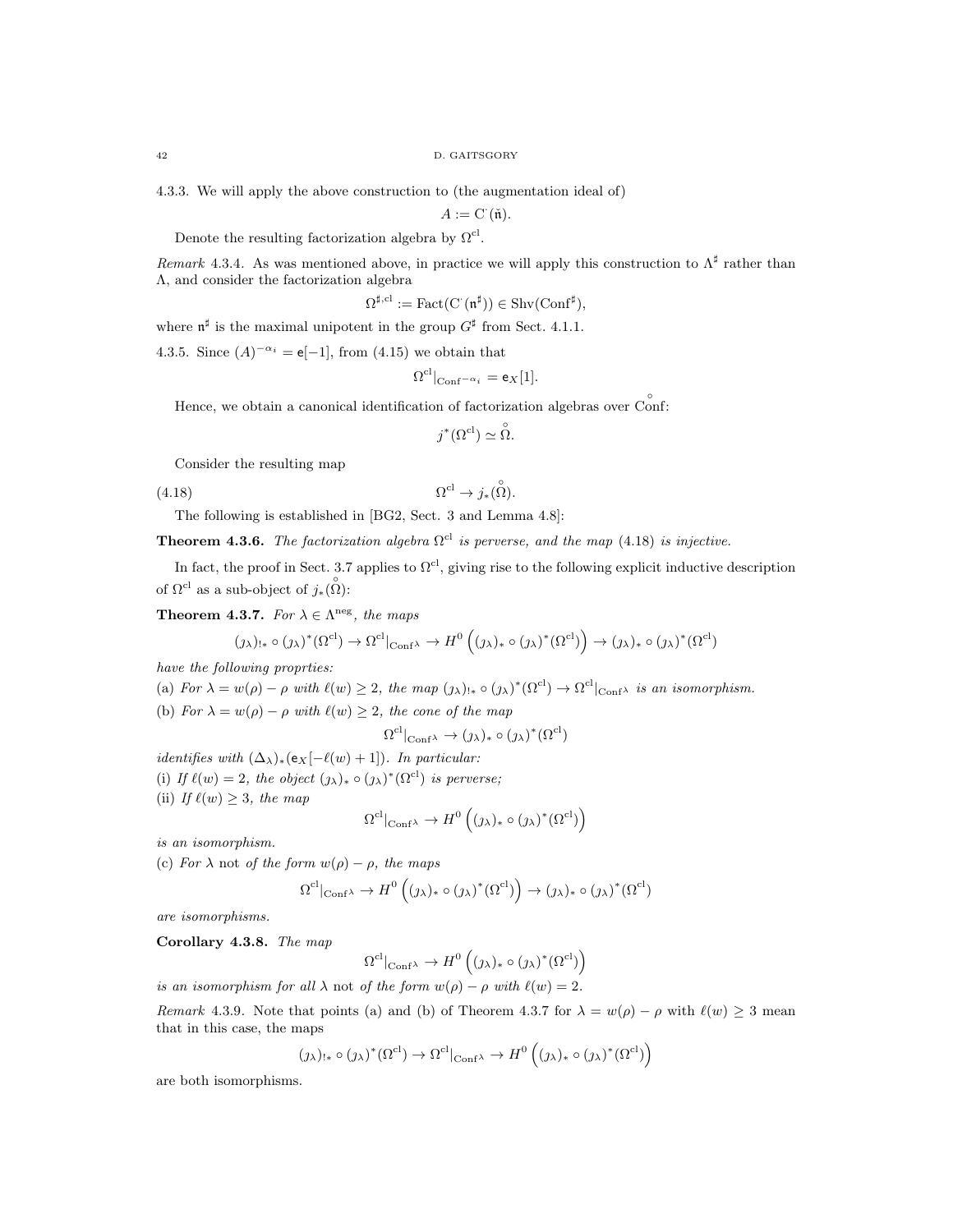Remark 4.3.10. One can use the proof of Theorem 3.6.2 to show that the factorization algebra  $\Omega^{cl}$  is in fact a special case of  $\Omega_q^{\text{DK}}$  (constructed by deforming the parameter in Sect. 1.7) for  $q=1$ .

4.4. Relationship of  $\Omega_q^{\text{Lus}}$  with  $\Omega_q^{\text{sml}}$  via  $\Omega^{\text{cl}}$ .

4.4.1. We will now state a key theorem that expresses the relationship of  $\Omega_q^{\text{Lus}}$  and  $\Omega_q^{\text{sml}}$  via  $\Omega_q^{\text{sml}}$ . (We emphasize that for the validity of this theorem, the assumption that  $q$  avoid small torsion is important.)

### Theorem 4.4.2.

(a) For every vertex of the Dynkin diagram, we have

$$
H^0\left((\Delta_{-\alpha_i^{\sharp}})^!(\Omega_q^{\mathrm{Lus}})\right) \simeq \mathsf{e}_X[1].
$$

In particular, we have a have an isomorphism of factorization algebras in  $Perv(^\circ{conf^\sharp})$ :

(4.19) 
$$
(j^{\sharp})^* \left( H^0 \left( (\text{Frob}_{q,\text{Conf}})^! (\Omega_q^{\text{Lus}}) \right) \right) \simeq \overset{\circ}{\Omega}^{\sharp}.
$$

(b) The map

(4.20) 
$$
H^0\left((\text{Frob}_{q,\text{Conf}})^!(\Omega_q^{\text{Lus}})\right) \to (j^{\sharp})_*(\overset{\circ}{\Omega}^{\sharp})
$$

is injective.

(c) The image of the map (4.20) equals that of  $\Omega^{\sharp,cl}$ . In particular, we have an isomorphism of factorization algebras

.

(4.21) 
$$
\Omega^{\sharp,\mathrm{cl}} \simeq H^0\left((\mathrm{Frob}_{q,\mathrm{Conf}})^!(\Omega_q^{\mathrm{Lus}})\right)
$$

(d) The map

$$
(\mathrm{Frob}_{q,\mathrm{Conf}})_! (\Omega^{\sharp,\mathrm{cl}}) \to \Omega_q^{\mathrm{Lus}},
$$

resulting from (4.21) extends to an action of  $\Omega^{\sharp, cl}$  on  $\Omega_q^{\text{Lus}}$ .

(e) The projection  $\Omega_q^{\text{Lus}} \to \Omega_q^{\text{sml}}$  is compatible with  $\Omega^{\sharp,\text{cl}}$ -actions, where the action on  $\Omega_q^{\text{sml}}$  is the trivial one.

(f) The resulting map

(4.22) 
$$
\left(\text{Cone}((\Omega^{\sharp,\text{cl}})_X \to (\Omega_q^{\text{Lus}})_X)\right) \underset{(\Omega^{\sharp,\text{cl}})_X}{\otimes} \omega_X \to (\Omega_q^{\text{sml}})_X
$$

is an isomorphism.

Remark 4.4.3. The reason that in point (f) we have the somewhat bizarre looking

(4.23) 
$$
\left(\text{Cone}((\Omega^{\sharp,\text{cl}})_X \to (\Omega^{\text{Lus}}_q)_X)\right) \underset{(\Omega^{\sharp,\text{cl}})_X}{\otimes} \omega_X
$$

instead of just

$$
\left((\Omega^{\sharp,\mathrm{cl}})_X\right) \underset{(\Omega^{\sharp,\mathrm{cl}})_X}{\otimes} \omega_X
$$

is that we are working in the non-unital setting. E.g., our operation of coinvariants with the cone is designed so that it would send  $\Omega^{\sharp, cl}$  itself to 0.

We could equivalently rewrite (4.22) as an isomorphism

(4.24) 
$$
(\Omega_q^{\text{Lus}})^+_{X} \underset{(\Omega_X^{\sharp,\text{cl}})^+}{\otimes} \omega_X \simeq (\Omega_q^{\text{small}})^+_{X}.
$$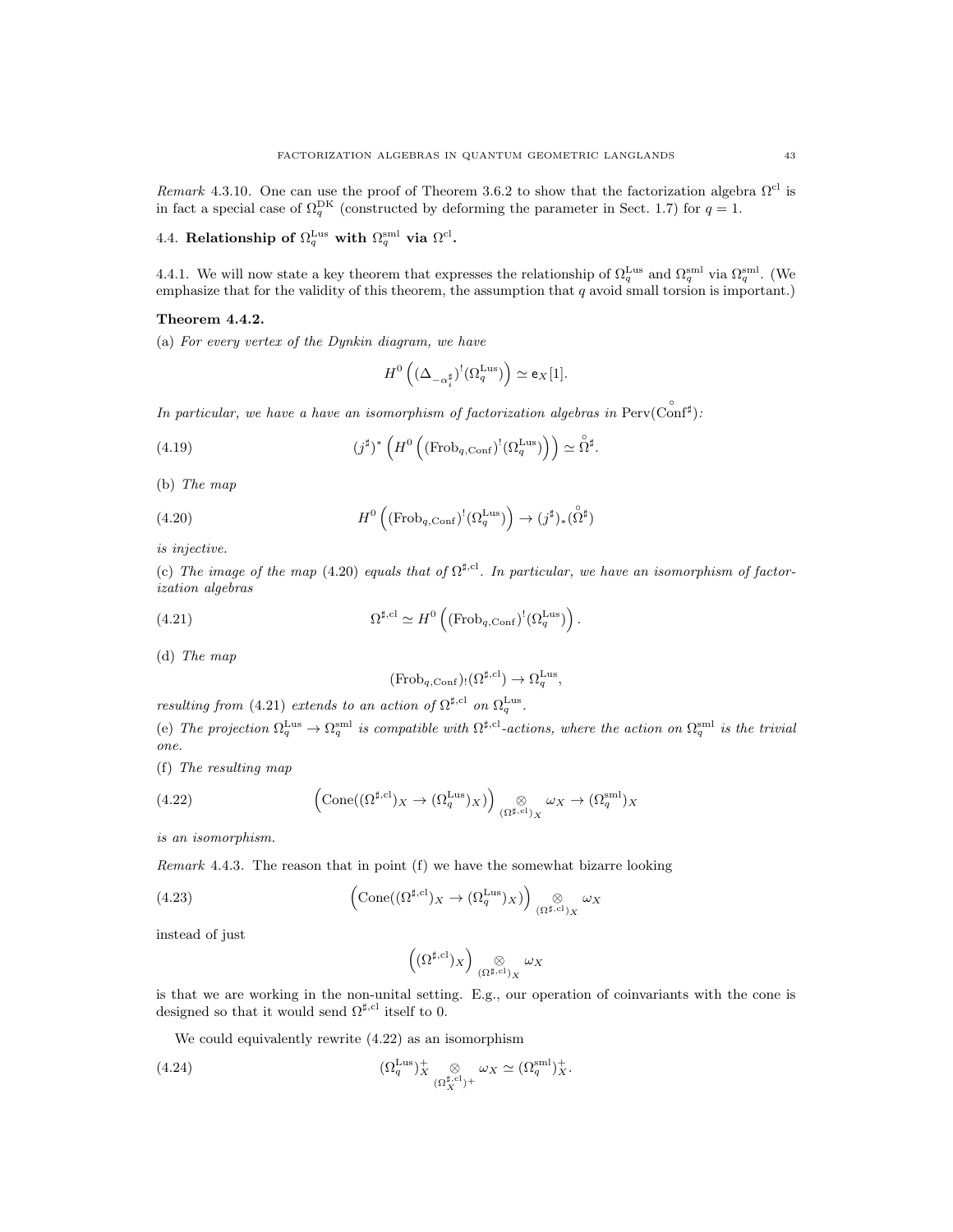Remark 4.4.4. Given an action of  $A^{\sharp} \in \text{Shv}(\text{Conf}^{\sharp})$  on  $A \in \text{Shv}_{\mathcal{G}_q^{\text{Conf}}}(\text{Conf})$ , we can form the object

$$
Bar(\mathcal{A}^{\sharp}, \mathcal{A}) := Bar((\mathcal{A}^{\sharp})^+, \mathcal{A}^+) \in Shv_{\mathcal{G}_q^{\text{Conf}}}(\text{Conf}),
$$

which also carries a structure of factorization algebra.

We have

$$
\mathrm{Bar}(\mathcal{A}^{\sharp}, \mathcal{A})_X \simeq \mathrm{Bar}(\mathcal{A}_X^{\sharp}, \mathcal{A}_X) := \mathrm{Bar}((\mathcal{A}_X^{\sharp})^+, \mathcal{A}_X^+) \simeq \left(\mathrm{Cone}(\mathcal{A}_X^{\sharp} \to \mathcal{A}_X)\right) \underset{\mathcal{A}_X^{\sharp}}{\otimes} \omega_X.
$$

So, by factorization, Theorem 4.4.2 is equivalent to the statement that the map

$$
\Omega_q^{\text{Lus}} \to \Omega_q^{\text{sml}}
$$

induces an isomorphism

$$
Bar(\Omega^{\sharp, \mathrm{cl}}, \Omega_q^{\mathrm{Lus}}) \simeq \Omega_q^{\mathrm{sml}}.
$$

4.4.5. Theorem 4.4.2 will be proved in the case of a ground field of characteristic 0 in the rest of this section. The general case will be treated in Sect. 6.6.4.

4.4.6. In the case of when the ground field has characteristic 0, as in Sect. 3.7, we reduce the assertion to the case when  $X = \mathbb{A}^1$  and the sheaf theory being that of constructible sheaves in the classical topology. Consider the corresponding factorization algebra  $\Omega_{q,\text{Quant}}^{\text{Lus}}$ , which we already know is isomorphic to  $\Omega_{q}^{\text{Lus}}$ .

4.4.7. In Sect. 4.6 we will show that there exists a canonically defined action of  $\Omega^{\sharp,cl}$  on  $\Omega_{q,Q}^{\text{Lus}}$  such that the map

$$
\Omega_{q,\mathrm{Quant}}^{\mathrm{Lus}} \to \Omega_{q,\mathrm{Quant}}^{\mathrm{sml}}
$$

gives rise to an identification

(4.25) 
$$
\left(\left(\text{Cone}(\Omega^{\sharp,\text{cl}})_{X}\right) \left(\Omega_{q,\text{Quant}}^{\text{Lus}}\right)_{X}\right)_{\left(\Omega^{\sharp,\text{cl}}\right)_{X}} \omega_{X} \to \Omega_{q,\text{Quant}}^{\text{sml}}
$$

Let us show how the existence of this action and the isomorphism  $(4.25)$  implies the assertion of Theorem 4.4.2.

Remark 4.4.8. We emphasize that for the above structure to exist on  $\Omega_{q,\text{Quant}}^{\text{Lus}} \simeq \Omega_q^{\text{Lus}}$ , the assumption that q avoid small torsion is important. This is due to the fact that the construction of this structure uses (and is essentially equivalent to) the quantum Frobenius for  $U_q^{\text{Lus}}(\check{N})$ .

4.4.9. We only need to show that the map

$$
(\mathrm{Frob}_{q,\mathrm{Conf}})_! (\Omega^{\sharp,\mathrm{cl}}) \to \Omega_{q,\mathrm{Quant}}^{\mathrm{Lus}}
$$

induces an isomorphism

$$
\Omega^{\sharp,\mathrm{cl}}\rightarrow H^0\left((\mathrm{Frob}_{q,\mathrm{Conf}})^!(\Omega^{\mathrm{Lus}}_{q,\mathrm{Quant}})\right)
$$

.

By induction and factorization, this is equivalent to showing that for any  $\gamma \in \Lambda^{\sharp,\mathrm{neg}} - 0$ ,

$$
(\Delta_{\gamma})^! \left( \mathrm{Cone}((\mathrm{Frob}_{q,\mathrm{Conf}})_! (\Omega^{\sharp,\mathrm{cl}}) \rightarrow \Omega_{q,\mathrm{Quant}}^{\mathrm{Lus}} ) \right)
$$

lives in cohomological degrees  $\geq 1$ .

By translation invariance, it suffices to show that

$$
(\iota_\gamma)^! \left( \mathrm{Cone}((\mathrm{Frob}_{q,\mathrm{Conf}})_! (\Omega^{\sharp,\mathrm{cl}}) \to \Omega_{q,\mathrm{Quant}}^{\mathrm{Lus}} ) \right)
$$

lives in cohomological degrees  $\geq 2$ .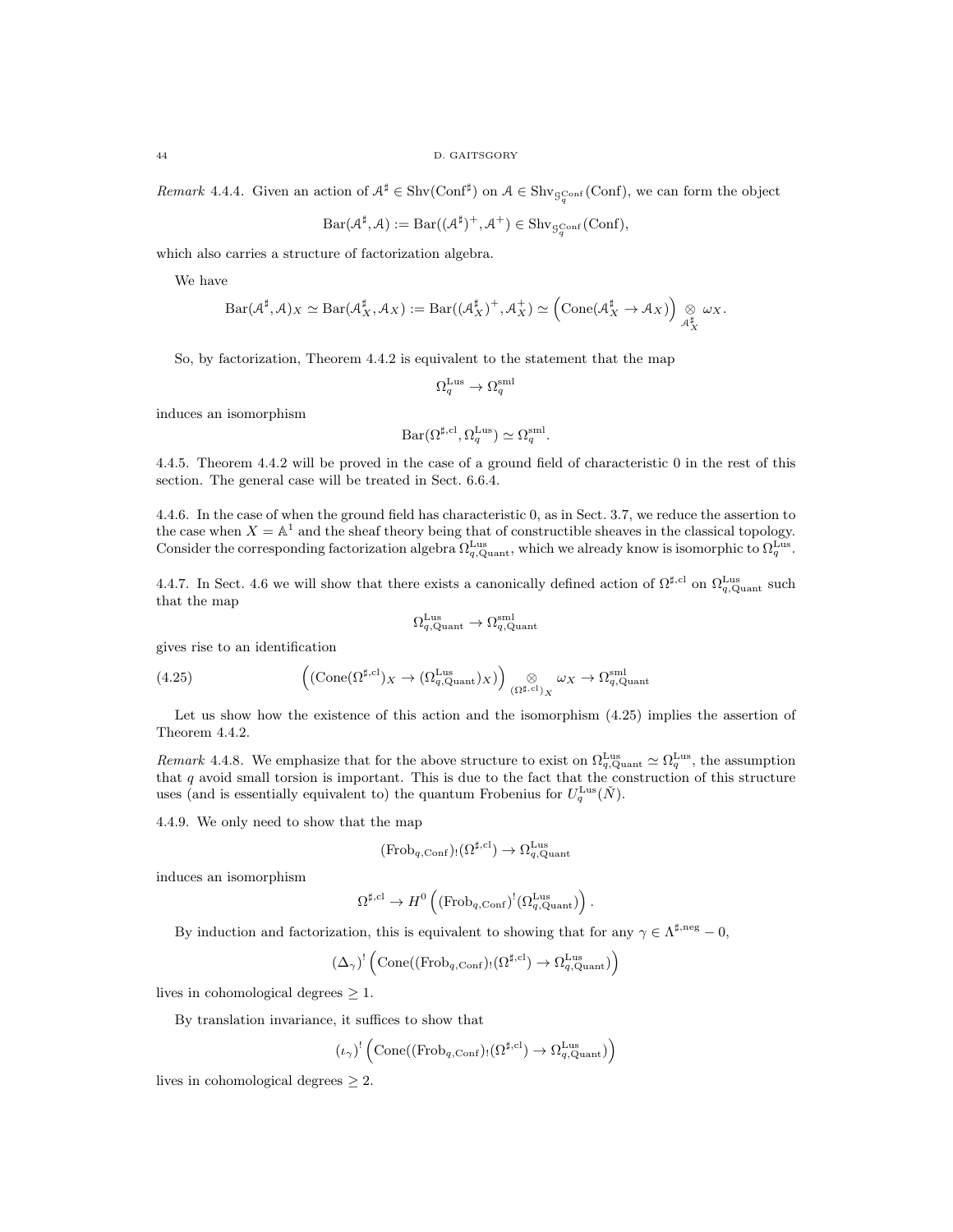4.4.10. Let us denote by M the  $(\Lambda^{neg} - 0)$ -graded vector space

$$
\underset{\lambda}{\oplus}\left(\iota_{\lambda}\right)^{!}\left(\mathrm{Cone}((\mathrm{Frob}_{q,\mathrm{Conf}})_{!}(\Omega^{\sharp,\mathrm{cl}})\rightarrow\Omega_{q,\mathrm{Quant}}^{\mathrm{Lus}})\right).
$$

It is acted on by the  $(\Lambda^{\sharp,\mathrm{neg}} - 0)\text{-graded algebra}$ 

$$
\underset{\gamma}{\oplus}(\iota_{\gamma})^{!}(\Omega^{\sharp, \mathrm{cl}}) \simeq \mathrm{C}^{\cdot}(\mathfrak{n}^{\sharp}).
$$

Isomorphism (4.25) implies that

(4.26) 
$$
M \underset{\mathbf{C}^{\cdot}(\mathfrak{n}^{\sharp})}{\otimes} \mathbf{e} \simeq \underset{\lambda}{\oplus} (\iota_{\lambda})^!(\Omega_{q,\mathrm{Quant}}^{\mathrm{sml}}) =: M'.
$$

We need to show that  $H^0(M)$  and  $H^1(M)$  do not have non-zero components of degrees that lie in  $\Lambda^\sharp.$ 

4.4.11. The datum of action of C $(\mathfrak{n}^{\sharp})$  on M and the isomorphism (4.26) is equivalent to that of action of the algebraic group  $N^{\sharp}$  on  $M'$  and an isomorphism

$$
(4.27) \t\t\t C' (N^{\sharp}, M') \simeq M.
$$

We know that M' is concentrated in cohomological degrees  $\geq 1$ , and

$$
H^1(M')\simeq \mathop{\oplus}_i {\rm e}^{-\alpha_i}.
$$

Hence, by the spectral sequence,

$$
H^0(M)=0
$$

and

$$
H^1(M) \simeq H^1(M') \simeq \bigoplus_i \mathrm{e}^{-\alpha_i}.
$$

This proves the desired assertion since none of the elements  $-\alpha_i$  lie in  $\Lambda^{\sharp}$ , due to the non-degeneracy assumption on q.

# 4.5. The quantum Frobenius map for quantum groups.

4.5.1. Let  $T^{\sharp}$  denote the torus, whose lattice of characters is  $\Lambda^{\sharp}$ ; we can identify  $T^{\sharp}$  with the Cartan subgroup of  $G^{\sharp}$ , see Sect. 4.1.1.

The embedding  $\Lambda^{\sharp} \to \Lambda$  gives rise to a map

$$
\text{Rep}(T^{\sharp}) \to Z_{\mathbb{E}_3}(\text{Rep}_q(\check{T})).
$$

At the level of abelian categories (which is all we need for the moment), this means that we have a braided monoidal functor

$$
\operatorname{Frob}_{q,T}^* : (\operatorname{Rep}(T^{\sharp}))^{\heartsuit} \to (\operatorname{Rep}_q(\check{T}))^{\heartsuit},
$$

such for every  $V \in \text{Rep}(T^{\sharp})$  and  $\mathcal{M} \in \text{Rep}_{q}(\check{T})$ , the square of the braiding

$$
\text{Frob}_{q,T}^*(V) \otimes W \to W \otimes \text{Frob}_{q,T}^*(V) \to \text{Frob}_{q,T}^*(V) \otimes W
$$

is the identity map.

4.5.2. Let  $\mathcal{C}^0$  be an  $\mathbb{E}_3$ -category (i.e., an algebra object in the category of unital braided monoidal categories). Then the operation of tensor product makes  $\text{HopfAlg}(\mathcal{C}^0)$  into a monoidal category. If  $\mathcal{C}^0$ is a symmetric monoidal category, then  $\text{HopfAlg}(\mathcal{C}^0)$  acquires a symmetric monoidal structure.

In particular, it makes sense to talk about coassociative (resp., cocommutative) coalgebra objects in Hopf $\text{Alg}(\mathcal{C}^0)$ .

Note that in the commutative case, a structure on a Hopf algebra  $H^0$  of cocommutative coalgebra object in Hopf $\text{Alg}(\mathcal{C}^0)$  is equivalent to the structure on  $H^0$  of *cocommutative Hopf algebra*.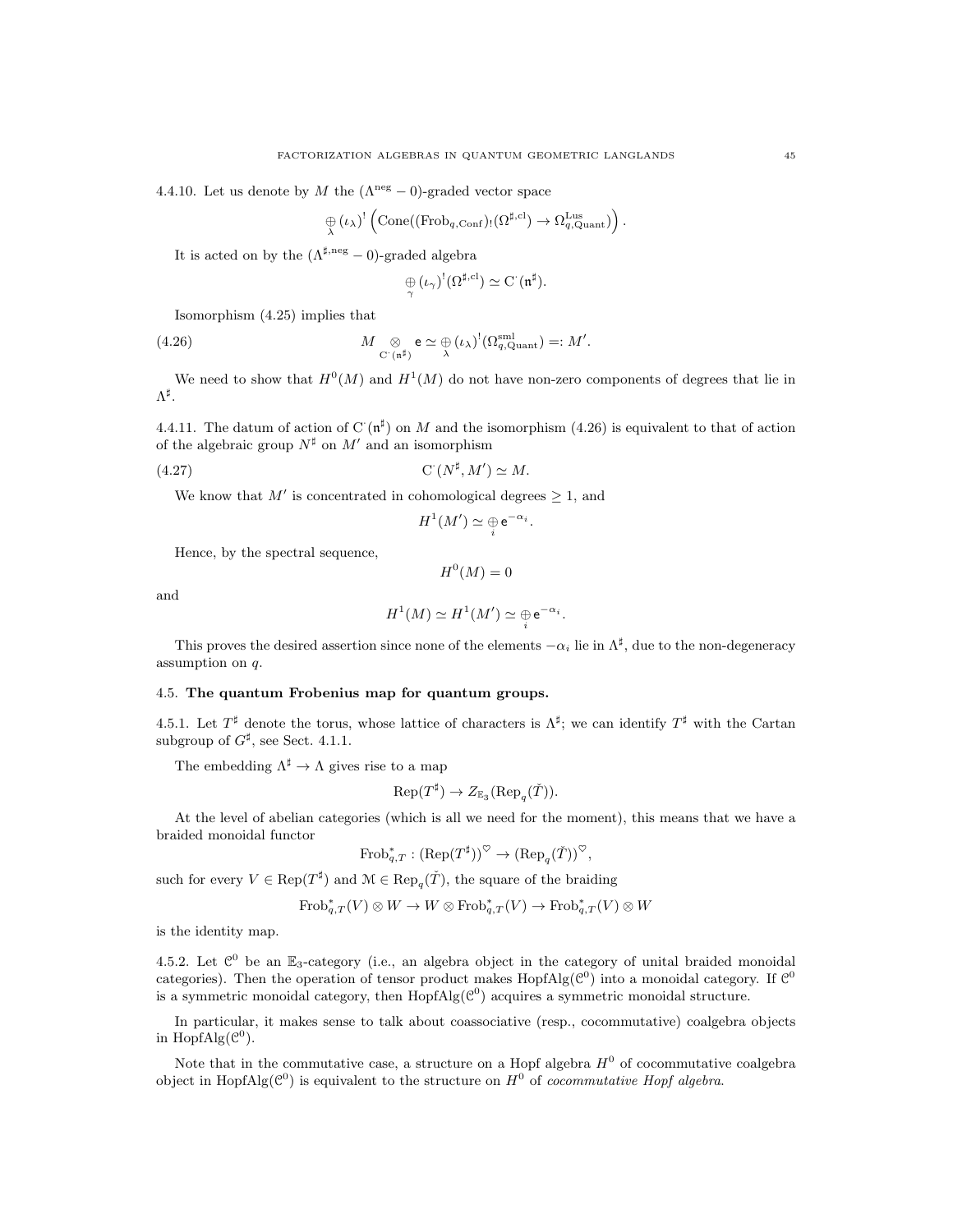46 D. GAITSGORY

4.5.3. Let  $C$  be a braided monoidal category; let  $C^0$  be an  $\mathbb{E}_3$ -category and let us be given a functor

 $\epsilon:\mathcal{C}^0\to Z_{\mathbb{E}_3}(\mathcal{C}).$ 

In this case, the operation of tensor product defines an action of  $HopfAlg(\mathcal{C}^0)$  on  $HopfAlg(\mathcal{C})$ 

 $H^0, H \mapsto \epsilon(H^0) \otimes H.$ 

In particular, it makes sense to talk about a *coaction* of a coassociative algebra object  $H^0$  ∈  $HopfAlg(\mathcal{C}^0)$  on  $H \in HopfAlg(\mathcal{C})$ .

4.5.4. Assume that  $\mathcal{C}^0$  has a t-structure, so that the operation of tensor product is t-exact. Let  $H^0$  be a Hopf algebra in the heart of the t-structure. Then the structure on  $H^0$  of coassociative coalgebra object in  $\text{HopfAlg}(\mathcal{C}^0)$  is equivalent to the *condition* that the square

$$
H^{0} \xrightarrow{\text{comult}} H^{0} \otimes H^{0}
$$
  
id 
$$
\downarrow R \downarrow
$$
  

$$
H^{0} \xrightarrow{\text{comult}} H^{0} \otimes H^{0}
$$

commutes.

Let C be also equipped with a t-structure for which the tensor product and the action of  $\mathcal{C}^0$  on  $\mathcal{C}$ are t-exact functors.

Let  $H^0$  be as above. Let H be a Hopf algebra in C that also lies in the heart of the t-structure.

Then the datum of coaction of  $H^0$  on H is equivalent to that of *co-central* homomorphism

(4.28) H → (H 0 ),

i.e., this is a homomorphism of Hopf algebras that makes the diagram

$$
H \xrightarrow{\text{comult}} H \otimes H \longrightarrow \epsilon(H^0) \otimes H
$$
  
id  

$$
H \xrightarrow{\text{comult}} H \otimes H \longrightarrow H \otimes \epsilon(H^0)
$$

commute.

4.5.5. We now recall that Lusztig's quantum Frobenius is a cocentral map

(4.29) 
$$
\operatorname{Frob}_{q,N}: U_q^{\operatorname{Lus}}(\check{N}) \to \operatorname{Frob}_{q,T}^*(U(\mathfrak{n}^\sharp)).
$$

A basic feature of this map is that the composite map

(4.30) 
$$
u_q(\check{N}) \to U_q^{\text{Lus}}(\check{N}) \to \text{Frob}_{q,T}^*(U(\mathfrak{n}^\sharp))
$$

factors through augmentation, i.e., equals

$$
u_q(\check{N}) \stackrel{\text{count}}{\longrightarrow} e \stackrel{\text{unit}}{\longrightarrow} \text{Frob}_{q,T}^*(U(\mathfrak{n}^\sharp)).
$$

Moreover, the resulting map

(4.31) 
$$
U_q^{\text{Lus}}(\check{N}) \underset{u_q(\check{N})}{\otimes} \mathsf{e} \to \text{Frob}_{q,T}^*(U(\mathfrak{n}^{\sharp}))
$$

(as plain objects of  $\text{Rep}_{q}(\check{T})$ ), is an isomorphism<sup>14</sup>. This expresses the fact that (4.30) is a "short exact sequence" of Hopf algebras.

Remark 4.5.6. We emphasize that it is for the validity of the above assertions that we made the assumption that q avoid small torsion.

 $14$ The latter fact follows by considering PBW bases.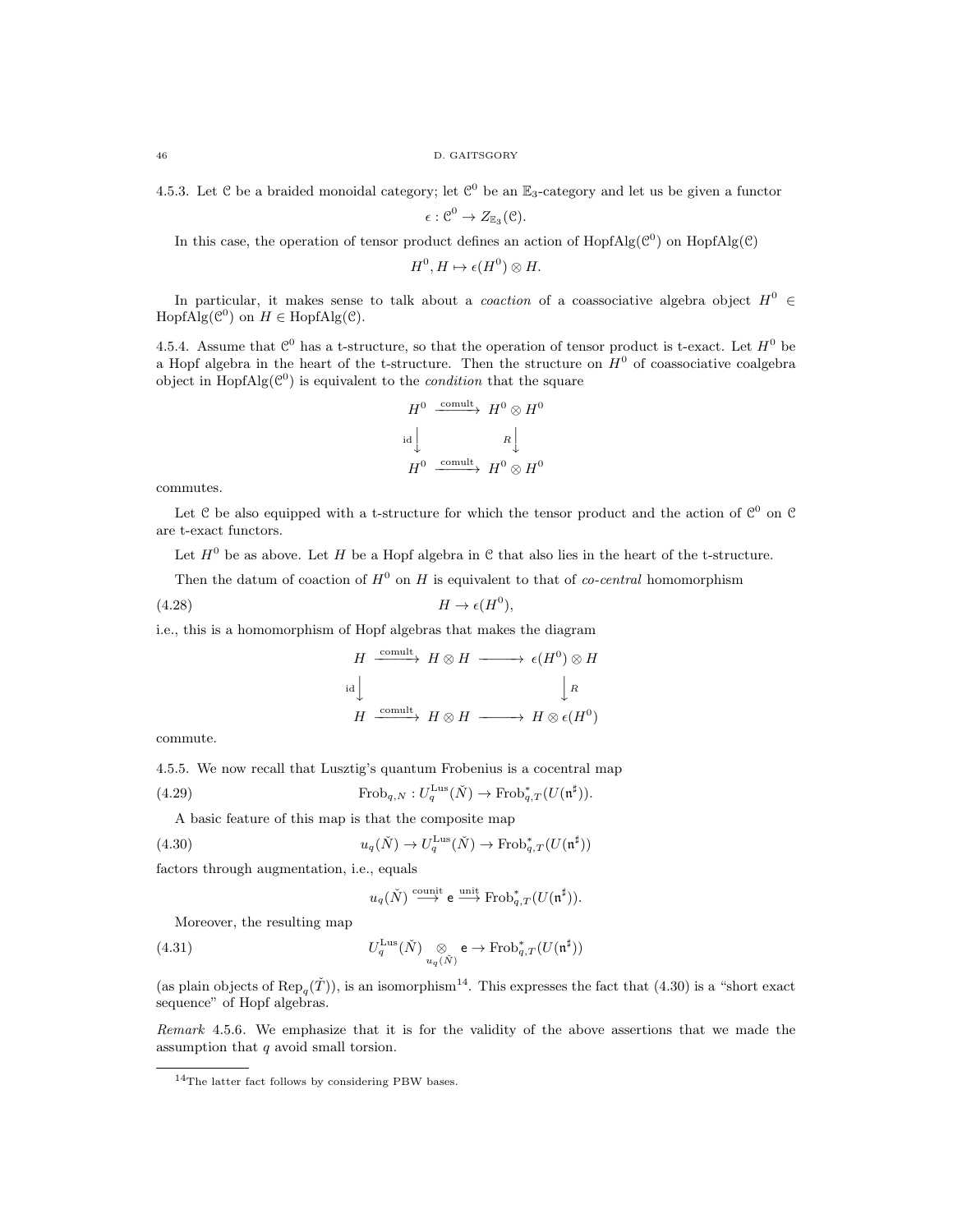4.5.7. The maps in (4.30) induce maps

(4.32) 
$$
\underline{\mathcal{H}om}_{U(\mathfrak{n}^\sharp)}(\mathbf{e},\mathbf{e}) \to \underline{\mathcal{H}om}_{U_q^{\text{Lus}}(\tilde{N})}(\mathbf{e},\mathbf{e}) \to \underline{\mathcal{H}om}_{u_q(\tilde{N})}(\mathbf{e},\mathbf{e})
$$

(as associative algebras in  $\text{Rep}_{q}(\check{T})$ ) such that the composite factors through augmentation.

In particular, we obtain a map

(4.33) 
$$
\underline{\mathcal{H}om}_{U_q^{\text{Lus}}(\tilde{N})}(\mathbf{e},\mathbf{e}) \underset{\underline{\mathcal{H}om}_{U(\mathfrak{n}^{\sharp})}(\mathbf{e},\mathbf{e})}{\otimes} \mathbf{e} \to \underline{\mathcal{H}om}_{u_q(\tilde{N})}(\mathbf{e},\mathbf{e}).
$$

Proposition 4.5.8. The map  $(4.33)$  is an isomorphism.

4.5.9. In order to prove Proposition 4.5.8 we will now review the theory of Koszul duality.

Let A be an associative algebra in  $\text{Rep}_q(\check{T})$ , with coweights in  $\Lambda^{\text{pos}}$ , and such that its coweight 0 component is  $e$  (which automatically gives  $H$  an augmentation).

Let A-mod<sup>loc.nilp</sup> ( $\text{Rep}_q(\check{T})$ ) be the category of *locally nilpotent* A-modules in  $\text{Rep}_q(\check{T})$ . By definition, this category is compactly generated by modules of the form  $e^{\lambda}$  with the trivial action. Set

$$
B := \underline{\mathcal{H}om}_A(\mathsf{e},\mathsf{e})^{\mathrm{op}}.
$$

Then the functor

$$
\mathfrak{M} \mapsto \underline{\mathfrak{Hom}}_A(\mathsf{e},\mathfrak{M})
$$

defines an equivalence

(4.34) 
$$
KD_A: A\text{-mod}^{\text{loc,nilp}}(\text{Rep}_q(\check{T})) \to B\text{-mod}(\text{Rep}_q(\check{T})).
$$

We have

$$
KD_A(e) \simeq B \text{ and } KD_A(A^{\vee}) \simeq e,
$$

where  $A^{\vee}$  denotes the ( $\Lambda$ -graded) dual of A, naturally considered as an object of A-mod<sup>loc.nilp</sup>( $\text{Rep}_{q}(\check{T})$ ).

4.5.10. Let now

 $\epsilon_A : A_1 \to A_2$ 

be a homomorphism of associative algebras. We have the forgetful functor

$$
\mathbf{oblv}_{A_2 \to A_1}: A_2 \text{-mod}^{\text{loc,nilp}}(\text{Rep}_q(\check{T})) \to A_2 \text{-mod}^{\text{loc,nilp}}(\text{Rep}_q(\check{T})),
$$

and its right adjoint, denoted  $\mathbf{coind}_{A_1 \to A_2}$ , and given by

$$
\mathcal{M}_1 \mapsto \underline{\mathcal{H}om}_{A_1}(A_2, \mathcal{M}_1).
$$

The homomorphism  $\epsilon_A$  gives rise to a homomorphism

$$
\epsilon_B:B_2\to B_1.
$$

Under the equivalences (4.34) for  $A_1$  and  $A_2$ , the functors  $\textbf{oblv}_{A_2 \to A_1}$  and  $\textbf{coind}_{A_1 \to A_2}$  correspond to the functors

$$
\mathbf{ind}_{B_2 \to B_1} : B_2 \text{-mod}(\text{Rep}_q(\check{T})) \rightleftarrows B_1 \text{-mod}(\text{Rep}_q(\check{T})) : \mathbf{oblv}_{B_1 \to B_2},
$$

where  $\text{ind}_{B_2 \to B_1}$  is the functor

$$
\mathcal{N}_2 \mapsto B_1 \underset{B_2}{\otimes} \mathcal{N}_2.
$$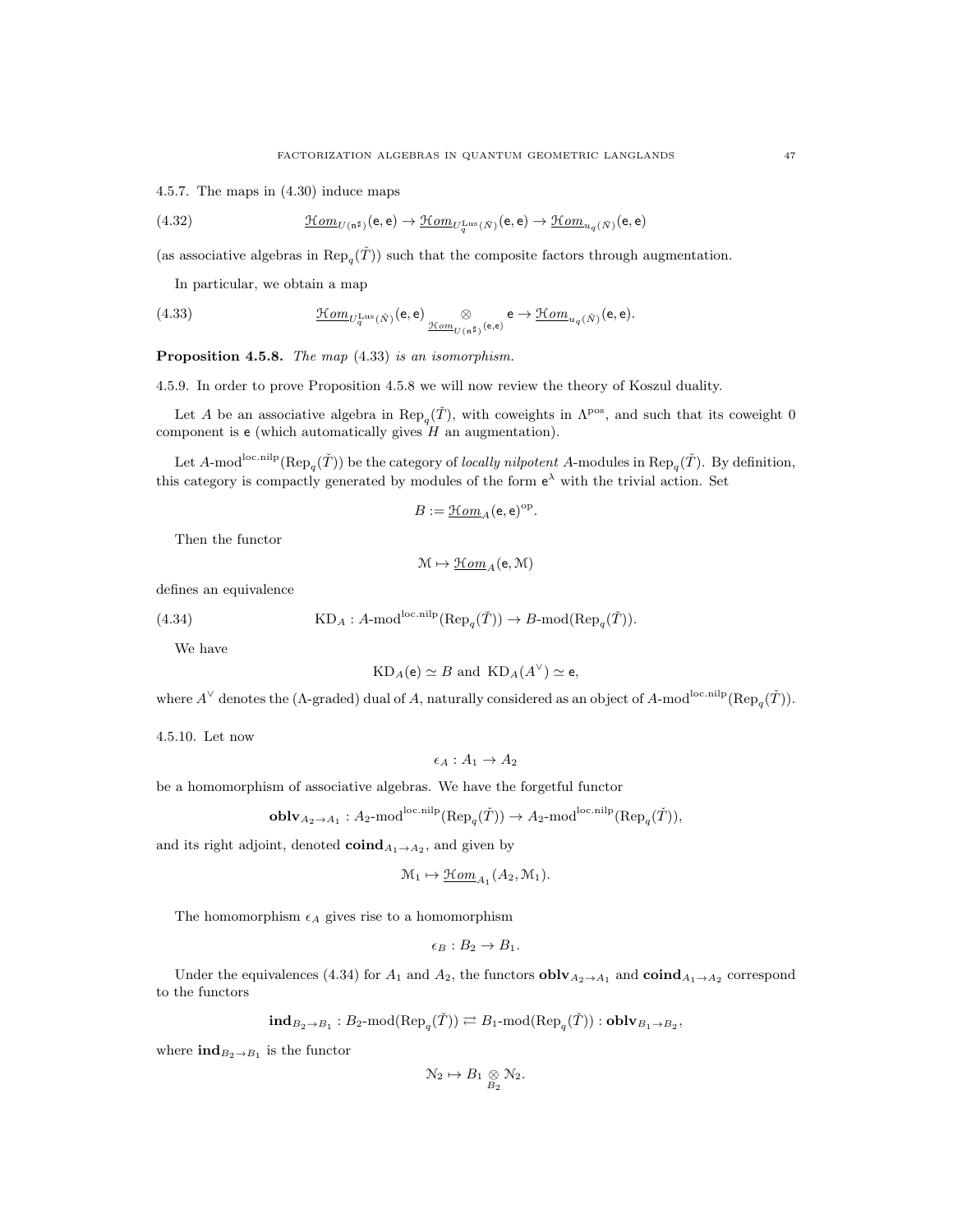4.5.11. We are now ready to prove Proposition 4.5.8:

Let us apply the discussion in Sect. 4.5.10 to the homomorphism

$$
U_q^{\text{Lus}}(\check{N}) \to \text{Frob}_{q,T}^*(U(\mathfrak{n}^\sharp)).
$$

We obtain that under the equivalence

(4.35) 
$$
\underline{\mathcal{H}om}_{U_q^{\text{Lus}}(\check{N})}(\mathbf{e},\mathbf{e})\text{-mod} \simeq U_q^{\text{Lus}}(\check{N})\text{-mod}^{\text{loc,nilp}}
$$

the left-hand side in (4.33) corresponds to

$$
\mathrm{Frob}^*_{q,T}((U(\mathfrak{n}^\sharp))^\vee),
$$

,

viewed as a  $U_q^{\text{Lus}}(\check{N})$ -module via Frob<sub>q,N</sub>.

Consider now the homomorphism

$$
u_q(\check{N}) \to U_q^{\text{Lus}}(\check{N}).
$$

We obtain that the right-hand side in (4.33), viewed as a  $\underline{\mathcal{H}om}_{U_q^{\text{Lus}}(\check{N})}(\mathsf{e},\mathsf{e})$ -module via

$$
\underline{\mathcal{H}om}_{U_q^{\mathrm{Lus}}(\check{N})}(\mathsf{e},\mathsf{e})\rightarrow \underline{\mathcal{H}om}_{u_q(\check{N})}(\mathsf{e},\mathsf{e}),
$$

corresponds under (4.35) to

$$
\underline{\mathcal{H}om}_{u_q(\check{N})}(U_q^{\mathrm{Lus}}(\check{N}),\mathsf{e}).
$$

Hence, the isomorphism stated in the proposition amounts to the fact that the map

$$
\mathrm{Frob}^*_{q,T}((U(\mathfrak{n}^\sharp))^\vee) \to \underline{\mathfrak{Hom}}_{u_q(\check{N})}(U_q^{\mathrm{Lus}}(\check{N}),\mathsf{e})
$$

is an isomorphism.

However, this follows from (4.31) by dualization.

 $\Box$ [Proposition 4.5.8]

### 4.6. Quantum Frobenius for factorization algebras.

4.6.1. In this section we will perform the construction of the action of  $\Omega^{\sharp, cl}$  on  $\Omega_{q, \text{Quant}}^{\text{Lus}}$ .

This is obtained by enhancing the paradigm of Sect. 3.4.

4.6.2. First, the (symmetric) monoidal structure on  $\text{HopfAlg}(\text{Rep}(T^{\sharp}))$ 

$$
H_1^0, H_2^0 \mapsto H_1^0 \otimes H_2^0
$$

corresponds under the equivalence (3.15) to the (symmetric) monoidal structure on the category of factorization algebras in  $\text{Shv}((\text{Conf}^{\sharp})^+)$  given by convolution:

$$
A_1, A_2 \mapsto A_1 \star A_2,
$$

see Remark 4.2.2.

Further, the action of Hopf $\text{Alg}(\text{Rep}(T^{\sharp}))$  on Hopf $\text{Alg}(\text{Rep}_q(\check{T}))$  corresponds under the equivalence  $(3.15)$  to the action of the category of factorization algebras in Shv $(\text{Conf}^{\sharp})$  on the category of factorization algebras in  $\text{Shv}_{\mathcal{G}_q^{\text{Conf}}}(\text{Conf})$ , also given by convolution:

$$
\mathcal{A}^{\sharp}, \mathcal{A} \mapsto \mathcal{A}^{\sharp} \star \mathcal{A}.
$$

4.6.3. Hence, the datum of the co-central homomorphism (4.29) gives rise to an action of  $\Omega^{\sharp,\text{cl}}$  on  $\Omega_{q,\mathrm{Quant}}^{\mathrm{Lus}}$ .

Finally, the isomorphism (4.25) follows from the isomorphism of Proposition 4.5.8 (see Remark 4.4.3).

## 5. Zastava spaces and Whittaker/semi-infinite categories

In this section we review some geometric constructions needed in order to introduce the Whittaker incarnations of the factorization algebras  $\Omega_q^?$ .

### 5.1. Affine Grassmannian over the configuration space.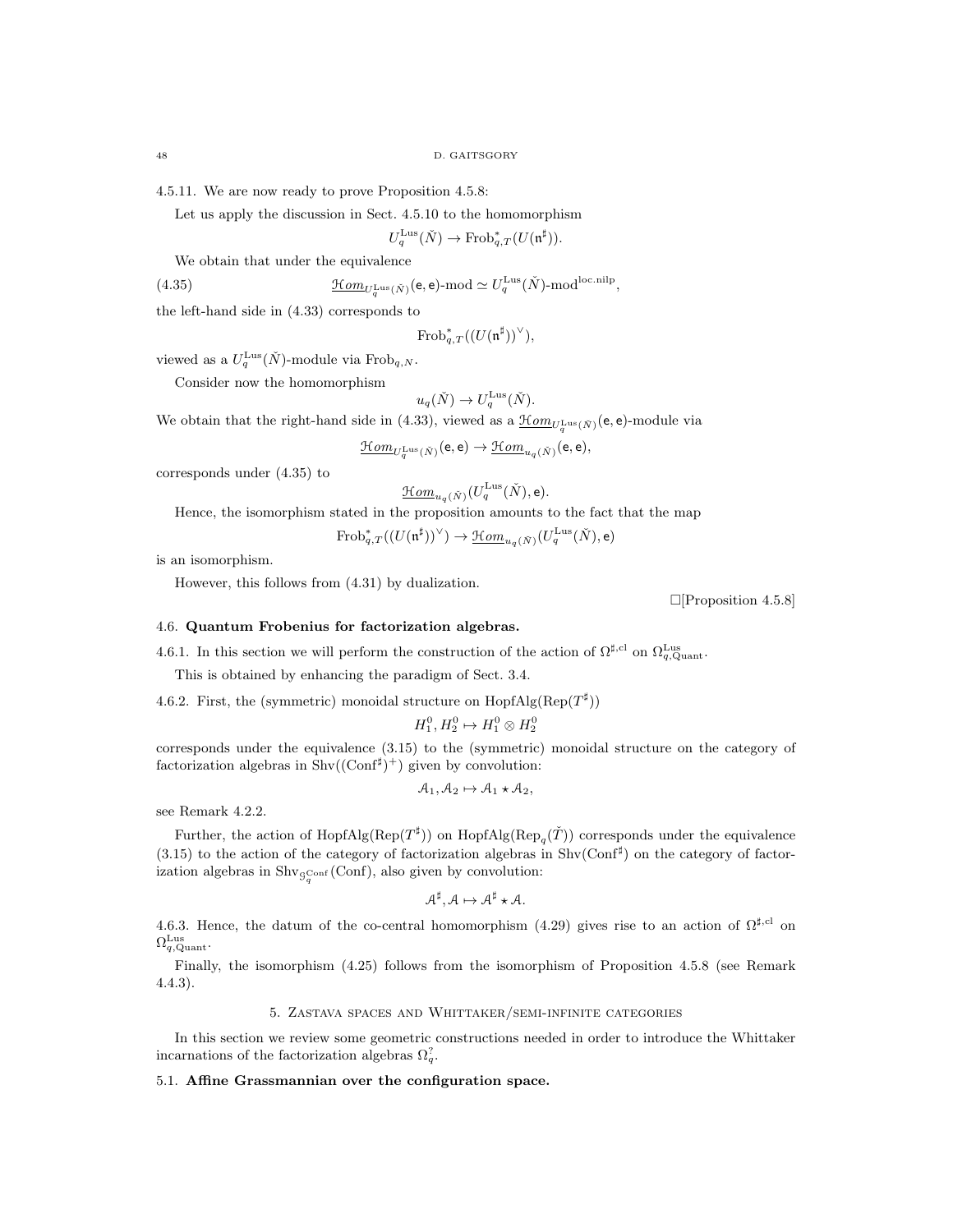5.1.1. Recall that we denote by G the semi-simple simply connected group, whose cocoroot lattice is Λ. Let

$$
\mathrm{Gr}_{G,\mathrm{Conf}}^{\omega^{\rho}} \to \mathrm{Conf}
$$

denote the following version of the affine Grassmannian of G:

Namely, for a test-scheme Y, a Y-point of  $\mathrm{Gr}_{G,\mathrm{Conf}}^{\omega^{\rho}}$  is a triple  $(D,\mathcal{P}_G,\alpha)$ , where:

- $D$  is a Y-point of Conf;
- $\mathcal{P}_G$  is a G-bundle on  $Y \times X$ ;
- $\alpha$  is an identification of  $\mathcal{P}_G$  with the G-bundle  $\mathcal{P}_G^{\omega^{\rho}}$ , defined on  $Y \times X \Gamma_D$ .

Here:

•  $\mathcal{P}_G^{\omega^{\rho}}$  is the G-bundle induced from a (chosen once and for all) square root  $\omega^{\otimes \frac{1}{2}}$  of the canonical line bundle  $\omega$  via

$$
\mathbb{G}_m \xrightarrow{2\rho} T \hookrightarrow G,
$$

•  $\Gamma_D$  is the preimage of the incidence divisor in Conf  $\times X$  under

$$
Y \times X \stackrel{D \times \mathrm{id}}{\to} \mathrm{Conf} \times X.
$$

We let

$$
\mathfrak{s} : \mathrm{Conf} \to \mathrm{Gr}_{G,\mathrm{Conf}}^{\omega^\rho}
$$

denote the unit section, which sends D to the triple  $(D, \mathcal{P}_G^{\omega^{\rho}}, id)$ .

5.1.2. Along with  $\operatorname{Gr}_{G,\text{Conf}}^{\omega^{\rho}}$  one introduces the corresponding version of the group-(ind)schemes

$$
\mathfrak{L}^+(G)_{\text{Conf}}^{\omega^\rho} \subset \mathfrak{L}(G)_{\text{Conf}}^{\omega^\rho},
$$

see [GLys2, Sect. 12.2.1], equipped with an action on  $\operatorname{Gr}_{G,\text{Conf}}^{\omega^{\rho}}$ .

We can identify  $\mathrm{Gr}_{G,\mathrm{Conf}}^{\omega^{\rho}}$  with the prestack quotient

$$
\mathfrak{L}(G)_{\text{Conf}}^{\omega^\rho}/\mathfrak{L}^+(G)_{\text{Conf}}^{\omega^\rho},
$$

sheafified in the étale topology.

5.1.3. A key feature of  $\text{Gr}_{G,\text{Conf}}^{\omega^{\rho}}$  is the factorization structure over Conf, i.e., a canonical isomorphism

$$
(5.1) \qquad \quad (Gr_{G,{\rm Conf}}^{\omega\rho}\times Gr_{G,{\rm Conf}}^{\omega\rho})\underset{{\rm Conf}\times{\rm Conf}}{\times}(\rm Conf\times Conf)_{disj}\simeq Gr_{G,{\rm Conf}}^{\omega\rho}\times(\rm Conf\times Conf)_{disj},
$$

which is associative in the natural sense.

The same applies to the group-(ind)schemes  $\mathfrak{L}(G)_{\text{Conf}}^{\omega^{\rho}}$  and  $\mathfrak{L}^{+}(G)_{\text{Conf}}^{\omega^{\rho}}$ .

5.1.4. Inside  $\mathfrak{L}(G)_{\text{Conf}}^{\omega^{\rho}}$  we consider the group ind-subscheme

$$
\mathfrak{L}(N)_{\mathrm{Conf}}^{\omega^{\rho}} \subset \mathfrak{L}(G)_{\mathrm{Conf}}^{\omega^{\rho}}.
$$

The purpose of the twist  $\omega^{\rho}$  was that there exists a canonical character

$$
\chi : \mathfrak{L}(N)_{\mathrm{Conf}}^{\omega^{\rho}} \to \mathbb{G}_a,
$$

see [GLys2, Sect. 8.2.1].

The character  $\chi$  is compatible with the factorization structure in the natural sense.

5.1.5. It follows from [GLys1, Sect. 3.3.4 and Corollary 3.3.6] that the form q gives rise to a canonically defined geometric metaplectic datum, for  $G$  (here we use the assumption that  $G$  is simply-connected).

In particular, by [GLys2, Sect. 4.6.3], we obtain a gerbe on  $\text{Gr}_{G,\text{Conf}}^{\omega^{\rho}}$ , denoted  $\mathcal{G}_q^G$ , equipped with a factorization structure.

### 5.2. Semi-infinite orbits and their closures.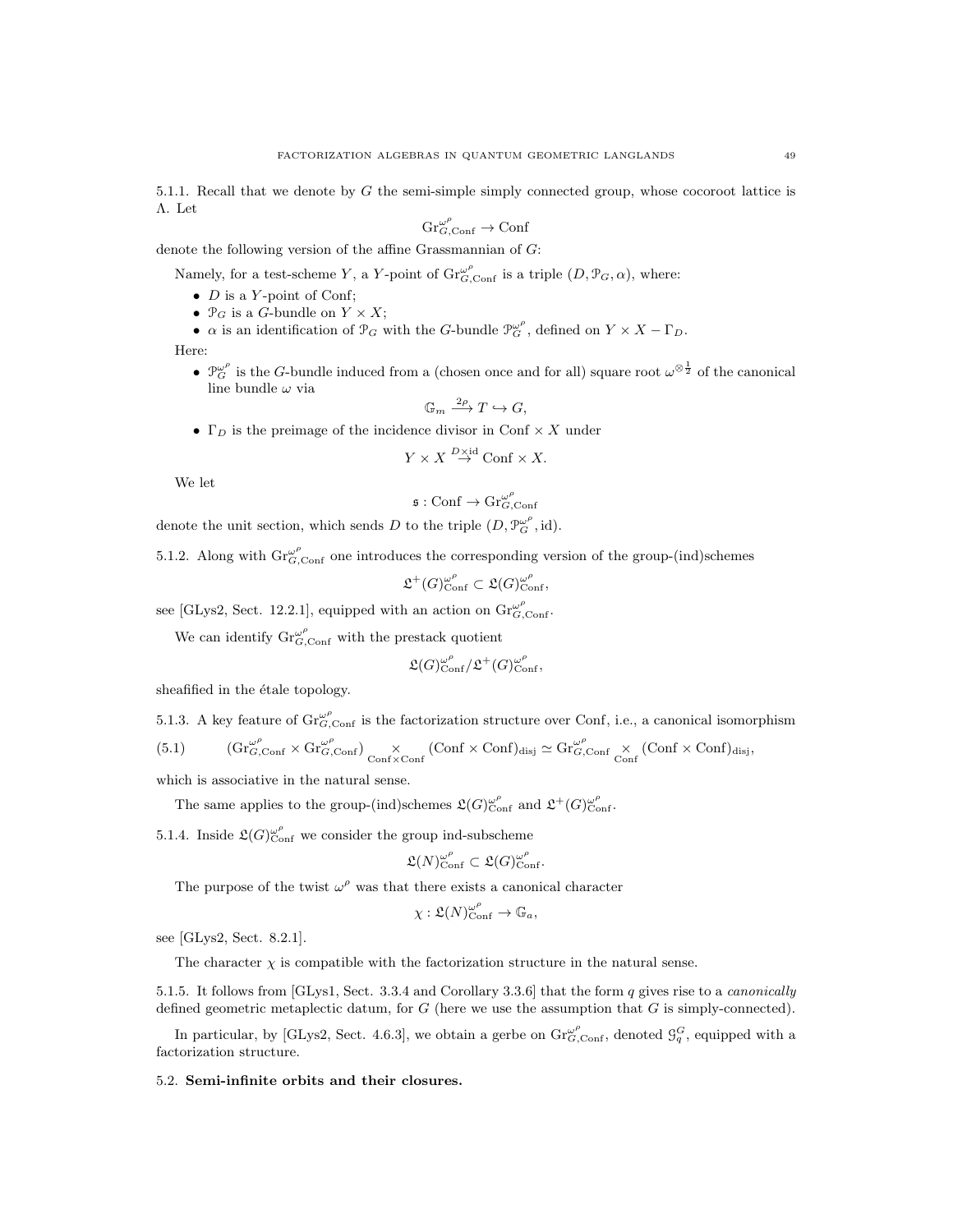5.2.1. In what follows we will consider the closed subfunctor

$$
\overline{S}_{\mathrm{Conf}}^0 \subset \mathrm{Gr}_{G,\mathrm{Conf}}^{\omega^\rho}
$$

and its open subfunctor

$$
S^0_{\text{Conf}} \subset \overline{S}^0_{\text{Conf}}.
$$

Namely,  $\overline{S}_{\text{Conf}}^0$  consists of those triples  $(D, \mathcal{P}_G, \alpha)$ , for which for every dominant weight  $\check{\lambda}$ , the map

(5.2) 
$$
\omega^{\otimes \langle \rho, \tilde{\lambda} \rangle} \to \mathcal{V}_{\mathcal{P}_G^{\omega \rho}}^{\tilde{\lambda}} \to \mathcal{V}_{\mathcal{P}_G}^{\lambda},
$$

defined away from  $\Gamma_D$ , extends to all of  $Y \times X$ .

In the above formula:

- $\mathcal{V}^{\check{\lambda}}$  denotes the Weyl module for G of highest weight  $\check{\lambda}$ ;
- $\mathcal{V}_{\mathcal{P}_G}^{\tilde{\lambda}}$  is the vector bundle, obtained as the twist of  $\mathcal{V}^{\lambda}$  by the given G-bundle;
- $\bullet\;\; \omega^{\otimes \langle \rho, \check{\lambda} \rangle} := (\omega^{\otimes \frac{1}{2}})^{\otimes \langle 2\rho, \check{\lambda} \rangle};$
- The map  $\omega^{\otimes \langle \rho, \tilde{\lambda} \rangle} \to \gamma_{\mathcal{P}_G^{\omega \rho}}^{\tilde{\lambda}}$  is given by the highest weight line in  $\mathcal{V}^{\tilde{\lambda}}$ .

5.2.2. We let

$$
S^0_{\mathrm{Conf}} \stackrel{\mathbf{j}}{\longrightarrow} \overline{S}^0_{\mathrm{Conf}}
$$

be the locus corresponding to the condition that (5.2) are injective bundle maps, i.e., that the quotient is a vector bundle on  $Y \times X$ .

The subfunctors

(5.3) 
$$
S_{\text{Conf}}^0 \subset \overline{S}_{\text{Conf}}^0 \subset \text{Gr}_{G,\text{Conf}}^{\omega^{\rho}}
$$

inherit a factorization structure from that of  $\mathrm{Gr}_{G,\mathrm{Conf}}^{\omega^{\rho}}$ .

5.2.3. Both subfunctors (5.3) are preserved by the action of  $\mathfrak{L}(N)_{\text{Conf}}^{\omega^{\rho}}$ . Moreover, the action of  $\mathfrak{L}(N)_{\text{Conf}}^{\omega^{\rho}}$ on the unit section

$$
\mathfrak{s}: \mathrm{Conf}\to S_{\mathrm{Conf}}^0\subset \mathrm{Gr}_{G,\mathrm{Conf}}^{\omega^\rho}
$$

defines an isomorphism

(5.4) 
$$
\mathfrak{L}(N)_{\text{Conf}}^{\omega^{\rho}}/\mathfrak{L}^{+}(N)_{\text{Conf}}^{\omega^{\rho}} \simeq S_{\text{Conf}}^{0},
$$

From here we obtain that the character  $\chi$  induces a map

$$
S^0_{\mathrm{Conf}} \to \mathbb{G}_a,
$$

which we will denote by the same character  $\chi$ .

5.2.4. The gerbe  $\mathcal{G}_q^G$  is *equivariant* with respect to the action of  $\mathfrak{L}(N)_{\text{Conf}}^{\omega^{\rho}}$  on  $\text{Gr}_{G,\text{Conf}}^{\omega^{\rho}}$ . Moreover, for any point of  $\operatorname{Gr}_{G,\text{Conf}}^{\omega^{\rho}}$ , the resulting character sheaf on its stabilizer in  $\mathfrak{L}(N)_{\text{Conf}}^{\omega^{\rho}}$  is trivial.

In particular, the restriction

$$
\mathcal{G}_q^G|_{S^0_{\text{Conf}}}
$$

admits a canonical  $\mathfrak{L}(N)_{\text{Conf}}^{\omega^{\rho}}$ -equivariant trivialization.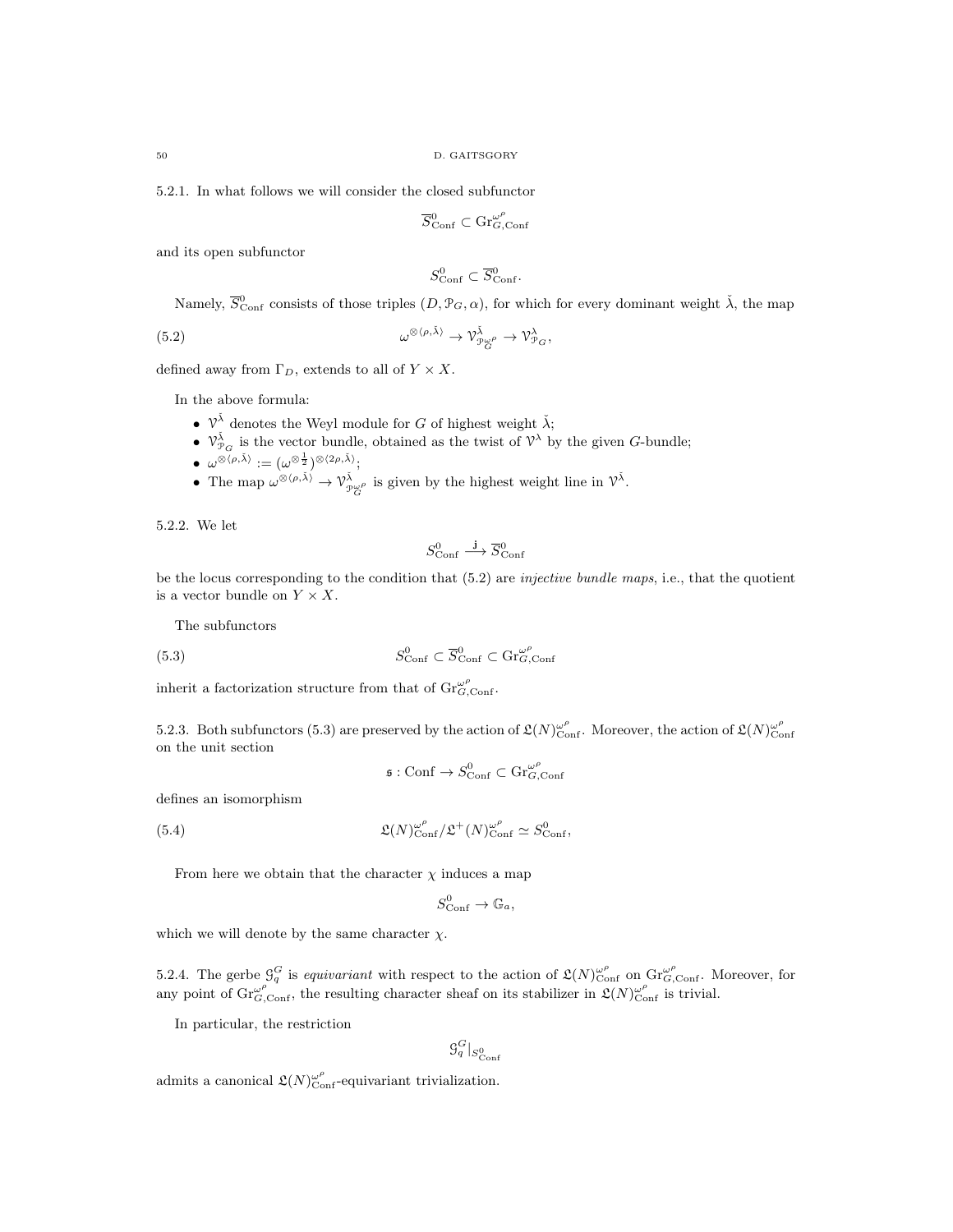5.2.5. Let

$$
\overline{S}^{-,{\rm Conf}}_{\rm Conf}\subset \mathrm{Gr}_{G,{\rm Conf}}^{\omega^\rho}
$$

be the closed subfunctor defined as follows: a Y-point  $(D, \mathcal{P}_G, \alpha)$  of  $\text{Gr}_{G, \text{Conf}}^{\omega^o}$  belongs to  $\overline{S}_{\text{Conf}}^{-,\text{Conf}}$  if for every dominant weight  $\check{\lambda}$ , the composite map

(5.5) 
$$
\mathcal{V}_{\mathcal{P}_G}^{\vee,\lambda} \simeq \mathcal{V}_{\mathcal{P}_G^{\omega}}^{\vee,\bar{\lambda}} \to \omega^{\otimes \langle \rho,\bar{\lambda} \rangle},
$$

which defined away from  $\Gamma_D$ , extends to a regular map

(5.6) 
$$
\mathcal{V}_{\mathcal{P}_G}^{\vee,\lambda} \to \omega^{\otimes \langle \rho,\check{\lambda} \rangle}(-\check{\lambda}(D)),
$$

where

- $\mathcal{V}^{\vee,\check{\lambda}}$  denotes the dial Weyl module for G of highest weight  $\check{\lambda}$ ;
- The map  $\mathcal{V}_{\mathcal{P}_{G}^{\omega}}^{\vee,\tilde{\lambda}} \to \omega^{\otimes \langle \rho,\tilde{\lambda} \rangle}$  corresponds to the canonical  $N^-$ -invariant functional on  $\mathcal{V}^{\vee,\tilde{\lambda}}$ ;
- $-\lambda(D)$  is the effective (!) Cartier divisor on  $Y \times X$  equal to the pullback of the tautological effective divisor on Div<sup>eff</sup>  $\times X$  along the map

$$
Y \times X \stackrel{D \times \mathrm{id}}{\longrightarrow} \mathrm{Conf} \times X \stackrel{-\check{\lambda} \times \mathrm{id}}{\longrightarrow} \mathrm{Div}^{\mathrm{eff}} \times X.
$$

5.2.6. Let

(5.7) 
$$
S_{\text{Conf}}^{-,\text{Conf}} \xrightarrow{\mathbf{j}^{-}} \overline{S}_{\text{Conf}}^{-,\text{Conf}}
$$

be the open subfunctor corresponding to the locus, where the maps (5.6) are regular bundle maps.

5.2.7. Note that in addition to the unit section

$$
\mathfrak{s}: \mathrm{Conf} \to \mathrm{Gr}_{G,\mathrm{Conf}}^{\omega^\rho},
$$

there exists another canonical section

 $(5.8)$  $\overline{\phantom{a}}$  : Conf  $\rightarrow$  Gr $_{G,{\rm Conf}}^{\omega^{\rho}}$ 

that sends a  $Y$ -point of Conf, given by  $D$ , to the  $G$ -bundle induced from the  $T$ -bundle

$$
\check{\lambda}\mapsto \omega^{\otimes \langle \rho,\check{\lambda}\rangle}(-\check{\lambda}(D)).
$$

This image of this section belongs to  $S_{\text{Conf}}^{-\text{,Conf}}$ .

The action of  $\mathfrak{L}(N^{-})^{\omega^{\rho}}_{\text{Conf}}$  on this section defines an isomorphism

(5.9) 
$$
\mathfrak{L}(N^{-})^{\omega^{\rho}}_{\text{Conf}}/ \operatorname{Ad}_{\mathfrak{s}^{-}}(\mathfrak{L}^{+}(N^{-})^{\omega^{\rho}}_{\text{Conf}}) \to S^{-,\text{Conf}}_{\text{Conf}}.
$$

5.2.8. The gerbe  $\mathcal{G}_q^G$  is equivariant also with respect to  $\mathfrak{L}(N^-)_{\text{Conf}}^{\omega^{\rho}}$ , and for any point of  $\mathrm{Gr}_{G,\text{Conf}}^{\omega^{\rho}}$ , the resulting character sheaf on its stabilizer in  $\mathfrak{L}(N^{-})^{\omega^{\rho}}_{\text{Conf}}$  is trivial.

Moreover, according to [GLys1, Sect. 5.1], the pullback of  $\mathcal{G}_q^G$  along  $\mathfrak{s}^-$  identifies canonically with  $\mathcal{G}_q^{\text{Conf}}$ .

From here it follows that the restriction of  $\mathcal{G}_q^G$  to  $S_{\text{Conf}}^{-,\text{Conf}}$  carries a (unique)  $\mathfrak{L}(N^-)_{\text{Conf}}^{\omega^o}$ -equivariant identification with the pullback of the gerbe  $\mathcal{G}_q^{\text{Conf}}$  along

$$
S_{\text{Conf}}^{-,\text{Conf}} \to \text{Conf}.
$$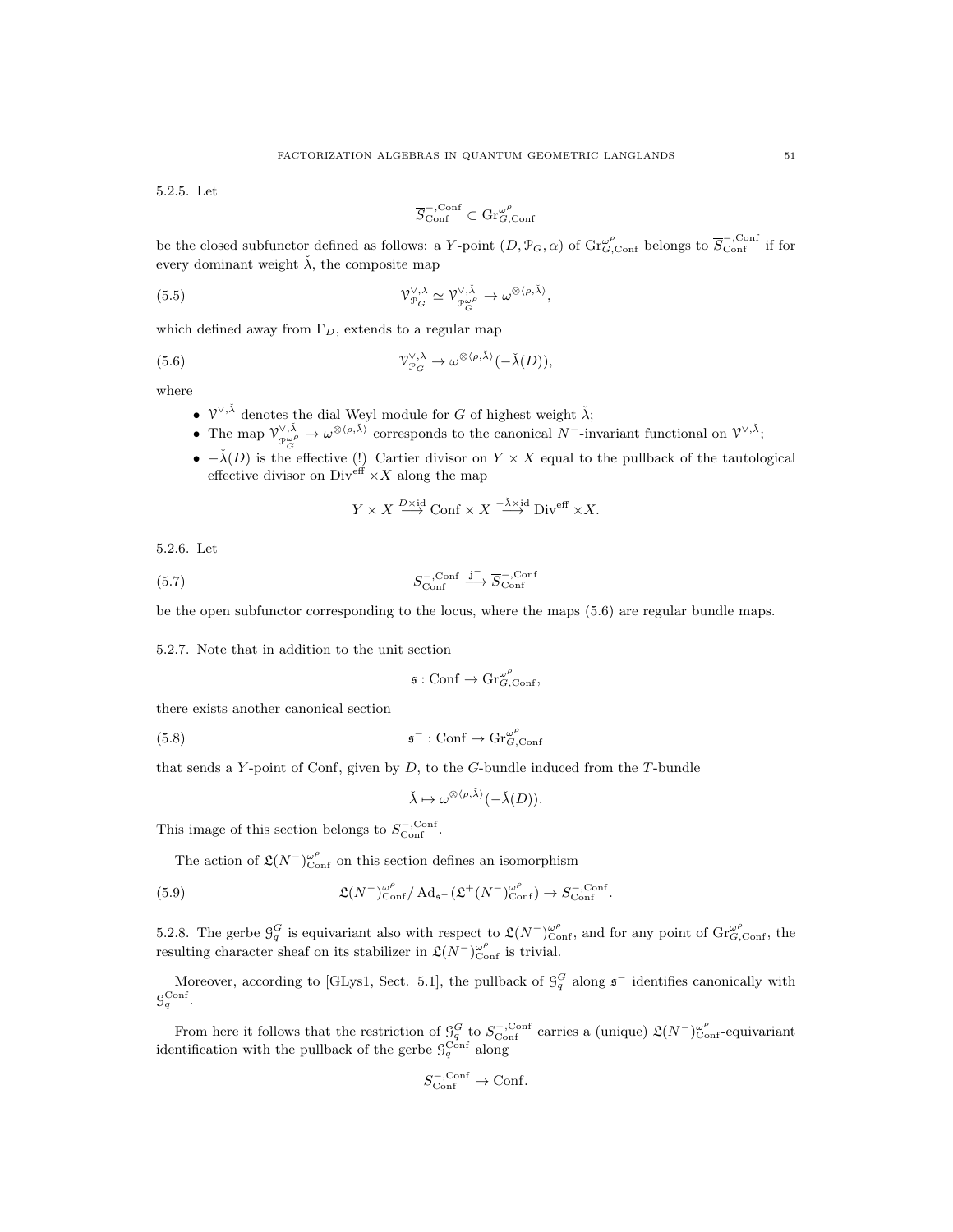5.2.9. Let  $\mathcal{G}_q^{\text{ratio}}$  denote the gerbe on  $\operatorname{Gr}_{G,\text{Conf}}^{\omega^{\rho}}$  equal to the ratio<sup>15</sup>

$$
\mathcal{G}_q^{\text{ratio}} := \mathcal{G}_q^{\text{Conf}} \otimes (\mathcal{G}_q^G)^{-1},
$$

where, by a slight abuse of notation, we denote by  $\mathcal{G}_q^{\text{Conf}}$  the pullback of the same-named gerbe along

 $\operatorname{Gr}_{G,\mathrm{Conf}}^{\omega^{\rho}} \to \mathrm{Conf}.$ 

We obtain that the restriction of  $\mathcal{G}_q^{\text{ratio}}$  to  $S_{\text{Conf}}^{-,\text{Conf}}$  admits a canonical  $\mathfrak{L}(N^-)_{\text{Conf}}^{\omega^{\rho}}$ -equivariant trivialization.

5.3. Zastava spaces. In this subsection we recall the definition of the (several versions of the) Zastava space.

5.3.1. The (compactified) Zastava space  $\overline{z}$  is defined as

$$
\overline{\mathcal{Z}}:=\overline{S}_{\text{Conf}}^0\cap\overline{S}_{\text{Conf}}^{-,\text{Conf}}\subset \text{Gr}_{G,\text{Conf}}^{\omega^\rho}.
$$

Let  $\pi$  denote the projection  $\overline{z} \to$  Conf.

A priori,  $\overline{z}$  is an ind-scheme, but one shows (using global considerations, see [GLys2, Corollary 20.2.3]) that  $\overline{z}$  is actually a scheme. Since  $\text{Gr}_{G,\text{Conf}}^{\omega^{\rho}}$  is ind-proper over Conf, we obtain that the natural projection

$$
\overline{\pi} : \overline{\mathcal{Z}} \to \text{Conf}
$$

is proper.

5.3.2. The functor represented by  $\overline{z}$  can be explicitly described as follows. For a test-scheme Y, a Y-point of  $\overline{z}$  is a triple

$$
(D, \mathcal{P}_G, \{\kappa\}, \{\kappa^-\}),
$$

where

- $D$  is a Y-valued point of Conf;
- $\mathcal{P}_G$  is a G-bundle on  $Y \times X$ ;
- $\{\kappa\}$  is a collection of maps

 $(5.10)$   $\omega$ 

$$
^{\otimes \langle \rho, \check{\lambda} \rangle} \to \mathcal{V}_{\mathcal{P}_G}^{\check{\lambda}}, \quad \check{\lambda} \in \check{\Lambda}^+
$$

satisfying the Plücker relations;

•  $\{\kappa^-\}$  is a collection of maps

(5.11) 
$$
\mathcal{V}_{\mathcal{P}_G}^{\vee,\check{\lambda}} \to \omega^{\otimes \langle \rho,\check{\lambda} \rangle}(-\check{\lambda}(D)), \quad \check{\lambda} \in \check{\Lambda}^+,
$$

satisfying the Plücker relations.

We require that:

• the composite maps

$$
\omega^{\otimes \langle \rho, \check{\lambda} \rangle} \rightarrow \mathcal{V}_{\mathcal{P}_G}^{\check{\lambda}} \rightarrow \mathcal{V}_{\mathcal{P}_G}^{\vee, \check{\lambda}} \rightarrow \omega^{\otimes \langle \rho, \check{\lambda} \rangle}(-\check{\lambda}(D))
$$

are the tautological maps

$$
\omega^{\otimes \langle \rho, \check{\lambda} \rangle} \to \omega^{\otimes \langle \rho, \check{\lambda} \rangle}(-\check{\lambda}(D)).
$$

<sup>&</sup>lt;sup>15</sup>The notation diverges from one in [GLys2] by replacing q by  $q^{-1}$ .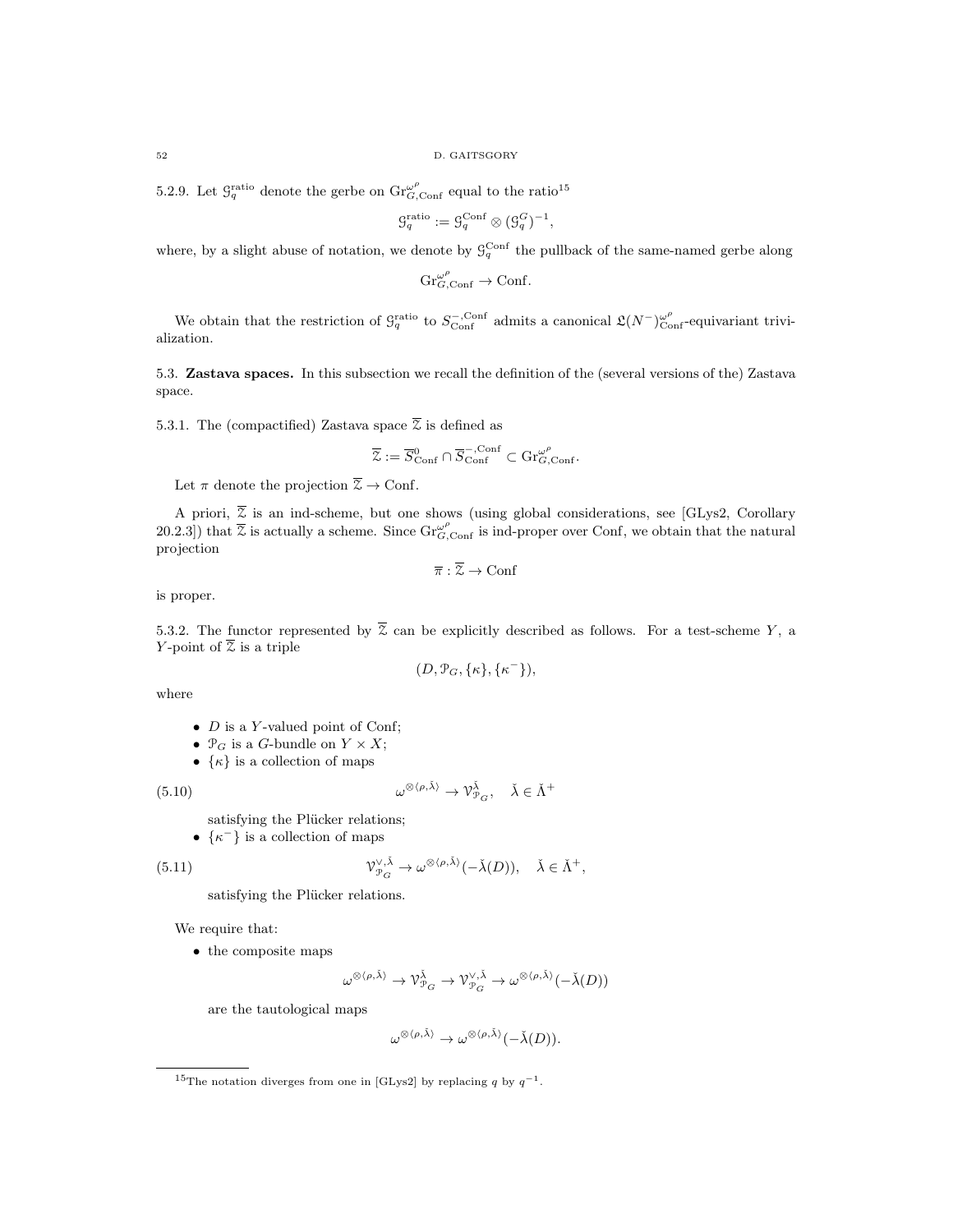5.3.3. We define the open subfunctors

$$
\begin{array}{ccc}\n & \mathcal{Z} \\
 & \downarrow j_{Z}^{-} \\
 & \xrightarrow{\mathbf{j}_{Z}} & \mathcal{Z}\n\end{array}
$$

to be

$$
\mathcal{Z} := \overline{S}_{\text{Conf}}^0 \cap S_{\text{Conf}}^{-,\text{Conf}} \text{ and } \mathcal{Z}^- := S_{\text{Conf}}^0 \cap \overline{S}_{\text{Conf}}^{-,\text{Conf}},
$$

 $\alpha$ 

respectively.

These subschemes correspond to the condition that the maps (5.11) (resp., (5.10)) are injective bundle maps.

Let  $\pi$  (resp.,  $\pi^{-}$ ) denote the restriction of  $\bar{\pi}$  to  $\mathcal{Z}$  (resp.,  $\mathcal{Z}^{-}$ ).

Note that since the maps

$$
S^0_{\text{Conf}} \to \text{Conf} \leftarrow S^{-,\text{Conf}}_{\text{Conf}}
$$

are ind-affine, the maps

$$
\mathcal{Z} \stackrel{\pi}{\rightarrow} \mathrm{Conf} \stackrel{\pi^-}{\leftarrow} \mathcal{Z}^-
$$

are affine.

5.3.4. Set also

$$
\overset{\circ}{\mathcal{Z}}:=\mathcal{Z}\cap\mathcal{Z}^-\subset\overline{\mathcal{Z}}.
$$

We have the corresponding open embeddings

$$
\begin{array}{ccc}\n\stackrel{\circ}{\times} & \stackrel{\stackrel{\circ}{\times}}{\longrightarrow} & \stackrel{\circ}{\times} \\
\stackrel{\circ}{\downarrow} & & \downarrow \stackrel{\circ}{\downarrow} \\
\stackrel{\circ}{\times} & & \downarrow \stackrel{\circ}{\longrightarrow} & \stackrel{\circ}{\times} \\
& & \downarrow \stackrel{\circ}{\longrightarrow} & \stackrel{\circ}{\times} \\
& & \downarrow \end{array}
$$

Let  $\hat{\pi}$  denote the restriction of  $\pi$  to  $\hat{\zeta}$ . This map is also affine, as are the maps  $\hat{j}_z$  and  $\hat{j}_z$ .

It is known that  $\hat{\zeta}$  is a smooth scheme; its connected component living over Conf $\lambda \subset$  Conf has dimension  $-\langle \lambda, 2\rangle$ .

5.3.5. We let  $\mathcal{G}_q^G$  denote the restriction of the same-named gerbe along

$$
\overline{\mathcal{Z}} \hookrightarrow \mathrm{Gr}_{G,\mathrm{Conf}}.
$$

Let  $\mathcal{G}_q^{\text{Conf}}$  denote the pullback of the same-named gerbe along  $\bar{\pi}$ . Let  $\mathcal{G}_q^{\text{ratio}}$  denote the ratio of the latter by the former.

We obtain that

$$
\mathcal{G}_q^G|_{\mathcal{Z}^-}
$$
 and  $\mathcal{G}_q^{\text{ratio}}|_{\mathcal{Z}}$ 

admit canonical trivializations.

5.3.6. The spaces

$$
\overset{\circ}{z},\;z,\;z^-,\;\overline{z}
$$

all inherit a factorization structure from that on  $\mathrm{Gr}_{G,\mathrm{Conf}}^{\omega^{\rho}}$ , along with the gerbes

$$
\mathcal{G}_q^G,~\mathcal{G}_q^{\rm Conf},~\mathcal{G}_q^{\rm ratio}.
$$

5.4. Sheaves on Zastava spaces.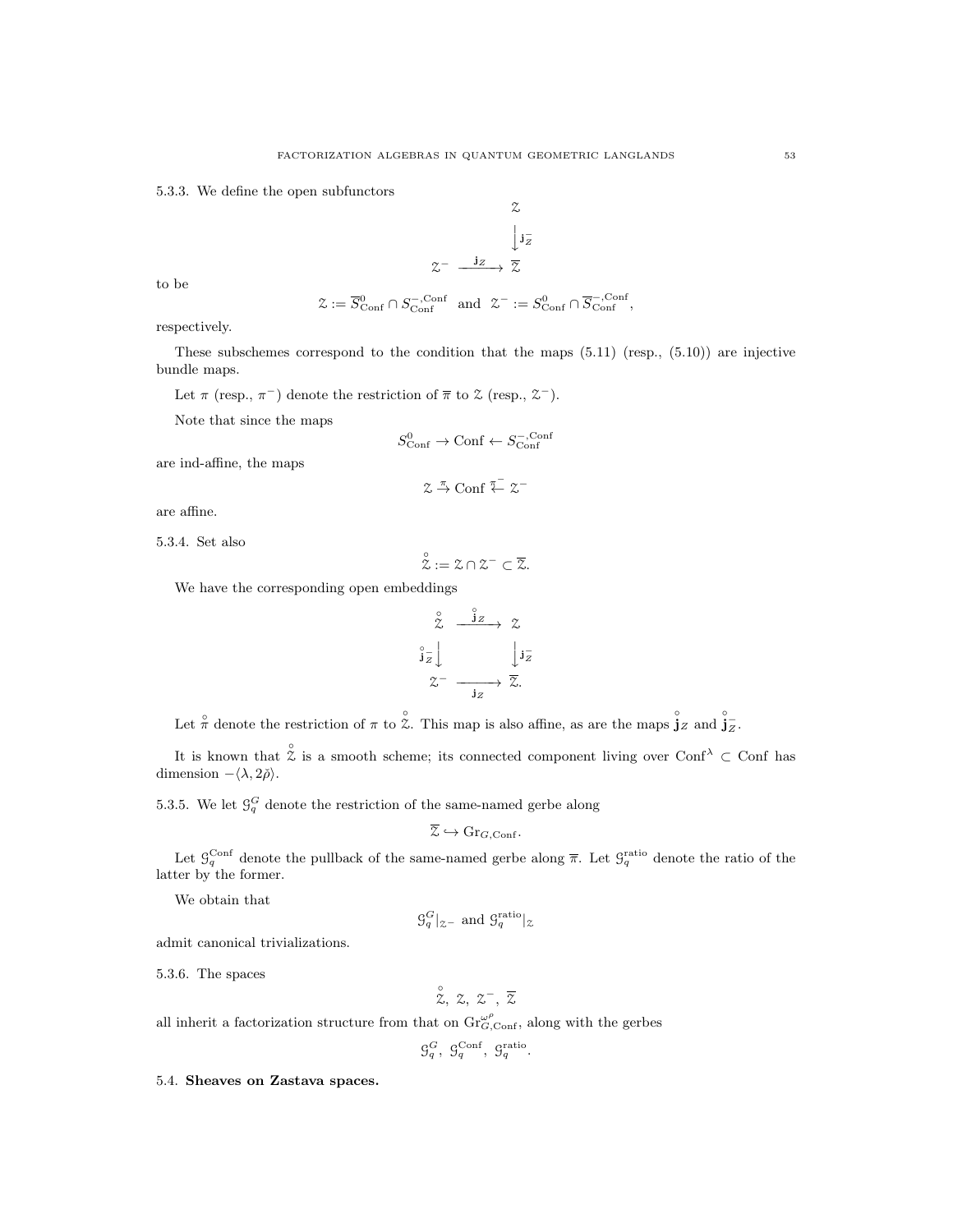5.4.1. The restriction of the map

$$
\chi: S^0_{\text{Conf}} \to \mathbb{G}_a
$$

along  $\mathcal{Z}^- \hookrightarrow S^0_{\text{Conf}}$  defines a map

$$
\mathcal{Z}^- \to \mathbb{G}_a,
$$

which we denote by the same symbol  $\chi$ .

Let

$$
Vac_{Whit,Z} \in Shv(\mathcal{Z}^-)
$$

denote the object

$$
\omega_{\text{Z}^{-}} \overset{*}{\otimes} \chi^*(\text{exp}),
$$

where exp denotes the exponential/Artin-Schreier local system on  $\mathbb{G}_a$ .

The object  $\text{Vac}_{\text{Whit},Z}$  is equipped with a factorization structure along Conf in a natural sense.

We will refer to Vac<sub>Whit,Z</sub> as the basic (a.k.a. vacuum Whittaker) sheaf on  $2^-$ .

5.4.2. Due to the trivialization of  $\mathcal{G}_q^G|_{z^-}$ , we can think of Vac<sub>Whit,Z</sub> as an object of the twisted category  $\text{Shv}_{\mathcal{G}_q^G}(\mathcal{Z}^-)$ , and in this capacity we will denote it by

$$
\text{Vac}_{q,\text{Whit},Z} \in \text{Shv}_{\mathcal{G}_q^G}(\mathcal{Z}^-).
$$

This object is also equipped with a factorization structure along Conf.

5.4.3. Consider the category  $\text{Shv}(\overset{\circ}{\mathcal{Z}})$  and the object

$$
IC_{\overset{\circ}{\mathcal{Z}}}\in \mathrm{Shv}(\overset{\circ}{\mathcal{Z}}).
$$

Note, however, that since  $\hat{z}$  is smooth,

$$
\mathop{\rm IC}\nolimits_{\stackrel{\circ}{\mathcal{Z}}}\simeq \omega_{\stackrel{\circ}{\mathcal{Z}}}[-\mathop{\rm deg}\nolimits],
$$

where deg takes value  $-\langle \lambda, 2\rangle$  over the connected component Conf<sup>λ</sup> of Conf.

Due to the trivialization of  $\mathcal{G}_q^{\text{ratio}}|_{\mathcal{Z}}$ , we can think of IC<sub></sub>° as an object of the category  $\text{Shv}_{\mathcal{G}_q^{\text{ratio}}}(\mathcal{Z})$ . When viewed in this capacity, we will denote it by

$$
\mathop{\rm IC}\nolimits_{q,\stackrel{\circ}{\mathcal{Z}}}\in\mathop{\rm Shv}\nolimits_{\mathop{\rm S}\nolimits_q^{\rm ratio}}(\stackrel{\circ}{\mathcal{Z}}).
$$

We will consider several variants of its extension to an object of  $\text{Shv}_{g_i^{\text{ratio}}}(\mathcal{Z}^-)$ :

$$
\begin{array}{ll} \nabla_{q,Z}^-\mathrel{\mathop:}= (\overset{\circ}{\mathbf{j}}_Z^-)_*(\mathrm{IC}_{q,\overset{\circ}{\mathbb{X}}}), & \Delta_{q,Z}^-\mathrel{\mathop:}= (\overset{\circ}{\mathbf{j}}_Z^-)_!(\mathrm{IC}_{q,\overset{\circ}{\mathbb{X}}}),\\[1mm] & \mathrm{IC}_{q,Z}^-\mathrel{\mathop:}= (\overset{\circ}{\mathbf{j}}_Z^-)_{!*}(\mathrm{IC}_{q,\overset{\circ}{\mathbb{X}}}). \end{array}
$$

We have the tautological maps

(5.12) 
$$
\Delta_{q,Z}^- \to \text{IC}_{q,Z}^- \to \nabla_{q,Z}^-.
$$

We have the following result (see [Ga3, Theorem 7.6]):

**Proposition 5.4.4.** For q which is non-torsion valued, the maps  $(5.12)$  are isomorphisms.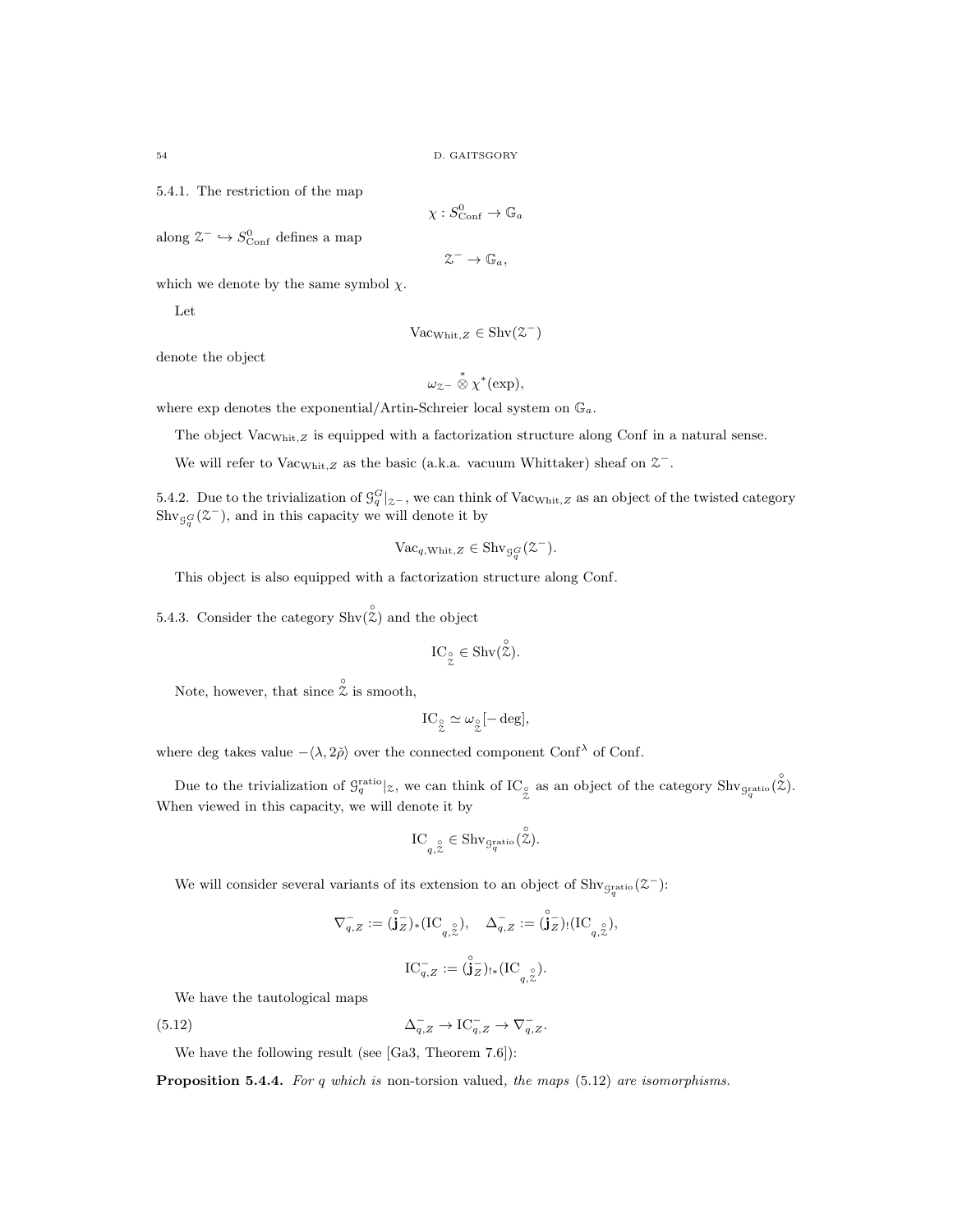5.4.5.  $Set<sup>16</sup>$ 

$$
\mathrm{Gauss}_{q,*}^- := \mathrm{Vac}_{\mathrm{Whit},Z} \overset{!}{\otimes} \nabla_{q,Z}^-, \quad \mathrm{Gauss}_{q,!}^- := \mathrm{Vac}_{\mathrm{Whit},Z} \overset{!}{\otimes} \Delta_{q,Z}^-,
$$

$$
\mathrm{Gauss}_{q,\mathsf{I}*}^- := \mathrm{Vac}_{\mathrm{Whit},Z} \overset{!}{\otimes} \mathrm{IC}_{q,Z}^-.
$$

The above three are objects of the category

$$
\mathrm{Shv}_{\mathcal{G}_q^{\mathrm{Conf}}}(\mathcal{Z}^-),
$$

where we are using  $\frac{1}{\infty}$  as a functor

$$
\mathrm{Shv}_{\mathcal{G}_q^G}(\mathcal{Z}^-) \times \mathrm{Shv}_{\mathcal{G}_q^{\mathrm{ratio}}}(\mathcal{Z}^-) \to \mathrm{Shv}_{\mathcal{G}_q^{\mathrm{Conf}}}(\mathcal{Z}^-).
$$

All three are perverse sheaves, and they each identify with the !-, \*- and !\*-extension, respectively, of their common restriction to  $\hat{\zeta}$ . The maps (5.12) induce maps

(5.13) 
$$
Gauss_{q,!}^- \to Gauss_{q,!}^- \to Gauss_{q,*}^- \to Gauss_{q,*}^-.
$$

According to Proposition 5.4.4, the maps (5.13) are isomorphisms for q which is non-torsion valued. In addition, we have

$$
\mathbb{D}^\mathrm{Verdier}(\mathrm{Gauss}_{q,*}^-)\simeq \mathrm{Gauss}_{q^{-1},!}^- \text{ and } \mathbb{D}^\mathrm{Verdier}(\mathrm{Gauss}_{q,!*}^-)\simeq \mathrm{Gauss}_{q^{-1},!*}^-
$$

up to replacing exp by its inverse.

5.4.6. We now have the following key assertion:

Theorem 5.4.7. The maps

$$
\begin{aligned} &\textbf{(jz)}_!(\text{Gauss}_{q,*}^-)\rightarrow \textbf{(jz)}_*\text{ (Gauss}_{q,*}^-)\\ &\textbf{(jz)}_!(\text{Gauss}_{q,!}^-)\rightarrow \textbf{(jz)}_*\text{ (Gauss}_{q,!}^-)\end{aligned}
$$

and

$$
(\mathbf{j}_Z)_! \left( \mathrm{Gauss}_{q, !*}^- \right) \to (\mathbf{j}_Z)_* \left( \mathrm{Gauss}_{q, !*}^- \right)
$$

are isomorphisms.

In other words, Theorem 5.4.7 says that extension of each of the objects  $Gauss_{q,*}^-$ ,  $Gauss_{q,!}^-$  and Gauss<sub>q,!∗</sub> along

$$
{\mathbf j}_Z:\mathbb{Z}^+\to\overline{\mathbb{Z}}
$$

is clean.

*Proof of Theorem 5.4.7.* The proof of the assertion concerning Gauss<sub> $q, !*$ </sub> repeats that of [Ga3, Theorem 7.3], where we replace [Ga3, Proposition 7.9] by a more precise reference, namely [Camp, Theorem 4.2.1].

The statements concerning  $Gauss_{q,*}^-$  and  $Gauss_{q,!}^-$  are Verdier duals of one another, so we will prove the latter.

The assertion concerning  $Gauss_{q,1}^-$  follows from Corrollary 6.7.3 below: the object  $Gauss_{q,1}^-$  admits a filtration indexed by  $\Lambda^{neg}$  by objects of the form

$$
(\mathbf{i}^{\lambda})_{*} (\Omega^{\sharp,\mathrm{cl}}|_{X^{\lambda}} \boxtimes \mathrm{Gauss}_{q,1*}^{-}),
$$

where  $i^{\lambda}$  is the (finite) map

 $(5.14)$ 

 $X^{\lambda} \times \overline{\mathcal{Z}} \to \overline{\mathcal{Z}}$ .

given by adding the divisor:

 $\mathbf{i}^{\lambda}(D', (D, \mathcal{P}_G, \alpha)) = (D + D', \mathcal{P}_G, \alpha),$ 

 $16$ See Remark 6.2.3 for the explanation of the name Gauss.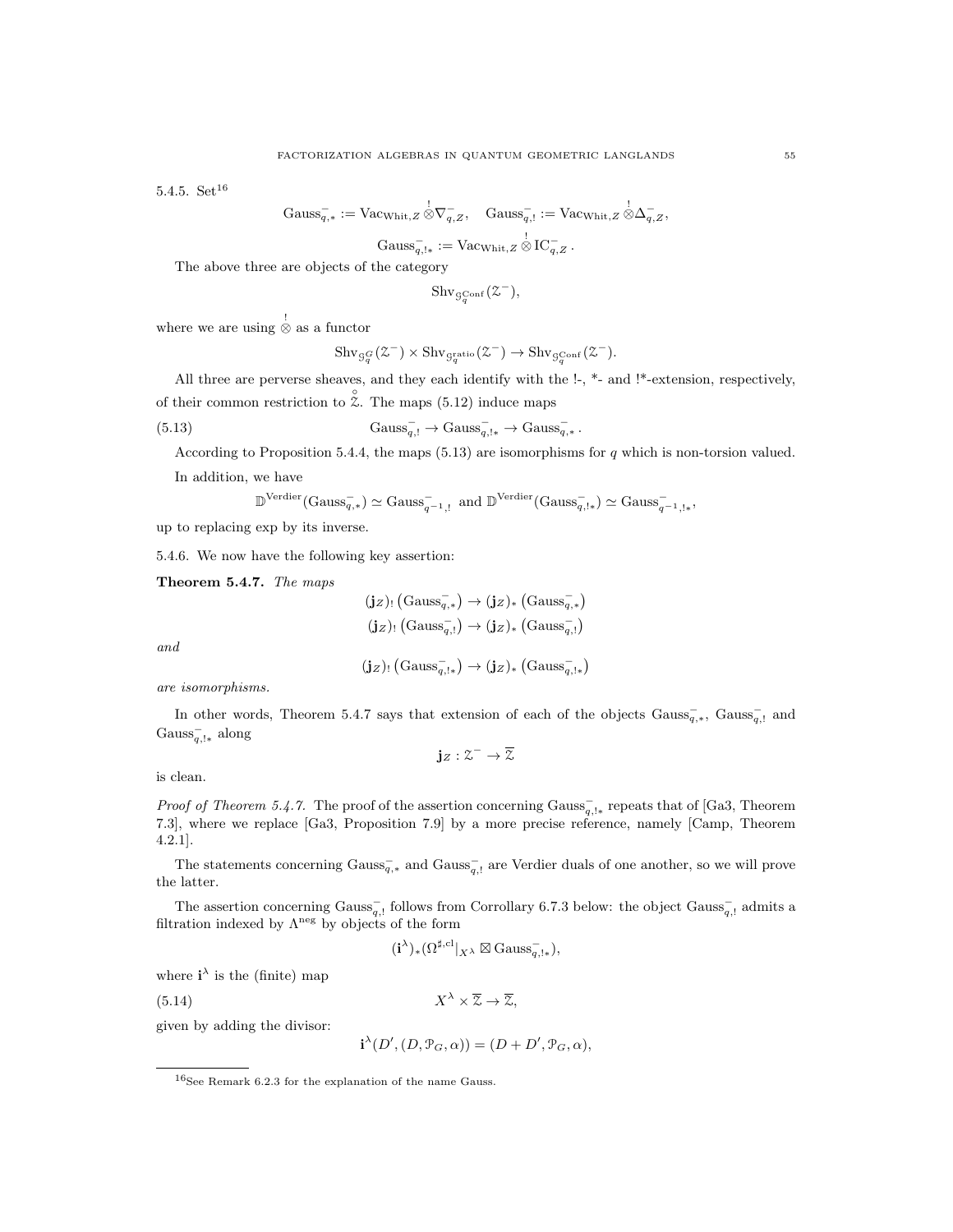so that we have a commutative diagram

$$
X^{\lambda} \times \mathcal{Z}^- \xrightarrow{i^{\lambda}} \mathcal{Z}^-
$$
  
id  $\times$  jz  

$$
X^{\lambda} \times \overline{\mathcal{Z}} \xrightarrow{i^{\lambda}} \overline{\mathcal{Z}}.
$$

 $\Box$ 

,

5.4.8. Denote by

(5.15) Gauss<sub>q,∗</sub>, Gauss<sub>q,!</sub> and Gauss<sub>q,!∗</sub> the resulting three objects of the category  $\text{Shv}_{\mathcal{G}_q^{\text{Conf}}}(\mathcal{Z})$ .

By construction, they carry a natural factorization structure with respect to Conf. The maps (5.13) induce maps

(5.16) 
$$
Gauss_{q,!} \to Gauss_{q,!} \to Gauss_{q,*} \to Gauss_{q,*} .
$$

These maps are isomorphisms for  $q$  which is non-torsion valued.

## Corollary 5.4.9.

(a) The objects Gaussq,<sup>∗</sup>, Gaussq,! and Gaussq,!<sup>∗</sup> are perverse, and identify with the \*-, !- and Goresky- $MacPherson$  extensions along  $\hat{z} \hookrightarrow \overline{z}$  of

$$
\chi^*(\exp)\overset{*}{\otimes}\mathrm{IC}_{q,\overset{\circ}{\mathcal{Z}}}.
$$

(b) We have canonical isomorphisms

$$
\mathbb{D}^{\mathbf{Verdier}}(\mathbf{Gauss}_{q,*}) \simeq \mathbf{Gauss}_{q^{-1},!} \text{ and } \mathbb{D}^{\mathbf{Verdier}}(\mathbf{Gauss}_{q,!*}) \simeq \mathbf{Gauss}_{q^{-1},!*}
$$

up to replacing exp by its inverse.

5.5. The Whittaker category. In the next few subsections we will explain an alternative (in a sense more conceptual) construction of the objects (5.15), using some material from [GLys2].

The contents of Sects. 5.5-5.7 will not be used in the sequel.

5.5.1. Since the gerbe  $\mathcal{G}_q^G$  is  $\mathfrak{L}(N)_{\text{Conf}}^{\omega^{\rho}}$ -equivariant, it makes sense to consider the category

$$
\text{Whit}_{q,\text{Conf}}(G) := \text{Shv}_{\mathcal{G}_q^G}(\text{Gr}_{G,\text{Conf}}^{\omega^{\rho}})^{\mathfrak{L}(N)_{\text{Conf}}^{\omega^{\rho}},\chi^*(\exp)},
$$

see [GLys2, Sect, 8.4.2].

In the above formula, the superscript  $\mathfrak{L}(N)_{\text{Conf}}^{\omega^{\rho}}, \chi^*(\text{exp})$  means twisted-equivariance with respect to  $\mathfrak{L}(N)_{\text{Conf}}^{\omega^{\rho}}$  against the pullback of exp by means of  $\chi$ .

5.5.2. Consider also the categories

$$
\text{Whit}_{q, \text{Conf}}(G)^{\leq 0} := \text{Shv}_{\mathcal{G}_q^G}(\overline{S}_{\text{Conf}}^0)^{\mathfrak{L}(N)_{\text{Conf}}^{\omega^\rho}, \chi^*(\exp)},
$$

and

$$
\text{Whit}_{q,\text{Conf}}(G)^{=0} := \text{Shv}_{\mathcal{G}_q^G}(S^0_{\text{Conf}})^{\mathfrak{L}(N)_{\text{Conf}}^{\omega^{\rho}}, \chi^*(\exp)}.
$$

We can view  $\text{Whit}_{q,\text{Conf}}(G)^{\leq 0}$  as a full subcategory of  $\text{Whit}_{q,\text{Conf}}(G)$  via the closed embedding

 $\overline{S}_{\text{Conf}}^0 \subset \text{Gr}_{G,\text{Conf}}^{\omega^\rho}.$ 

From the identification (5.4), we obtain:

**Lemma 5.5.3.** Restriction along Conf  $\stackrel{\$}{\rightarrow} S^0_{\text{Conf}}$  defines an equivalence

$$
Whit_{q,Conf}(G)^{=0} \to Shv(Conf).
$$

Furthermore, the standard stabilizer calculation implies: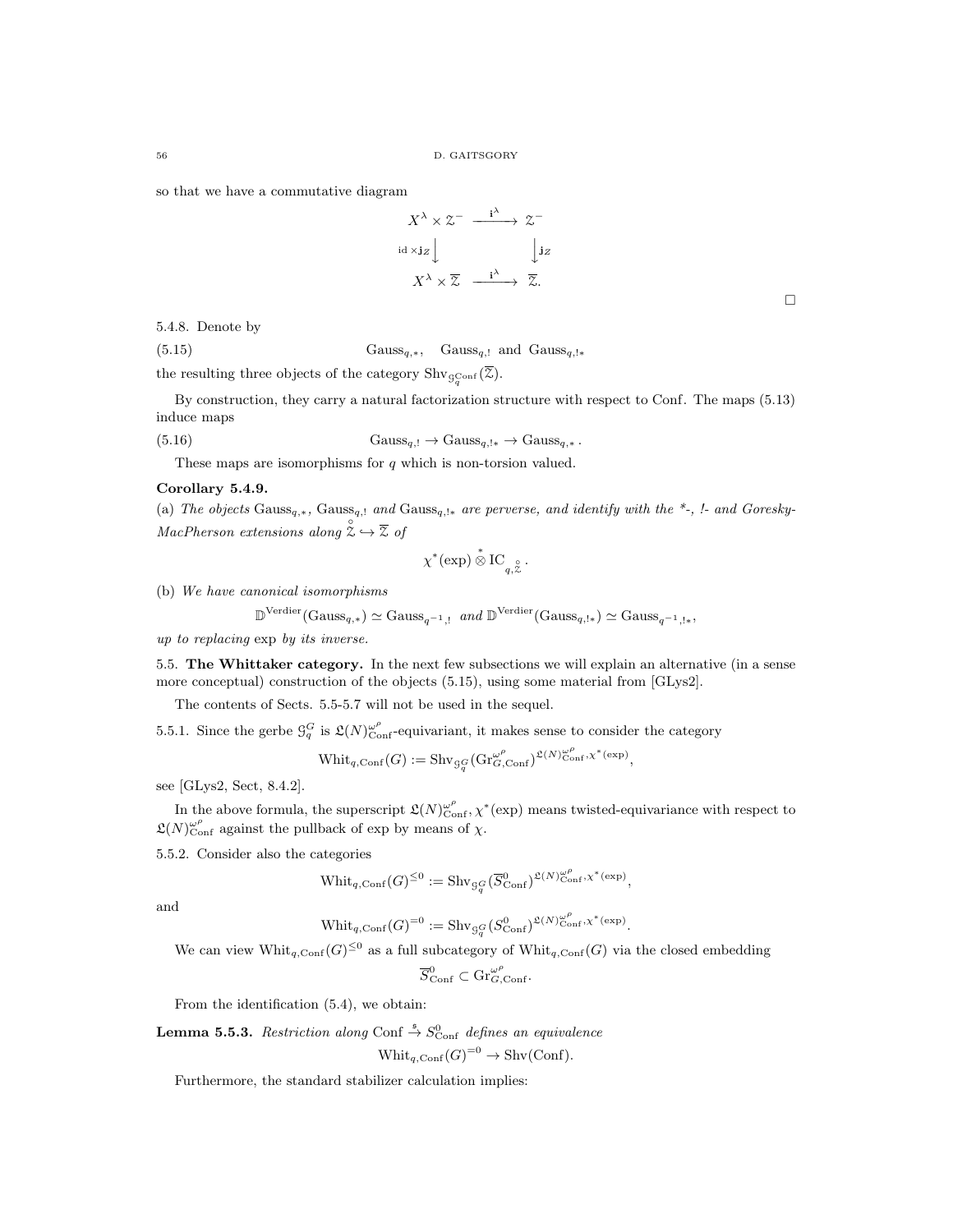**Lemma 5.5.4.** Any object of  $\text{Whit}_{q,\text{Conf}}(G)^{=0}$  supported on  $\overline{S}_{\text{Conf}}^0 - S_{\text{Conf}}^0$  is zero.

Corollary 5.5.5. The functor

$$
\text{Whit}_{q,\text{Conf}}(G)^{\leq 0} \to \text{Whit}_{q,\text{Conf}}(G)^{=0},
$$

given by restriction, is an equivalence.

Combining Lemma 5.5.3 and Corrollary 5.5.5, we obtain:

**Corollary 5.5.6.** Restriction along Conf  $\stackrel{\mathsf{s}}{\rightarrow} \overline{S}_{\text{Conf}}^0$  defines an equivalence

$$
Whit_{q,Conf}(G)^{\leq 0} \to Shv(Conf).
$$

5.5.7. Let

$$
\mathrm{Vac}_{q,\mathrm{Whit}}\in \mathrm{Whit}_{q,\mathrm{Conf}}(G)^{\leq 0}\subset \mathrm{Shv_{\mathcal{G}_q^G}}(\overline{S}_{\mathrm{Conf}}^0)\subset \mathrm{Shv_{\mathcal{G}_q^G}}(\mathrm{Gr}_{G,\mathrm{Conf}}^{\omega^\rho})
$$

be the object that corresponds under the equivalence of Corrollary 5.5.6 to

$$
\omega_{\mathrm{Conf}} \in \mathrm{Shv}(\mathrm{Conf}).
$$

It follows from Lemma 5.5.4 that the canonical map

(5.17) 
$$
\mathbf{j}(\text{Vac}_{q,\text{Whit}}|_{S^0_{\text{Conf}}}) \to \mathbf{j}_*(\text{Vac}_{q,\text{Whit}}|_{S^0_{\text{Conf}}})
$$

is an isomorphism.

5.5.8. It is immediate from the definitions that we have a canonical isomorphism

(5.18)  $\text{Vac}_{q,\text{Whit}}|_{z^-} \simeq \text{Vac}_{q,\text{Whit},Z},$ 

where −|<sup>−</sup> denotes the !-restriction.

## 5.6. The semi-infinite category.

5.6.1. Set

$$
\mathrm{SI}_{q,\mathrm{Conf}}^-(G) := \mathrm{Shv}_{\mathrm{G}_q^{\mathrm{ratio}}}(\mathrm{Gr}_{G,\mathrm{Conf}}^{\omega^\rho})^{\mathfrak{L}(N^-)}^{\omega^\rho}_{\mathrm{Conf}}.
$$

Set also

$$
\mathrm{SI}_{q,\mathrm{Conf}}^-(G)^{\leq 0}:=\mathrm{Shv}_{\mathrm{G}_q^{\mathrm{ratio}}}(\overline{S}_{\mathrm{Conf}}^{-,\mathrm{Conf}})^{\mathfrak{L}(N^{-})^{\omega^{\rho}}_{\mathrm{Conf}}}
$$

and

$$
\mathrm{SI}_{q,\mathrm{Conf}}^-(G)^{=0}:=\mathrm{Shv}_{\mathcal{G}_q^{\mathrm{ratio}}}(S^{-,\mathrm{Conf}}_{\mathrm{Conf}})^{\mathfrak{L}(N^-)_{{\mathrm{Conf}}}^{\omega_r^\rho}}.
$$

As in the case of Whit, restriction along  $\mathfrak{s}^-$  defines an equivalence

(5.19) 
$$
\mathrm{SI}_{q,\mathrm{Conf}}^{-}(G)^{=0} \to \mathrm{Shv}(\mathrm{Conf}).
$$

5.6.2. The trivialization of  $\mathcal{G}_q^{\text{ratio}}$  over  $S_{\text{Conf}}^{-,\text{Conf}}$  defines an equivalence

$$
\mathrm{SI}_{q,\mathrm{Conf}}^-(G)^{=0}:=\mathrm{Shv}_{\mathcal{G}_q^{\mathrm{ratio}}}(S^{-,\mathrm{Conf}}_{\mathrm{Conf}})^{\mathfrak{L}(N^{-})^{\omega_{\mathrm{Conf}}^{\rho}}}\simeq \mathrm{Shv}(S^{-,\mathrm{Conf}}_{\mathrm{Conf}})^{\mathfrak{L}(N^{-})^{\omega_{\mathrm{Conf}}^{\rho}}}_{\mathrm{conf}}.
$$

Thus,  $\omega_{S_{\text{Conf}}^-, \text{Conf}}$  makes sense as an object of  $\mathrm{SI}_{q,\text{Conf}}^-(G)^{=0}$ ; when considered in this role we will denote it by  $\omega_{q,S_{\text{Conf}}^-, \text{Conf}}$ . Under the equivalence (5.19), it corresponds to  $\omega_{\text{Conf}} \in \text{Shv}(\text{Conf})$ .

We will consider several variants of the extension of  $\omega_{q,S_{\text{Conf}}^-\text{Conf}}$  to an object of  $\mathrm{SI}_{q,\text{Conf}}^-(G)^{\leq 0}$ .

5.6.3. One such extension is

$$
\nabla_q^-:=(\mathbf{j}^-)_*(\omega_{q,S_{\text{Conf}}^-, \text{Conf}}),
$$

i.e., we apply \*-extension with respect to the open embedding (5.7).

Another extension is

$$
\Delta^-_q:=(\mathbf{j}^-)_!({\omega}_{q,S^{-,{\rm Conf}}_{\rm Conf}}).
$$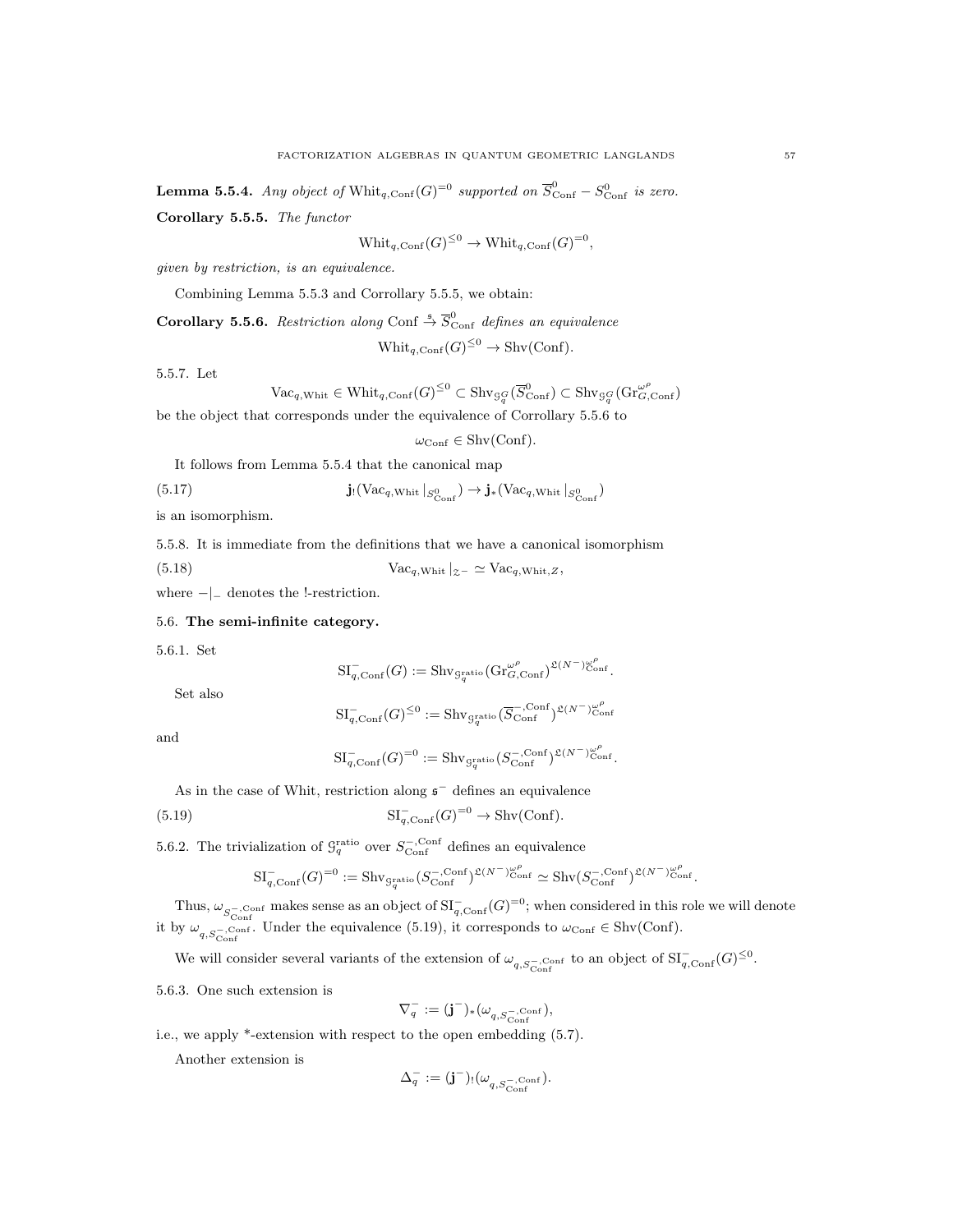5.6.4. We have a canonical map

$$
\Delta_q^- \to \nabla_q^-.
$$

We claim:

**Proposition 5.6.5.** Assume that  $q$  is not a root of unity. Then the map

$$
\Delta^-_q \to \nabla^-_q
$$

is an isomorphism.

*Proof.* The indscheme  $\overline{S}_{\text{Conf}}^{-,\text{Conf}}$  admits a stratification parameterized by  $\Lambda^{\text{pos}}$ 

$$
\overline{S}_{\text{Conf}}^{-,\text{Conf}} = \mathop{\cup}\limits_{\mu} S_{\text{Conf}}^{-,\text{Conf}+\mu}
$$

with

$$
S_{\rm Conf}^{-,{\rm Conf}+0}=S_{\rm Conf}^{-,{\rm Conf}};
$$

see [GLys2, Sect. 12.2]. We need to show that the !-restriction of  $\Delta_q^-$  to any  $S_{\text{Conf}}^{-,\text{Conf}+\mu}$  with  $\mu \neq 0$ vanishes. We will obtain the required vanishing from considerations of equivariance with respect to

$$
\mathfrak{L}(N)_{\text{Conf}}^{\omega^{\rho}} \cdot \mathfrak{L}^{+}(T)_{\text{Conf}} := \mathfrak{L}(B)_{\text{Conf}}^{\omega^{\rho}} \underset{\mathfrak{L}(T)_{\text{Conf}}}{\times} \mathfrak{L}^{+}(T)_{\text{Conf}}
$$

acting on  $\mathrm{Gr}_{G,\mathrm{Conf}}^{\omega^{\rho}}$ .

The initial observation is that the gerbe  $\mathcal{G}_q^G$  is equivariant with respect to  $\mathfrak{L}^+(T)_{\text{Conf}} \cdot \mathfrak{L}(N)_{\text{Conf}}^{\omega^{\rho}}$ .

The action of  $\mathfrak{L}^+(T)_{\text{Conf}}$  preserves the section  $\mathfrak{s}^-$ . We equip  $\mathfrak{G}^{\text{Conf}}_q$  with a structure of  $\mathfrak{L}^+(T)_{\text{Conf}}$ equivariance so that the identification

$$
(\mathfrak{s}^-)^*(\mathfrak{G}_q^G) \simeq \mathfrak{G}_q^{\text{Conf}}
$$

is  $\mathfrak{L}^+(T)$ <sub>Conf</sub>-equivariant. We regard  $\mathcal{G}_q^{\text{Conf}}$  as  $\mathfrak{L}(N)_{\text{Conf}}^{\omega^{\rho}} \cdot \mathfrak{L}^+(T)_{\text{Conf}}$ -equivariant via the projection

$$
\mathfrak{L}(N)_{\text{Conf}}^{\omega^{\rho}} \cdot \mathfrak{L}^+(T)_{\text{Conf}} \twoheadrightarrow \mathfrak{L}^+(T)_{\text{Conf}}.
$$

This equips the gerbe  $\mathcal{G}_q^{\text{ratio}}$  also with a  $\mathfrak{L}(N)_{\text{Conf}}^{\omega^{\rho}} \cdot \mathfrak{L}^+(T)_{\text{Conf}}$ -equivariant structure.

With respect to the above equivariance structure on  $\mathcal{G}_q^{\text{ratio}}$ , the object  $\omega_{q,S_{\text{Conf}}^-\text{Conf}}$  is equivariant. Hence, so is  $\Delta_q^-$ . Therefore, so is its !-restriction to any  $S_{\text{Conf}}^{-,\text{Conf}+\mu}$ .

However, we claim that if q is non-torsion valued, and  $\mu \neq 0$ , the category

$$
\mathrm{Shv}_{\mathcal{G}_q^{\mathrm{ratio}}}\big(S_{\mathrm{Conf}}^{-,\mathrm{Conf}+\mu}\big)^{\mathfrak{L}(N)_{\mathrm{Conf}}^{\omega^\rho}\cdot\mathfrak{L}^+(T)_{\mathrm{Conf}}}
$$

is zero.

Indeed, we claim that for any point on this stratum, the character sheaf on the stabilizer of this point in  $\mathfrak{L}(N)_{\text{Conf}}^{\omega^{\rho}} \cdot \mathfrak{L}^{+}(T)_{\text{Conf}}$ , arising from the structure of  $\mathfrak{L}(N)_{\text{Conf}}^{\omega^{\rho}} \cdot \mathfrak{L}^{+}(T)_{\text{Conf}}$ -equivariance on  $\mathcal{G}_q^{\text{ratio}}$ , is non-trivial.

Indeed, the point in question lives over a point

$$
D = \Sigma \lambda_k \cdot x_k \in \text{Conf},
$$

and it belongs to

$$
\prod_{k} S_{x_k}^{-,\lambda_k + \mu_k} \subset \prod_{k} \text{Gr}_{G,x_k}^{\omega^{\rho}} = \text{Gr}_{G,\text{Conf}}^{\omega^{\rho}} \underset{\text{Conf}}{\times} \{D\}, \quad \Sigma \mu_k = \mu.
$$

Translating by means of

$$
\prod_{k} \mathfrak{L}(N)_{x_k}^{\omega^\rho} \simeq \mathfrak{L}(N)_{\text{Conf}}^{\omega^\rho} \underset{\text{Conf}}{\times} \{D\},\
$$

we can assume that our point is invariant with respect to

(5.20) 
$$
\prod_{k} \mathfrak{L}^{+}(T)_{x_{k}} \simeq \mathfrak{L}^{+}(T)_{\text{Conf}} \underset{\text{Conf}}{\times} \{D\}.
$$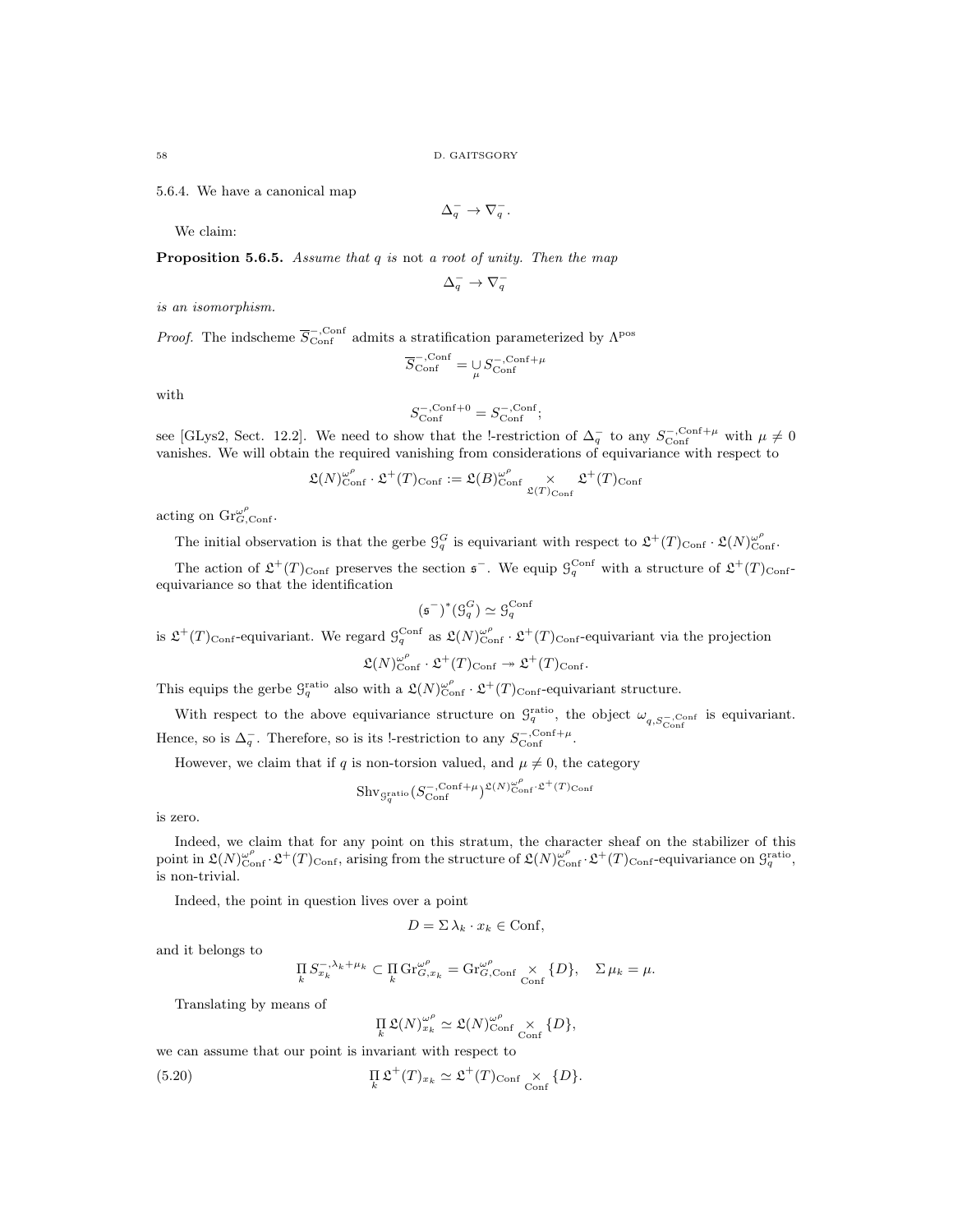Now, the character sheaf on (5.20) arising from the structure of  $\mathfrak{L}^+(T)_{\text{Conf}}$ -equivariance on  $\mathcal{G}_q^{\text{ratio}}$ equals the pullback of

$$
\mathop{\boxtimes}\limits_k\Psi_{b(\mu_k,-)}
$$

along

$$
\prod_k \mathfrak{L}^+(T)_{x_k} \to \prod_k T,
$$

where  $\Psi$  denotes the Kummer local system.

This character sheaf is non-trivial, since for  $\mu' \neq 0$ , the element

$$
b(\mu',-)\in \mathrm{Hom}(\Lambda, \mathfrak{Z})
$$

is non-zero, by the assumption on  $q$ .

 $\Box$ 

5.6.6. Finally, we introduce the third object of  $\mathrm{SI}_{q,\mathrm{Conf}}^-(G)^{\leq 0}$  that we will consider, to be denoted  $IC_q^{\frac{\infty}{2},-}.$ 

Breaking G into simple factors, we can assume that  $q$  is either torsion-valued or non-torsion valued. When  $q$  is non-torsion valued, se set

$$
\Delta_q^- =: \mathrm{IC}_q^{\frac{\infty}{2},-} := \nabla_q^-,
$$

where the composite isomorphism is justified by Proposition 5.6.5.

When q is torsion-valued, we let  $IC_q^{\frac{\infty}{2},-}$  be the object introduced in [GLys2, Sect. 18.3.2] under the name "metaplectic semi-infinite IC sheaf", and denoted there by  $IC_{q,\text{Conf}}^{\frac{\infty}{2},-}$ 

5.6.7. Note that by construction, we have an isomorphism

(5.21) 
$$
\operatorname{IC}_{q,\mathcal{Z}} \simeq \omega_{q,S_{\text{Conf}}^{-},\text{Conf}}|_{\mathcal{Z}} [-\operatorname{deg}],
$$

as objects of  $\text{Shv}_{\mathcal{G}_q^{\text{Conf}}}(\hat{\zeta})$ , where we remind that  $-|$ - stands for !-restriction.

The isomorphism extends to an isomorphism

(5.22) 
$$
\nabla_{q,Z}^- \simeq \nabla_q^-|_{\mathcal{Z}^-}[\text{deg}],
$$

as objects of  $\text{Shv}_{\mathcal{G}_q^{\text{Conf}}}(\mathcal{Z}^-)$  (indeed, both sides are \*-extensions from  $\hat{\mathcal{Z}}$ ).

In addition, we claim:

Proposition 5.6.8. The isomorphism  $(5.21)$  extends to isomorphisms

$$
\Delta_{q,Z}^- \simeq \Delta_q^-|_{z^-}[-\text{deg}]
$$

(5.24) 
$$
IC_{q, z-} \simeq IC_q^{\frac{\infty}{2}, -} |_{z-}[-\deg]
$$

as objects of  $\text{Shv}_{\mathcal{G}_q^{\text{Conf}}}(\mathcal{Z}^-)$ .

*Proof.* When  $q$  is non-torsion-valued, the assertion follows from Propositions 5.4.4 and 5.6.5.

Assume now that  $q$  is torsion-valued. In this case, the isomorphism  $(5.23)$  is a metaplectic version of the combination of [Ga1, Theorem 3.2.4] and [Ga2, Corollary 3.6.5]. The isomorphism (5.24) is a metaplectic version of [Ga2, Proposition 3.8.3].

# 5.7. Gauss objects via the Whittaker and the semi-infinite category.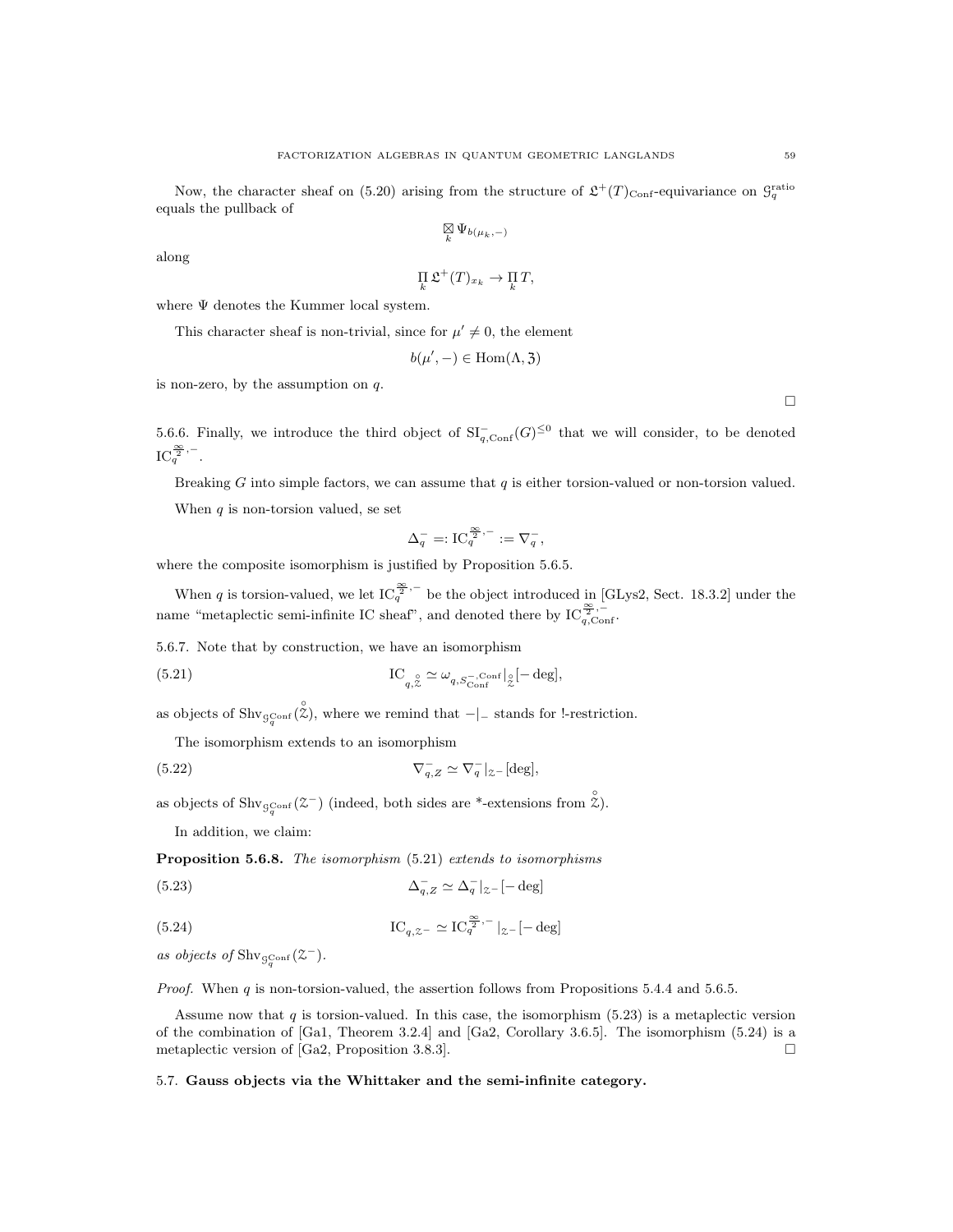5.7.1. Consider the objects

(5.25) 
$$
\text{Vac}_{q,\text{Whit}} \stackrel{!}{\otimes} \nabla_q^-, \quad \text{Vac}_{q,\text{Whit}} \stackrel{!}{\otimes} \Delta_q^- \text{ and } \text{Vac}_{q,\text{Whit}} \stackrel{!}{\otimes} \text{IC}_q^{\stackrel{\infty}{\otimes},-}
$$

in the category

$$
\mathrm{Shv}_{\mathcal{G}_q^{\mathrm{Conf}}}\big(\mathrm{Gr}_{G,\mathrm{Conf}}^{\omega^\rho}\big).
$$

By construction, they are supported on

$$
\overline{\mathcal{Z}} \subset \mathrm{Gr}_{G,\mathrm{Conf}}^{\omega^\rho},
$$

so we can think of them as objects of  $\text{Shv}_{\mathcal{G}_q^{\text{Conf}}}(\mathcal{Z})$ .

Furthermore, it follows from the definitions that that their further !-restrictions to  $\hat{z} \in \overline{\mathcal{Z}}$  all identify canonically with

$$
Gauss_{q,*}\mid_{\mathcal{Z}} \ \simeq Gauss_{q,!}\mid_{\mathcal{Z}} \ \simeq Gauss_{q,!}\mid_{\mathcal{Z}} \ \simeq Gauss_{q,!*}\mid_{\mathcal{Z}}.
$$

We claim:

Proposition 5.7.2. The above identifications extend to identifications

$$
\begin{aligned}\n\text{Vac}_{q, \text{Whit}} \,\, &\stackrel{!}{\otimes} \nabla_q^- \simeq \text{Gauss}_{q,*}, \quad \text{Vac}_{q, \text{Whit}} \,\, &\stackrel{!}{\otimes} \Delta_q^- \simeq \text{Gauss}_{q,!}, \\
\text{Vac}_{q, \text{Whit}} \,\, &\stackrel{!}{\otimes} \text{IC}_{q}^{\frac{\infty}{2},-} \simeq \text{Gauss}_{q,!*} \n\end{aligned}
$$

over all of  $\overline{z}$ .

Proof. By the isomorphism (5.17), the objects in the left-hand side are \*-extensions of their respective restrictions to  $\mathcal{Z}^-$ . By Theorem 5.4.7, the same is true for the objects appearing in the right-hand side. Hence, it is enough to establish the corresponding isomorphisms over  $\mathcal{Z}^-$ . Now the assertion follows from the isomorphisms  $(5.22)$ ,  $(5.23)$  and  $(5.24)$ , respectively,

 $\Box$ 

## 6. Factorization algebras arising from the Whittaker sheaf

In this section we will state and prove the main results of this paper: they assert that the factorization algebras  $\Omega_q$ , introduced earlier, can be obtained geometrically from sheaves on the Zastava space.

6.1. Factorization algebras  $\Omega_{q,\text{Whit}}^{\text{sml}}$ ,  $\Omega_{q,\text{Whit}}^{\text{Lus}}$  and  $\Omega_{q,\text{Whit}}^{\text{DK}}$ .

6.1.1. We define the objects

(6.1)  $\Omega_{q,\text{Whit}}^{\text{DK}}, \ \Omega_{q,\text{Whit}}^{\text{Lus}} \text{ and } \Omega_{q,\text{Whit}}^{\text{sml}}$ 

in  $\mathrm{Shv}_{\mathcal{G}_q^{\mathrm{Conf}}}(\mathrm{Conf})$  to be

$$
\overline{\pi}_!(\mathrm{Gauss}_{q,*}), \overline{\pi}_!(\mathrm{Gauss}_{q,!}) \text{ and } \overline{\pi}_!(\mathrm{Gauss}_{q,!*}),
$$

respectively.

Note that since the morphism  $\bar{\pi}$  is proper, in the above formula,  $\bar{\pi}$  could be replaced by  $\bar{\pi}_*$ .

6.1.2. The factorization structure on the objects (5.15) gives rise to a structure of factorization algebra in  $\text{Shv}_{\mathcal{G}_q^{\text{Conf}}}(\text{Conf})$  on the objects (6.1).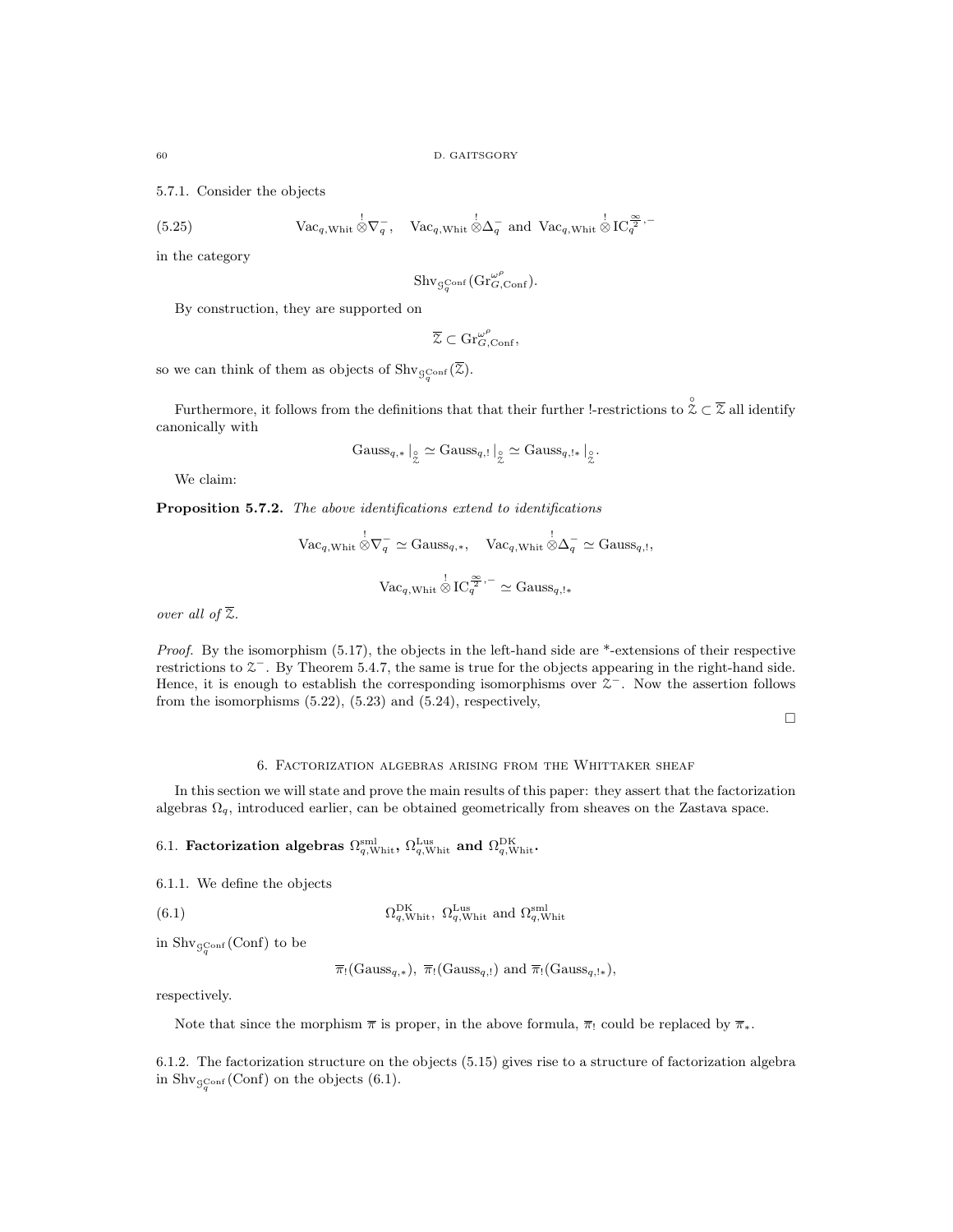6.1.3. From Corrollary 5.4.9 we obtain:

Corollary 6.1.4. We have the isomorphisms

$$
\mathbb{D}^{\text{Verdier}}(\Omega_{q,\text{Whit}}^{\text{DK}}) \simeq \Omega_{q^{-1},\text{Whit}}^{\text{Lus}} \text{ and } \mathbb{D}^{\text{Verdier}}(\Omega_{q,\text{Whit}}^{\text{sml}}) \simeq \Omega_{q^{-1},\text{Whit}}^{\text{sml}}.
$$

Proof. We only have to show that replacing exp by its inverse does not affect the objects (6.1).

The above replacement can be affected by the action of  $(-1) \in \mathbb{G}_m$  as an automorphism of  $\mathbb{G}_a$ . The morphism  $\chi : \overline{Z} \to \mathbb{G}_a$  is  $\mathbb{G}_m$ -equivariant with respect to the action of  $\mathbb{G}_m$  on  $\overline{Z}$  given by

 $\mathbb{G}_m \stackrel{2\rho}{\rightarrow} T \subset \mathfrak{L}^+(T)$ 

and the action of the latter on  $\text{Gr}_{G}^{\omega^{\rho}}$ , and the square of the action of  $\mathbb{G}_{m}$  on  $\mathbb{G}_{a}$  by dilations.

The result now follows from the fact that the morphism  $\bar{\pi}$  is  $\mathbb{G}_m$ -equivariant.

6.1.5. We now claim:

Proposition 6.1.6. The objects (6.1) are perverse.

Proof. Recall that  $\pi^-$  denotes the restriction of  $\pi$  to  $\mathcal{Z}^-$ . Recall also that the morphism  $\pi^-$  is affine, while

$$
Gauss_{q,?}^- = Gauss_{q,?}|_{z^-}
$$

are perverse for ? = \*,! or !\*. Hence  $\pi_1^-(\text{Gauss}_{q,?}^-)$  is cohomologically  $\geq 0$ , while  $\pi_*^-(\text{Gauss}_{q,?}^-)$  is cohomologically  $\leq 0$ .

However, by Theorem 5.4.7, we have

$$
\pi_!^- (\text{Gauss}_{q,?}^-) \simeq \Omega_{q,\text{Whit}}^? \simeq \pi_*^- (\text{Gauss}_{q,?}^-)
$$

for each of the three versions.

#### 6.2. Statement of the main results.

6.2.1. First, we claim:

Proposition 6.2.2. Assume that q is non-degenerate. Then the natural maps

$$
\Omega_{q,\mathrm{Whit}}^{\mathrm{Lus}} \to \Omega_{q,\mathrm{Whit}}^{\mathrm{sml}} \to \Omega_{q,\mathrm{Whit}}^{\mathrm{DK}}
$$

become isomorphisms after restriction to Conf. The resulting perverse sheaf on Conf identifies with  $\stackrel{\circ}{\Omega}_q$ .

Proof. By factorization, the statement reduces to showing that for every simple coroot, the restriction of the objects (6.1) to Conf<sup>- $\alpha_i$ </sup> identifies with  $e_X[1]$ . We have:

(6.2) 
$$
\overline{z} \times \text{Conf}^{-\alpha_i} \simeq X \times \mathbb{P}^1,
$$

while

$$
\stackrel{\circ}{\mathcal{Z}}\times{\rm Conf}^{-\alpha_i}\subset {\mathcal{Z}}^-\times{\rm Conf}^{-\alpha_i}\subset \overline{\mathcal{Z}}\times{\rm Conf}^{-\alpha_i}
$$

correspond under the identification (6.2)

$$
X \times {\mathbb G}_m \subset X \times {\mathbb A}^1 \subset X \times {\mathbb P}^1,
$$

respectively.

Now, it is shown in [GLys2, Sect. 18.4.10] that in terms of the identification (6.2) (and the trivialization of the gerbe  $\mathcal{G}_q^{\text{Conf}}$  over  $\text{Conf}^{-\alpha_i}$ , we have:

$$
\operatorname{Gauss}_{q,?}^-\vert_{\stackrel{\circ}{\mathcal{Z}}}\simeq \mathsf{e}_X[1]\boxtimes \operatorname{Gauss}_{q(\alpha_i)}[1]
$$

 $\Box$ 

 $\Box$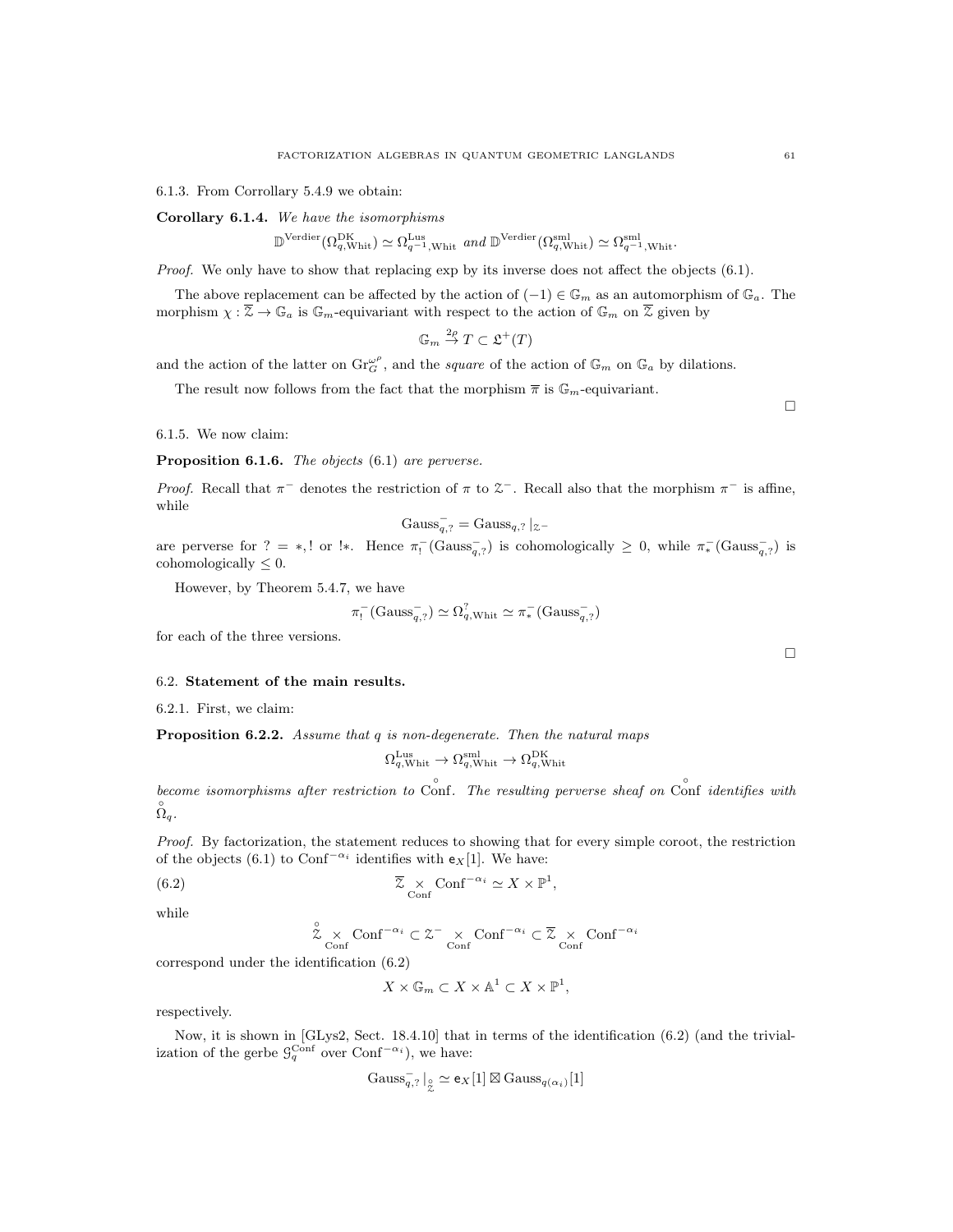where for  $\zeta \in \mathfrak{Z}$  we denote

(6.3) 
$$
\text{Gauss}_{\zeta} := \exp |_{\mathbb{G}_m} \overset{*}{\otimes} \Psi_{\zeta},
$$

where we recall that  $\Psi_{\zeta}$  denotes the Kummer local system on  $\mathbb{G}_m$  corresponding to the element  $\zeta \in \mathfrak{Z}$ .

The objects

$$
Gauss_{q,*}^-,\ Gauss_{q,!}^-,\ Gauss_{q,!}^-
$$

are given by \*-, !- and !\*- extensions of  $Gauss_{q, ?}^{-} \mid_{\hat{Z}}$ , respectively. However, for  $q(\alpha_i) \neq 0$  (the condition that q is non-degenerate), the extension of  $\Psi_{q(\alpha_i)}$  along  $\mathbb{G}_m \hookrightarrow \mathbb{A}^1$  is clean.

Finally, we have:

$$
H^{i}(\mathbb{G}_{m}, \text{Gauss}_{\zeta}) = \begin{cases} 0 \text{ for } i \neq 1, \\ \text{e for } i = 1. \end{cases}
$$

 $\Box$ 

Remark 6.2.3. The name Gauss stems from the fact that the right-hand side in (6.3) is the local system, whose cohomology is the geometric counterpart of the Gauss sum.

6.2.4. We are now ready to state the two main results of this paper.

**Theorem 6.2.5.** Assume that q avoids small torsion<sup>17</sup>. Then the identification of Proposition 6.2.2 extends to isomorphisms

$$
\Omega_{q,\text{Whit}}^{\text{DK}} \simeq \Omega_{q}^{\text{DK}} \quad \text{and} \quad \Omega_{q,\text{Whit}}^{\text{Lus}} \simeq \Omega_{q}^{\text{Lus}}.
$$

Note that the two isomorphisms stated in Theorem 6.2.5 are obtained from one another by Verdier duality.

Theorem 6.2.6. Assume that q avoids small torsion. Then the identification of Proposition 6.2.2 extends to an isomorphism

$$
\Omega_{q,\text{Whit}}^{\text{sml}} \simeq \Omega_{q}^{\text{sml}}.
$$

Remark 6.2.7. It is shown in [Ras, Theorem 3.4.1] that for  $q=0$ , the object  $\Omega_{q,\text{Whit}}^{\text{small}}$  vanishes. It is then a formal consequence of Theorem 6.6.2 below that in this case  $\Omega_{q,\text{Whit}}^{\text{Lus}} \simeq \Omega^{\text{cl}}$ .

6.2.8. The plan of the rest of the paper is the following: in the next subsection we will show that Theorem 6.2.6 is equivalent to Theorem 6.3.8, which asserts a certain sub-top cohomology vanishing. In Sect. 6.5 we will show that Theorems 6.2.5 and 6.2.6 are equivalent to one another.

In Sect. 6.6 we will prove Theorems 6.2.5 and 6.2.6 over a ground field of characteristic 0, thereby also proving Theorem 6.3.8.

Finally, in Sect. 7 we will show that the assertion of Theorem 6.3.8 over a ground field of characteristic 0 implies the assertion of Theorem 6.3.8 over any ground field. This will complete the proof of Theorems 6.2.5 and 6.2.6 over any ground field as well.

6.3. Interpretation as sub-top cohomology vanishing. The goal of this subsection is to reduce the assertion of Theorem 6.2.6 to an essentially combinatorial statement about MV cycles.

<sup>&</sup>lt;sup>17</sup>See Sect. 1.1.5 for what this means.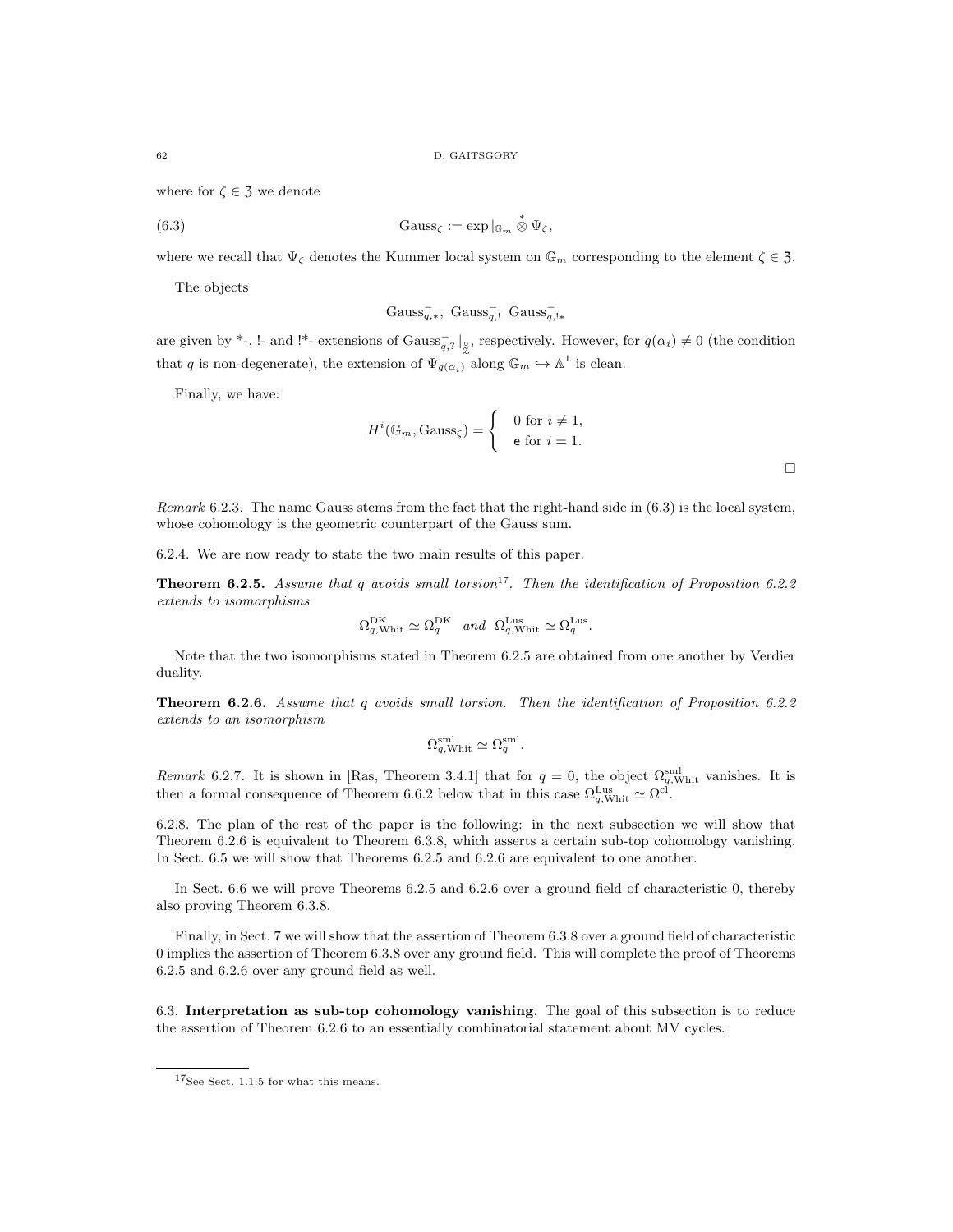6.3.1. Note that by Corrollary 6.1.4, induction on  $|\lambda|$ , étale invariance and factorization, the assertion of Theorem 6.2.6 is equivalent to the fact that

$$
(\iota_{\lambda})^! (\Omega_{q,\mathrm{Whit}}^{\mathrm{sml}}) \in \mathrm{Vect}_{\mathcal{G}_{q,x}^{\lambda}}
$$

lives in cohomological degrees  $\geq 2$ .

Realizing  $\Omega_{q,\text{Whit}}^{\text{sml}}$  as

$$
\pi_*^-(\mathrm{Gauss}_{q,!*}^-),
$$

by base change, we have

$$
(\iota_\lambda)^!(\Omega_{q,\mathrm{Whit}}^{\mathrm{sml}}) \simeq \mathrm{C}^{\cdot}\left(S^0\cap \overline{S}^{-,\lambda}, \mathrm{IC}_{q,Z}^{-}\left\vert_{S^0\cap \overline{S}^{-,\lambda}}\stackrel{*}{\otimes}\chi^*(\mathrm{exp})\right).
$$

Here  $S^0$  (resp.,  $\overline{S}^{-,\lambda}$ ) are the fibers of  $S^0_{\text{Conf}}$  (resp.,  $S^{-,\text{Conf}}_{\text{Conf}}$ ) over the point  $\lambda \cdot x \in \text{Conf}$ . In other words, they are the 0-th semi-infinite orbit (resp., closure of the  $\lambda$  negative semi-infinite orbit).

Thus, the assertion of Theorem 6.2.6 is equivalent to the fact that the cohomology

(6.4) 
$$
H^{i}\left(S^{0}\cap \overline{S}^{-,\lambda},\mathrm{IC}_{q,Z}^{-}\big|_{S^{0}\cap \overline{S}^{-,\lambda}}\stackrel{*}{\otimes}\chi^{*}(\exp)\right)
$$

vanishes for  $i = 1$  as long as  $\lambda$  is not a negative simple coroot.

We note also that the cohomology (6.4) vanishes for  $i = 0$ . This expresses the fact that  $\Omega_{q,\text{Whit}}^{\text{sml}}$  lives in perverse degrees  $\geq 0$ .

Remark 6.3.2. For future reference, we note that we also have

$$
(\iota_{\lambda})^!(\Omega_{q,\text{Whit}}^{\text{DK}}) \simeq C \left( S^0 \cap S^{-,\lambda}, \text{IC}_{q,\overset{\circ}{\mathcal{Z}}} \vert_{S^0 \cap S^{-,\lambda}} \overset{*}{\otimes} \chi^*(\exp) \right) \simeq
$$
  

$$
\simeq C \left( S^0 \cap S^{-,\lambda}, \omega_{S^0 \cap S^{-,\lambda}} [\langle \lambda, 2\check{\rho} \rangle] \overset{*}{\otimes} \chi^*(\exp) \right).
$$

Consider the individual cohomologies.

(6.5) 
$$
H^{i}\left(S^{0}\cap S^{-,\lambda'},\omega_{S^{0}\cap S^{-,\lambda'}}[\langle\lambda',2\check{\rho}\rangle]\overset{*}{\otimes}\chi^{*}(\exp)\right)
$$

The expression (6.5) vanishes for  $i=0$ ; indeed, this is equivalent to the fact that  $\Omega_{q,\text{Whit}}^{\text{DK}}$  lives in perverse degrees  $\geq 0$ . However, we will shortly see a direct analysis proving this vanishing (this will be a rather simple cohomological estimate.)

The vanishing of  $(6.5)$  in degree  $i = 1$  is equivalent to the fact that the map

$$
\Omega_{q,\mathrm{Whit}}^{\mathrm{DK}} \to H^0\left((\jmath^\lambda)_*\circ(\jmath^\lambda)^*(\Omega_{q,\mathrm{Whit}}^{\mathrm{DK}})\right)
$$

is an injection of perverse sheaves. As we will see in Sect. 6.5, this is essentially equivalent to the assertion of Theorem 6.2.5. In Sect. 6.3.5 we will see that this vanishing is equivalent also to the assertion of Theorem 6.2.6.

Thus, we will eventually prove that the cohomology  $(6.5)$  vanishes also in degree  $i = 1$  (provided that  $q$  avoids small torsion). But this will be a much subtler analysis.

6.3.3. First, we claim:

**Lemma 6.3.4.** The restriction map along  $S^0 \cap S^{-,\lambda} \hookrightarrow S^0 \cap \overline{S}^{-,\lambda}$ 

$$
H^i\left(S^0 \cap \overline{S}^{-,\lambda}, \mathrm{IC}_{q,Z}^{-} \mid_{S^0 \cap \overline{S}^{-,\lambda}} \overset{*}{\otimes} \chi^*(\exp)\right) \to
$$
  

$$
\to H^i\left(S^0 \cap S^{-,\lambda}, \mathrm{IC}_{q,\overset{\circ}{\chi}} \mid_{S^0 \cap S^{-,\lambda}} \overset{*}{\otimes} \chi^*(\exp)\right) \simeq H^i\left(S^0 \cap S^{-,\lambda}, \omega_{S^0 \cap S^{-,\lambda}}[\langle \lambda, 2\check{\rho} \rangle] \overset{*}{\otimes} \chi^*(\exp)\right)
$$

induces an isomorphism in degree  $i = 1$ .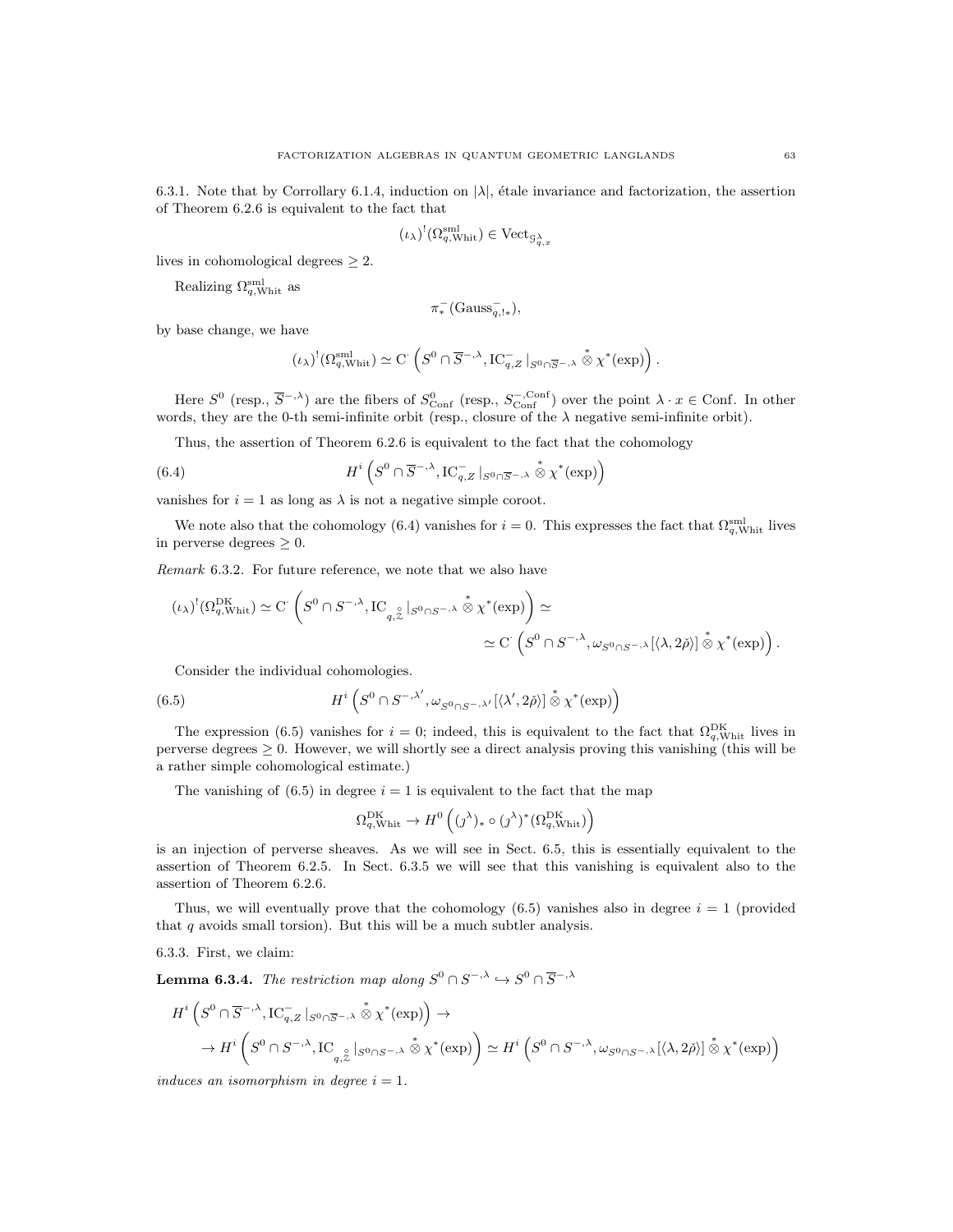Proof. By the long exact sequence, it suffices to show that

$$
H^i\left(S^0\cap S^{-,\lambda'},\mathrm{IC}_{q,Z}^{-}\left\vert_{S^0\cap S^{-,\lambda'}}\overset{*}{\otimes}\chi^{*}(\exp)\right.\right)
$$

vanishes for  $i = 1$  and  $i = 2$  and  $\lambda' \neq \lambda$ .

First, it follows from Remark 6.7.5 that

$$
\operatorname{IC}_{q, Z}^-\vert_{S^0\cap S^{-,\lambda'}}
$$

has the form

$$
\omega_{S^0\cap S^-, \lambda'}[\langle \lambda', 2\check\rho\rangle] \otimes \mathcal{E},
$$

where  $\mathcal{E} \in \text{Vect}$  lives in cohomological degrees  $\geq 2$ .

So it suffices to show that

$$
H^i\left(S^0\cap S^{-,\lambda'},\omega_{S^0\cap S^-,\lambda'}[\langle\lambda',2\check\rho\rangle]\overset{*}{\otimes}\chi^*(\exp)\right)
$$

vanishes for  $i \leq 0$ . However, this vanishing is the expression of the fact that  $\Omega_{q,\text{Whit}}^{\text{DK}}$  is  $\geq 0$  in the perverse t-structure, see Remark 6.3.2.

 $\Box$ 

6.3.5. Thus, the assertion of Theorem 6.2.6 is equivalent to the vanishing of

(6.6) 
$$
H^{i}\left(S^{0}\cap S^{-,\lambda}, \omega_{S^{0}\cap S^{-,\lambda}}[\langle\lambda,2\check{\rho}\rangle]\overset{*}{\otimes}\chi^{*}(\exp)\right) \in \text{Vect}_{\mathcal{G}_{q,x}}.
$$

for  $i = 1$  (along the way we will also see that it vanishes for  $i = 0$  for a much simpler reason).

In formula (6.6) we view the \*-restriction of  $\chi^*(\exp)$  to  $S^0 \cap S^{-,\lambda}$  as a  $\mathcal{G}^{\lambda}_{q,x}$ -twisted sheaf via the identifications

(6.7) 
$$
(\mathcal{G}_q^G)_{0}|_{S^0 \cap S^{-,\lambda}} \simeq \mathcal{G}_q^G|_{S^0 \cap S^{-,\lambda}} \simeq \mathcal{G}_q^{\lambda}|_{S^0 \cap S^{-,\lambda}},
$$

where:

- $(\mathcal{G}_q^G)_0$  is the trivial gerbe;
- The identification  $(\mathcal{G}_q^G)_{0}|_{S^0\cap S^{-,\lambda}} \simeq \mathcal{G}_q^G|_{S^0\cap S^{-,\lambda}}$  comes by restriction along  $S^0 \cap S^{-,\lambda} \to S^0$ from the trivialization of  $\mathcal{G}_q^G|_{S^0}$ ;
- The identification  $\mathcal{G}_q^G|_{S^0 \cap S^{\frown},\lambda} \simeq \mathcal{G}_q^{\lambda}|_{S^0 \cap S^{\frown},\lambda}$  comes by restriction along  $S^0 \cap S^{\frown},\lambda \to S^{\frown},\lambda$  from the identification  $\mathcal{G}_q^G|_{S^{-,\lambda}} \simeq \mathcal{G}_q^{\lambda}|_{S^{-,\lambda}}.$

6.3.6. Let us choose a trivialization of the fiber of  $\mathcal{G}_{q,x}^{\lambda}$  of  $\mathcal{G}_{q}^{\lambda}$  at  $x \in X$ . We obtain that (6.7) gives rise to a local system on  $S^0 \cap S^{-, \lambda}$ , to be denoted  $\Psi_{q, \lambda}$ , which is well-defined up to a  $e^{\times}$ -torsor. Moreover,  $\Psi_{q,\lambda}$  is twisted T-equivariant against a Kummer sheaf on T corresponding to the homomorphism

(6.8) 
$$
\Lambda \to 3, \quad \mu \mapsto b(\lambda, \mu).
$$

We will give a more explicit description of  $\Psi_{q,\lambda}$  in Sect. 7.4.4.

We obtain that (6.6), shifted cohomologically by  $-[\langle \lambda, 2\tilde{\rho} \rangle]$ , viewed as a plain vector space (due to the chosen trivialization of  $\mathcal{G}_{q,x}^{\lambda}$ , identifies with

(6.9) 
$$
H^{i}\left(S^{0}\cap S^{-,\lambda}, \omega_{S^{0}\cap S^{-,\lambda}}\stackrel{*}{\otimes}\Psi_{q,\lambda}\stackrel{*}{\otimes}\chi^{*}(\exp)\right).
$$

Thus, Theorem 6.2.6 is equivalent to the vanishing of (6.9) in degree

$$
i=1+\langle \lambda, 2\check{\rho} \rangle
$$

(and also  $i = \langle \lambda, 2\check{\rho} \rangle$ ).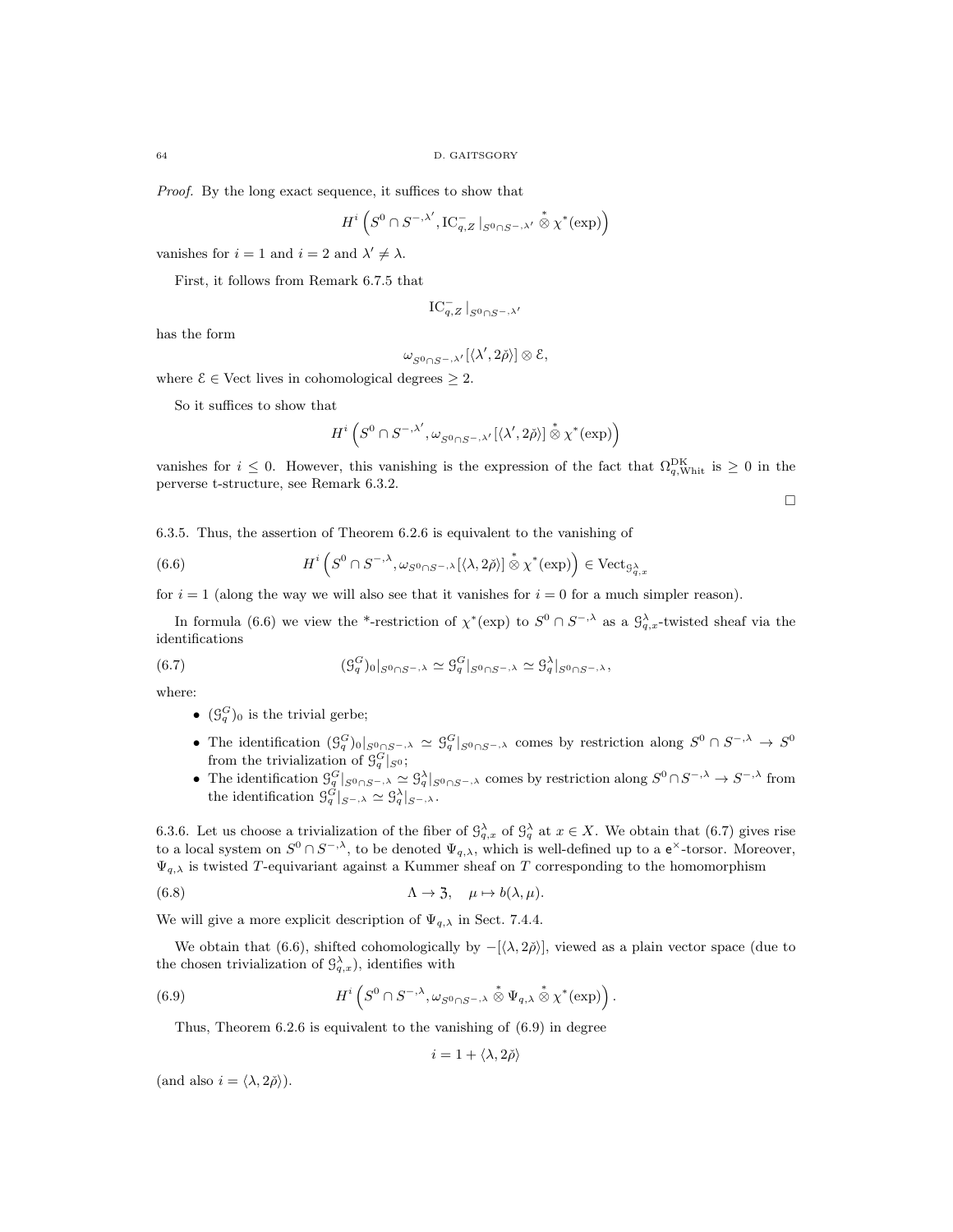6.3.7. Up to replacing exp by its inverse, the cohomology in (6.9) is dual to

(6.10) 
$$
H_c^i\left(S^0\cap S^{-,\lambda},\Psi_{q,\lambda}\otimes\chi^*(\exp)\right).
$$

Thus, we obtain that Theorem 6.2.6 is equivalent to the following one:

**Theorem 6.3.8.** For q that avoids small torsion, the cohomology  $(6.10)$  vanishes in (the sub-top) degree

$$
i = -\langle \lambda, 2\rho \rangle - 1.
$$

We will also see that that the cohomology in (6.10) vanishes in (the top) degree  $i = -\langle \lambda, 2\rangle$ .

#### 6.4. The non-torsion valued case.

6.4.1. In this subsection we will prove the following assertion:

**Theorem 6.4.2.** Let  $q$  be non-torsion-valued. Then:

(a) The maps

$$
\Omega_{q,\text{Whit}}^{\text{DK}} \to \Omega_{q,\text{Whit}}^{\text{sml}} \to \Omega_{q,\text{Whit}}^{\text{Lus}}
$$

are isomorphisms.

(b) The isomorphism  $\Omega_{q,\text{Whit}}^{\text{small}}\big|_{\text{Conf}} \simeq \hat{\Omega}$  extends to an isomorphism

$$
\Omega_{q,\text{Whit}}^{\text{sml}} \simeq \Omega_{q}^{\text{sml}}.
$$

6.4.3. Note that point (a) of Theorem 6.4.2 follows from Proposition 5.4.4. So, the essence of the theorem is point (b), which is a particular case of Theorem 6.2.6.

As we have just seen, Theorem 6.2.6 is equivalent to Theorem 6.3.8. Thus, we claim that Theorem  $6.3.8$  holds when  $q$  is non-torsion valued.

The required cohomological estimate is performed in Sect. 7.5, see Remark 7.5.10. The same calculation is also performed in [Ga3, Sects. 6.3-6.5].

 $\Box$ [Theorem 6.4.2]

6.5. Adding the formal parameter. The goal of this subsection is to show that Theorems 6.2.5 and 6.2.6 are logically equivalent.

6.5.1. Following Sect. A.1, we can introduce a version of  $Gauss_{q,*}$  over  $\mathbf{e}[[\hbar]]$ , to be denoted

$$
\mathrm{Gauss}_{q_{[\![\hbar]\!]},*}\in \mathrm{Shv}_{\mathcal{G}^{\mathrm{Conf}}_{q_{[\![\hbar]\!]}}}(\mathrm{Gr}^{\omega^\rho}_{G,\mathrm{Conf}}).
$$

Set

$$
\Omega_{q_{[\![\hbar]\!]}}, \text{Whit} := \overline{\pi}_* ( \text{Gauss}_{q_{[\![\hbar]\!]},*}) \in \text{Shv}_{\mathcal{G}^{\text{Conf}}_{q_{[\![\hbar]\!]}}}( \text{Conf}).
$$

As in Proposition 6.2.2, we have:

Proposition 6.5.2. There exists a canonical isomorphism

(6.11) 
$$
\Omega_{q_{[\![\hbar]\!]},\mathrm{Whit}}^{\mathrm{DK}}|_{\mathrm{Conf}} \simeq \overset{\circ}{\Omega}_{q_{[\![\hbar]\!]} }.
$$

6.5.3. Let

 $\Omega_{q_{\left(\left(\hbar\right)\right)},\text{Whit}}:=\overline{\pi}_*\big(\mathrm{Gauss}_{q_{\left(\left(\hbar\right)\right)},*}\big)\in \mathrm{Shv}_{\mathcal{G}^{\mathrm{Conf}}_{q\left(\left(\hbar\right)\right)}}\left(\mathrm{Conf}\right)$ 

be the localization of  $\Omega_{q_{\llbracket \hbar \rrbracket}$ , whit.

As in Theorem 6.4.2 we obtain that the isomorphism

$$
\Omega_{q_{(\!(\hbar)\!)},\mathsf{Whit}}\big|_{\mathop{\mathrm{Conf}}\limits^{\circ} \simeq \, \mathop{\Omega}_{q_{(\!(\hbar)\!)}},
$$

induced by the isomorphism of Proposition 6.5.2, extends to an isomorphism (6.12)  $\Omega_{q_{(\hbar)}}$ , Whit  $\simeq \Omega_{q_{(\hbar)}}$ .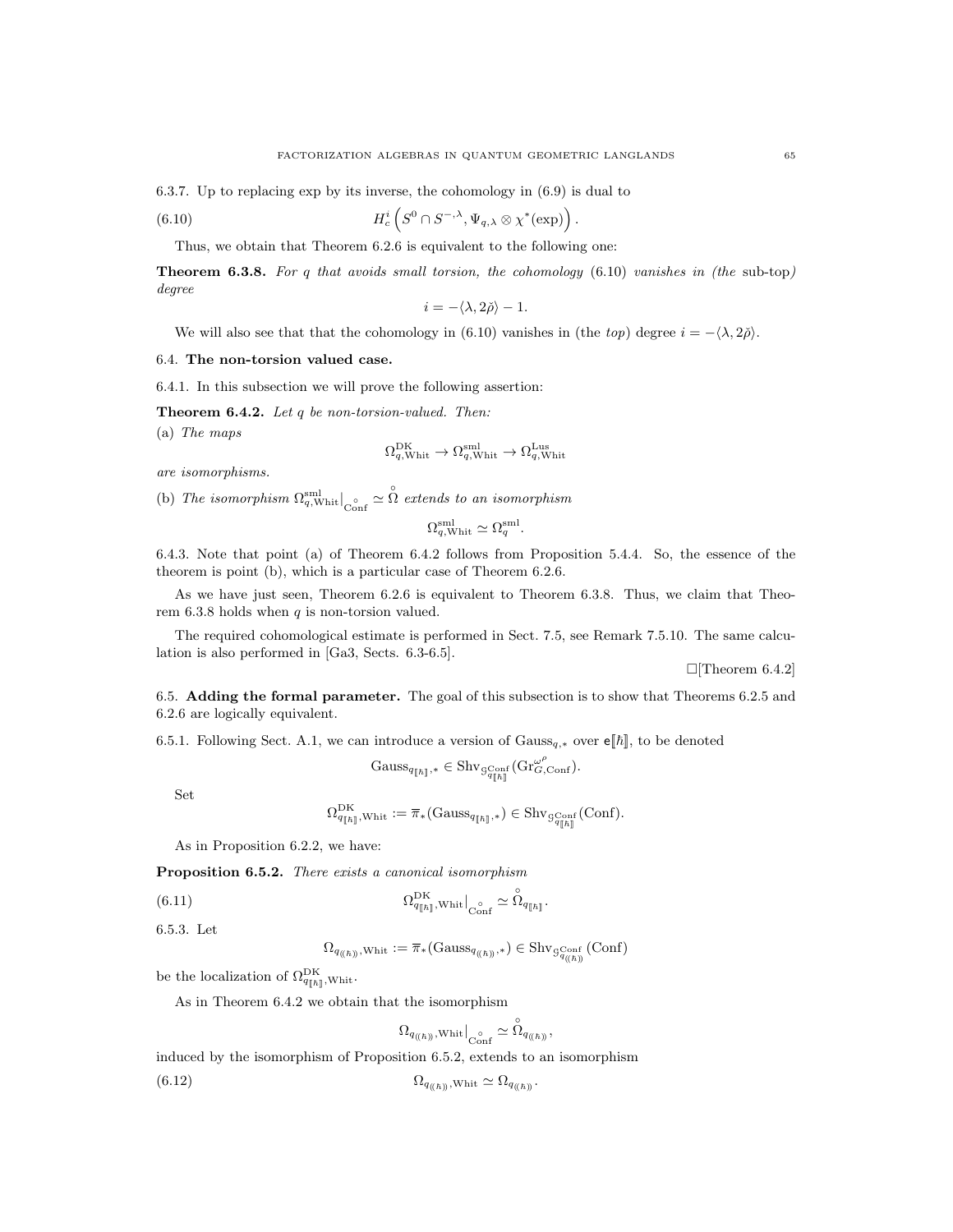6.5.4. By construction

$$
\Omega^{\mathrm{DK}}_{q_{[\![\hbar]\!]}, \mathrm{Whit}} \underset{\mathsf{e} [\![\hbar]\!]}{\otimes} \mathsf{e} \simeq \Omega^{\mathrm{DK}}_{q, \mathrm{Whit}};
$$

in particular,  $\Omega_{q_{\|\hbar\|},\text{Whit}}^{\text{DK}}$  is cohomologically  $\leq 0$ .

From here and the isomorphism (6.12), we obtain that the isomorphism (6.11) extends uniquely to a map

(6.13) 
$$
\Omega_{q_{[\hbar]}\,;\text{Whit}}^{\text{DK}} \to \Omega_{q_{[\hbar]}}^{\text{DK}}
$$

We claim:

Proposition 6.5.5. For a given q, the following assertions are equivalent:

(i) The map  $(6.13)$  is an isomorphism;

(ii) The isomorphism of Proposition 6.2.2 extends to an isomorphism

$$
\Omega_{q,\mathrm{Whit}}^{\mathrm{DK}} \simeq \Omega_{q}^{\mathrm{DK}}.
$$

(iii) The isomorphism of Proposition 6.2.2 extends to an isomorphism

$$
\Omega_{q,\mathrm{Whit}}^{\mathrm{sml}} \simeq \Omega_{q}^{\mathrm{sml}}.
$$

*Proof.* Assertion (i) implies assertion (ii) by reduction modulo  $\hbar$ .

Before we prove the other equivalences, let us note that by Remark 6.3.2 and Lemma 6.3.4, point (iii) is equivalent to the fact that the map

(6.14) 
$$
\Omega_{q,\text{Whit}}^{\text{DK}} \to H^0 \left( (j^{\lambda})_* \circ (j^{\lambda})^* (\Omega_{q,\text{Whit}}^{\text{DK}}) \right)
$$

is an injection of perverse sheaves for any  $\lambda$  that is not a negative simple coroot.

Let us now assume that (ii) holds, and let us deduce (iii). Indeed, by the above, this follows from the fact that

$$
\Omega^{\rm DK}_q \to H^0\left((\jmath_\lambda)_*\circ(\jmath_\lambda)^*(\Omega^{\rm DK}_q)\right)
$$

is an injection of perverse sheaves.

Finally, let us assume (iii) and deduce (i). By induction and factorization, we can assume that

$$
(\jmath_\lambda)^*(\Omega_{q_{[\![\hbar]\!]} ,\text{Whit}}^{\mathrm{DK}}) \to (\jmath_\lambda)^*(\Omega_{q_{[\![\hbar]\!]} }^{\mathrm{DK}})
$$

is an isomorphism. Furthermore, by  $(6.12)$ , the map  $(6.13)$  becomes an isomorphism after inverting  $\hbar$ . Let  $\mathcal F$  denote the cone of (6.13). By the above,  $\mathcal F$  is  $\hbar$ -torsion and concentrated in (perverse) degrees ≤ 0. Hence if  $\mathcal{F} \neq 0$ , the object  $\mathcal{F} \otimes \mathsf{e}$  would have non-trivial cohomology in (perverse) degrees < 0.

This would mean that the map

$$
\Omega_{q,\text{Whit}}^{\text{DK}} \to \Omega_{q}^{\text{DK}}
$$

is not an injection of perverse sheaves. However, from the commutative diagram

$$
\begin{array}{ccc}\n\Omega_{q,\text{Whit}}^{\text{DK}} & \xrightarrow{\hspace{15mm}} & \Omega_{q}^{\text{DK}} \\
\downarrow & & \downarrow \\
(j_{\lambda})_{*} \circ (j_{\lambda})^{*} (\Omega_{q,\text{Whit}}^{\text{DK}}) & \xrightarrow{\hspace{15mm}} (j_{\lambda})_{*} \circ (j_{\lambda})^{*} (\Omega_{q}^{\text{DK}})\n\end{array}
$$

we would obtain that (6.14) is not an injection either, contradicting (iii).

 $\Box$ 

6.5.6. Note that the equivalence (ii)  $\Leftrightarrow$  (iii) in Proposition 6.5.5 combined with Theorem 6.4.2 implies the assertion of Theorem 2.1.5.

6.6. Quantum Frobenius for  $\Omega_{q,\text{Whit}}^{\text{Lus}}$ . In this subsection we will state Theorem 6.6.2 and using it will deduce the assertions of Theorems 6.2.5 and 6.2.6 over a ground field of characteristic 0.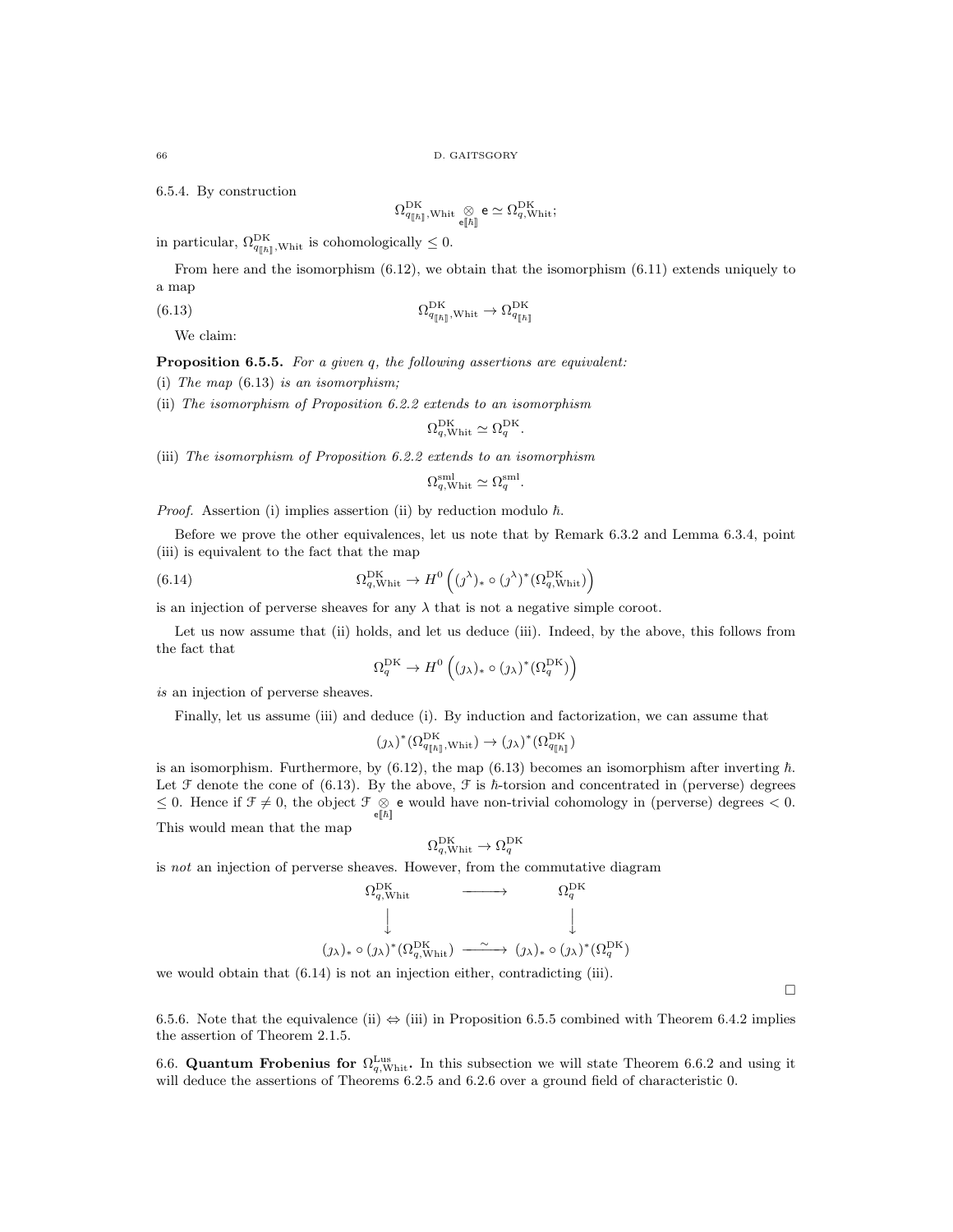6.6.1. Let  $q$  be torsion-valued. We claim:

**Theorem 6.6.2.** There exists a canonically defined action of  $\Omega^{\sharp,cl}$  on  $\Omega_{q,\text{Whit}}^{\text{Lus}}$  such that the map

$$
\Omega_{q,\mathrm{Whit}}^{\mathrm{Lus}} \to \Omega_{q,\mathrm{Whit}}^{\mathrm{sml}}
$$

gives rise to an identification

(6.15) 
$$
\left(\left(\text{Cone}(\Omega^{\sharp,\text{cl}})_{X}\right) \left(\Omega_{q,\text{Whit}}^{\text{Lus}}\right)_{X}\right)_{\left(\Omega^{\sharp,\text{cl}}\right)_{X}} \omega_{X} \to \Omega_{q,\text{Whit}}^{\text{sml}}.
$$

This theorem will be proved in Sect. 6.7.

Remark 6.6.3. The assertion of Theorem 6.6.2 holds for any torsion-valued  $q$  (i.e., we do not need the assumption that q avoid small torsion).

So, quantum Frobenius exists for  $\Omega_{q,\text{Whit}}^{\text{Lus}}$  for all torsion-valued q (including the case when q is degenerate), but for it to exist for  $\Omega_q^{\text{Lus}}$  (which we already know to be isomorphic to  $\Omega_{q,\text{Quant}}^{\text{Lus}}$ ) we need the assumption that  $q$  avoid small torsion, see Remark 4.4.8.

This justifies the point of view that  $\Omega_{q,\text{Whit}}^{\text{Lus}}$  is, in general, a more relevant object than  $\Omega_{q,\text{Quant}}^{\text{Lus}}$  $\Omega^{\rm{Lus}}_q.$ 

6.6.4. Note that once Theorems 6.2.5 and 6.2.6 are proved, the assertion of Theorem 4.4.2 would follow from that of Theorem 6.6.2 as in Sects. 4.4.9-4.4.11.

6.6.5. Let us assume Theorem 6.6.2 and deduce Theorem 6.2.6 over a ground field of characteristic 0. (This would also imply Theorem 6.2.5 by Proposition 6.5.5).

By induction and factorization, we can assume that the map

(6.16) 
$$
(\jmath_{\lambda})^*(\Omega_{q,\text{Whit}}^{\text{sml}}) \to (\jmath_{\lambda})^*(\Omega_{q}^{\text{sml}}),
$$

is an isomorphism. We wish to show that this isomorphism extends across the main diagonal

$$
X \stackrel{\Delta_{\lambda}}{\hookrightarrow} X^{\lambda}.
$$

A priori,  $\Omega_{q,\text{Whit}}^{\text{sml}}|_{X^{\lambda}}$  has a 3-step filtration

$$
0 = F_0 \subset F_1 \subset F_2 \subset F_3 = \Omega_{q,\text{Whit}}^{\text{sml}}|_{X^\lambda}
$$

with

$$
F_2/F_1 \simeq \Omega_q^{\text{sml}}|_{X^{\lambda}}
$$

and  $F_1$  and  $F_3/F_2$  supported on the main diagonal. We wish to show that  $F_1 = F_3/F_2 = 0$ . This is equivalent to showing that the (signed) Jordan-Holder contents of

$$
\Delta_{\lambda}^{!}(\Omega_{q,\text{Whit}}^{\text{sml}})
$$
 and  $\Delta_{\lambda}^{!}(\Omega_{q}^{\text{sml}})$ 

are equal.

Recall that the map (6.13) becomes an isomorphism after inverting  $\hbar$ . Hence, the same is true for the map

$$
\Delta^*_{\lambda}(\Omega^{\mathrm{DK}}_{q_{[\![\hbar]\!]},\mathrm{Whit}}) \to \Delta^*_{\lambda}(\Omega^{\mathrm{DK}}_{q_{[\![\hbar]\!]},\mathrm{Whit}}).
$$

From this it follows that the (signed) Jordan-Holder contents of

$$
\Delta_{\lambda}^{*}(\Omega_{q,\text{Whit}}^{\text{DK}})
$$
 and  $\Delta_{\lambda}^{*}(\Omega_{q}^{\text{DK}})$ 

are equal. By Verdier duality, we obtain that the (signed) Jordan-Holder contents of

$$
\Delta_{\lambda}^{!}(\Omega_{q,\text{Whit}}^{\text{Lus}})
$$
 and  $\Delta_{\lambda}^{!}(\Omega_{q}^{\text{Lus}})$ 

are equal.

This implies that the (signed) Jordan-Holder contents of

$$
\left((\mathrm{Cone}(\Omega^{\sharp,\mathrm{cl}})_X\rightarrow(\Omega_{q,\mathrm{Whit}}^{\mathrm{Lus}})_X)\right)_{(\Omega^{\sharp,\mathrm{cl}})_X}\omega_X
$$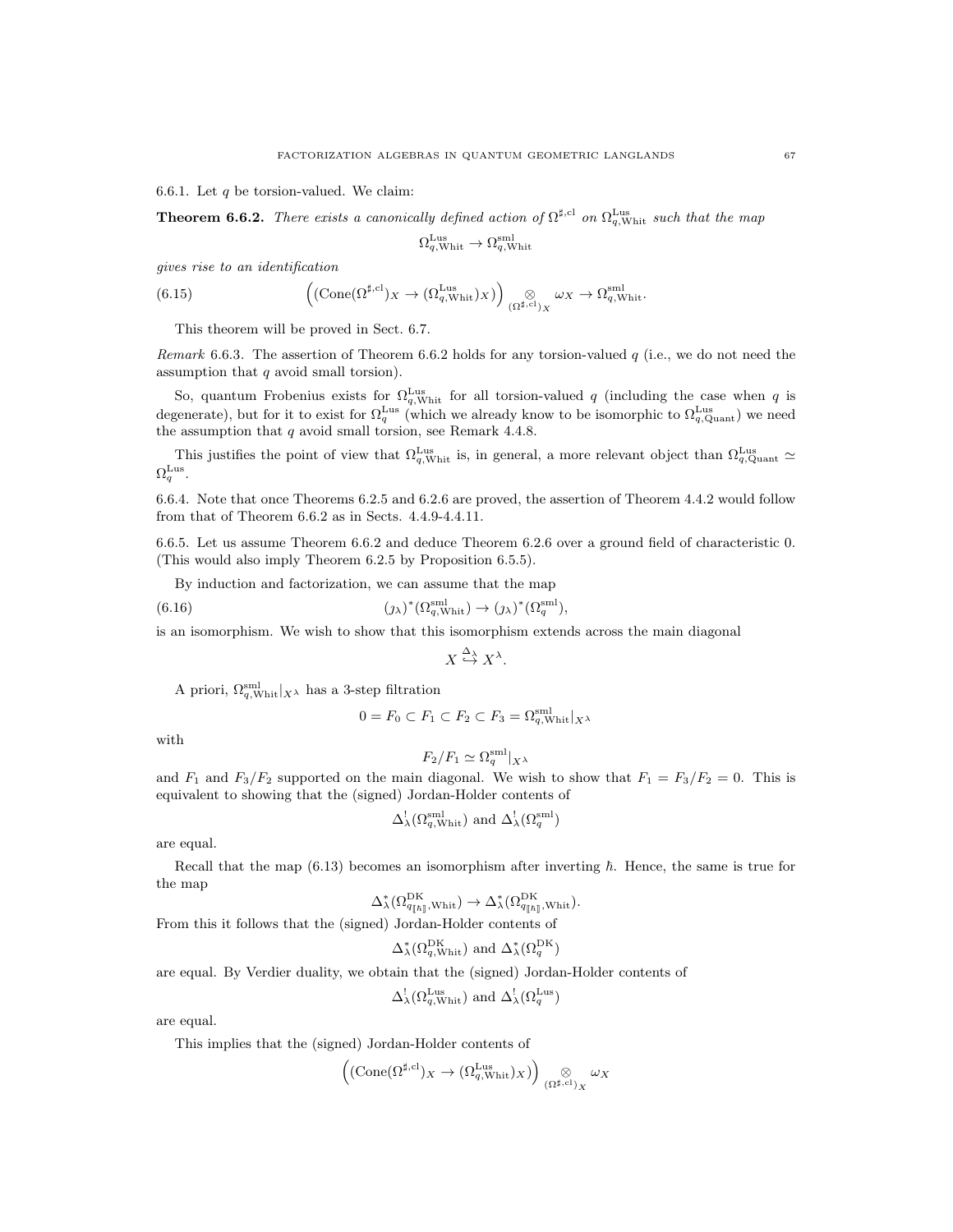and

$$
\left(\left(\text{Cone}(\Omega^{\sharp,\text{cl}})_{X} \to (\Omega_{q}^{\text{Lus}})_{X}\right)\right)_{(\Omega^{\sharp,\text{cl}})_{X}} \omega_{X}
$$

are also equal.

Applying Theorem 6.6.2 and Theorem 4.4.2(f), which has been proved over a ground field of characteristic 0, we obtain that the Jordan-Holder contents of

$$
\Delta_{\lambda}^{!}(\Omega_{q,\text{Whit}}^{\text{sml}})
$$
 and  $\Delta_{\lambda}^{!}(\Omega_{q}^{\text{sml}})$ 

are also equal, as required.

 $\Box$ [Theorem 6.2.5]

## 6.7. Geometric construction of the quantum Frobenius.

6.7.1. Recall the maps

$$
\mathbf{i}^{\lambda}: X^{\lambda} \times \mathcal{Z}^- \to \mathcal{Z}^-,
$$

see (5.14).

They combine to an action of the semi-group Conf on  $\mathcal{Z}^-$ , compatible with the projection  $\mathcal{Z}^- \to \text{Conf}$ and the section  $\mathfrak{s}: \text{Conf} \to \mathfrak{X}^-$ .

Pre-composing with Conf<sup>#</sup>  $\rightarrow$  Conf, we obtain an action of Conf<sup>#</sup> on  $\mathcal{Z}^-$ . This action induces a monoidal action of Shv(Conf<sup>#</sup>) on Shv<sub>Gratio</sub>( $\mathfrak{Z}^-$ ). Hence, given an algebra in Shv(Conf<sup>#</sup>) (with respect to convolution), we can talk about objects in  $\text{Shv}_{g_q^{\text{ratio}}}(\mathcal{Z}^-)$  being modules over this algebra.

The following result is a metaplectic extension of [BG2, Theorems 4.2 and 6.6]:

# Theorem 6.7.2.

- (a) There exists a canonically defined action of  $\Omega^{\sharp,\text{cl}}$  on  $\nabla_{q,Z}^-$ .
- (b) The map  $\nabla_{q,Z}^- \to \text{IC}_{q,Z}^-$  induces an isomorphism

$$
Bar(\Omega^{\sharp, \mathrm{cl}}, \nabla_{q,Z}^-) \simeq \mathrm{IC}_{q,Z}^-.
$$

As a formal corollary, we obtain:

**Corollary 6.7.3.** There exists a canonically defined action of  $\Omega^{\sharp, cl}$  on Gauss<sub>q</sub>, so that the map

$$
Gauss_{q,!}^- \rightarrow Gauss_{q,!}^-
$$

induces an isomorphism

$$
Bar(\Omega^{\sharp, \mathrm{cl}}, \mathrm{Gauss}_{q, !}^-) \simeq \mathrm{Gauss}_{q, !\ast}^-.
$$

6.7.4. Proof of Theorem 6.6.2. The proof is obtained by applying  $\pi$ <sup>-</sup> to the isomorphism of Corrollary 6.7.3, see Remark 4.4.4.

Remark 6.7.5. In addition to Theorem 6.7.2, in the proof of Lemma 6.3.4 we have used the following metaplectic extension of [BFGM, Theorem 4.5] (a full proof in the metaplectic case is given in [Lys1, Theorem 4.1]):

Consider the !-restriction of  $IC_{q,Z}^-$ 

$$
\overset{\circ}{\mathcal{Z}}\simeq \{x\}\times \overset{\circ}{\mathcal{Z}}\stackrel{\iota_{\lambda}\times {\rm id}}{\longrightarrow} X^{\lambda}\times \overset{\circ}{\mathcal{Z}}\subset X^{\lambda}\times \mathcal{Z}^{-} \stackrel{{\bf i}^{\lambda}}{\longrightarrow} \mathcal{Z}^{-}.
$$

Then this restriction vanishes unless  $\lambda \in \Lambda^{\sharp}$ , and in the latter case identifies canonically with

$$
\bigoplus_{n>0}\mathrm{Sym}^n((\mathfrak{n}^\sharp)^\vee)(\lambda)[-2n]\otimes\mathrm{IC}_{q,\stackrel{\circ}{\mathcal{Z}}}.
$$

7. Geometry and combinatorics of Theorem 6.3.8

7.1. The goal.

 $\Box$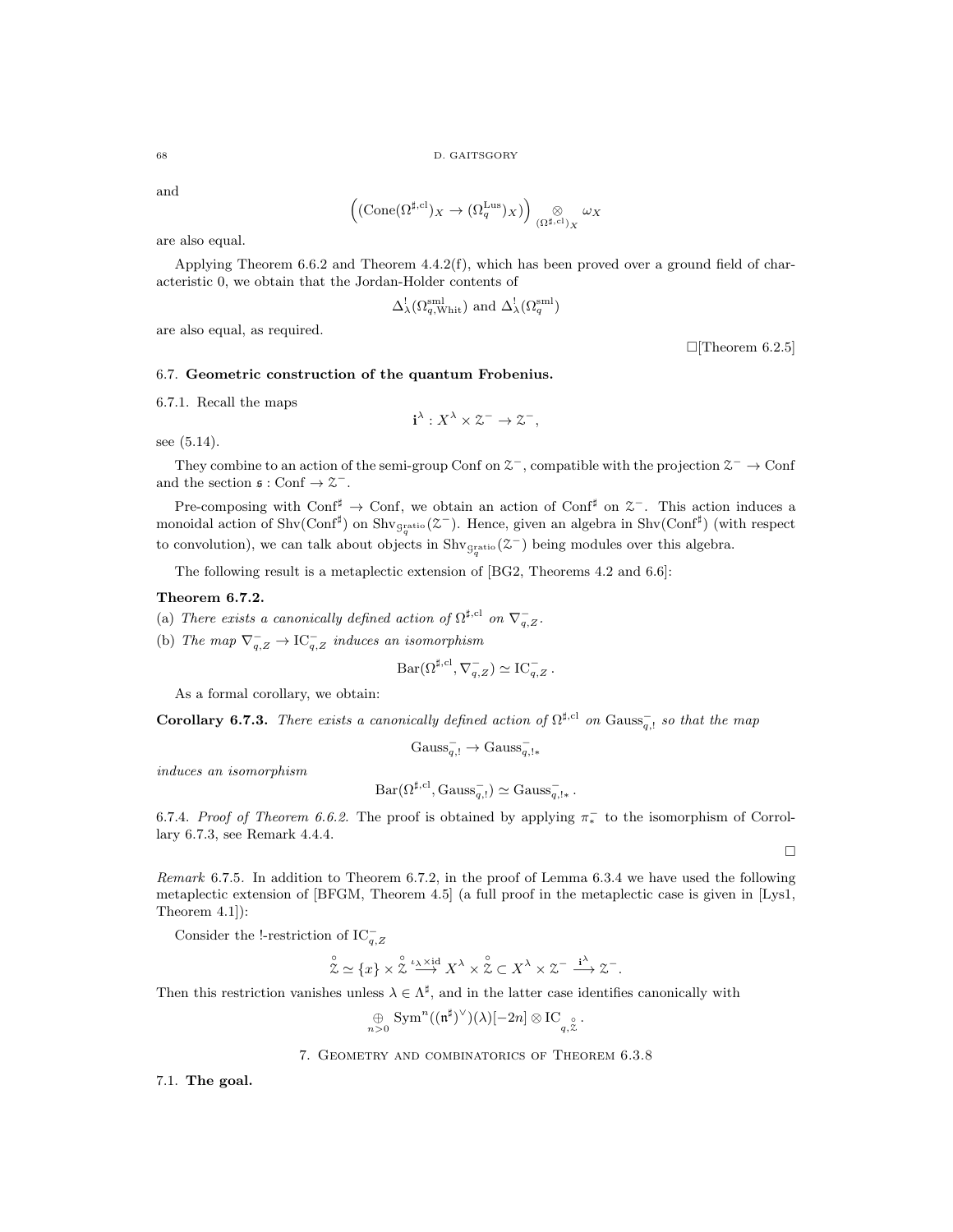7.1.1. With no restriction of generality, in this section we will assume that our root system is simple. Write

$$
q = \zeta \cdot q_{\mathbb{Z}}^{\min},
$$

where  $q_Z^{\min}$  is the minimal quadratic form on  $\Lambda$  for  $\zeta \in \mathfrak{Z}$ .

We will assume that q is non-degenerate. This means that  $\text{ord}(\zeta)$  is not divisible by

$$
d:=\frac{q^{\min}_\mathbb{Z}(\alpha_l)}{q^{\min}_\mathbb{Z}(\alpha_s)},
$$

where  $\alpha_l$  and  $\alpha_s$  are the long and the short roots, respectively.

In this section we will *not* be assuming that  $q$  avoids small torsion.

We will analyze what Theorem 6.3.8 says in geometric terms for a given value of  $ord(\zeta)$ . We will show that its assertion is combinatorial in nature. Our concrete goal is to prove the following:

**Theorem 7.1.2.** The assertion of Theorem 6.3.8 for a given value of ord $(\zeta)$  over a ground field of characteristic 0 implies the assertion for the same value of  $\text{ord}(\zeta)$  over any ground field.

7.1.3. Given that we have already proved Theorem 6.3.8 over a ground field of characteristic  $0$  (for  $q$ that avoids small torsion), we obtain that Theorem 7.1.2 implies Theorem 6.3.8 over any ground field (also, for q that avoids small torsion).

As we have seen in Sect. 6.3, this in turn implies Theorem 6.2.6, and further by Sect. 6.5 also Theorem 6.2.5.

#### 7.2. Scrutinizing irreducible components.

7.2.1. Recall that Theorem 6.3.8 says that the cohomology

(7.1) 
$$
H_c^i\left(S^0\cap S^{-,\lambda},\Psi_{q,\lambda}\overset{*}{\otimes}\chi^*(\exp)\right)
$$

vanishes in (the sub-top) degree

$$
i=-\langle \lambda, 2\check{\rho}\rangle-1.
$$

Recall that  $\dim(S^0 \cap S^{-1}) = -\langle \lambda, \check{\rho} \rangle$ . Hence, for (the top) degree  $i = -\langle \lambda, 2\check{\rho} \rangle$  and (the sub-top) degree  $i = -\langle \lambda, 2\rangle - 1$ , the cohomology in (7.1) receives a *surjective map* from the direct sum of

(7.2) 
$$
H_c^i\left(Z,\Psi_{q,\lambda}\overset{*}{\otimes}\chi^*(\exp)\right),
$$

where Z runs over the set of the irreducible components of  $S^0 \cap S^{-,\lambda}$  of the (top) dimension  $-\langle \lambda, \check{\rho} \rangle$ . (Note, however, that  $S^0 \cap S^{-, \lambda}$  is known to be equidimensional.)

We will now analyze which irreducible components  $Z$  may have a potentially non-vanishing cohomology (7.2) in degree  $-\langle \lambda, 2\rangle - 1$ .

Along the way we will see that this cohomology automatically vanishes in (the top) degree  $-\langle \lambda, 2\rangle$ .

7.2.2. Note that the map  $\chi : S^0 \to \mathbb{G}_a$  naturally factors as

$$
S^0 \stackrel{\chi_I}{\to} \mathbb{G}_a^I \to \mathbb{G}_a,
$$

where:

- I is the set of vertices of the Dynkin diagram, and  $\mathbb{G}_a^I$  is identified with  $N/[N, N]$ ;
- $\mathbb{G}_a^I \to \mathbb{G}_a$  is the sum map.

The map  $\chi_I$  is equivariant with respect to the T-action on  $S^0 \cap S^{-, \lambda}$  and the adjoint action of T on  $\mathbb{G}_a^I \simeq N/[N, N]$ . Hence, for every irreducible component Z of  $S^0 \cap S^{-, \lambda}$  there exists a subset  $I_Z \subset I$ , such that the map  $\chi|_W$  is a dominant map to  $\mathbb{G}_a^I^Z \subset \mathbb{G}_a^I$ .

Moreover, it follows from [FGV, Proposition 7.1.7] that as long as  $\lambda$  is non-zero,  $I_Z \neq \emptyset$ .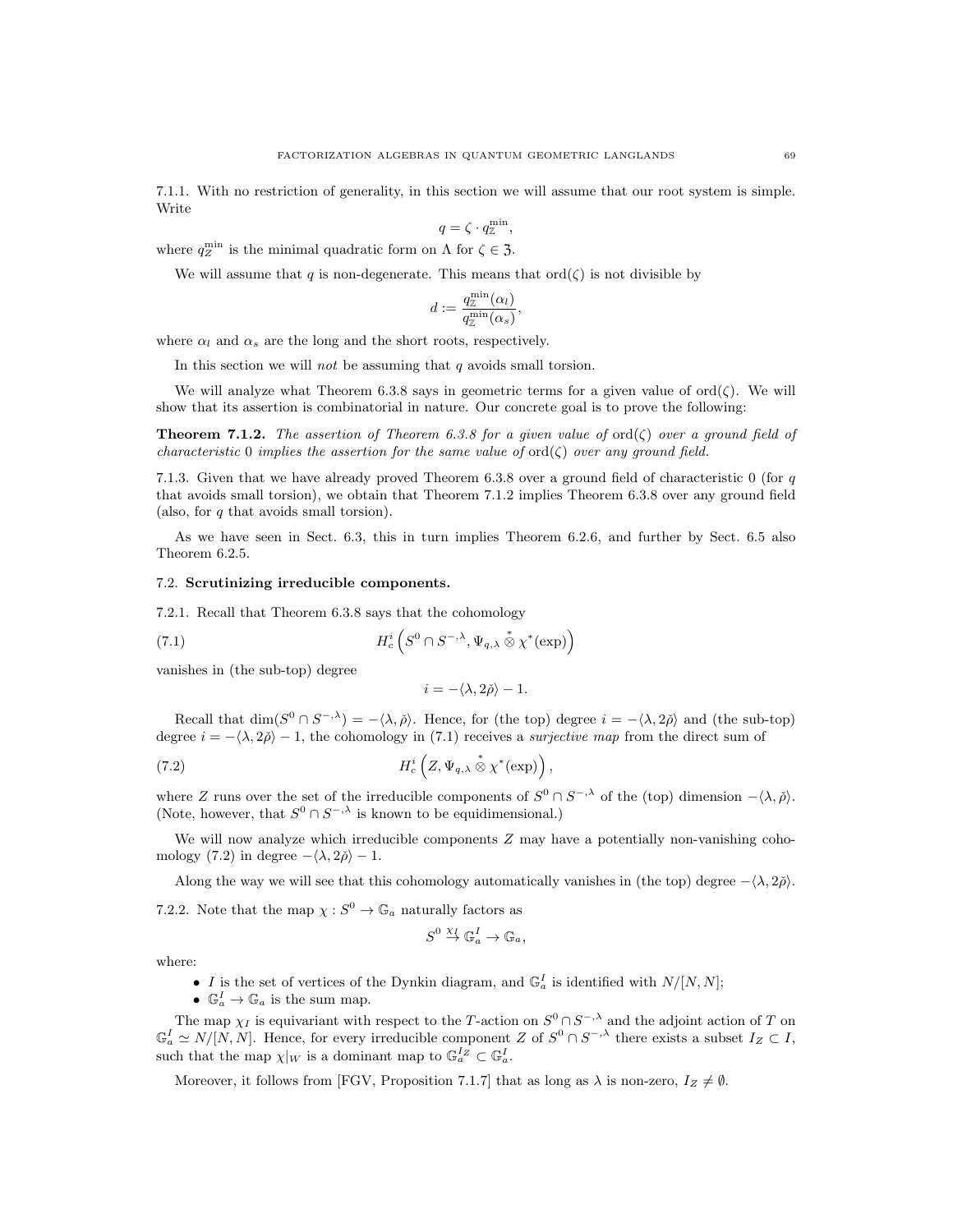7.2.3. We will consider two cases:

(i)  $|I_Z| \geq 2$ ;

(ii)  $I_Z$  is a singleton, i.e.,  $\{i\}$  for one vertex of the Dynkin diagram;

We will now show that in case (i), the sub-top cohomology of  $(7.2)$  vanishes. We declare an irreducible components in case (ii) as *under scrutiny*, and we will analyze them further in the next subsection.

7.2.4. We interpret

 $C_c\left(Z,\Psi_{q,\lambda}\overset{*}{\otimes}\chi^*(\exp)\right)$ 

as the \*-fiber of the (un-normalized) Fourier transform of

(7.3) (χ<sup>I</sup> |<sup>Z</sup> )!(Ψq,λ)

at the point of the dual vector space of  $\mathbb{G}_a^I$  corresponding to the sum map

$$
\mathbb{G}_a^I \to \mathbb{G}_a.
$$

The object (7.3) in  $\text{Shv}(\mathbb{G}_a^I)$  is twisted T-equivariant. Hence so is its Fourier transform. In particular, this Fourier transform is lisse on the subset consisting of non-degenerate characters.

Since Fourier transform maps  $Perv(\mathbb{G}_a^I)$  to  $Perv(\mathbb{G}_a^I)[-|I|]$ , it suffices to show that the object (7.3) lives in (perverse) cohomological degrees  $\leq -\langle \lambda, 2\rangle - 1$ , and that the inequality is sharp as soon as  $|I_Z| \geq 2$ .

7.2.5. Again, due to the twisted T-equivariance, to prove the required cohomological estimate it suffices to show that the \*-fiber of (7.3) at the *generic* point of each  $A^{I'}$  (for a subset  $I' \subset I$ ) lives in degrees  $\leq -\langle \lambda, 2\check{\rho} \rangle - |I'| - 1$ , and that the inequality is strict if  $|I_Z| \geq 2$ .

A priori, the \*-fiber of (7.3) at the generic point of  $\mathbb{A}^{I'}$  lives in degrees

$$
\leq 2(\dim(F)),
$$

where F is the fiber of  $\chi_I|_Z$  over this point. Thus, we need to show that

(7.4) 
$$
2(\dim(F)) \le -\langle \lambda, 2\check{\rho} \rangle - |I'| - 1,
$$

and the inequality is strict if  $|I_z| \geq 2$ .

We have

$$
\dim(F) \le \dim(Z) - |I'| = -\langle \lambda, \check{\rho} \rangle - |I'|.
$$

with the equality achieved only if  $I' = I_Z$ . This implies the inequality in (7.4).

7.3. The suspects. Let Z be an irreducible component of the intersection  $S^0 \cap S^{-, \lambda}$ , and let j be a vertex of the Dynkin diagram. We will recall, following [BG3], a recipe that attaches to the pair  $(Z, j)$ a non-negative integer  $\phi_i(Z)$ .

The main conclusion of this subsection will be that if Z is an irreducible component of  $S^0 \cap S^{-, \lambda}$ under scrutiny with  $I_Z = \{i\}$  and  $\phi_i(Z) \geq 2$ , then sub-the top cohomology in (7.2) still vanishes.

We will declare the irreducible components Z under scrutiny for which  $\phi_i(Z) = 1$  as suspicious.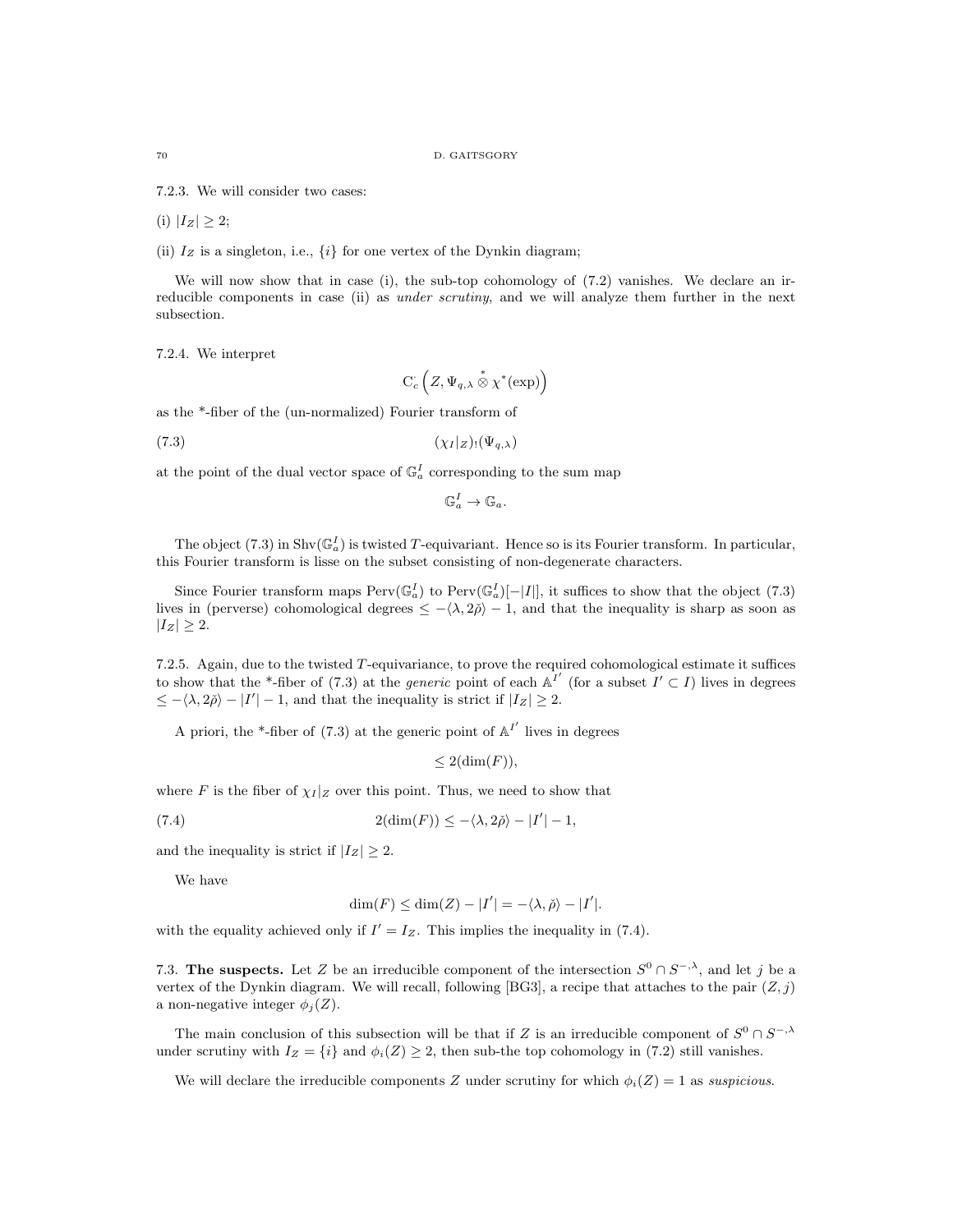7.3.1. Let  $P_i \subset G$  be the standard sub-minimal parabolic corresponding to j. Consider the corresponding diagram

$$
\begin{array}{ccc}\n\text{Gr}_{P_j} & \xrightarrow{\mathsf{p}_i} & \text{Gr}_G \\
\mathsf{q}_j \downarrow & & \\
\text{Gr}_{M_j}.\n\end{array}
$$

Consider the ind-scheme

$$
\textnormal{Gr}_{P_j}\underset{\textnormal{Gr}_G}{\times}S^{-,\lambda}
$$

along with its projection to  $\text{Gr}_{M_j}$ . Note that  $\text{Gr}_{P_j} \times S^{-, \lambda}$  carries an action of  $\mathfrak{L}(N_j^-)$ , where  $N_j^- \simeq \mathbb{G}_a$ is the (negative) maximal unipotent in  $M_j$ .

For a given  $\mu \in \Lambda$ , let  $S_j^{-,\mu} \subset \text{Gr}_{M_j}$  denote the corresponding orbit of  $\mathfrak{L}(N_j^-)$ . The above action defines an isomorphism

(7.5) 
$$
(\mathsf{q}_j)^{-1} (S_j^{-,\mu}) \underset{\text{Gr}_G}{\times} S^{-,\lambda} \simeq S_j^{-,\mu} \times ((\mathfrak{L}(N^j) \cdot t^{\mu}) \cap S^{-,\lambda}),
$$

where  $N^j$  denotes the unipotent radical of  $P_j$ .

In terms of the isomorphism (7.5), the subset

$$
(\mathsf{q}_j)^{-1}(S_j^{-,\mu}) \underset{\mathrm{Gr}_G}{\times} (S^0 \cap S^{-,\lambda}) \subset (\mathsf{q}_j)^{-1}(S_j^{-,\mu}) \underset{\mathrm{Gr}_G}{\times} S^{-,\lambda}
$$

corresponds to

$$
(S_j^0 \cap S_j^{-,\mu}) \times ((\mathfrak{L}(N^j) \cdot t^{\mu}) \cap S^{-,\lambda}).
$$

Thus, we obtain an isomorphism

(7.6) 
$$
({\mathsf q}_j)^{-1} (S_j^{-,\mu}) \underset{{\rm Gr}_G}{\times} (S^0 \cap S^{-,\lambda}) \simeq (S_j^0 \cap S_j^{-,\mu}) \times (({\mathfrak L}(N^j) \cdot t^{\mu}) \cap S^{-,\lambda}).
$$

7.3.2. Note that the intersection  $S_j^0 \cap S_j^{-,\mu}$  is taking place in neutral connected component of the affine Grassmannian of  $\text{Gr}_{M_j}$ , which is a reductive group of semi-simple rank 1, so if the above intersection is non-empty, we have

$$
\mu = m \cdot (-\alpha_j)
$$

for a non-negative integer m.

Furthermore, we have:

$$
S_j^0 \cap S_j^{-,\mu} = \begin{cases} \n\text{pt if } m = 0, \\ \n\mathbb{G}_m \text{ if } m = 1, \\ \n\mathbb{G}_m \times \mathbb{G}_a^{m-1} \text{ if } m \ge 2. \n\end{cases}
$$

7.3.3. Let Z be an irreducible component of  $S^0 \cap S^{-,\lambda}$  of dimension  $-\langle \lambda, \check{\rho} \rangle$ . One shows (see [BG3, Proposition 3.1]) that there exists a unique element  $\mu \in \Lambda$ , such that the intersection

$$
Z_j := Z \cap (\mathsf{q}_j)^{-1}(S_j^{-,\mu})
$$

is dense in Z.

We set  $\phi_i(Z)$  to be the corresponding integer m from (7.7).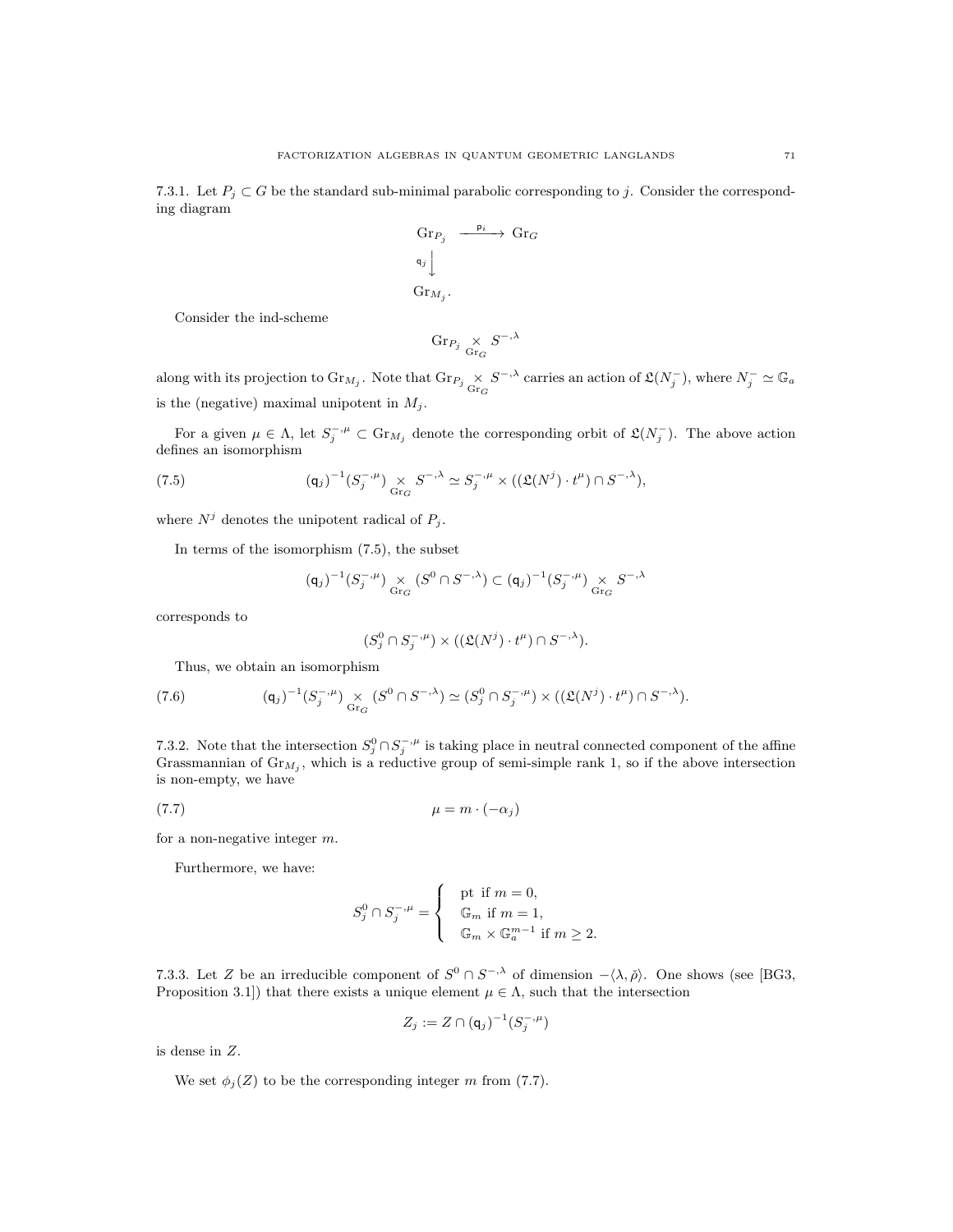7.3.4. Let  $\chi_i$  denote the composite

$$
S^0 \xrightarrow{\chi_I} \mathbb{G}_a^I \to \mathbb{G}_a,
$$

where the last arrow is the projection on the  $j$ -th coordinate.

For an irreducible component Z, let  $Z_j$  be as above. We obtain that the restriction  $\chi_j|_{Z_j}$  can be described as follows:

- It is the zero map if  $\phi_i(Z) = 0$ ;
- It is is the composite

$$
Z_j \hookrightarrow (S_j^0 \cap S_j^{-,\mu}) \times ((\mathfrak{L}(N^j) \cdot t^{\mu}) \cap S^{-,\lambda}) \to S_j^0 \cap S_j^{-,\mu} \simeq \mathbb{G}_m \hookrightarrow \mathbb{G}_a
$$

 $\rightarrow \mathbb{G}_a$ ,

if  $\phi_i(Z) = 1$ ; • It is is the composite

$$
Z_j \hookrightarrow (S_j^0 \cap S_j^{-,\mu}) \times ((\mathfrak{L}(N^j) \cdot t^{\mu}) \cap S^{-,\lambda}) \to S_j^0 \cap S_j^{-,\mu} \simeq \mathbb{G}_m \times \mathbb{G}_a^{m-1} \to \mathbb{G}_a^{m-1}
$$

where the last arrow is the projection on the first  $\mathbb{G}_a$  factor.

7.3.5. Let Z be a suspicious irreducible component of  $S^0 \cap S^{-, \lambda}$  and let  $I_Z = \{i\}$ . We obtain that  $\phi_i(Z) = 0$  for all  $j \neq i$ .

We now claim that if  $\phi_i(Z) \geq 2$ , then the sub-top cohomology in (7.2) still vanishes. Indeed, since  $Z_i$  is dense in  $Z$ , it suffices to show that the sub-top cohomology in

(7.8) 
$$
C_c\left(Z_i, \Psi_{q,\lambda} \overset{*}{\otimes} \chi^*(\exp)\right)
$$

vanishes. However, we claim that (7.8) vanishes entirely.

Indeed, let us calculate (7.8) via the projection formula. We obtain that it identifies with

$$
C_c(\mathbb{G}_a,(\chi_I|_{Z_i})_!(\Psi_{q,\lambda})\overset{*}{\otimes} \exp).
$$

However, we claim that  $(\chi_I | z_i)_! (\Psi_{q,\lambda})$  is a *constant* complex on  $\mathbb{G}_a$ .

Indeed, in Sect. 7.5.3 we will see that the restriction of the local system  $\Psi_{q,\lambda}$  to

$$
(\mathsf{q}_j)^{-1}(S_j^{-,\mu}) \underset{\mathrm{Gr}_G}{\times} (S^0 \cap S^{-,\lambda})
$$

is the pullback of a local system along the projection

$$
\begin{aligned} \left(\mathsf{q}_j\right)^{-1} (S_j^{-,\mu}) &\underset{\mathrm{Gr}_G}{\times} \left( S^0 \cap S^{-,\lambda} \right) \simeq (S_j^0 \cap S_j^{-,\mu}) \times \left( \left( \mathfrak{L}(N^j) \cdot t^\mu \right) \cap S^{-,\lambda} \right) \simeq \\ &\simeq \left( \mathbb{G}_m \times \mathbb{G}_a^{m-1} \right) \times \left( \left( \mathfrak{L}(N^j) \cdot t^\mu \right) \cap S^{-,\lambda} \right) \to \mathbb{G}_m \times \left( \left( \mathfrak{L}(N^j) \cdot t^\mu \right) \cap S^{-,\lambda} \right). \end{aligned}
$$

This implies our assertion.

7.3.6. We declare an irreducible component Z under scrutiny with  $I_Z = \{i\}$  as suspicious if  $\phi_i(Z) = 1$ . From what we have seen above, only suspicious irreducible components may contribute to the sub-top cohomology in (7.2).

7.3.7. Here is an example of a suspicious component: take  $G = SL_3$  with the simple roots  $\alpha$  and  $\beta$ . Take  $\lambda = -\alpha - \beta$ . Then both irreducible components of  $S^0 \cap S^{-, \lambda}$  are suspicious.

Remark 7.3.8. As is explained in [Lys2, Prop. 1.2.4], for a given G there are at most finitely many  $\lambda$ , such that  $S^0 \cap S^{-, \lambda}$  contains a suspicious irreducible component.

Namely, it is shown in *loc.cit.* that if  $Z$  is such a component and i is the corresponding vertex of the Dynkin diagram, then  $\varpi_i + \lambda$  must appear as a weight in the irreducible G $\zeta$ -representation with highest weight  $\varpi_i$ .

7.4. Interlude: coordinates on the irreducible components. In this subsection we will essentially reproduce a construction from [BaGa, Sect. 4].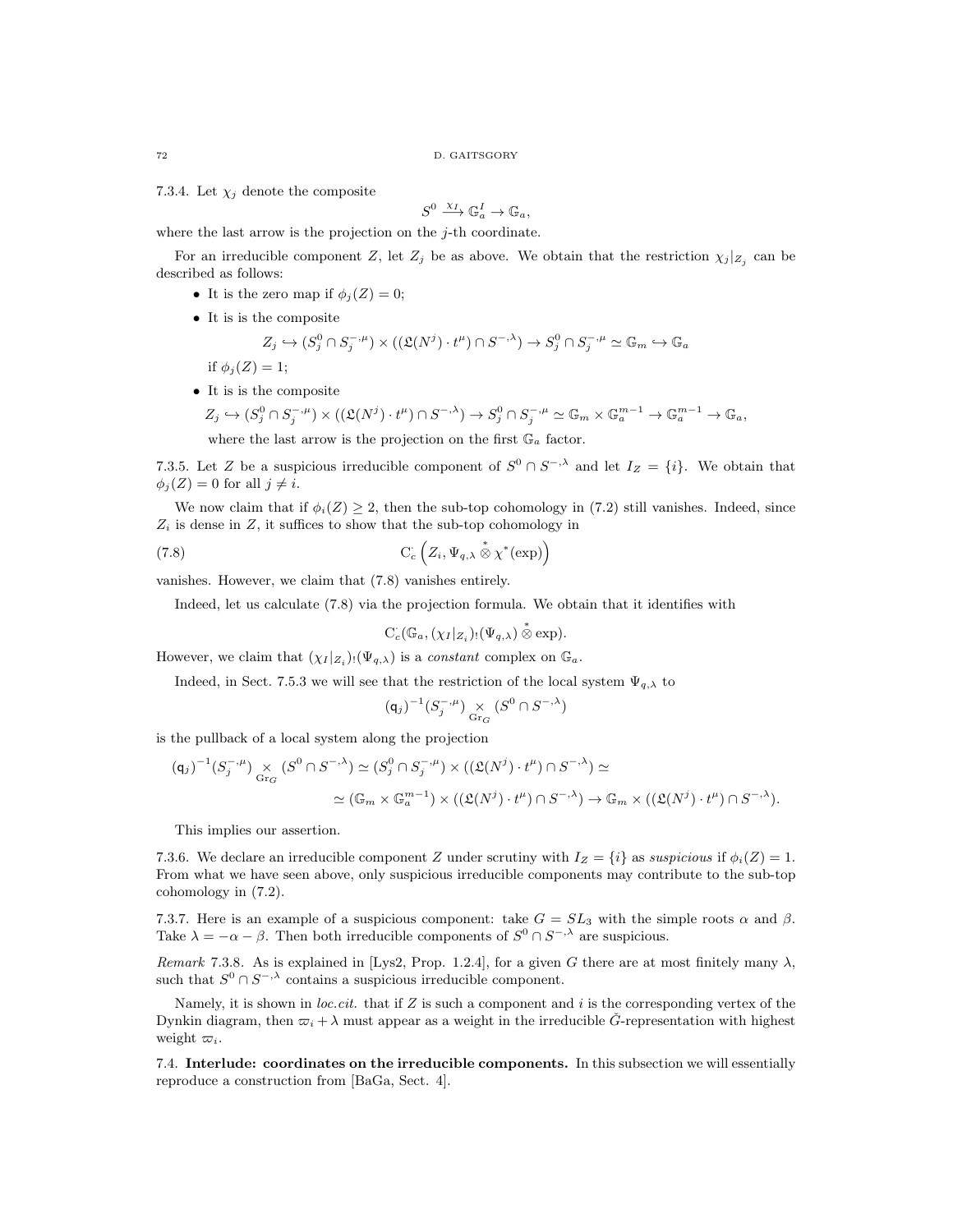7.4.1. Let  $\mathcal{L}^{\min}$  be the minimal line bundle on Gr<sub>G</sub>. It is T-equivariant by construction, with  $Z_G$  acting trivially, so it is in fact  $T_{\text{ad}}$ -equivariant.

7.4.2. The action of  $T_{ad}$  on the fiber of  $\mathcal{L}^{\min}$  at  $t^{\lambda} \in \text{Gr}_G$  is given by the character

$$
(7.9) \t\t T_{\text{ad}} \to \mathbb{G}_m
$$

corresponding to

(7.10) 
$$
b^{\min}_{\mathbb{Z}}(\lambda,-), \quad \Lambda_{\text{ad}} \to \mathbb{Z}.
$$

Here  $b^{\min}_{\mathbb{Z}}$  is the integer-valued symmetric bilinear form on  $\Lambda$ , corresponding to the minimal quadratic form  $q_{\mathbb{Z}}^{\min}$ , and where we note that  $b_{\mathbb{Z}}^{\min}$  extends to a pairing

$$
\Lambda\otimes\Lambda_{\mathrm{ad}}\to\mathbb{Z}
$$

by the formula

$$
b^{\min}_{\mathbb{Z}}(\alpha_i,\mu)=q^{\min}_{\mathbb{Z}}(\alpha_i)\cdot\langle\mu,\check{\alpha}_i\rangle.
$$

7.4.3. The restriction  $\mathcal{L}^{\min}|_{S^0}$  admits a unique  $\mathfrak{L}(N)$ -equivariant trivialization, compactible with the trivialization of the fiber of  $\mathcal{L}^{\min}$  at  $1 \in \text{Gr}_G$ . This trivialization is  $T_{ad}$ -equivariant.

Similarly, a choice of a trivialization of the fiber of  $\mathcal{L}^{\min}$  at  $t^{\lambda} \in \mathrm{Gr}_G$  extends uniquely to an  $\mathfrak{L}(N^-)$ -equivariant trivialization of  $\mathcal{L}^{\min}|_{S^{-,\lambda}}$ . This trivialization is twisted  $T_{\text{ad}}$ -equivariant against the character (7.9).

7.4.4. We obtain that the restriction  $\mathcal{L}^{\min}|_{S^0 \cap S^{-,\lambda}}$  admits two different trivializations (one is defined canonically, and another up to a multiplicative constant). Their discrepancy is a function

(7.11) 
$$
f_{\lambda}: S^{0} \cap S^{-,\lambda} \to \mathbb{G}_{m},
$$

well-defined up to a multiplicative constant. This function in twisted  $T_{ad}$ -equivariant, against the character (7.9).

We will now show that irreducible components of the intersections  $S^0 \cap S^{-, \lambda}$  admit rational coordinates, such that the function (7.11) is given by monomials (products of powers of the coordinates), up to a multiplicative constant.

7.4.5. Consider the set

$$
B(\lambda):=\mathop{\sqcup}\limits_{\lambda'} B(\lambda)_{\lambda'},
$$

where  $B(\lambda)_{\lambda'}$  is the set if irreducible components of all the intersections

$$
\boldsymbol{S}^{\lambda'} \cap \boldsymbol{S}^{-,\lambda}.
$$

We will now recall, following [BG3], the construction on the set  $B(\lambda)$  of a structure of Kashiwara's crystal:

First off, the functions  $\phi_j$  are constructed by the recipe of Sect. 7.3.3, with  $S^0$  replaced by a general  $S^{\lambda'}$ . The functions  $\epsilon_j$  are set take value  $\infty$ .

The operators  $f_j$  are defined as follows. Let Z be an irreducible component of  $S^{\lambda'} \cap S^{-,\lambda}$  such that  $\phi_i(Z) \neq 0$ . Let  $\mu$  be the corresponding element of  $\Lambda$ , see Sect. 7.3.3.

Then, in terms of the identification

$$
Z_j:=(\mathsf{q}_j)^{-1}(S_j^{-,\mu})\underset{\mathrm{Gr}_G}\times \big(S^{\lambda'}\cap S^{-,\lambda}\big)\simeq (S_j^{\lambda'}\cap S_j^{-,\mu})\times \big((\mathfrak{L}(N^j)\cdot t^\mu)\cap S^{-,\lambda}\big),
$$

 $Z_j$  corresponds to a unique irreducible component  $Z'_j \subset (\mathfrak{L}(N^j) \cdot t^{\mu}) \cap S^{-, \lambda}$ .

We let  $f_j(Z)$  be the closure of the irreducible component

$$
(S_j^{\lambda'-\alpha_j} \cap S_j^{-,\mu}) \times Z'_j \subset (S_j^{\lambda'-\alpha_j} \cap S_j^{-,\mu}) \times ((\mathfrak{L}(N^j) \cdot t^\mu) \cap S^{-,\lambda}) \simeq
$$
  

$$
\simeq (\mathfrak{q}_j)^{-1} (S_j^{-,\mu}) \underset{\text{Gr}_G}{\times} (S^{\lambda'-\alpha_j} \cap S^{-,\lambda}) \subset S^{\lambda'-\alpha_j} \cap S^{-,\lambda}.
$$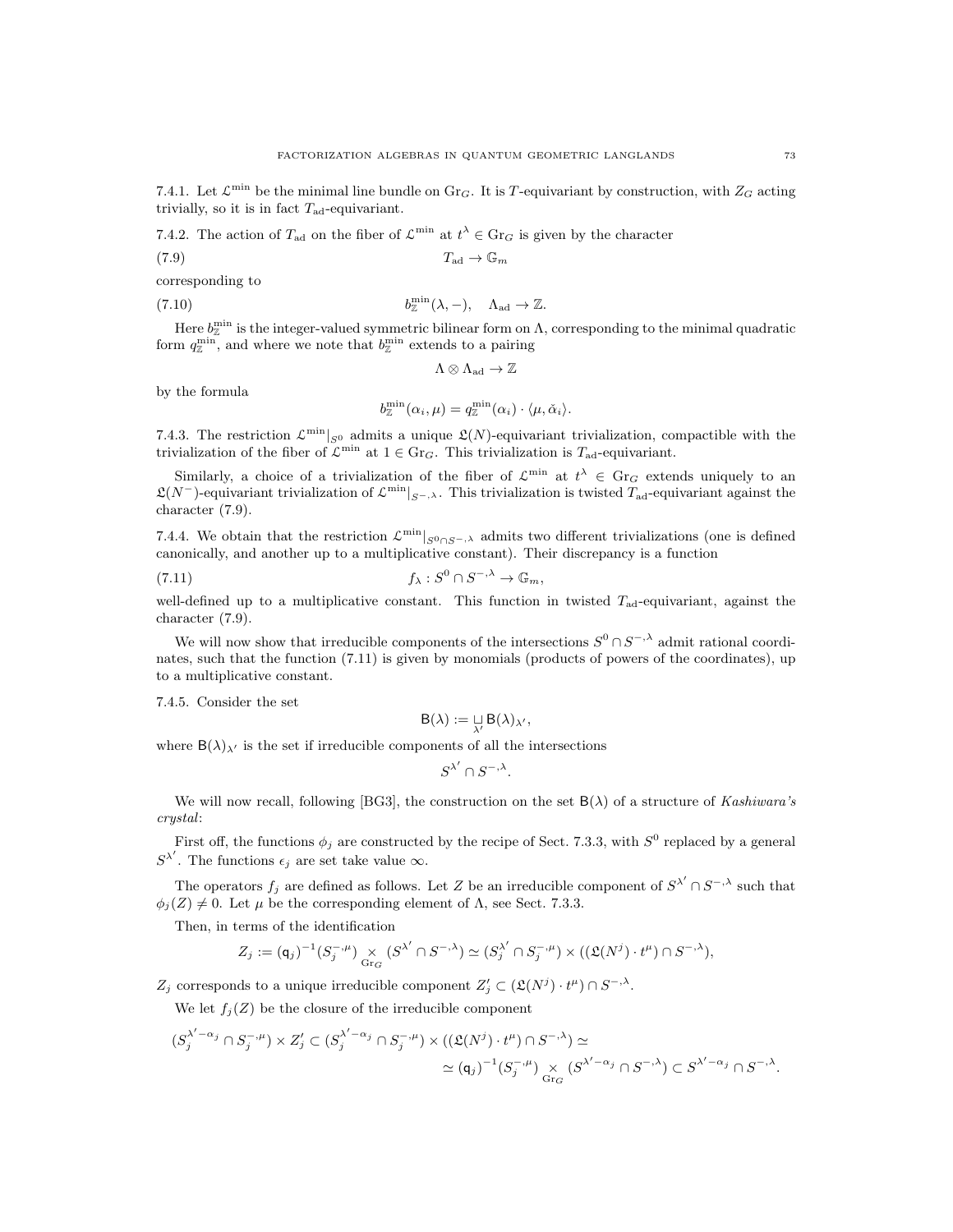#### 74 D. GAITSGORY

The operation  $e_i$  is uniquely determined by the requirement that  $f_i \circ e_j = id$ .

7.4.6. Let Z be an irreducible component of some  $S^{\lambda'} \cap S^{-,\lambda}$ . We will now use the crystal structure on  $B(\lambda)$  to introduce rational coordinates on Z.

Choose a string of vertices of the Dynkin diagram inductively as follows. If  $\lambda' = \lambda$ , we have  $Z = pt$ , and there is nothing to do. Otherwise, set  $\lambda'_1 = \lambda'$ ,  $Z_1 = Z$  and choose  $j_1 \in I$  such that  $\phi_{j_1}(Z_1) \neq 0$ . Set  $Z_2 = f_j^{\phi_{j_1}}(Z_1)$ . Set

(7.12) 
$$
\lambda'_2 = \lambda'_1 - \phi_{j_1}(Z_1) \cdot \alpha_{j_1}.
$$

Now repeat the process with  $Z_1$  replaced by  $Z_2$ . This process will terminate by (7.12) because

$$
S^{\lambda'} \cap S^{-,\lambda} \neq \emptyset \Rightarrow \lambda' - \lambda \in \Lambda^{\text{pos}},
$$

so for some *n* we will have  $\lambda'_n = \lambda$ .

Note that by construction, we have a rational isomorphism

(7.13) 
$$
Z_n \simeq (\mathbb{G}_m \times \mathbb{G}_a^{\phi_{j_n}(Z_n)-1}) \times Z_{n+1}.
$$

This process gives Z rational coordinates. We will denote them by

(7.14) 
$$
x_{j_1,1},...,x_{j_1,\phi_{j_1}(Z_1)},x_{j_2,1},...,x_{j_2,\phi_{j_2}(Z_2)},...
$$

7.4.7. Note that the construction of Sect. 7.4.4 defines a function (up to a multiplicative scalar) on each intersection  $S^{\lambda'} \cap S^{-,\lambda}$ ; let us denote it by  $f_{\lambda',\lambda}$ . We claim:

**Proposition 7.4.8.** The restriction of  $f_{\lambda',\lambda}$  to a given irreducible component Z equals (up to a multiplicative scalar) in terms of the coordinates (7.14) to

$$
\prod_n (x_{j_n,1})^{\phi_{j_n}(Z_n)} \cdot q^{\min}_{\mathbb{Z}}(\alpha_{j_n}).
$$

Proof. It follows from the construction that in terms of the rational isomorphism (7.13), we have

$$
f_{\lambda'_n,\lambda} = g_n \cdot f_{\lambda'_{n+1},\lambda},
$$

where  $g_n$  is an invertible function on

$$
S_{j_n}^{\lambda'_n} \cap S_{j_n}^{-,\lambda'_n-\phi_{j_n}(Z_n)\cdot \alpha_{j_n}} \simeq \mathbb{G}_m \times \mathbb{G}_a^{\phi_{j_n}(Z_n)-1},
$$

equal to the restriction of  $f_{\lambda'_n, \lambda'_n - \phi_{j_n}(Z_n) \cdot \alpha_{j_n}}$  along

$$
S_{j_n}^{\lambda_n'}\cap S_{j_n}^{-,\lambda_n'-\phi_{j_n}(Z_n)\cdot\alpha_{j_n}}\hookrightarrow S^{\lambda_n'}\cap S^{-,\lambda_n'-\phi_{j_n}(Z_n)\cdot\alpha_{j_n}}.
$$

Being invertible, the function  $g_n$  equals, up to a multiplicative scalar, to the pullback of some power m of the standard character on the  $\mathbb{G}_m$  factor. Thus, it remains to show that the power in question equals  $\phi_{j_n}(Z_n) \cdot q_{\mathbb{Z}}^{\min}(\alpha_{j_n}).$ 

The function  $x_{j_n,1}$  is  $\mathbb{G}_m$ -equivariant against the character equal to  $\check{\alpha}_{j_n}$ .

The function  $g_n$  is twisted  $T_{\text{ad}}$ -equivariant against the character equal to the ratio of the characters corresponding to  $f_{\lambda'_n,\lambda}$  and  $f_{\lambda'_{n+1},\lambda}$ , respectively. Hence, the character in question corresponds to the homomorphism

$$
b^{\min}_{\mathbb{Z}}(\phi_{j_n}(Z_n)\cdot\alpha_{j_n},-):\Lambda_{\text{ad}}\to\mathbb{G}_m.
$$

Hence, we obtain

$$
m \cdot \check{\alpha}_{j_n} = b^{\min}_{\mathbb{Z}}(\phi_{j_n}(Z_n) \cdot \alpha_{j_n}, -).
$$

Evaluating on the fundamental coweight

$$
\varpi_{j_n} : \mathbb{G}_m \to T_{\mathrm{ad}},
$$

we obtain

$$
m = \phi_{j_n}(Z_n) \cdot b^{\min}_{\mathbb{Z}}(\alpha_{j_n}, \varpi_{j_n}) = \phi_{j_n}(Z_n) \cdot q^{\min}_{\mathbb{Z}}(\alpha_{j_n}).
$$

 $\Box$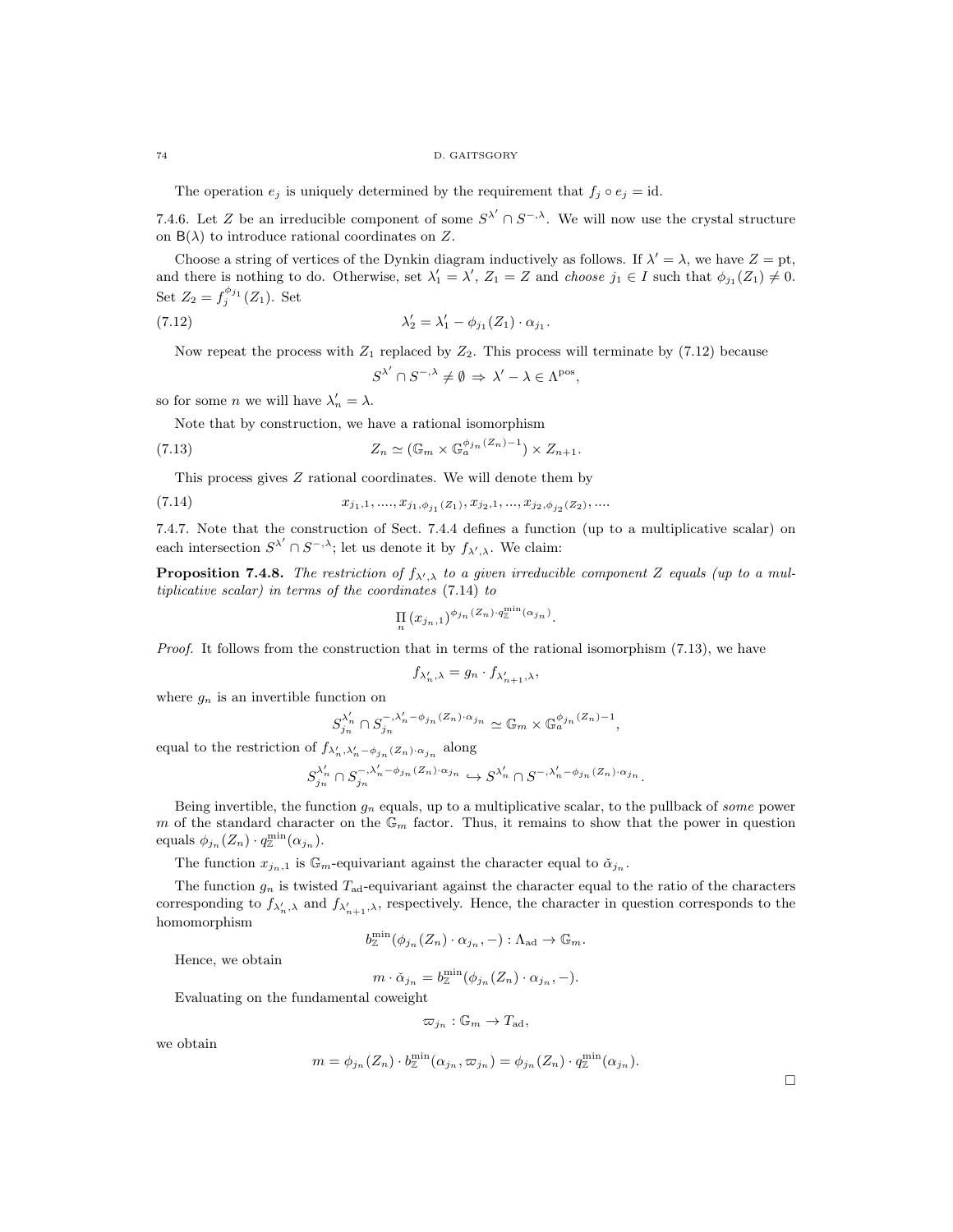## 7.5. Investigation and indictment.

7.5.1. Let Z be a suspicious irreducible component. By the same analysis as in Sects. 7.2.4-7.2.5, we obtain that the sub-top cohomology in  $(7.2)$  (equivalently, in  $(7.8)$ ) is non-zero if and only if the restriction of the local system  $\Psi_{q,\lambda}$  to  $Z_i$  is (generically on  $Z_i$ ) the pullback of a local system along the map

$$
\chi_i: Z_i \to \mathbb{G}_m.
$$

We will call such  $Z$  *indicted*. We will now analyze explicitly what it takes to be indicted.

7.5.2. Recall that our  $q$  is written as

$$
\zeta \cdot q_{\mathbb{Z}}^{\min},
$$

where  $q_Z^{\min}$  is the minimal quadratic form on  $\Lambda$ .

Note that the gerbe  $\mathcal{G}_q^G$  over  $\text{Gr}_G$  identifies canonically with  $(\mathcal{L}^{\min})^{\zeta}$ .

7.5.3. We obtain that the local system  $\Psi_{q,\lambda}$  on  $S^0 \cap S^{-,\lambda}$  is the pullback of the Kummer local system  $\Psi_{\zeta}$  on  $\mathbb{G}_m$  by means of  $f_{\lambda}$ .

In particular, for a subscheme  $Z \subset S^0 \cap S^{-, \lambda}$ , written as  $Z \simeq Z' \times \mathbb{G}_a$  with  $Z'$  reduced, the restriction of  $\Psi_{q,\lambda}$  to Z is the pullback from the Z' factor.

7.5.4. Let Z be a suspicious component. Let us recall the (rational) coordinates on Z constructed in Sect. 7.4.6. Note that we necessarily have  $j_1 = i$  and  $\phi_{j_1}(Z) = \phi_i(Z) = 1$ . Note also that the map

$$
\chi_i|_{Z_i}: Z_i \to \mathbb{G}_m
$$

identifies with the *first coordinate function* i.e.,  $x_{j_1,1}$ .

Hence, from Proposition 7.4.8 and Sect. 7.5.1, we obtain:

**Corollary 7.5.5.** A suspicious component Z is indicted if and only if for all  $n \geq 2$ , the integers

$$
\phi_{j_n}(Z_n)\cdot q^{\min}_{\mathbb{Z}}(\alpha_{j_n})
$$

 $divide~\text{ord}(\zeta).$ 

Remark 7.5.6. One may wonder whether our indictment is non-empty: i.e., whether assuming that  $q$ is non-degenerate indicted components exist. In fact, they do:

Take  $G = G_2$ ; let  $\alpha$  be the short simple root and let  $\beta$  be the long simple root. Take  $\lambda = -2\alpha - \beta$ . The intersection  $S^0 \cap S^{-, \lambda}$  has three irreducible components, among which exactly one is not annihilated by  $e_{\beta}$ .

Then this component is indicted for  $\zeta = -1$ .

Remark 7.5.7. Note that Corrollary 7.5.5 implies that if  $\zeta$  is non-torsion (i.e., q is not a root of unity), then there are no indicted components.

Indeed, in this case ord( $\zeta$ ) =  $\infty$ , so we would obtain that  $\lambda$  is of the form  $m \cdot (-\alpha_i)$ , while the condition that  $\phi_i(Z) = 1$  forces  $m = 1$ . I.e., we obtain that  $\lambda$  is a negative simple root.

7.5.8. Thus, from now on we will assume that  $\zeta$  is torsion (i.e., q is a root of unity). We claim:

**Corollary 7.5.9.** Let  $\lambda$  be such that  $S^0 \cap S^{-,\lambda}$  contains an indicted irreducible component Z; let i be the corresponding element of i. Then:

(a)  $\lambda + \alpha_i \in \Lambda^{\sharp}$ .

(b)  $\lambda \notin \Lambda^{\sharp}$ .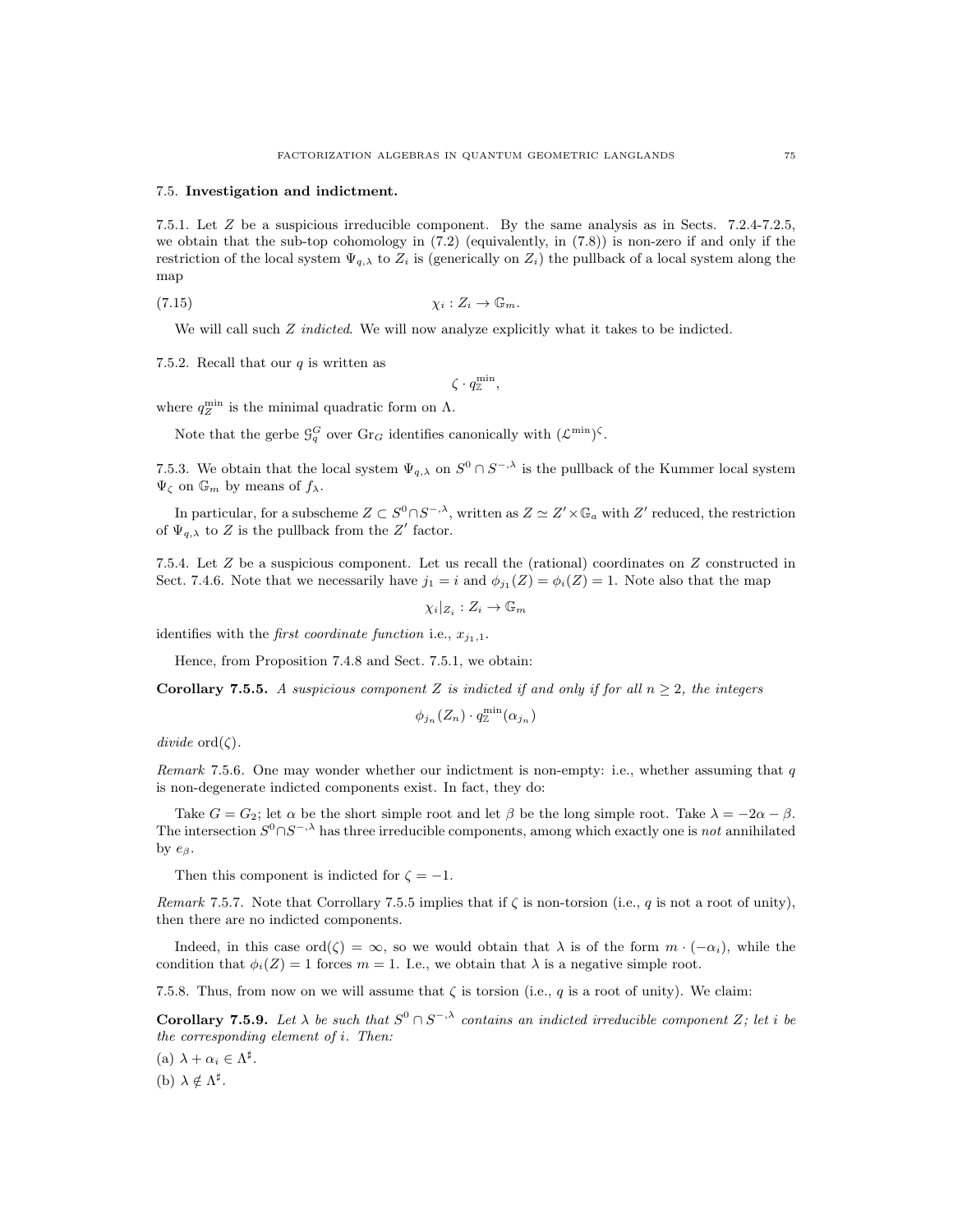Proof. Let Z be the indicted component. We have

$$
\lambda + \alpha_i = -\sum_{j \geq 2} \phi_{j_n}(Z_n) \cdot \alpha_{j_n}.
$$

Hence, to prove point (a), we need to show that

$$
\sum_{j\geq 2} \phi_{j_n}(Z_n) \cdot \alpha_{j_n} \in \Lambda^{\sharp}.
$$

For this, it is sufficient to show that for every  $j \geq 2$ , the integer  $\phi_{j_n}(Z_n)$  is divisible by  $\text{ord}(q(\alpha_{j_n}))$ . However, this follows from Corrollary 7.5.5.

To prove point (b), it suffices to show that  $\alpha_i \notin \Lambda^{\sharp}$ . But this follows from the assumption that q is non-degenerate.

 $\Box$ 

Remark 7.5.10. The two conditions on  $\lambda$ , namely, that

 $\lambda+\alpha_i\in\Lambda^\sharp$ 

and the condition from Remark 7.3.8, impose very stringent constraints.

The result of [Lys2, Theorem 1.1.6] says that no indicted components exist, except for a very small number of possibilities for the order of  $\zeta$ .

7.6. Conviction. Let Z be an indicted irreducible component of  $S^0 \cap S^{-, \lambda}$ . This means that the cohomology

(7.16) 
$$
H_c^i(Z, \Psi_{q,\lambda} \otimes \chi^*(\exp)),
$$

is non-zero in degree  $i = -\langle \lambda, 2\rangle - 1$ .

In this subsection we will proceed to conviction: we will show that if  $S^0 \cap S^{-, \lambda}$  contains an indicted component  $Z$ , the cohomology

(7.17) 
$$
H_c^i\left(S^0\cap S^{-,\lambda},\Psi_{q,\lambda}\otimes\chi^*(\exp)\right)
$$

is also *non-zero* in degree  $i = -\langle \lambda, 2\rangle - 1$ , in violation of Theorem 6.3.8.

7.6.1. First, we prove:

**Proposition 7.6.2.** Assume that  $\lambda \notin \Lambda^{\sharp}$ . Let  $Z' \subset S^0 \cap S^{-, \lambda}$  be a closed T-stable subscheme of dimension  $\leq -\langle \lambda, \check{\rho} \rangle - 1$ . Then the cohomology

$$
(7.18) \tH_c^i(Z', \Psi_{q,\lambda} \otimes \chi^*(\exp))
$$

vanishes in degrees  $i \geq -\langle \lambda, 2\rangle - 2$ .

*Proof.* By the analysis in Sects 7.2.4 and 7.2.5, it suffices to consider the case when the the map  $\chi_I$ sends  $Z'$  to  $0 \in \mathbb{G}_a^I$ . However, we claim that in this case

$$
(\chi_I|_{Z'})(\Psi_{q,\lambda})=0.
$$

Indeed, the assumption on  $\lambda$  implies that the Kummer sheaf on T given by (6.8) is non-trivial, while the point  $0 \in \mathbb{G}_a^I$  does not support sheaves that are twisted T-equivariant against a non-trivial character sheaf.

 $\Box$ 

**Corollary 7.6.3.** Assume that  $\lambda \notin \Lambda^{\sharp}$ . Then the map

$$
\underset{k}{\oplus} H_c^i(Z_k,\Psi_{q,\lambda}\otimes\chi^*(\exp))\rightarrow H_c^i\left(S^0\cap S^{-,\lambda},\Psi_{q,\lambda}\otimes\chi^*(\exp)\right)
$$

is injective for  $i \ge -\langle \lambda, 2\rangle - 1$ , where the direct sum is taken over the set of irreducible components of  $S^0 \cap S^{-,\lambda}$  of dimension  $-\langle \lambda, \check{\rho} \rangle$ .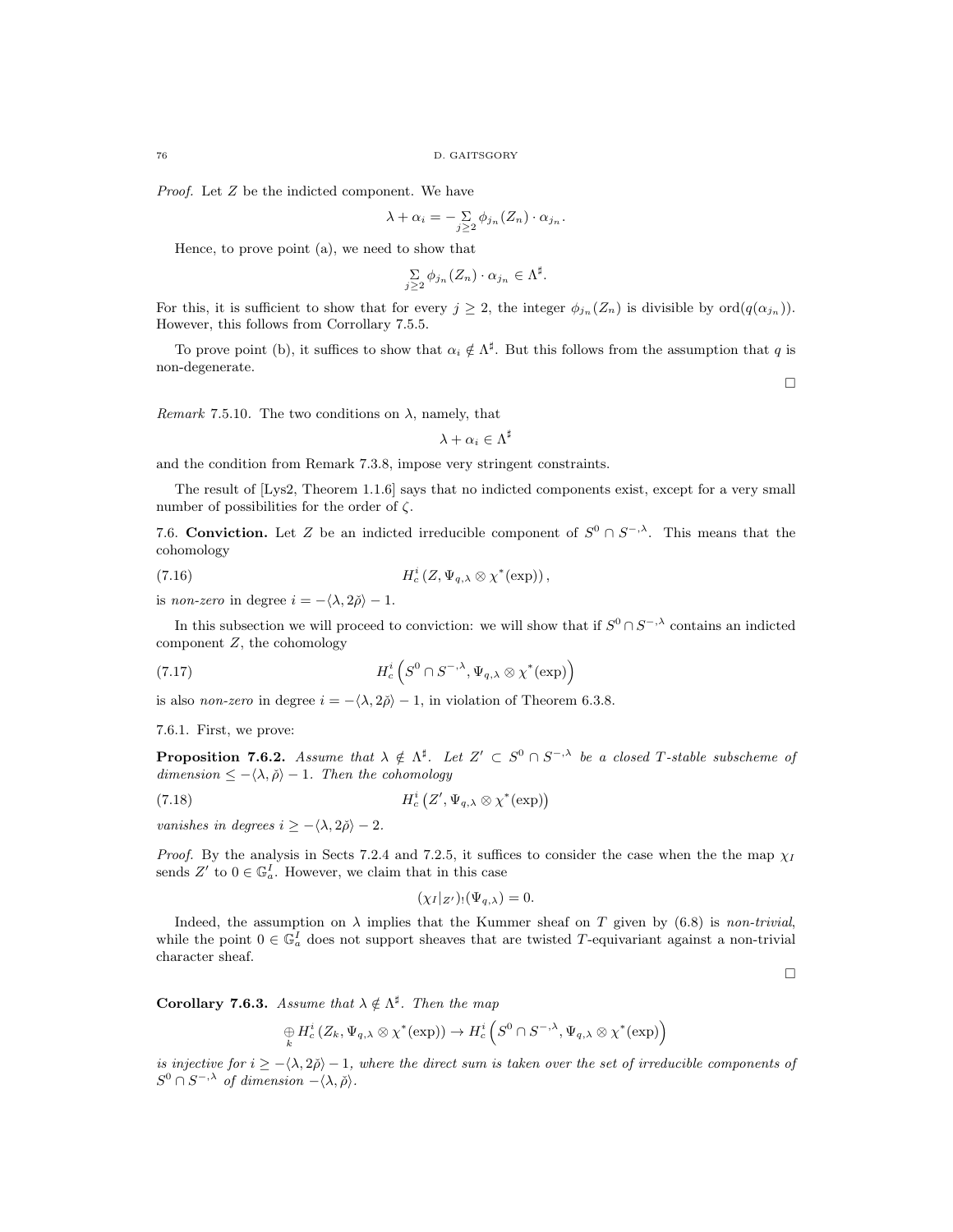7.6.4. Combining Corollaries 7.6.3 and 7.5.9, we obtain:

**Corollary 7.6.5.** Let  $\lambda$  be such that  $S^0 \cap S^{-,\lambda}$  contains an indicted irreducible component. Then the cohomology (7.1) is non-zero in degree  $-\langle \lambda, 2\rangle - 1$ .

The latter corollary says that the indicted components are indeed guilty of a crime: they bring about the failure of Theorem 6.3.8.

7.6.6. We are finally ready to prove Theorem 7.1.2.

*Proof.* Let us be working in both contexts simultaneously:  $\ell$ -adic sheaves over a field of positive characteristic or D-modules over a field of characterostic zero. In either case, write

$$
q=\zeta\cdot q_{\mathbb{Z}}^{\min}
$$

and choose  $\zeta$  to be of the same order in both contexts.

By Corrollary 7.6.5 it suffices to show the presence of an indicted components (for a given ord( $\zeta$ )) is independent of which context we are working in.

However, by Corrollary 7.5.5, the existence of indicted components for a given root system is a property that can be expressed in terms of the the crystal  $B(\lambda)$ .

Hence, our assertion follows from Kashiwara's uniquess theorem, which asserts that  $B(\lambda)$  is uniquely recovered from the root system, and, in particular, it does not depend on the ground field.

 $\Box$ 

## Appendix A. Sheaves with a formal parameter

#### A.1. Digression: sheaves with a formal parameter.

A.1.1. For a fixed integer n we can consider the sheaf theory, denoted  $\text{Shv}_n(-)$ , obtained from our initial sheaf theory Shv(-) by tensoring with the ring  $e[\hbar]/\hbar^n$ , i.e., it sends a scheme Y to

$$
\mathrm{Shv}_n(Y) := \left( \mathrm{Ind}(\mathrm{Shv}(Y)) \underset{\mathrm{Vect}_\mathsf{e}}{\otimes} \mathsf{e}[\hbar] / \hbar^n\text{-mod} \right)^c.
$$

Following [GaLu, Sect. 2.3], define the sheaf theory  $\text{Shv}_{\llbracket \hbar \rrbracket}$  as the limit

$$
\operatorname{Shv}_{[\![\hbar]\!]}(Y):=\lim_n \, \operatorname{Shv}(Y)_n,
$$

which we can view as taking values in the category of small  $\mathbb{E}[\hbar]$ -linear categories, i.e., small DG categories equipped with an action of the monoidal category  $(e[\![\hbar]\!]-\text{mod})^{\text{perf}} = (e[\![\hbar]\!]-\text{mod})^{\text{f.g.}}$ .

We have a tautological reduction mod  $\hbar$  functor

$$
\mathcal{F} \mapsto \mathcal{F} \underset{\mathbf{e} \parallel \hbar \parallel}{\otimes} \mathbf{e}, \quad \mathrm{Shv}_{\llbracket \hbar \rrbracket}(Y) \to \mathrm{Shv}(Y).
$$

A.1.2. Define the sheaf theory  $\text{Shv}_{((\hbar))}(-)$  to be the localization of  $\text{Shv}_{[\hbar]}(-)$  with respect to  $\hbar$ , i.e.,

$$
\mathrm{Shv}_{(\!(\hbar)\!)}(Y) := \left( \mathrm{Ind}(\mathrm{Shv}_{[\![\hbar]\!]}(Y)) \underset{{\tt e} [\![\hbar]\!]-\mathrm{mod}}{\otimes} \mathrm{Vect}_{{\tt e}(\!(\hbar)\!)} \right)^c.
$$

The tautological projection functor  $\text{Shv}_{[h]}(Y) \to \text{Shv}_{([h])}(Y)$  admits a right adjoint with values in the ind-completion  $\text{Ind}(\text{Shv}_{[\![\hbar]\!]}(Y))$  of  $\text{Shv}_{[\![\hbar]\!]}(Y)$ . The composite functor

$$
\mathrm{Shv}_{\llbracket \hbar \rrbracket}(Y) \to \mathrm{Shv}_{(\hbar))}(Y) \to \mathrm{Ind}(\mathrm{Shv}_{\llbracket \hbar \rrbracket}(Y))
$$

is the functor of  $\hbar$ -localization

$$
\mathcal{F} \mapsto \mathrm{colim} \, (\mathcal{F} \stackrel{\hbar}{\rightarrow} \mathcal{F} \stackrel{\hbar}{\rightarrow} \dots).
$$

A.1.3. The standard functors (the !- and \*- inverse and direct images) for Shv(−) induce the corresponding functors for Shv<sub>[ $\hbar$ ]</sub>(−) by passage to the limit. Localizing with respect to  $\hbar$ , we obtain the corresponding functors for  $\text{Shv}_{(\hbar)}(-)$ .

# A.2. The t-structure.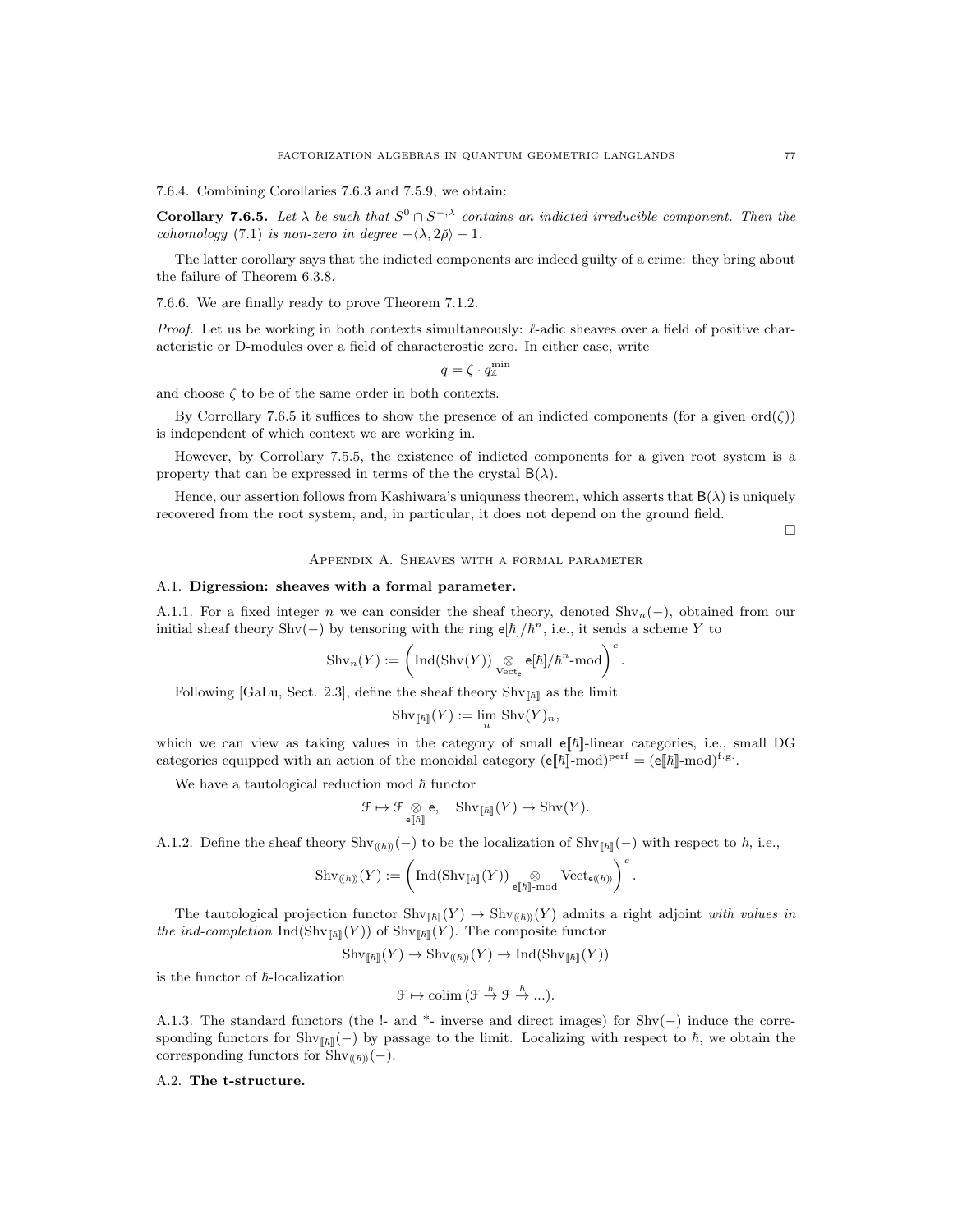78 D. GAITSGORY

A.2.1. Repeating [GaLu, Proposition 2.3.6.1], one proves:

**Proposition A.2.2.** For a scheme Y, the category  $\text{Shv}_{[h]}(Y)$  carries a t-structure uniquely characterized by the condition that an object  $\mathcal{F} \in \text{Shv}_{\llbracket \hbar \rrbracket}(Y)$  connective, i.e., lies in  $(\text{Shv}_{\llbracket \hbar \rrbracket}(Y))^{\leq 0}$ , if and only if

$$
\mathcal{F} \underset{\mathbf{e} \parallel \hbar \parallel}{\otimes} \mathbf{e} \in \mathrm{Shv}(Y)
$$

is connective (with respect to the perverse t-structure).

Remark A.2.3. The content of Proposition A.2.2(a) is that for a given  $\mathcal{F} \in \text{Shv}_{[h]}(Y)$  there exists a fiber sequence

$$
\mathcal{F}_1 \to \mathcal{F} \to \mathcal{F}_2
$$

with  $\mathcal{F}_1 \in (\mathrm{Shv}_{\llbracket \hbar \rrbracket}(Y))^{\leq 0}$  (for the above definition of  $(\mathrm{Shv}_{\llbracket \hbar \rrbracket}(Y))^{\leq 0}$ ) and  $\mathcal{F}_2 \in ((\mathrm{Shv}_{\llbracket \hbar \rrbracket}(Y))^{\leq 0})^{\perp}$ .

Remark A.2.4. The construction of the t-structure from Proposition A.2.2 is applicable in a more general context: we can start with any (small) DG category C, equipped with a t-structure and such that  $\mathbf{C}^{\heartsuit}$  is *Noetherian*, and construct a t-structure on the corresponding category  $\mathbf{C}_{[\![\hbar]\!]}$ .

A.2.5. Let us call an object of

$$
\mathcal{F} \in \mathrm{Perv}_{\mathcal{G}_{q[\![\hbar]\!]}}(\mathrm{Conf}) \subset \mathrm{Shv}_{\mathcal{G}_{q[\![\hbar]\!]}}(\mathrm{Conf})
$$

 $\hbar$ -flat if

$$
\mathcal{F} \underset{\mathbf{e}[\![\hbar]\!]}{\otimes} \mathbf{e} \in \mathrm{Shv}_{\mathcal{G}_q}(\mathrm{Conf})
$$

lies in the heart of the t-structure, i.e., lies in  $Perv_{\mathcal{G}_q}(Conf)$ .

For  $\mathcal{F} \in \text{Perv}_{\mathcal{G}_{q_{\lceil h \rceil}}}(\text{Conf})$  denote

$$
\mathfrak{F}/\hbar:=H^0(\mathfrak{F}\underset{{\scriptscriptstyle \mathsf{e}}[\![\hbar]\!]}{\otimes}{\mathsf{e}}).
$$

Note that if  $\mathfrak F$  is  $\hbar$ -flat, we have

$$
\mathcal{F}/\hbar \simeq \mathcal{F} \underset{\mathbf{e}[[\hbar]]}{\otimes} \mathbf{e}.
$$

In general,  $\mathcal{F} \underset{\in [h]}{\otimes}$  e may have a non-trivial  $H^{-1}$ , which is isomorphic to

$$
\mathcal{F}[t] := \ker(t : \mathcal{F} \to \mathcal{F}).
$$

A.2.6. We claim:

**Proposition A.2.7.** The abelian category  $\text{Perv}^c_{\llbracket h \rrbracket}(Y)$  is Noetherian, i.e., an increasing chain of subobjects in a given object stabilizes.

Proof. We will prove Proposition A.2.7 in the more general context of Remark A.2.4.

For an object  $\mathbf{c} \in \mathbf{C}_{[\![\hbar]\!]}$  denote

$$
\mathbf{c}[\hbar^d]:=\ker(\hbar^d:\mathbf{c}\to\mathbf{c})\in\left(\mathbf{C}_n\right)^\heartsuit\subset\left(\mathbf{C}_{\llbracket\hbar\rrbracket}\right)^\heartsuit
$$

and

$$
\hbar^d \mathbf{c} := \mathrm{Im}(\hbar^d : \mathbf{c} \to \mathbf{c}) \in (\mathbf{C}_{[\![\hbar]\!]})^{\heartsuit}.
$$

Lemma A.2.8. The sequence of subobjects

$$
d \mapsto \mathbf{c}[\hbar^d] \subset \mathbf{c}
$$

staibilizes.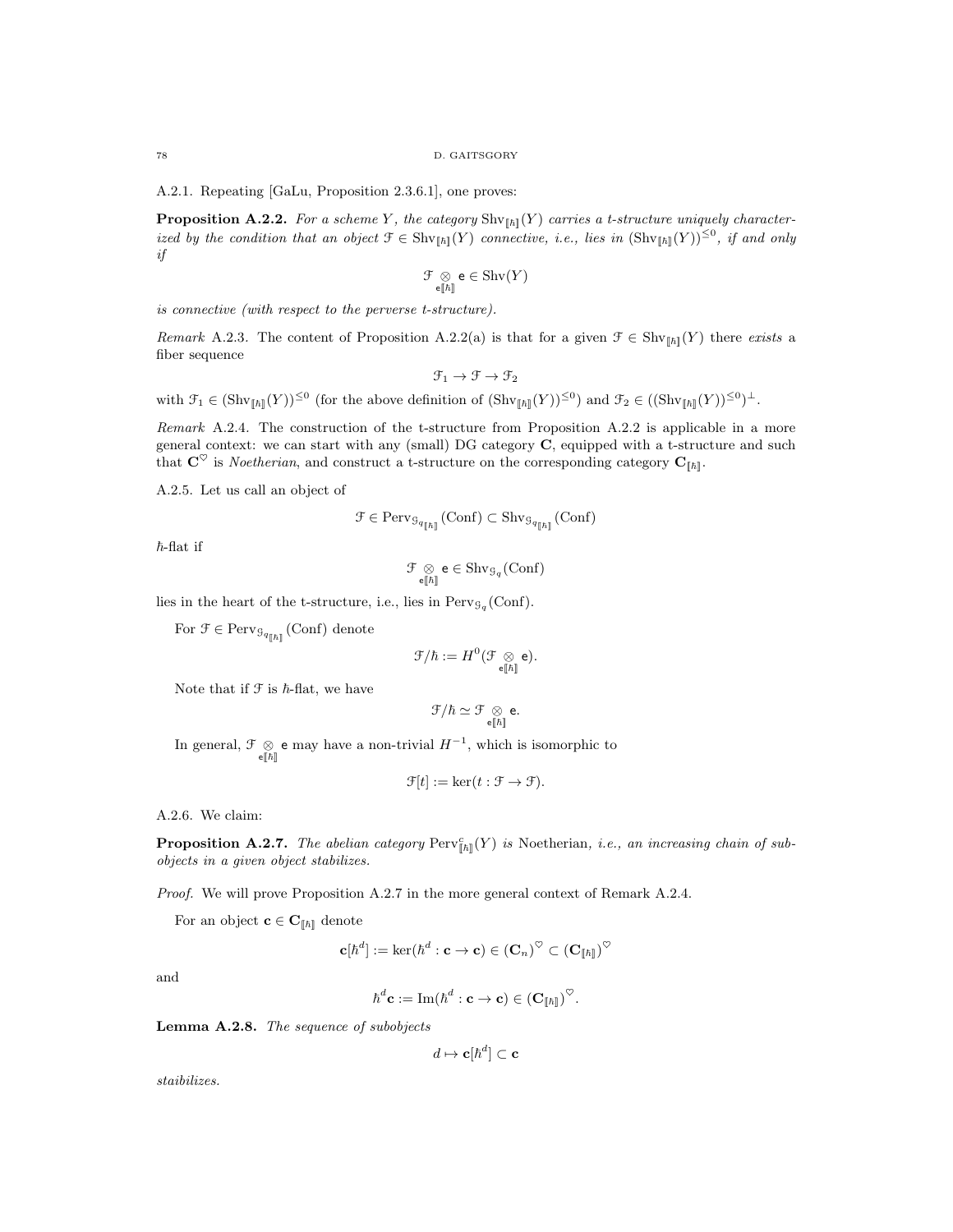Let us assume this lemma for a moment and proceed with the proof of Proposition A.2.7.

Let  $\mathbf{c}[\hbar^{\infty}]$  denote the subobject of c equal to the eventual value of  $\mathbf{c}[\hbar^{d}]$ .

For a subobject  $\mathbf{c}_1 \subset \mathbf{c}$  we define its saturation  $\tilde{\mathbf{c}}_1$  to be the preimage of  $(\mathbf{c}/\mathbf{c}_1)[\hbar^{\infty}]$  under the projection

$$
\mathbf{c} \to \mathbf{c}/\mathbf{c}_1.
$$

Let

$$
\mathbf{c}_1 \subset \mathbf{c}_2 \subset ... \subset \mathbf{c}
$$

be a sequence of subobjects. Consider the corresponding sequence of their saturations

 $\widetilde{\mathbf{c}}_1 \subset \widetilde{\mathbf{c}}_2... \subset \mathbf{c}.$ 

By construction, the corresponding maps

$$
\widetilde{\mathbf{c}}_i/\hbar\widetilde{\mathbf{c}}_i\to\mathbf{c}/\hbar\mathbf{c}
$$

are injective.

It is easy to see that as soon as

$$
\widetilde{\mathbf{c}}_i/\hbar\widetilde{\mathbf{c}}_i\hookrightarrow \mathbf{c}_{i+1}/\hbar\mathbf{c}_{i+1}
$$

is an isomorphism (which happens for some i due to the Noetherianness of C), we have  $\tilde{\mathbf{c}}_i = \tilde{\mathbf{c}}_{i+1}$ .

Replacing the initial c by the eventual value of  $\tilde{\mathbf{c}}_i$  and reindexing, we can assume that all  $\tilde{\mathbf{c}}_i = \mathbf{c}$ . Taking the quotient, we can assume that **c** is torsion. Then the assertion follows from Lemma A.2.8.  $\Box$ 

*Proof of Lemma A.2.8 (due to J. Lurie)*. Multiplication by  $\hbar^n$  defines surjective maps

$$
\mathbf{c}/\hbar\mathbf{c}\rightarrow\hbar^n\mathbf{c}/\hbar^{n+1}\mathbf{c}.
$$

By Noetherianness, the kernels of these maps stabilize. Hence, for some  $n_0$  and all  $n \geq n_0$ , the maps

$$
\hbar^n \mathbf{c} / \hbar^{n+1} \mathbf{c} \stackrel{\hbar}{\rightarrow} \hbar^{n+1} \mathbf{c} / \hbar^{n+2} \mathbf{c}
$$

are isomorphisms.

By  $\hbar$ -completeness, the maps

$$
\hbar^n\mathbf{c}\overset{\hbar}{\rightarrow}\hbar^{n+1}\mathbf{c}
$$

are also isomorphisms. Hence,  $\hbar$  is torsion-free on  $\hbar^n$ **c**.

Hence, for any  $d$ ,

$$
\mathbf{c}[\hbar^d] \hookrightarrow (\mathbf{c}/\hbar^n \mathbf{c})[\hbar^d].
$$

Now, the assertion follows by Noetherianness.

A.2.9. We define a t-structure on  $\text{Shv}_{(\hbar)}(Y)$  to be uniquely characterized by the property that the localization functor

$$
Shv_{\llbracket \hbar \rrbracket}(Y) \to Shv_{(\lceil \hbar \rceil)}(Y)
$$

is t-exact.

The t-structure on  $\text{Shv}_{\llbracket \hbar \rrbracket}(Y)$  induces one on  $\text{Ind}(\text{Shv}_{\llbracket \hbar \rrbracket}(Y))$ . The functor

$$
Shv_{(\hbar)]}(Y) \to Ind(Shv_{\lVert \hbar \rVert}(Y))
$$

right adjoint to the projection is also t-exact.

A.3. Gerbes with a formal parameter.

 $\Box$